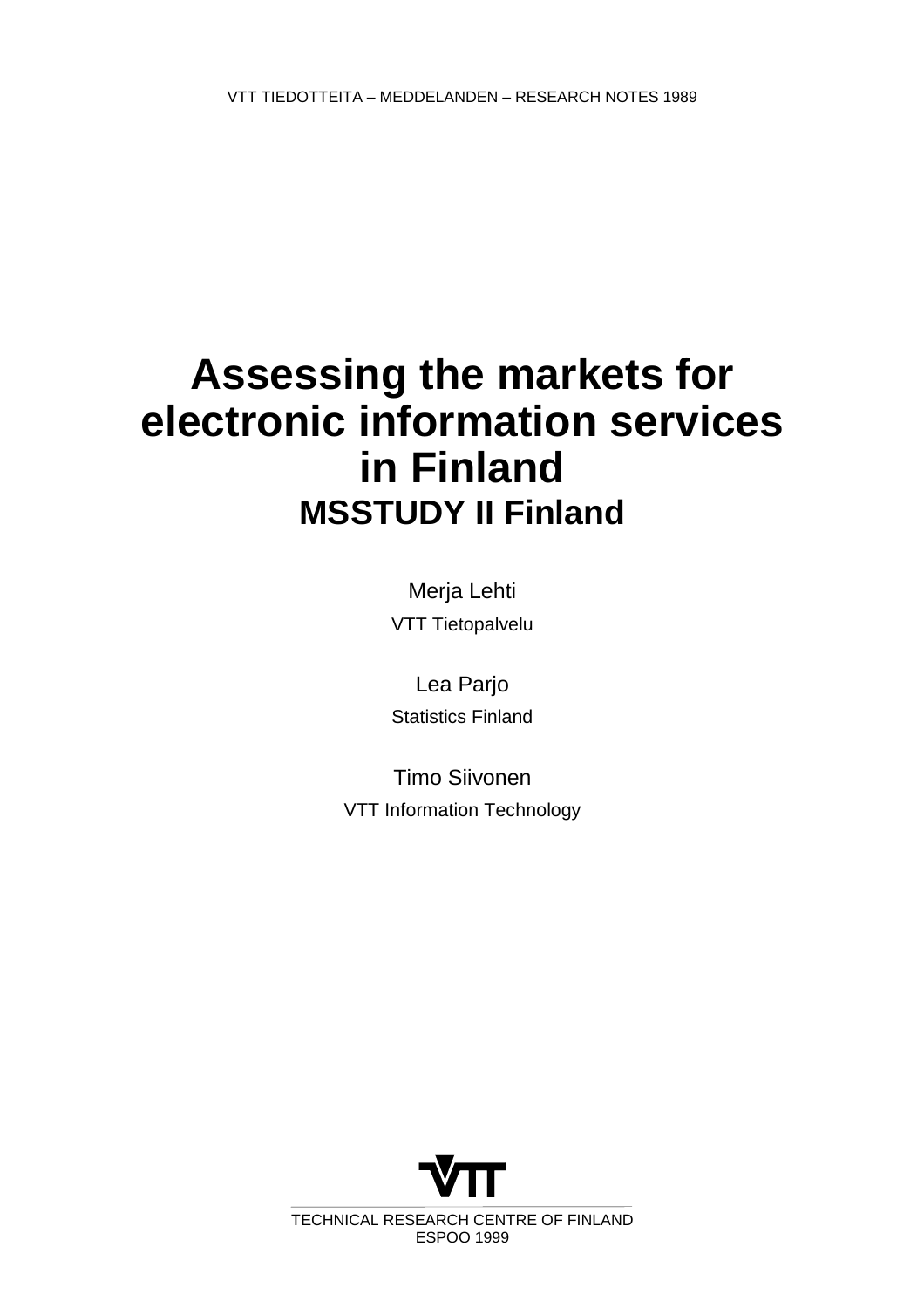ISBN 951–38–5495–7 (soft back ed.) 1SN 1235–0605 (soft back ed.)

ISBN 951–38–5496–5 (URL:http://www.inf.vtt.fi/pdf) ISSN 1455–0865 (URL:http://www.inf.vtt.fi/pdf)

Copyright © Valtion teknillinen tutkimuskeskus (VTT) 1999

#### JULKAISIJA – UTGIVARE – PUBLISHER

Valtion teknillinen tutkimuskeskus (VTT), Vuorimiehentie 5, PL 2000, 02044 VTT puh. vaihde (09) 4561, faksi (09) 456 4374

Statens tekniska forskningscentral (VTT), Bergsmansvägen 5, PB 2000, 02044 VTT tel. växel (09) 4561, fax (09) 456 4374

Technical Research Centre of Finland (VTT), Vuorimiehentie 5, P.O.Box 2000, FIN–02044 VTT, Finland phone internat. + 358 9 4561, fax + 358 9 456 4374

VTT Tietopalvelu, Vuorimiehentie 5, PL 2000, 02044 VTT puh. vaihde (09) 4561, faksi (09) 456 4374

VTT Informationstjänst, Bergsmansvägen 5, PB 2000, 02044 VTT tel. växel (09) 4561, fax (09) 456 4374

VTT Information Service, Vuorimiehentie 5, P.O.Box 2000, FIN–02044 VTT, Finland phone internat. + 358 9 4561, fax + 358 9 456 4374

VTT Tietotekniikka, Painoviestintä, Tekniikantie 4 B, PL 1204, 02044 VTT puh. vaihde (09) 4561, faksi (09) 455 2839

VTT Informationsteknik, Grafisk kommunikation, Teknikvägen 4 B, PB 1204, 02044 VTT tel. växel (09) 4561, fax (09) 455 2839

VTT Information Technology, Printed Communications, Tekniikantie 4 B, P.O.Box 1204, FIN–02044 VTT, Finland phone internat. + 358 9 4561, fax + 358 9 455 2839

Cover picture: Credo Imagebank/Göran Lindberg

Technical editing Leena Ukskoski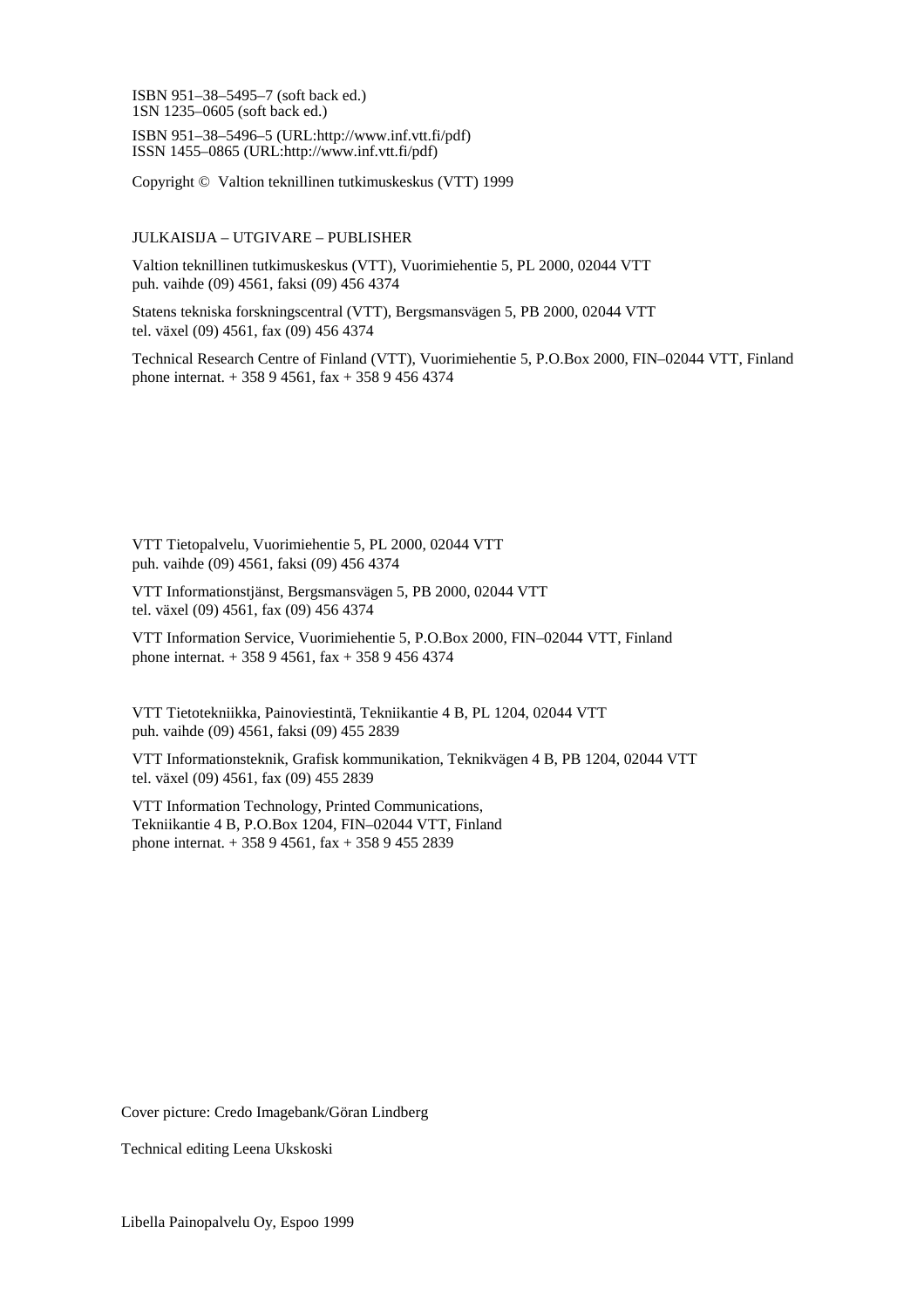Lehti, Merja, Parjo, Lea & Siivonen, Timo. Assessing the markets for electronic information services in Finland. MSSTUDY II Finland. Espoo 1999, Technical Research Centre of Finland, VTT Tiedotteita – Meddelanden – Research Notes 1989. 113 p. + app. 38 p.

**Keywords** information services, online services, electronic services, market, Finland

## **Abstract**

MSSTUDY II Finland is part of a multinational study for assessing the development of the markets for electronic information services (EIS) in the European Economic Area (EEA). The study which was initiated within the European Commission's INFO2000 programme was carried out in 1998–1999 in sixteen states of the EEA. The reference year was 1997. The study covered: the supply of electronic information services (online and offline) for professional purposes in Finland, the demand for electronic services by households (usage and intensity of electronic services), description of the business environment, a survey on national experts' views about future trends of the markets and a best practice case of the regional information services network in Kuusamo. The partners were VTT Information Service (main responsibility and coordination), Statistics Finland and VTT Information Technology. The Finnish national report was delivered to the European Commission in June, 1999.

Results of the quantitative supply survey were completed with qualitative desk research and contacts with experts. Demand was surveyed by computer-aided telephone interviews in the framework of the National Labour Force Survey in September, 1998. National experts expressed their opinions on various aspects of the markets for EIS, on new business areas and commercially promising products and services, on market barriers in Finland and on information policy both in Finland and in the European Union. The business environment comprises descriptions of technical infrastructure, institutional infrastructure, information policies and plans, legal issues as well as economic infrastructure.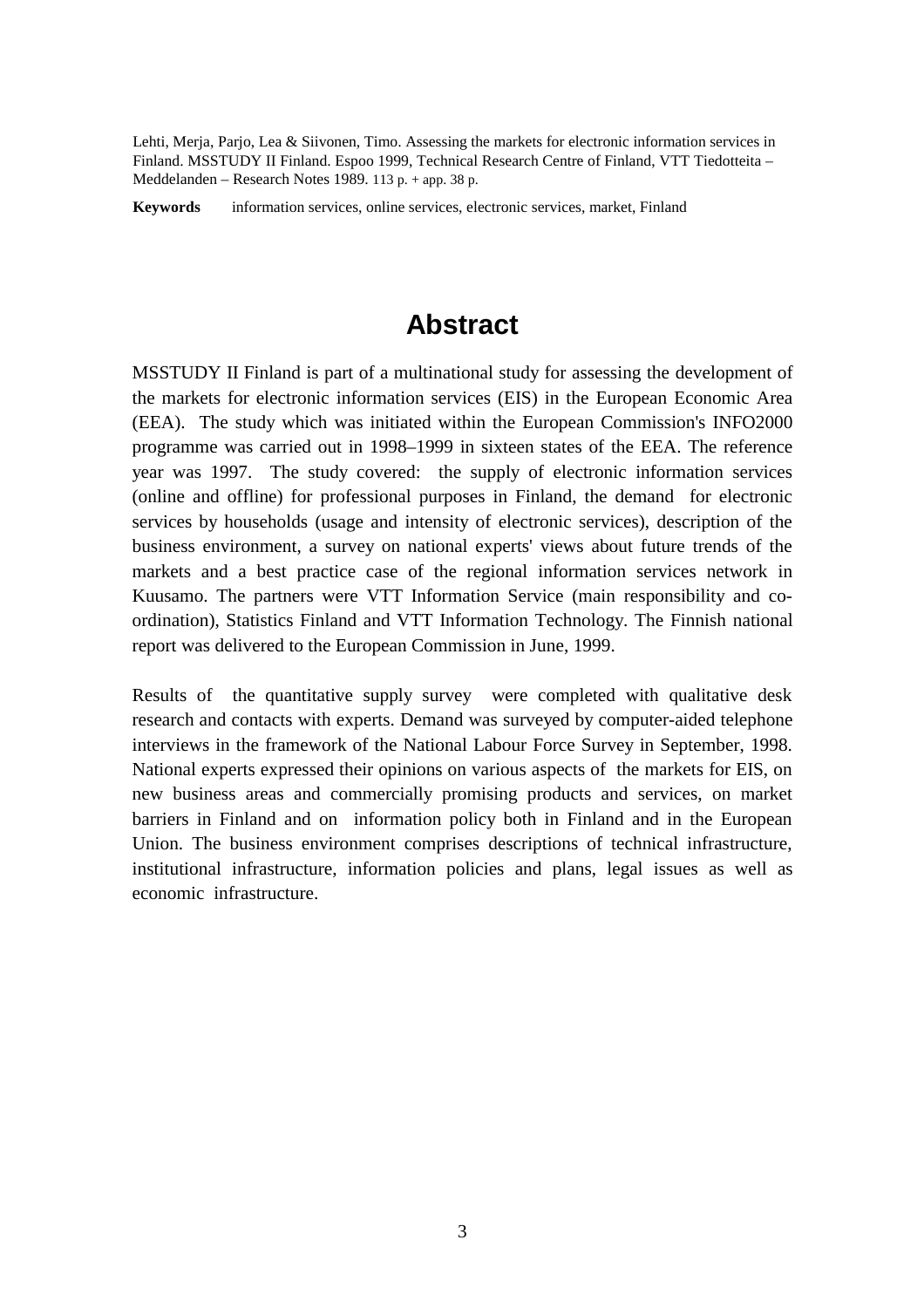## **Preface**

Initiated and co-funded within the European Commission's INFO2000 programme, a multinational study for assessing the development of the markets for electronic information services was carried out in 1998–1999 in sixteen states of the European Economic Area. The project was entitled MSSTUDY II (Member States Study II, Assessing the Situation of the Markets for Electronic Information Services in the European Economic Area); the reference year was 1997. The project was carried out in Finland by VTT Information Service as the project leader, in collaboration with Statistics Finland and VTT Information Technology.

Representatives of Finnish sponsors and partners formed the support group of the study, consisting of Ms. Annu Jylhä-Pyykönen, Ministry of Education, Ms. Kristiina Laurila, National Tecnology Agency (Tekes), Ms. Anu Lamberg, Ministry of Transport and Communications, Mr. Antti Rainio, Finnish National Fund for Research and Development (SITRA), Mr. Sauli Laitinen, VTT Information Service, Mr. Timo Siivonen, VTT Information Technology and Ms. Lea Parjo, Statistics Finland. Their support is very much appreciated. The project leader Ms. Merja Lehti also wishes to thank MSSTUDY II partners Mr. Siivonen and Ms. Parjo for their valuable contribution and smooth co-operation in carrying out the project. A very special thank-you goes to Dr. Pirkko Eskola at VTT Information Service for her valuable advice and expert competence in contributing to the project.

The authors hope the report is of assistance in describing the elusive market of electronic information services for professional purposes in Finland. Ms. Parjo has written chapters 3.1–3.3, Mr. Siivonen chapters 5.1.1–5.1.3.1 and 5.1.4.1 and Ms. Lehti all other chapters. The main author, Ms. Lehti, however, is solely responsible for the conclusions drawn and presented herein.

Espoo, June 1999

Merja Lehti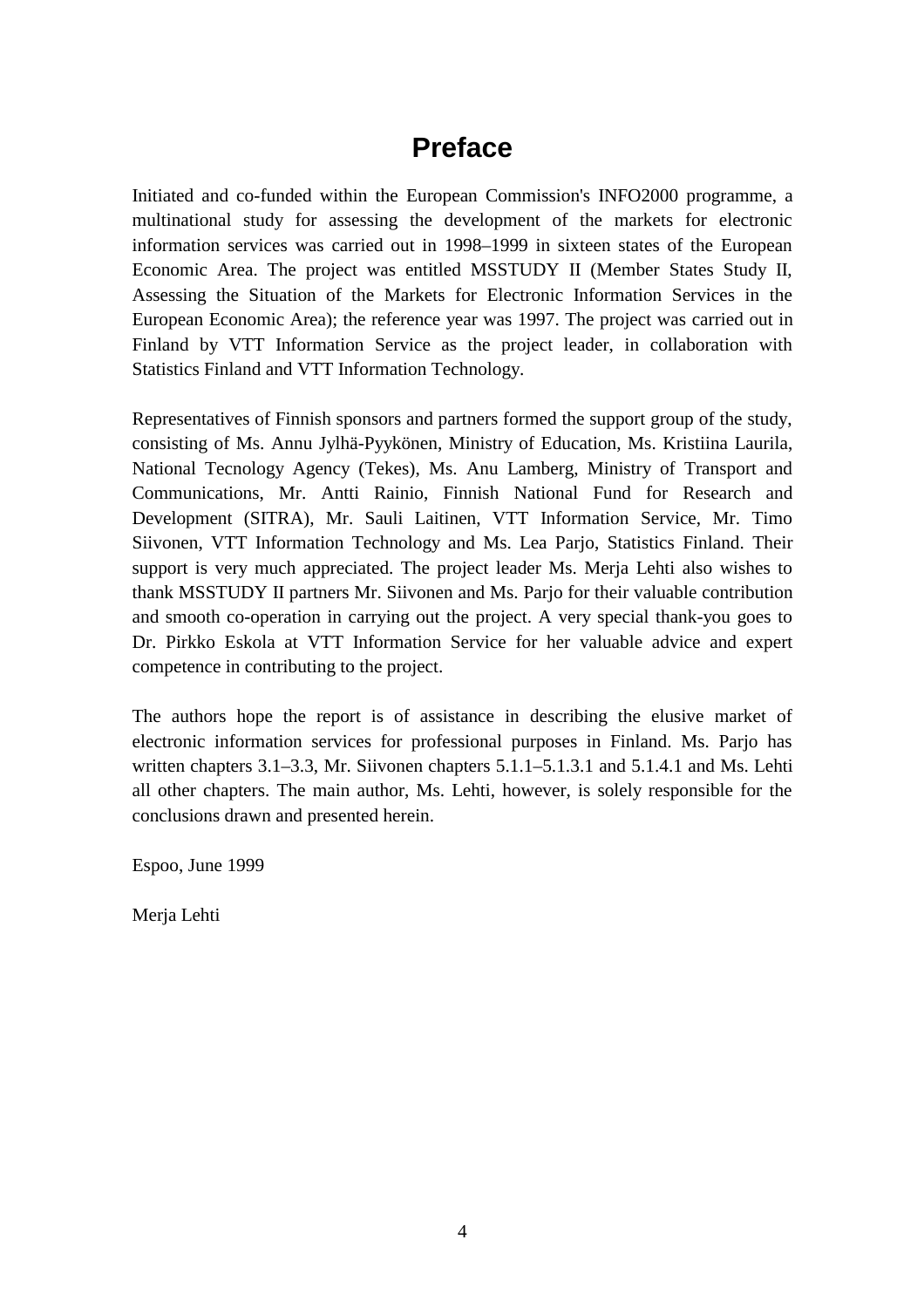## **Contents**

|    | 1.1                                                                                 |  |
|----|-------------------------------------------------------------------------------------|--|
|    | 1.2                                                                                 |  |
|    |                                                                                     |  |
|    | 2.1                                                                                 |  |
|    | 2.2                                                                                 |  |
|    | 2.3                                                                                 |  |
|    |                                                                                     |  |
|    |                                                                                     |  |
|    | 2.4                                                                                 |  |
|    |                                                                                     |  |
|    |                                                                                     |  |
|    |                                                                                     |  |
|    |                                                                                     |  |
|    |                                                                                     |  |
|    |                                                                                     |  |
|    | 2.5                                                                                 |  |
|    | 3. Demand survey: usage of electronic services in private households, at work or at |  |
|    |                                                                                     |  |
|    | 3.1                                                                                 |  |
|    | 3.2                                                                                 |  |
|    |                                                                                     |  |
|    |                                                                                     |  |
|    | 3.2.3 Usage of electronic services in private households, at work and elsewhere. 34 |  |
|    |                                                                                     |  |
|    |                                                                                     |  |
|    | 3.2.6 Types of electronic services used at work or a place of study  39             |  |
|    | 3.3                                                                                 |  |
|    | 3.4                                                                                 |  |
| 4. |                                                                                     |  |
|    | 4.1                                                                                 |  |
|    | 4.2                                                                                 |  |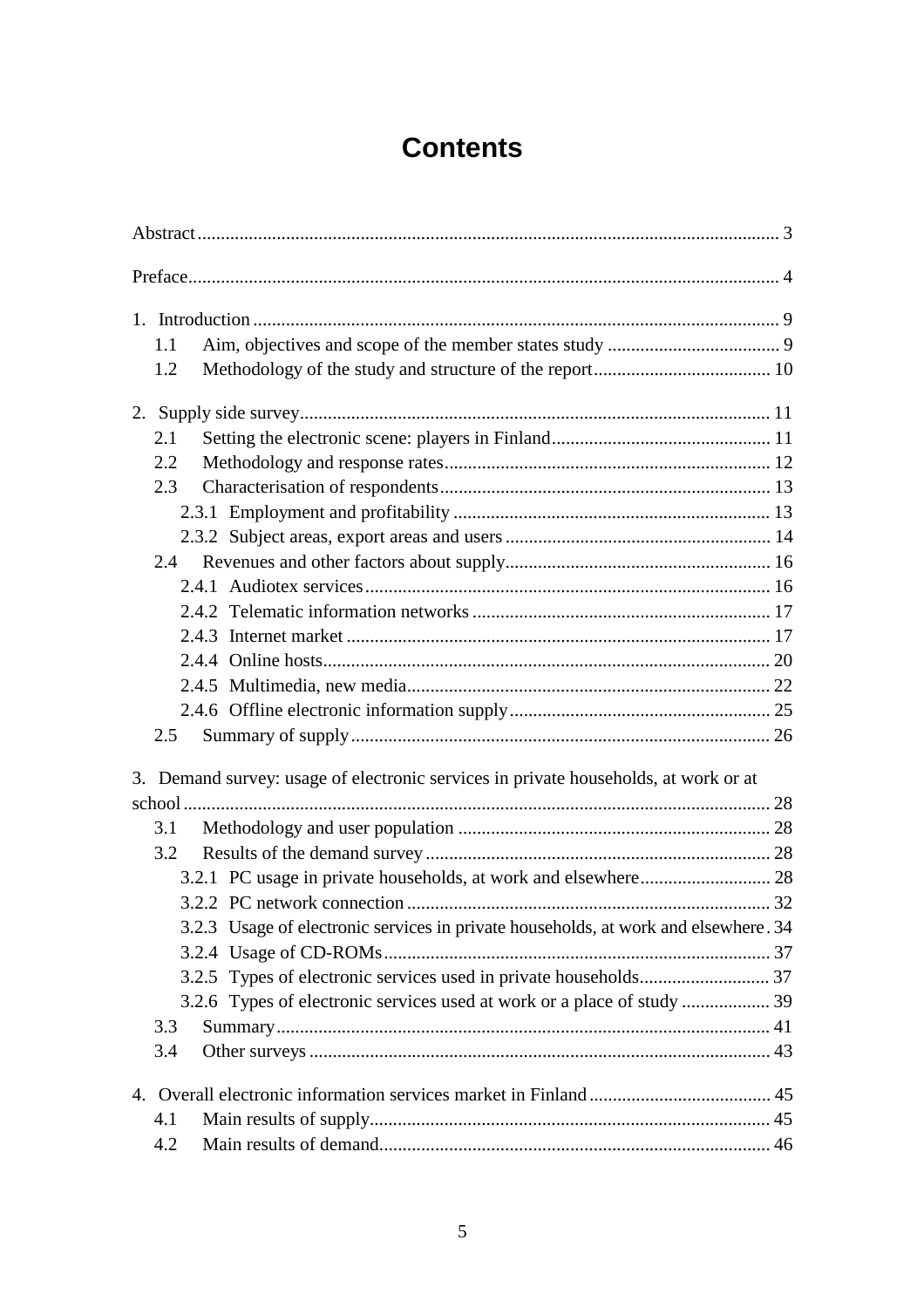| 5.1                                                                                  |  |
|--------------------------------------------------------------------------------------|--|
|                                                                                      |  |
|                                                                                      |  |
|                                                                                      |  |
|                                                                                      |  |
| 5.2                                                                                  |  |
|                                                                                      |  |
|                                                                                      |  |
|                                                                                      |  |
| 5.3                                                                                  |  |
|                                                                                      |  |
|                                                                                      |  |
| 5.4                                                                                  |  |
| 5.5                                                                                  |  |
|                                                                                      |  |
|                                                                                      |  |
|                                                                                      |  |
|                                                                                      |  |
|                                                                                      |  |
| 6.1                                                                                  |  |
| 6.2                                                                                  |  |
|                                                                                      |  |
| 6.2.2 Implementing a local electronic information network in Kuusamo 79              |  |
| 7. Future development and trends in electronic information services: national expert |  |
|                                                                                      |  |
| 7.1                                                                                  |  |
|                                                                                      |  |
| 7.2.1 Electronic business information services and consumer services 84              |  |
|                                                                                      |  |
|                                                                                      |  |
|                                                                                      |  |
|                                                                                      |  |
| 7.3                                                                                  |  |
|                                                                                      |  |
| 8.1                                                                                  |  |
|                                                                                      |  |
|                                                                                      |  |
|                                                                                      |  |
|                                                                                      |  |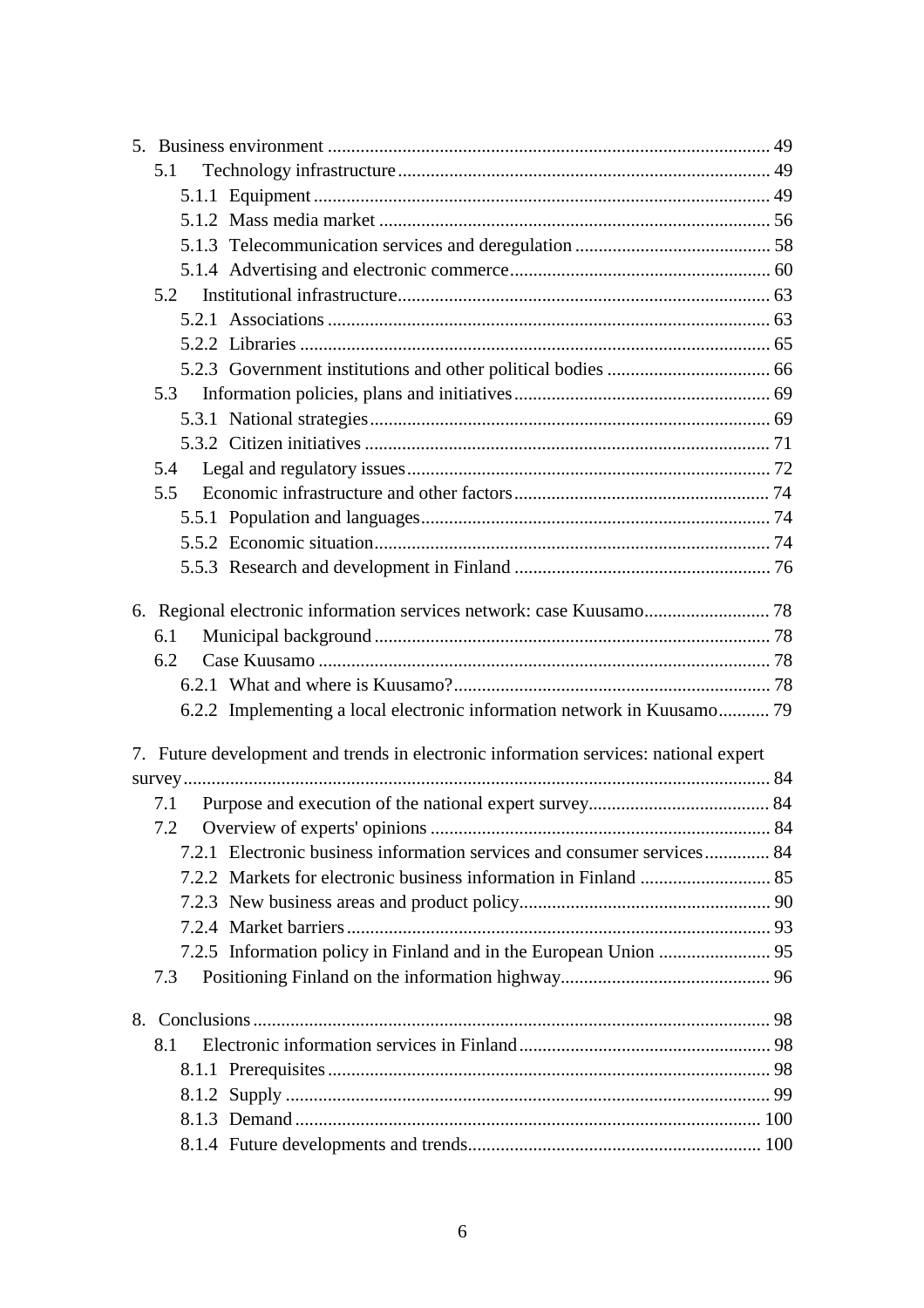## APPENDICES

- A Organisations and subcontractors participating in MSSSTUDY II
- B Supply survey questionnaire with cover note
- C Demand survey questionnaire
- D National expert survey questionnaire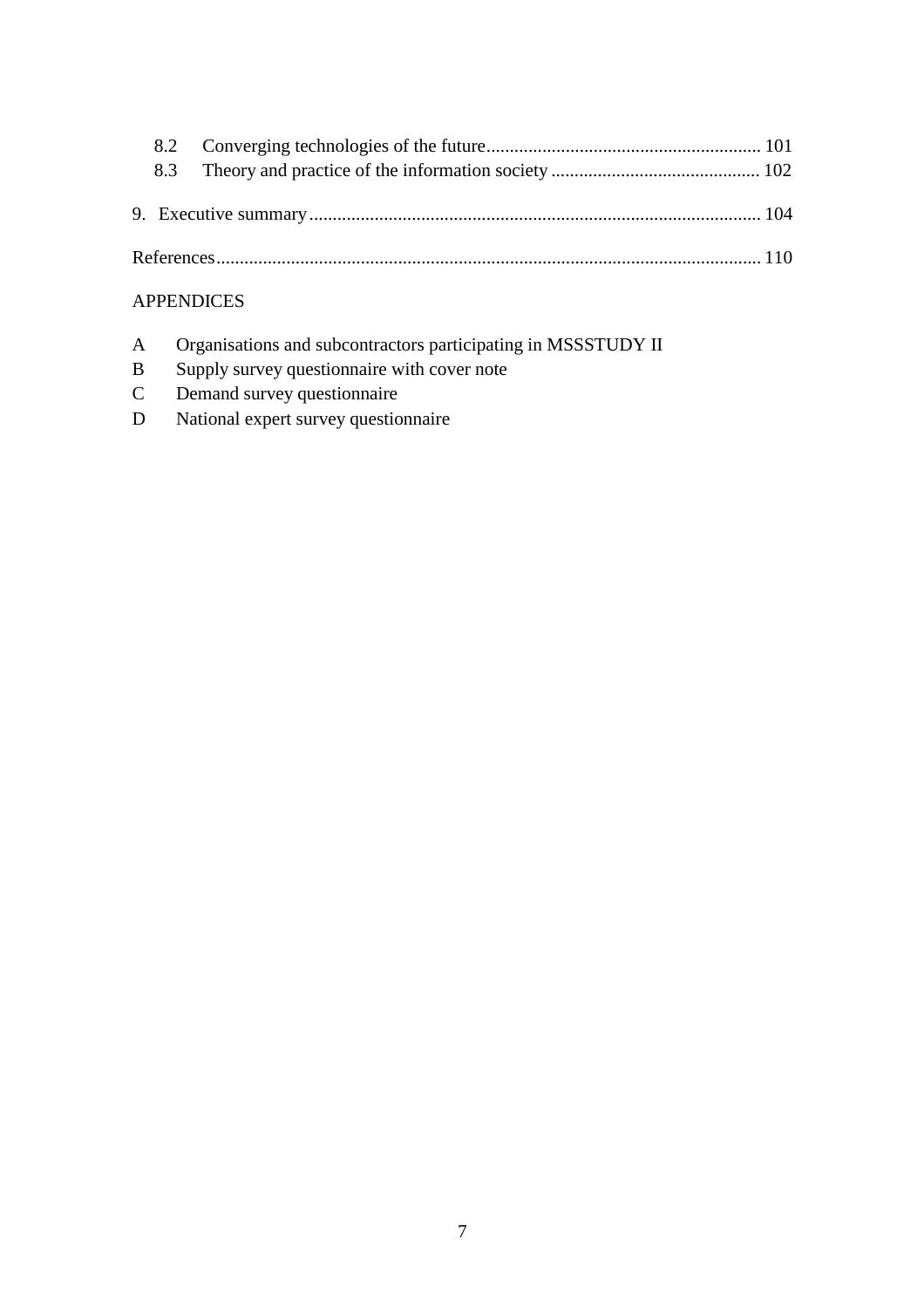## **1. Introduction**

## **1.1 Aim, objectives and scope of the member states study**

MSSSTUDY II Finland is part of a multinational study for assessing the development of the markets for electronic information services in sixteen states of the European Economic Area. The study was initiated and co-funded within the European Commission's INFO2000 programme, and entitled MSSSTUDY II (Member States Study II, Assessing the Situation of the Markets for Electronic Information Services in the European Economic Area). The national partners were Austria, Belgium, Denmark, Finland, France, Germany, Greece, Iceland, Italy, Luxembourg, the Netherlands, Norway, Portugal, Spain, Sweden and the United Kingdom. The reference period was 1997. The approach of the study was similar to that of a previous one, MSSTUDY I which was initiated under the European Commission IMPACT 2 programme and covered the markets for electronic information services in seventeen member states of the European Economic Area in 1994.

The main aim and objective of the multinational study was to provide an overview of the European market of electronic information services, in order to assess the competitive strengths and weaknesses of Europe, compared with the situation in North America and Japan. For this purpose, the national studies were co-ordinated and the results aggregated at a European level to enable national and international comparisons.

The scope of MSSSTUDY II was broader than that of MSSSTUDY I, evidently considering the rapid development in the supply of electronic information services and electronic services in general since 1994. The present study covered five main subjects:

- 1) the supply of electronic information services (EIS) for business or professional purposes (i.e. online and offline EIS mainly for professional purposes in the working places, e.g. in an enterprise, a research institute, or a government institution)
- 2) the demand for electronic services, i.e. usage and usage intensity of electronic services for private and business purposes
- 3) the business environment, i.e. the techological, institutional and political infrastructure of the markets as well as legal and regulatory issues
- 4) national experts' opinions about future trends of the markets
- 5) a best practice case or a success story of a special national strength within the environment of electronic information services.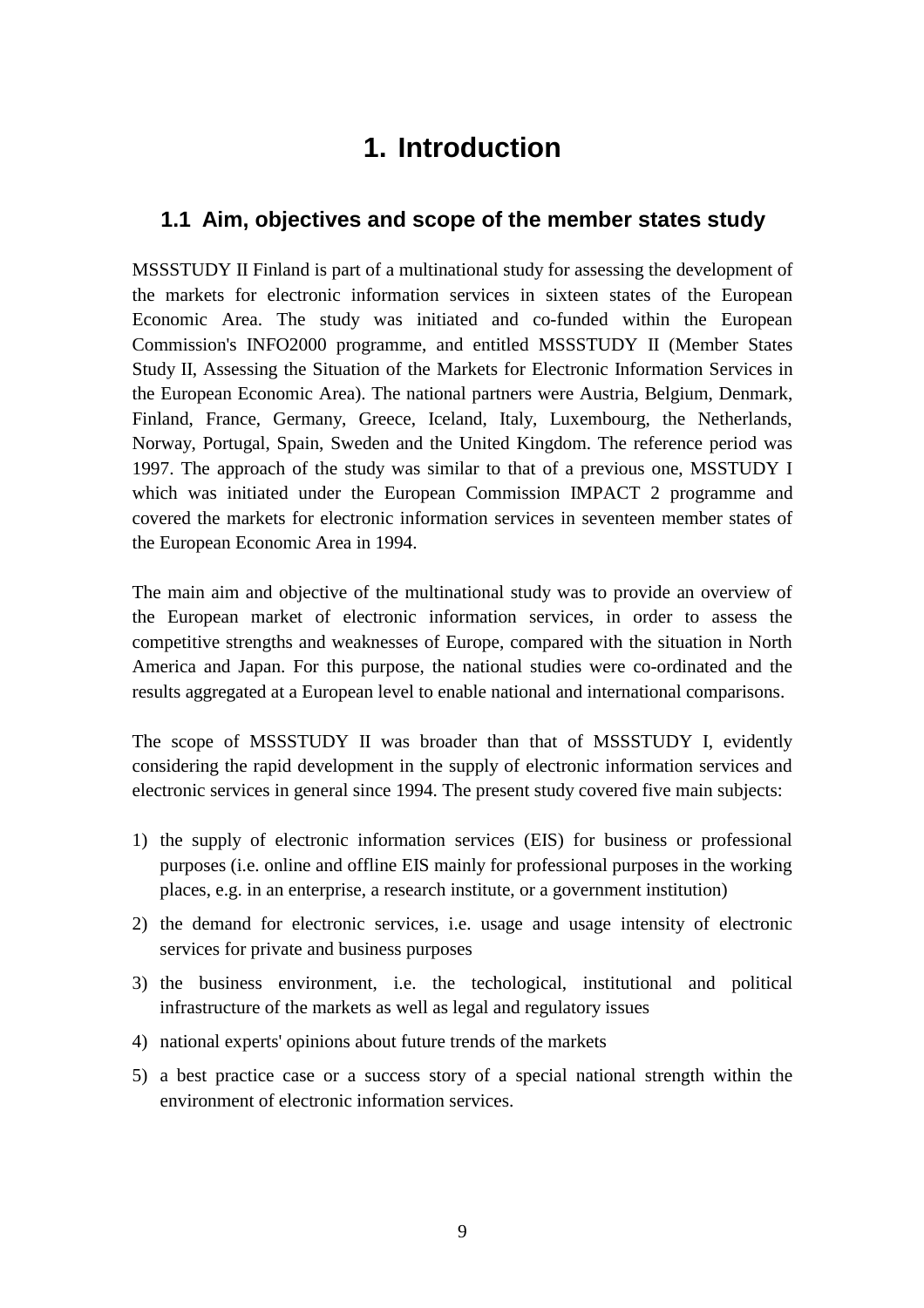## **1.2 Methodology of the study and structure of the report**

VTT Information Service co-ordinated the project in Finland and bore the main responsiblity for the supply survey, the case study and assessing experts' opinions about future trends, as well as the national report. Statistics Finland covered the demand survey. VTT Information Technology was responsible for the technology infrastructure section of the business environment, done by desk research.

The *supply* study was a quantitative survey based on a questionnaire which consisted of similar questions in all the participating countries. The supply questionnaire with its cover note is Appendix B. The quantitative supply survey was supplemented with desk research and expert opinions. Supply is covered by chapter 2 in the present report.

The *demand* for electronic services was surveyed by Statistics Finland. The method used was CATI (computer-aided telephone-interviews), a common recommendation to all the participating countries. A representative random sample of Finns in the age range of 15 to 74 years in 3000 households was interviewed in the framework of the Labour Force Survey in September, 1998. The survey questionnaire is Appendix C, and chapter 3 deals with demand.

*National experts' opinions* about the future and trends of electronic (information) services were also surveyed. The questions posed to national experts are included in Appendix D. The original questionnaire was too complicated and therefore streamlined for Finnish purposes and sent to target persons by e-mail. Chapter 7 deals with experts' opinions.

Regional electronic information networks with interactive services on the Web are being developed in a growing number of municipalities in Finland. The Finnish *case study* is presented as chapter 6 and tells about the regional EIS network of Kuusamo, a municipality in northeastern Finland. In addition to the Web site of Kuusamo, further information was gathered by e-mail questions to representatives of the Kuusamo municipality (Ahonen 1999).

Chapter 2 in the report deals with supply, chapter 3 with demand. Chapter 4 covers the main findings of supply and demand. Business environment is covered in chapter 5 and the Finnish case study is presented in chapter 6. Experts' views about future are covered by chapter 7. The final chapter 8 summarizes the situation of the markets in Finland with conclusions.

For 1997, the exchange rate of 5,881 FIM to one ecu has been used, for 1998 the rate of 5,94573 FIM to one euro.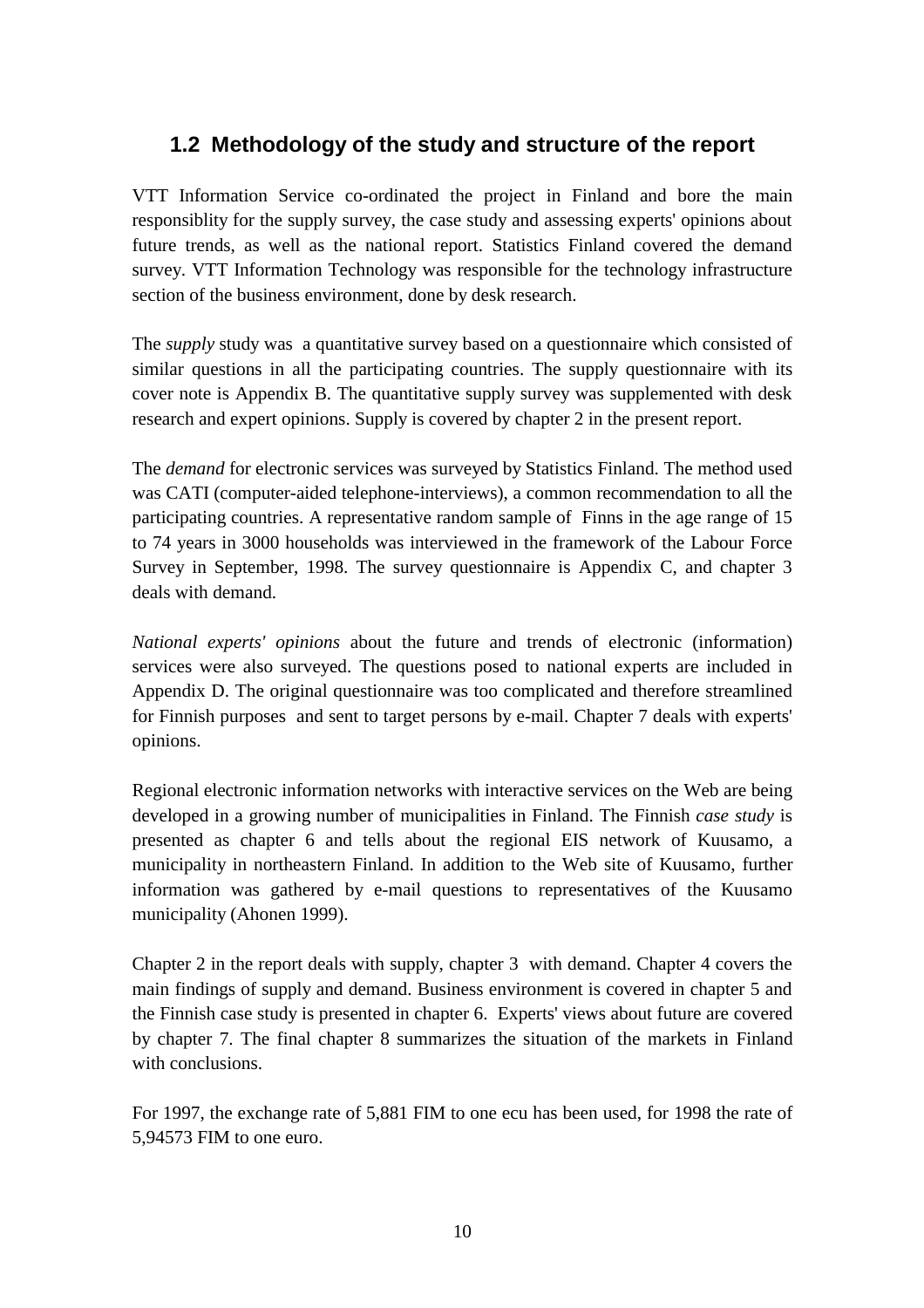## **2. Supply side survey**

## **2.1 Setting the electronic scene: players in Finland**

Finland is a leader in database production among the Nordic countries. *Publicly available databases*, containing information for professional purposes, are currently produced by about 160 database *producers* in Finland. The number of databases is about 300 (one third of all Nordic databases), available either online or on CD-ROMs, diskettes or as WWW databases, or on two or three different electronic media. They are hosted by about 90 Finnish *hosts*, according to 1998 update of NORDGUIDE, the database of Nordic databases, producers and hosts. Traditionally, databases were produced and hosted by university libraries or government institutes in differenct branches in Finland. Commercial enterprises then entered the branch, but only a few of them are big enough to play a significant role in the market. At the present age of the proliferation of supply in the Internet, a variety of non-traditional EIS suppliers abound.

At the beginning of 1998, over 144 *providers of WWW service*s were listed in a directory by Tietoverkko, a leading magazine of the branch in Finland; only few of them commercially important. According to the same niche magazine, the number of *Internet operators* was 25; fifteen of them operating nationally or across several telephone directory areas. The catalogue of the *Association of Independent Producers in the audio-visual branch in Finland* (*Suomen audiovisuaalisen alan tuottajat, S.A.T.U*) lists 82 member companies in 1997; twenty-one of them in the multimedia section of the association. *Multimedia Special Interest Group*, *MSIG Finland* maintains a register of companies engaged in new media. At the beginning of 1998, the register had information about 150 companies, some of them the same as listed by Tietoverkko in their WWW directory and in the S.A.T.U catalogue. Around fifteen of them could be considered of commercial significance.

There are a number of Internet operators in the market, those with a national coverage and those who only operate regionally. The most significant of them are Sonera (formerly Telecom Finland), Helsinki Telephone Corporation/Kolumbus with other local telephone companies (Finnet), Saunalahden Serveri, EUNet Finland, FUNET, Clinet and Megabaud.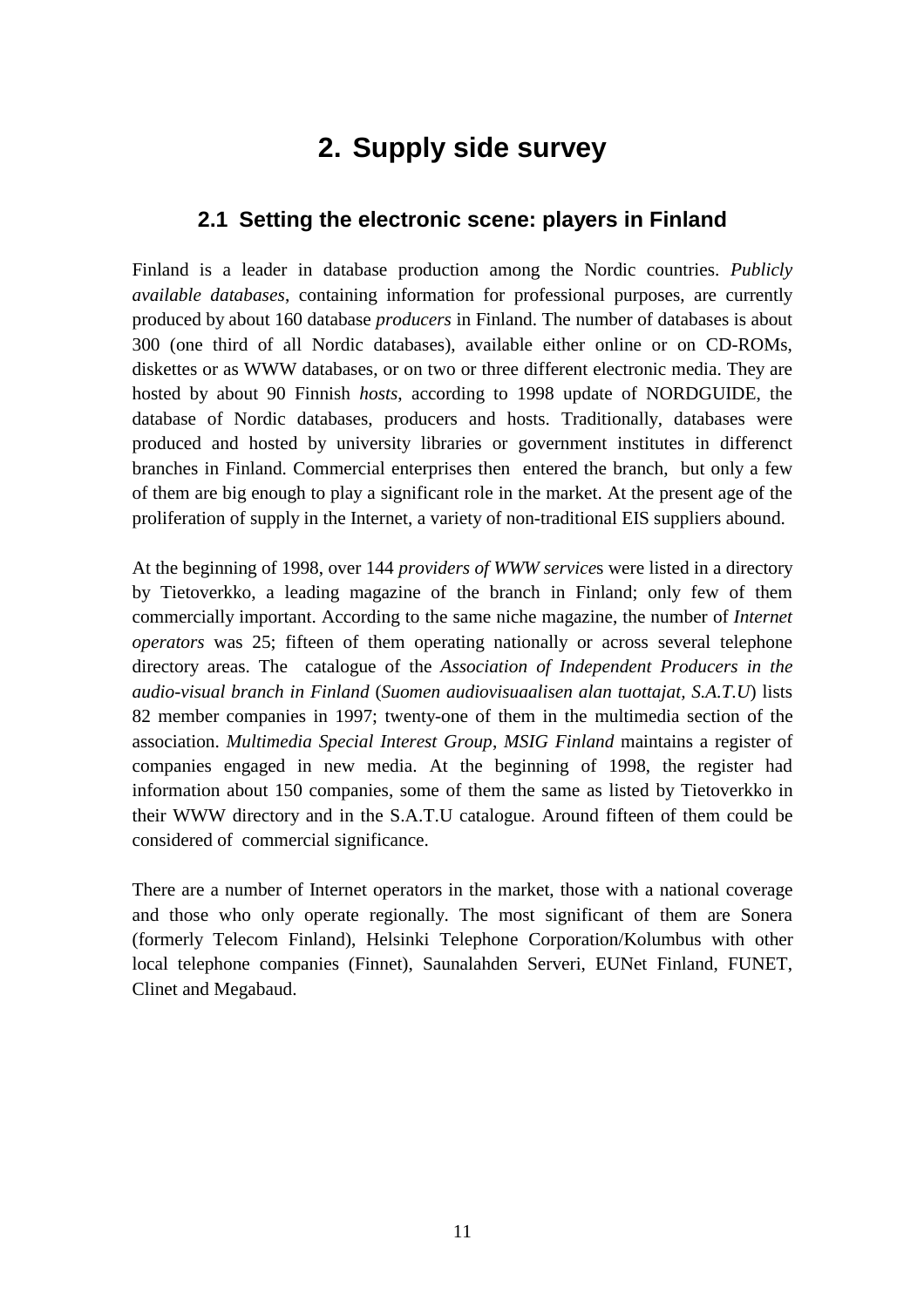## **2.2 Methodology and response rates**

Supply of electronic information services in Finland was surveyed by quantitative means. A thorough questionnaire, common to all participating countries in MSSTUDY II, was partly translated into Finnish (Appendix B) and sent to major online hosts, database producers and representatives of foreign hosts, also to major Internet and WWW providers, new media companies and publishing houses active in electronic publishing, to a total of 96 targets.

The following targets received the questionnaire either in print or via e-mail:

- Internet providers, new media companies and electronic publishers: 30
- Finnish hosts and producers: 59
- Representatives of foreign hosts: 7.

The provider scene is under constant turbulence with mergers and acquisitions. Changes have been taken into account in the list of targets above.

Despite repeated efforts, the response rate was not very high, mainly due to the complicated nature of the questions. Table 1 shows the numbers of targets and responses received. The primary response rate was 33% but nine respondents indicated various reasons why they could not answer; thus 23 was the total of usable responses, i.e. 24% of the number of questionnaires sent. Not all respondents, however, answered all the questions. For the purposes of the supply survey, it was essential that the respondents indicate their EIS turnover (question No. 4 in the questionnaire, cf. App. B). Not all of them did, resulting in only 16 fully usable respondents, i.e. a response rate of only 17% of the number of questionnaires sent. Fully usable responses take a 50% share of total responses and almost 70% of usable responses.

*Table 1. Supply of electronic information services in Finland, questionnaires sent and responses received (numbers and percentages).*

| Questionnaires | Responses     | Usable           | Fully usable     |
|----------------|---------------|------------------|------------------|
| sent.          | received      | responses        | responses        |
| $A = 100\%$    | $(% A)$ of A) | $(% A)$ (% of A) | $(% A)$ (% of A) |
| 96             | 32 (33%)      | 23 (24%)         | 16(17%)          |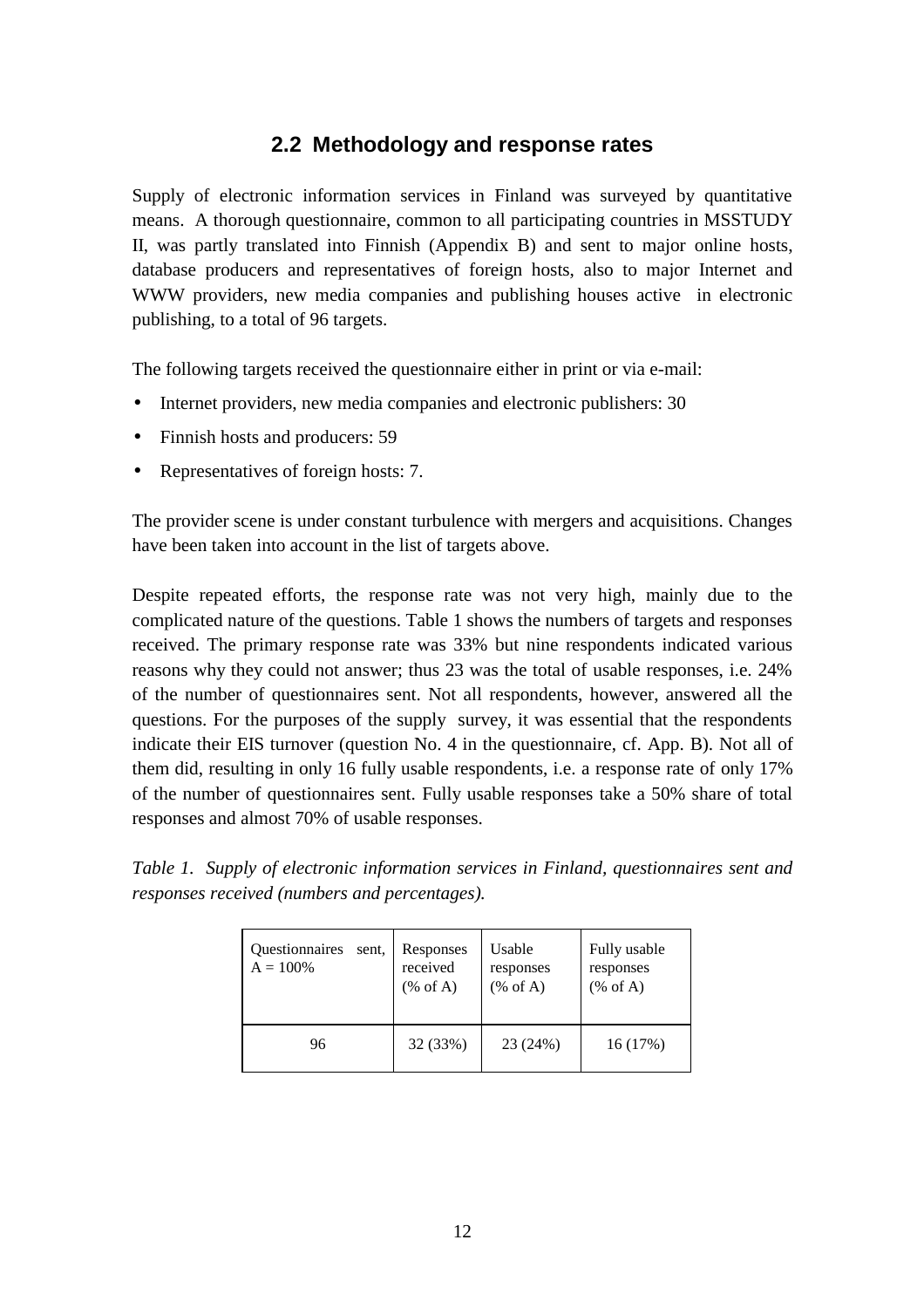It was not possible to draw any conclusions about the supply of EIS in Finland, based on the responses only. Additional information about EIS supply had to be gathered by desk research and by e-mail and telephone contacts. Some characteristics of the markets are, nevertheless, covered in the following sub-chapters of chapter 2.3 – but based only on responses received, unless otherwise stated.

#### *Two approaches*

To get an overall view 1) of he EIS industry of a given country and 2) of the whole domestic market, two approaches were used in interpreting the results of the quantitative survey, according to the Manual of MSSTUDY II and further instructions from the coordinating team. A foreign EIS supplier then is an importer, if the ultimate provider has its headquarters in a foreign country (e.g. Reuters, Dialog etc.). Accordingly, supply survey tabulations have been made using two different approaches; estimations about the overall supply scene have also bee made accordingly.

The purpose of the *industry approach* is to find out how strong the national information industry is. In this approach overall supply of domestic information providers is considered, including exports. No imports are considered in this approach.

The purpose of the *market approach* is to define the size and volume of the EIS market in a given country, including domestic supply and imports. No exports are considered in the market approach.

## **2.3 Characterisation of respondents**

Being a host or other provider of electronic information services, whether online or offline, is not the main activity of very many respondents. In fact, more than half of the targets with usable responses classified themselves as providers of printed or other information products.

## **2.3.1 Employment and profitability**

The respondents were asked about the number of their staff related to electronic information services at the end of 1997 and 1998. About 78% of usable responses (which is 56% of responses recived but only 19% of the total number of questionnaires sent) included answers to this question. The responding organisations employed an average of 25 persons in EIS activities. Even though the average is more than in 1994, it is not reasonable to compare the figure to that of the previous MSSTUDY since the respondents are not the same as in MSSTUDY I and the question was not formulated in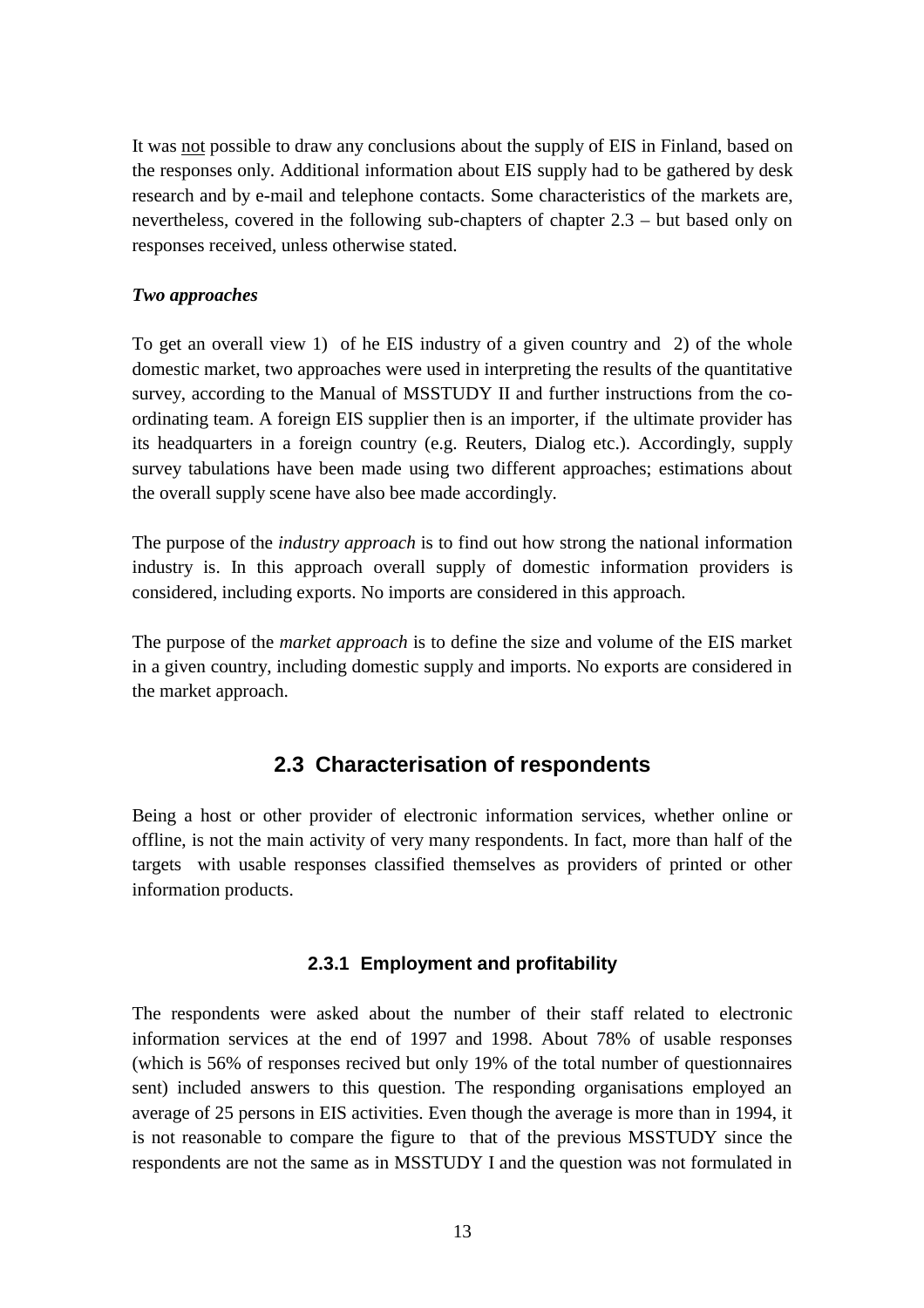a similar way. An average of 25 persons may indicate that since the years of recession when information service units were closed down or information service activities merged with other units in a company, the enterprises have again realized the value of a well-organized specialty unit in the turbulence of the Internet age.

The repondents were asked if they consider their offerings of EIS profitable in 1997 in terms of operating costs or total costs - and if not, when would they expect to cover such costs (No. 10 in the questionnaire). About 78% of usable responses also included answers to this question. About 67% of those who responsed to this question stated their EIS offerings were profitable in 1997 in terms of operating costs, 60% stated their offerings were also profitable in terms of total costs, including all investments.

A common notion was that the EIS offerings would cover the corresponding costs either later than 1999 or never, no matter whether counted in operating or total costs.

#### **2.3.2 Subject areas, export areas and users**

#### *Subject areas*

Subject areas of the respondents' EIS offerings were given in the majority of fully usable answers. As many as two out of three of those replying to the question indicated the subject areas of their EIS offerings. Measured by market income or turnover from electronic services in 1997 the most important subject area was credit information, even though stated only by one fifth of those responding to this question. Other company information was indicated by one third of those responding. Scientific, technical and medical information was indicated by 40%, other business and economic information by over half of those responding to this question. All the other subject areas, however, fall far short of the importance of credit information in economic significance in the responding organisations' turnover. Due to inconsistencies in the structure of the questions in the supply questionnaire, we do not know if the respondents have included exports in their answers about subject areas. Table 2 lists all important subject areas, based on responses received and according to the industry approach, (cf. chapter 2.2 about market and industry approach), assuming that the respondents have included exports in their answers. N.B. Some big suppliers of financial information did not answer the questionnaire.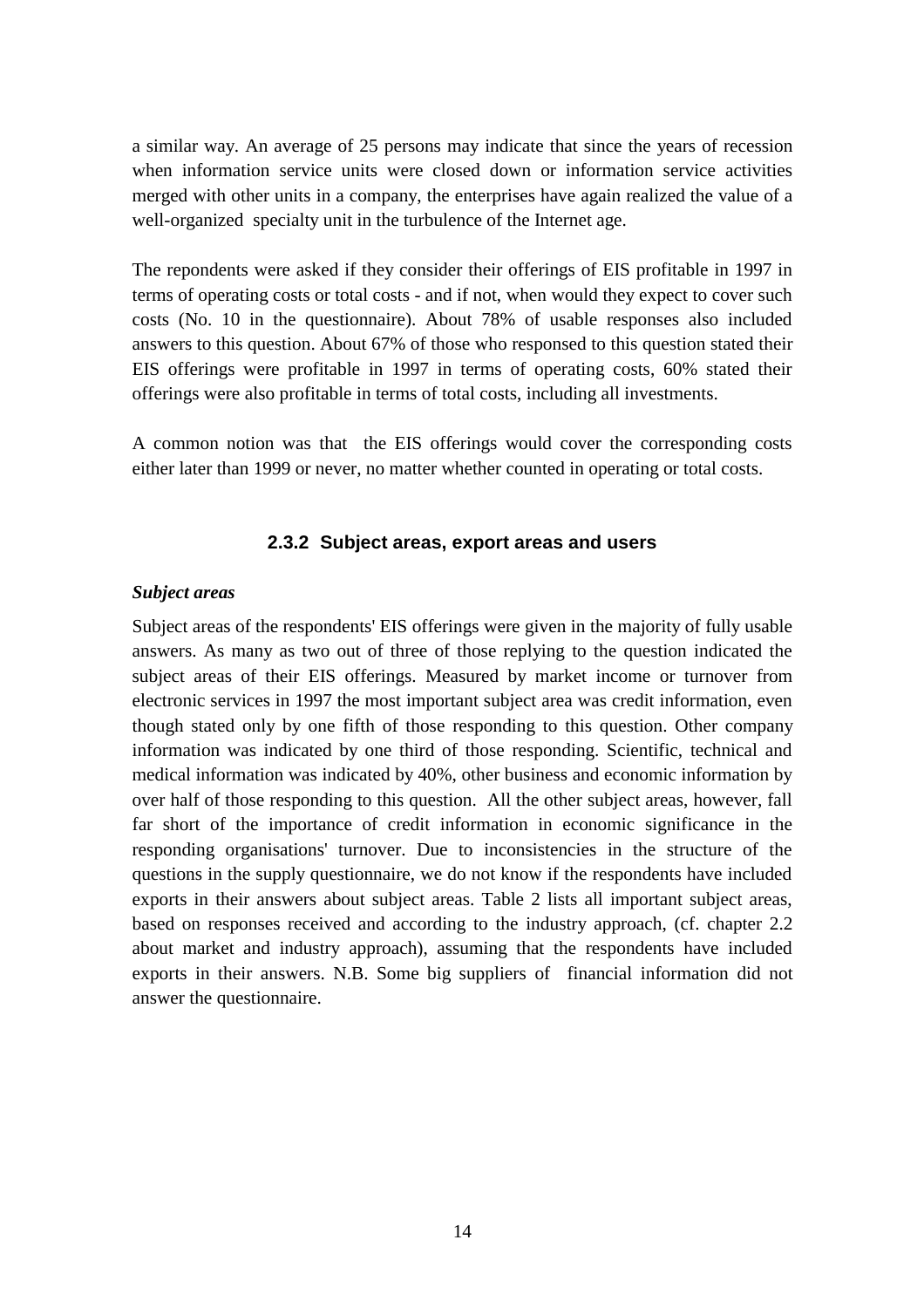| Subject area                   | Percentage from EIS |
|--------------------------------|---------------------|
| Credit information             | 37                  |
| Other company information      | 7                   |
| Business-oriented news         | 16                  |
| Other business and economic    | 13                  |
| information                    |                     |
| Scientific, technical, medical | 1                   |
| information                    |                     |
| Government $\&$ other public   | 5                   |
| information                    |                     |
| Other information $x$ )        | 22                  |
| Total                          | 100                 |

*Table 2. Market income of electronic information services (EIS) by subject areas in 1997 (%).*

*x) = subject areas below one percent (financial information, legal information, patent information, consumer information) plus "other subjects" (20%)*

#### *Exports*

Finland is an importer of electronic information. There are only a few major exporters of online EIS. Exports have been considered according to the industry approach (cf. chapter 2.2 about market and industry approach). Of the suppliers responding to the questionnaire, five (22% of usable responses) were exporters. The percentage of exports was about 20% of their total EIS. The main market (about 65% of exports) was in the European Union countries or other countries of the European Economic Area. Any other countries in Eastern Europe, North or Latin America, Asia or elsewhere accounted only for a smaller share of exports (35%).

Finnish suppliers make most of their revenue (86%) in the domestic market.

#### *Users*

Electronic information for professional purposes is often aimed at certain user groups. The supply survey was looking for the importance of various user groups in percentages of the market income from EIS in Finland. Analysis of user groups is made by the market approach (cf. chapter 2.2), i.e. users of EIS by domestic suppliers as well as importers in Finland. Sixteen respondents indicated percentages of their most important user groups, measured in economic terms. Financial and commercial sectors stand for the major user groups. Real-time financial and news information as well as credit information is very much used by the financial sector (banking, insurance etc.). Selfevident, it was the most important user group by value. Other commercial services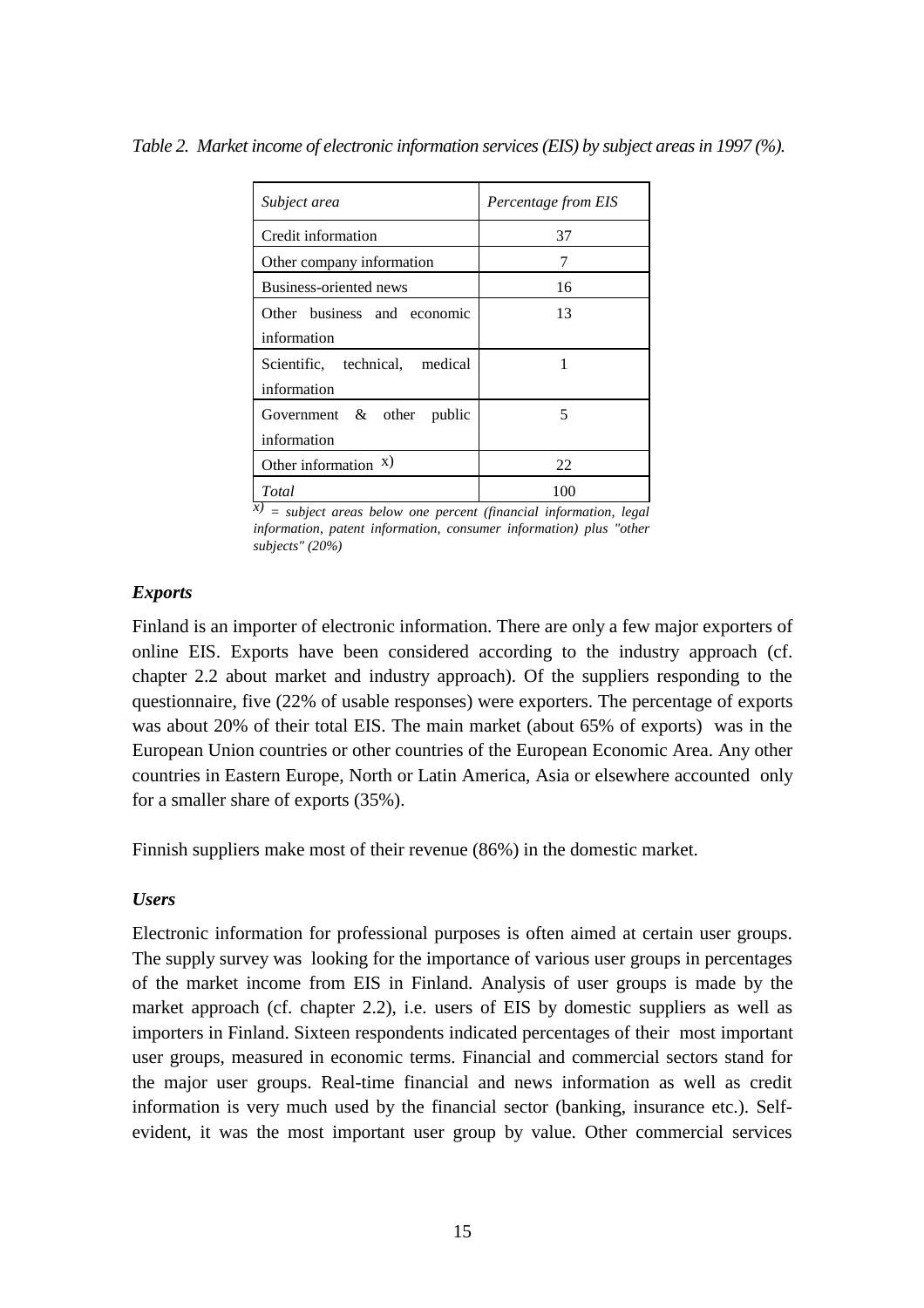(trade, traffic, consulting etc.) denote the next most important group. Table 3 indicates the percentages.

| <b>User</b> group                                   | $\frac{0}{0}$ |
|-----------------------------------------------------|---------------|
| <b>Business</b>                                     |               |
| Financial services                                  | 37            |
| Other commercial services                           | 16            |
| Manufacturing                                       | 13.5          |
| Oher business                                       | 8             |
| <b>Public</b> sector                                |               |
| Education, public research<br>institutes, libraries | 4             |
| Government, administration                          | 21,5          |
| Private households, consumers                       | 0.4           |
| Total                                               | 100           |

*Table 3. Market income from electronic services in 1997 by user groups (%).*

### **2.4 Revenues and other factors about supply**

Results of the quantititative supply survey were not comprehensive enough to give an overall picture of the supply of EIS in Finland. They have therefore been supplemented by relevant desk research, e-mails and phone calls.

#### **2.4.1 Audiotex services**

Audiotex services denote automatic value-added telephone services, based on speech or voice transmission. They are either interactive services or dial-and-listen services, also either premium-rate (subject to charge) or free-of-charge to the caller. Audiotex services consist of a variety of themes, such as time and date, news and weather, information about telephone, mobile phone and telefax numbers as well as addresses, poems, words from the Bible, currency exchange information, stock exchange rates, cinema programmes, pools and betting.

There is no official statistics about the revenues of premium-rate services. Two big operators dominate the supply of audiotex services in Finland: Sonera (formerly Telecom Finland, now privatized) and Helsinki Telephone Corporation, the biggest regional telecom company. – None of the respondents to the supply survey was a major audiotex provider.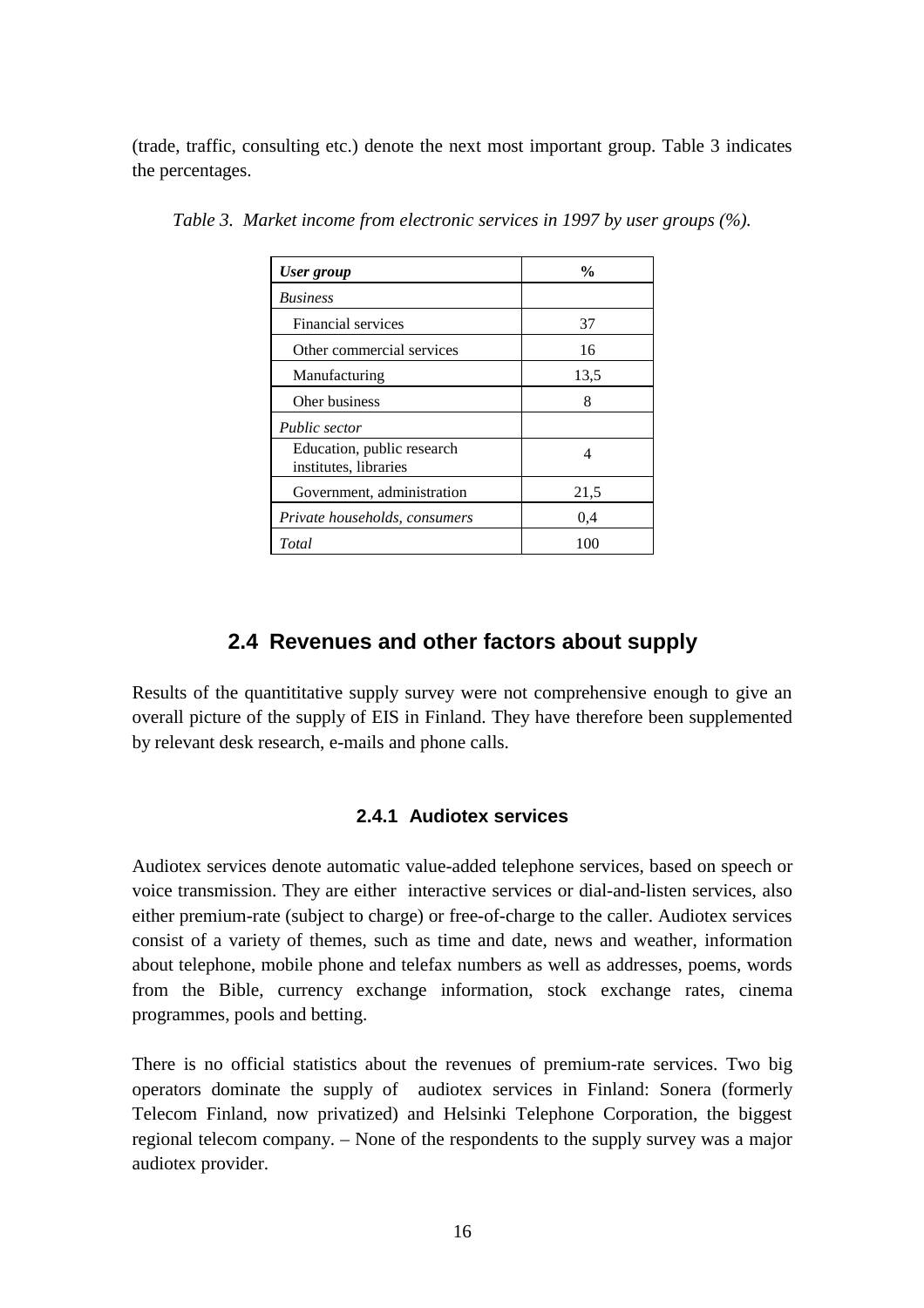In Finland it is the producers of audiotex services who determine the price that the caller pays, not the operators. This is different from elsewhere in Europe. Revenues of telecom operators do not therefore give an adequate overall picture of the audiotex market. Instead, we must consider the amount of money that consumers spend for premium-rate audiotex services.

Audiotex is no great business for the operators. A great number of former audiotex services have been transferred to the World-Wide-Web. Charges for short-distance calls have come down since 1994. The size of the total audiotex market is therefore about the same as in 1994 and may be estimated at 350 million FIM, based on the prices that the caller pays. Adult entertainment and contact services account for 50% of audiotex. Other services for more professional purposes account for the other 50% (*175 million FIM*, i.e. *30 million ecu*).

#### **2.4.2 Telematic information networks**

Interactive open information networks for public use, value-added telematic information networks, are provided in ASCII form and are thus truly "telematic" though started as videotex networks. The main providers of telematic networks in 1997 were Telecom Finland (Telesampo network) and Helsinki Telephone Corporation (Infotel network). Telematic networks provide a variety of information to individuals and companies. Services include banking, electronic market business-to-business, communications, leisure and entertainment, telephone catalogues, financing services, news and weather and travel and traffic information.

Telematic networks in 1997 were used for 66,6 million minutes or 1,11 million hours (985 000 hours in 1994). The services were mostly used for banking, over 69% of usage, next for business-to-business electronic markets, 11%.

The value of usage of telematic networks in 1997, without leisure, entertainment and so called "other" purposes, is estimated to total *36 million FIM (6 mecu)*.

#### **2.4.3 Internet market**

The reference year of MSSTUDY I was 1994, at the very beginning of the approaching Internet age. The period after that has seen the explosion of the Internet, an information super highway within reach of every citizen in the information society. Growth and potential of the use of the Internet is the target of many a market study, both in business and at home. It has, however, proved very difficult to come to an estimate of the value of the market in money terms, just because of the great potential realized and foreseen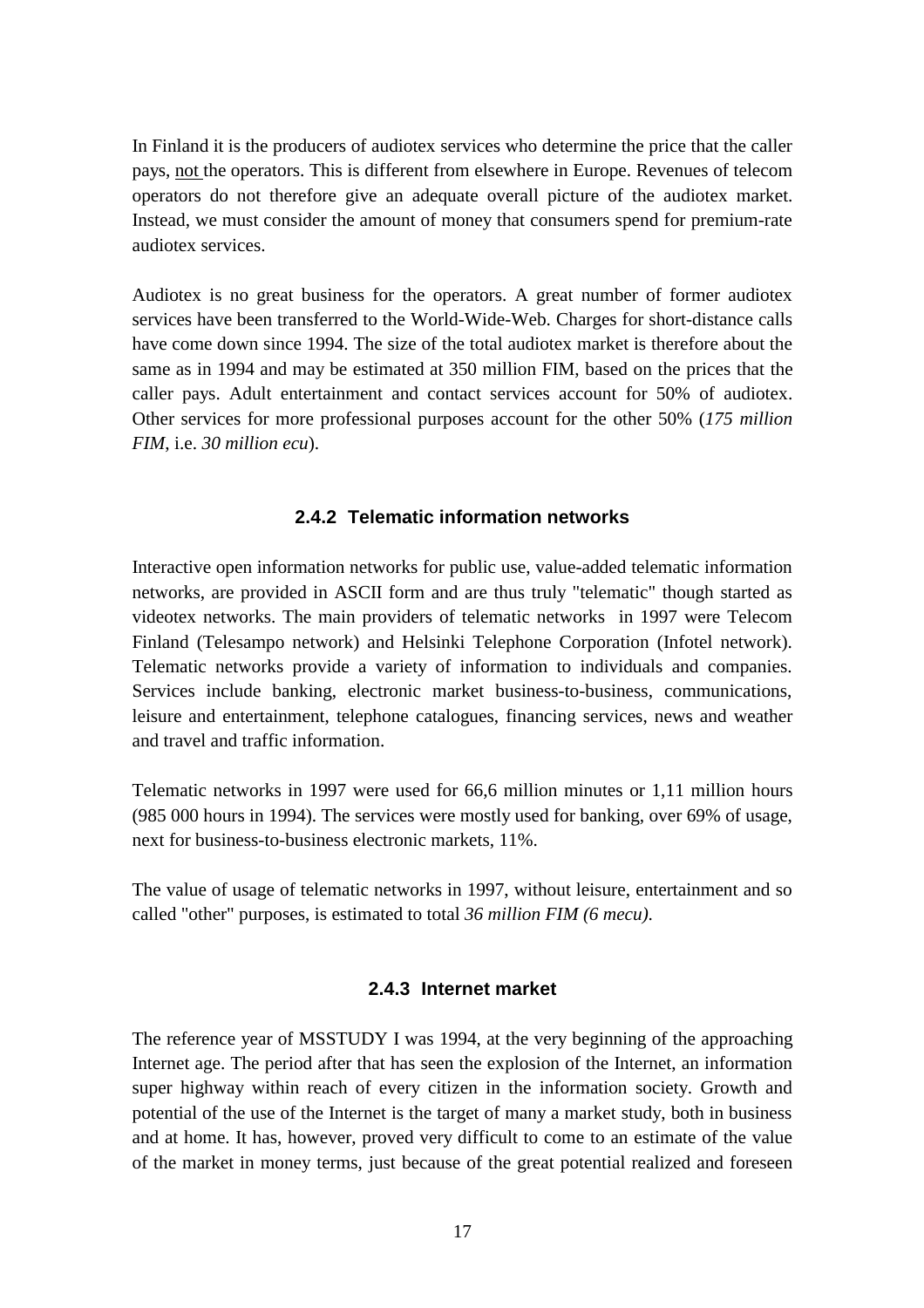by the bigger and smaller operators on the market. Within the range of services for professional business purposes, it is exactly the business users who count.

#### 2.4.3.1 Operators and market estimates

There is a number of operators in the market, those with a national coverage and those who operate only regionally. The most significant of them are Sonera (formerly Telecom Finland), Helsinki Telephone Corporation/Kolumbus with other local telephone companies (Finnet), Saunalahden Serveri, EUNet Finland, FUNET, Clinet and Megabaud.

The merger of seven smaller Internet providers brought a new provider to the market in the spring of 1998. Saunalahden Serveri entered the market by the merger of three smaller Internet providers. Later in the year, four more providers were merged into Saunalahden Serveri. The company does not own fixed networks but buys the lines from other network operators. It claims to have a 30% market share, ranking No. 2 in the Internet providers' market in Finland, second only to Sonera (former Telecom Finland).

*FUNET* (the Finnish University and Research Network) is a network service provided by CSC, the Center for Scientific Computing to the universities, polytechnic colleges and the research community. The service includes an access to the high-performance backbone network with outstanding connections to the rest of the Internet both inside the country and internationally. The communication connections of the backbone network between the universities are mainly based on the ATM (Asynchronous Transfer Mode) connections hired from Helsinki Telephone Corporation. The connection speed of the backbone network is 155 Mbps.

WWW takes about 70% share of FUNET's " turnover", e-mail connections about 30%. FUNET as a whole, however, only accounts for approximately 15% of the total telecommunications costs of universities in Finland.

*The Ministry of Transport and Telecommunications* has made an estimate about the market value of Internet connections in Finland from 1994 to 1997. According to their estimate, the market in 1997 amounted to 210 million FIM (approx. 36 million ecu).

*Taloustutkimus Oy* in September, 1998, conducted a market research at Sonera's assignment about the value of Internet connections of companies and basic services related to them (Sonera 1998). Their estimate about the value of the whole market is *217 million FIM* (almost *37 million ecu)*. The study was made as a computer-aidedtelephone-interview (CATI survey) and the target group comprised companies in all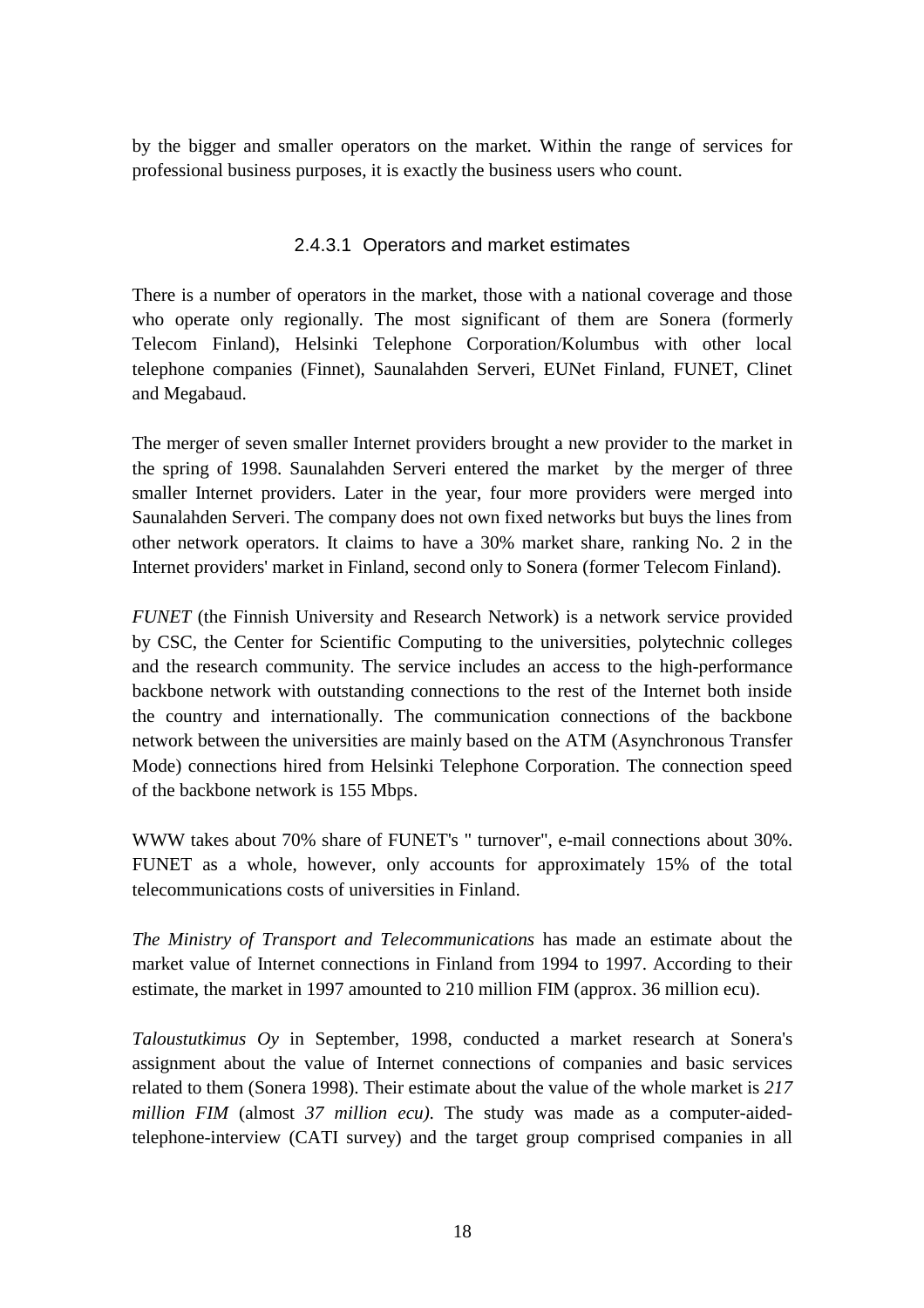sizes in all business categories. Responses were given by 891 offices, of which 57% had Internet access.

Over 90% of companies with more than 100 employees have Internet access. Two thirds (71%) of small and medium-sized companies also have Internet access. One fourth of the smallest SMEs, those with 1–4 employees, have Internet access. Sonera is a market leader in all size categories, most markedly in large companies with over 250 employees.

According to Taloustutkimus, monthly costs of Internet access and basic services related to it vary from 180 FIM (about 31 ecu) to 5000 FIM (850 ecu) in companies.

 *IDC, International Data Corporation*, recently conducted a survey about the Internet market in Finland, including products and services. The whole market in 1998 amounted to 2,3 billion FIM (387 million euro), a growth rate of 63% compared to 1997. IDC estimate the growth rate to slow down but they expect the value of the Internet market in 2002 to be 7,4 billion FIM (1,245 billion euro). It is especially electronic commerce that will boost the market.

According to IDC, the whole market is divided into four sections: hardware, software, information technology services and connection services. Their share of the market in 1997–2002 is given Table 4 (figures for 1997 based on an e-mail message from IDC).

| Market section      | Year 1997        | Year 1998        | <i>Year</i> 2000 |  |  |
|---------------------|------------------|------------------|------------------|--|--|
| Hardware            | 735 million FIM  | 1040             | 2867             |  |  |
| Software            | 110              | 168              | 814              |  |  |
| IT services         | 316              | 691              | 2779             |  |  |
| Connection services | 260              | 416              | 932              |  |  |
| Total:              | 1421 million FIM | 2315 million FIM | 7392 million FIM |  |  |

*Table 4. Internet market in Finland, million FIM (Tietoviikko 1999).*

Companies denote the major share of connection services, perhaps 80 to 85%, i.e. 208 to 221 million FIM in 1997 (35 to 38 million ecu). Estimated like this, their share of connection services in the above table in 1997 is analogous to an estimate about the market value of Internet connections made by the Ministry of Transport and Telecommunications or the market study by Taloustutkimus Oy.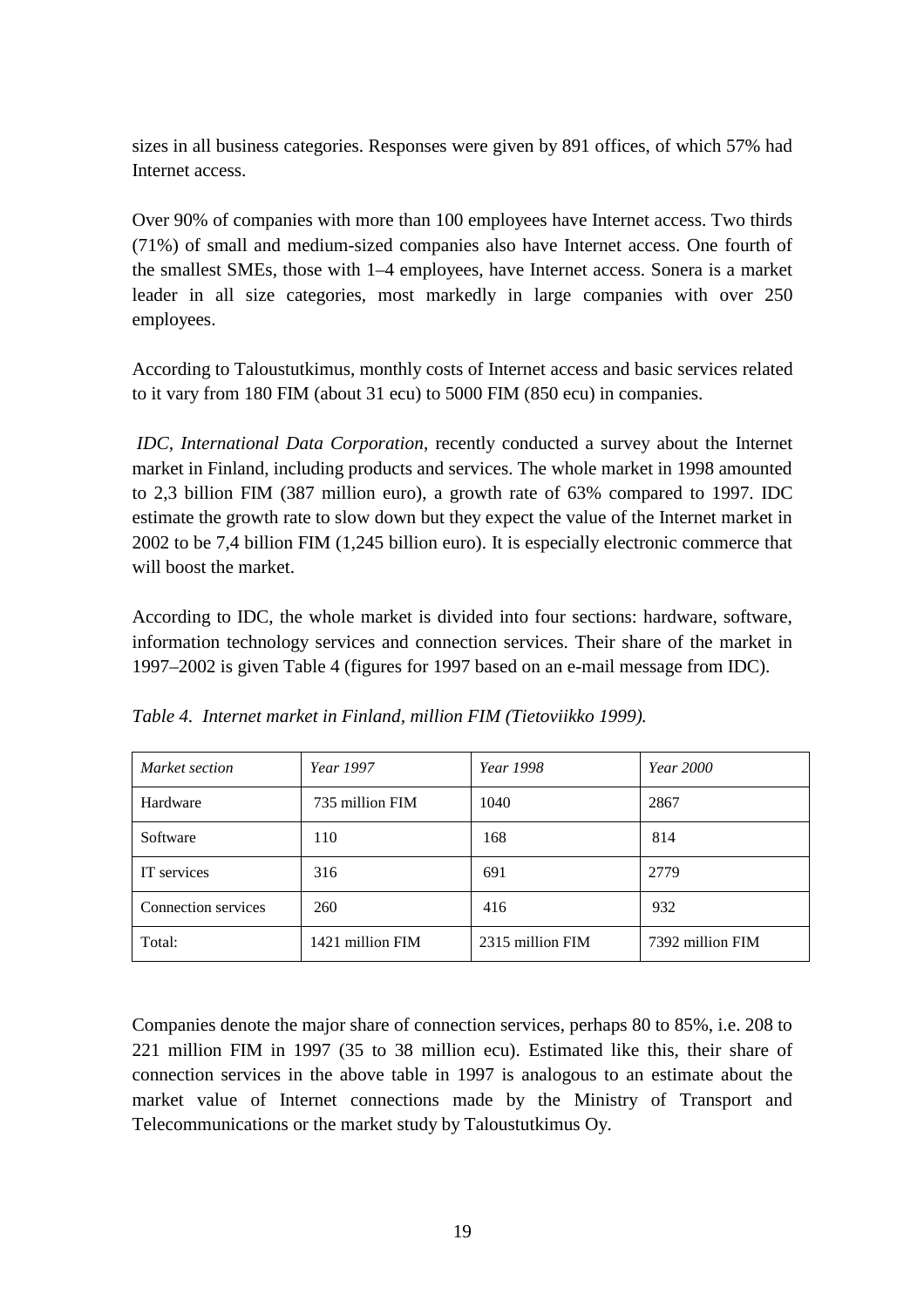Assumed that e-mail connections account for 30% of the figures, the rest would stand for WWW. On an average of the previous three assessments we come to an estimate of *170 million FIM (29 million ecu)* for WWW in 1997.

#### **2.4.4 Online hosts**

#### 2.4.4.1 Domestic supply scene

Detailed information about databases produced in the Nordic countries has been gathered annually since 1985 by the assignment of NORDINFO, the Nordic Council for Scientific Information. The present *NORDGUIDE* is a Web database of Nordic databases (http://otatrip.hut.fi/nordinfo/nordguide/) which contain information for professional purposes and are publicly available either online, on CD-ROMs or diskettes or as Web databases (NORDGUIDE). Finland produces about 300 databases, one third of the total of Nordic databases. Finnish databases are produced by about 160 producers and made available by 90 hosts. Some of the organizations are both a host and a producer. In case of a university library, the producer also has the role of an information broker.

Databases have traditionally been produced by university libraries and other non-profit scientific organizations or government institutions in Finland. Since the early days of online information systems, commercial enterprises have also entered the market. Besides, in a competion situation a growing number of non-profit organizations are nowadays obliged to cover at least part of their costs with external revenues.

There are about a dozen major online hosts in Finland that are commercially significant – some of them are briefly described in the following. A few host retrospective databases, others provide real-time newswire services or financial information. The corresponding classification is also to be seen from responses to the supply questionnaire. Mostly, being an online host is not the main activity of the organization. Providing printed information or some other information products take the greatest share of the organization's income.

*Esmerk Information* (http://www.esmerk.com) provides a unique concept of tailor-made online news service. Since 1975 the company has expanded internationally and nowadays has thirteen offices in EU countries, Russia, Baltic countries, in the Far East and in South America. About 30 000 end-users, political and business decision-makers in more than 1000 companies and government institutions in 25 countries benefit from Esmerk services. Individually structured Esmerk reports are supplied daily in electronic or hard copy format.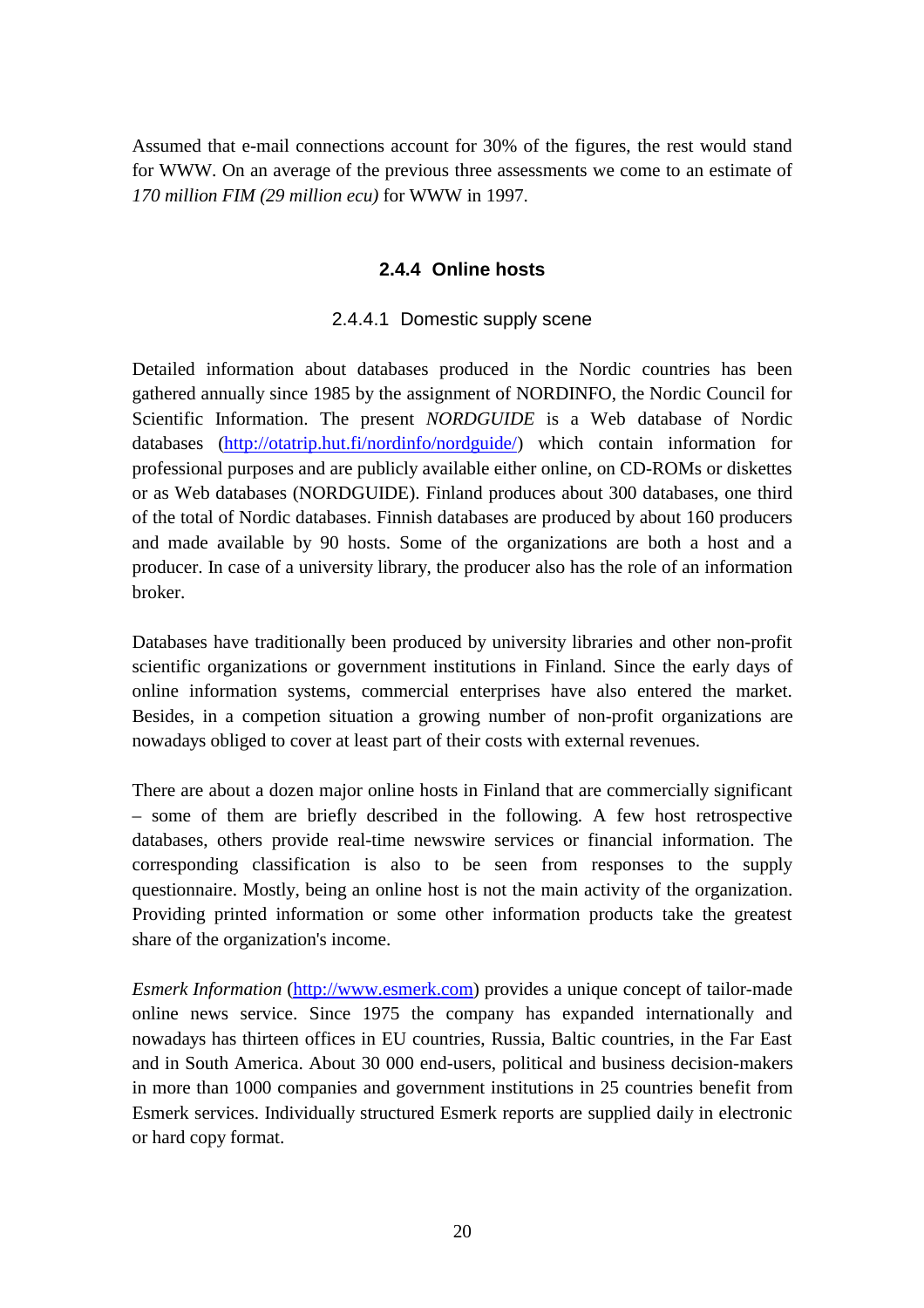*Finnish News Agency* (*Suomen Tietotoimisto, STT*, http://ww.stt.fi) has traditions in news services since 1887 and is, of course, also an exporter and an importer of newswire services. STT is owned by 50 leading Finnish media companies. STT also offers e.g. a channel for online press releases, a GSM news service and an electronic events calendar.

*Startel*, founded in 1988, is a subsidiary of Sanoma Corporation. Startel (http://www.startel.fi) is the leading Finnish provider of domestic online financial, corporate and economic information as well as a provider of satellite distributed broadcasted information to software applications for the Finnish financial industry. StarWeb Financial Information Service contains both real-time information and past data in numerical and graphic form and is continuously updated. Main sources for StarWeb information are Startel News Agency (news in Finnish), Helsinki Stock Exchange (prices and press releases), Finnish Securities and Derivatives Exchange (SOM, prices) and Finnish banks and brokers (foreign exchange, money market and economics).

*Tieto Corporation Oyj, Tietopalvelut* (http://www.tt-tietopalvelut.fi/) belong to the Tieto Group and provide a wide variety of online information services in a number of branches for both professional and consumer purposes, such as legal information, realestate, news, business and companies, European Union etc.

*Suomen Asiakastieto Oy* (http://www.asiakastieto.fi) is a credit information agency, owned by Finnish industry and commerce and employing 130 persons. It offers the most varied range of credit information services in Finland. The company is an intermediator for both filed data and the expertise of investigators.

#### 2.4.4.2 Revenues of online hosts: market and industry approach

In dealing with supply survey responses and in estimating the overall view of the supply of electronic information services (EIS) in Finland, two approaches have been followed: market approach and industry approach. They are defined according to MSSTUDY II Manual and further instructions from the co-ordinators of the pan-European study.

The *market approach* concerns the size and volume of the EIS market for professional purposes in Finland and includes both domestic supply and imports. Exports of domestic suppliers are not included. The *industry approach* discusses the strength of the national information industry. Overall supply of domestic information providers is considered, including exports. No imports are considered in this approach. Results of the supply survey are discussed in this sub-chapter about online hosts according to the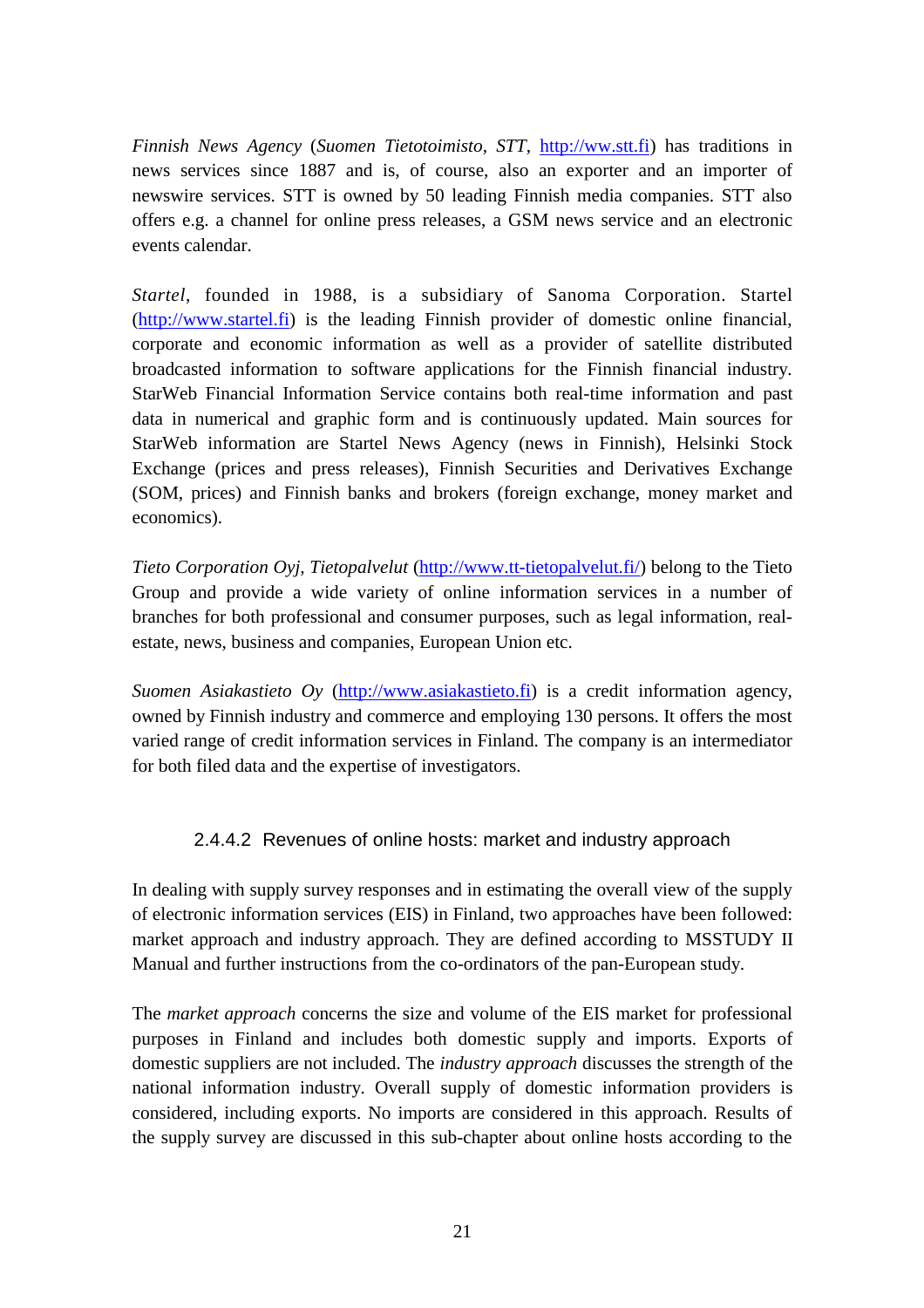two approaches. Further estimations have been made since responses received did not cover all EIS supply.

Online hosts denote three kinds of providers: a) those providing retrospective online database services; b) those providing real-time financial information services and c) those providing real-time news services. Retrospective online database services mean online information services delivering information from retrospective databases which may contain different kinds of data (reference, factual, numeric, full-text etc.) in a number of subject areas for a number of retrospective time periods. Traditional scientific databases are an example of such online services.

According to the *industry approach*, the turnover of online retrospective hosts in Finland is estimated at about 34,2 million FIM (approx. 5,8 million ecu). Turnover of hosts delivering real-time financial and news services is estimated at 193 million FIM (approx. 33 million ecu). Thus the volume of domestic EIS suppliers would be about 227 million FIM (38,6 million ecu), including exports of domestic suppliers.

Following the *market approach*, imports of online retrospective and real-time hosts are included but exports not included. We estimate the size of the market calculated by the turnover of online retrospective hosts and further estimates made, to total 87,4 million FIM (15 million ecu). Turnover of hosts delivering real-time financial and news service is estimated at 344 million FIM (58 million ecu). Domestic suppliers as well as imports by "foreign" hosts are included in the market approach. Export is, of course, not included.

An overall estimate is presented in chapter 2.5.

#### **2.4.5 Multimedia, new media**

MSSTUDY II survey about the supply of electronic information services also aimed at finding out about the revenues of multimedia suppliers for professional or business purposes. Multimedia – both online and offline – (question No. 7) was specified in two ways, consisting of a) text with graphic, tables, standing pictures (images); or b) text with audio and/or video (motion pictures) elements. It was not possible to draw any conclusions about the situation in Finland, based alone on the very minor number of responses to this question. Information about new media companies was gathered by desk research and contacts to experts of the branch.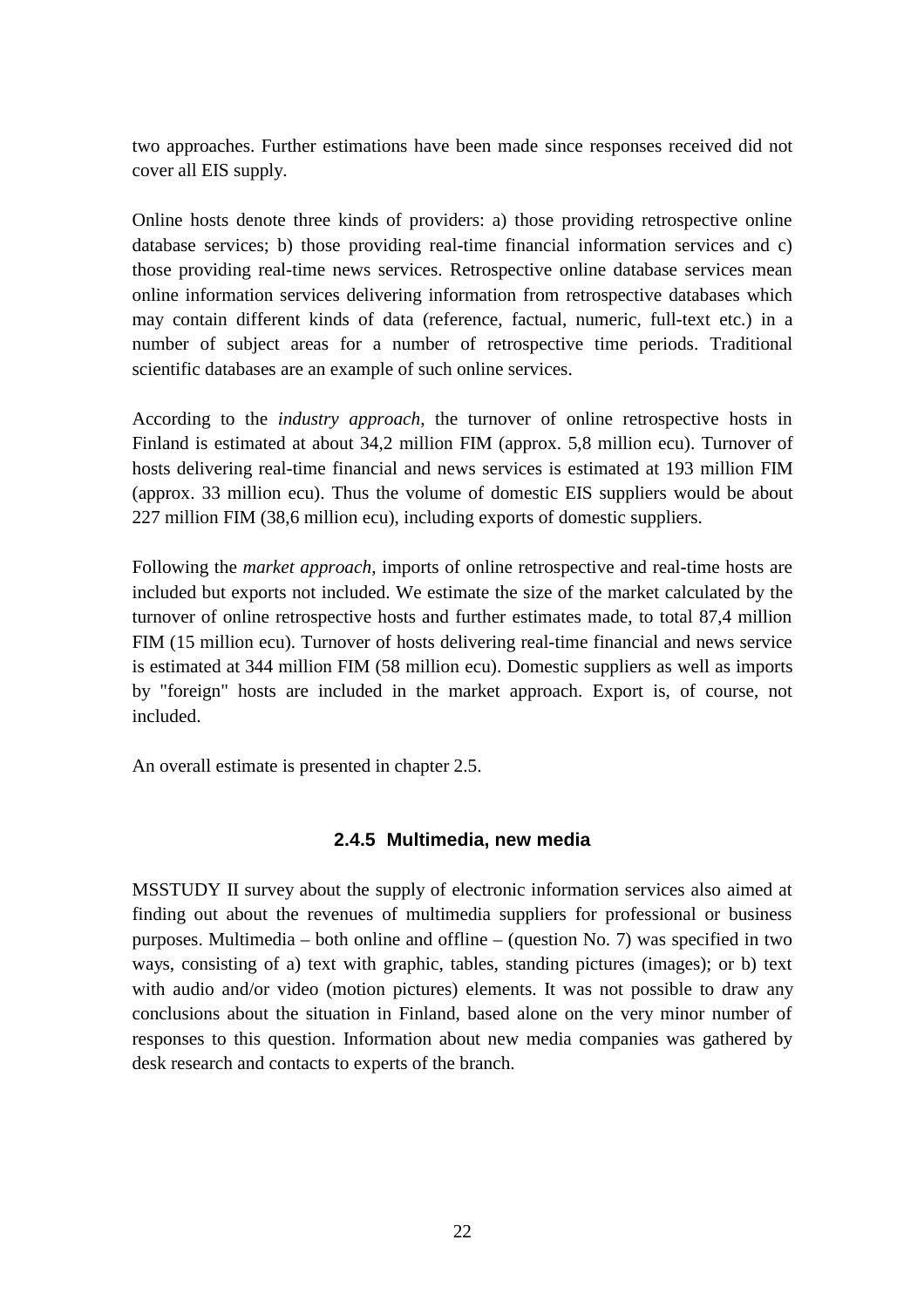#### 2.4.5.1 Terms and definitions

New media is a controversial term, very often connected to advertising in the Web. It implies to multimedia or digital media. Multimedia is a concept describing a content product in the Web; a cinema or a feature film is also a content product in this sense. New media serves a number of purposes, ranging from games and entertainment to producing home pages, from constructing electronic "shops" or marketplaces for commerce all the way to fact and reference books available on offline media or on the Web.

What does a new media company do? There are three kinds of players in the branch: a) new media as Internet publishers, i.e. providers of advertising spots; b) advertising agencies operating in the Internet and c) production companies of new media, comparable to film producers, usually considered subcontractors to the former two. There are players in each section in Finland, mostly not those who are traditionally engaged in the supply of electronic information services.

According to a more precise defnition a new media company is involved in digital media (incl. multimedia and CD-ROM) and/or information networks, e.g. the Internet. Its activities cover content production, electronic selling, consulting, training, distribution, publishing, acting as an operator etc.

Another definition would say that a new media company is engaged in providing and developing Web solutions and network communication strategies. It develops and supplies digital communication and system solutions, business-to-business consulting services as well as training and providing content to various services. Thus a new media company can be anything from purely system and software solutions to a content provider.

#### 2.4.5.2 New media companies in Finland

About 60% of new media companies are specialists involved only in new media. They are concentrated in southern Finland and 70% of them are located in the capital region. New media companies are typically SMEs with a small turnover. The total turnover of new media companies in content production and providing is estimated to have amounted to 245 million FIM (42 million ecu) in 1996 (Tutkimus suomalaisesta uusmediateollisuudesta 1997). New media companies expected a turnover of 490 million FIM (83 mecu) for 1997. Some of the estimates may, however, show more expectations than reality.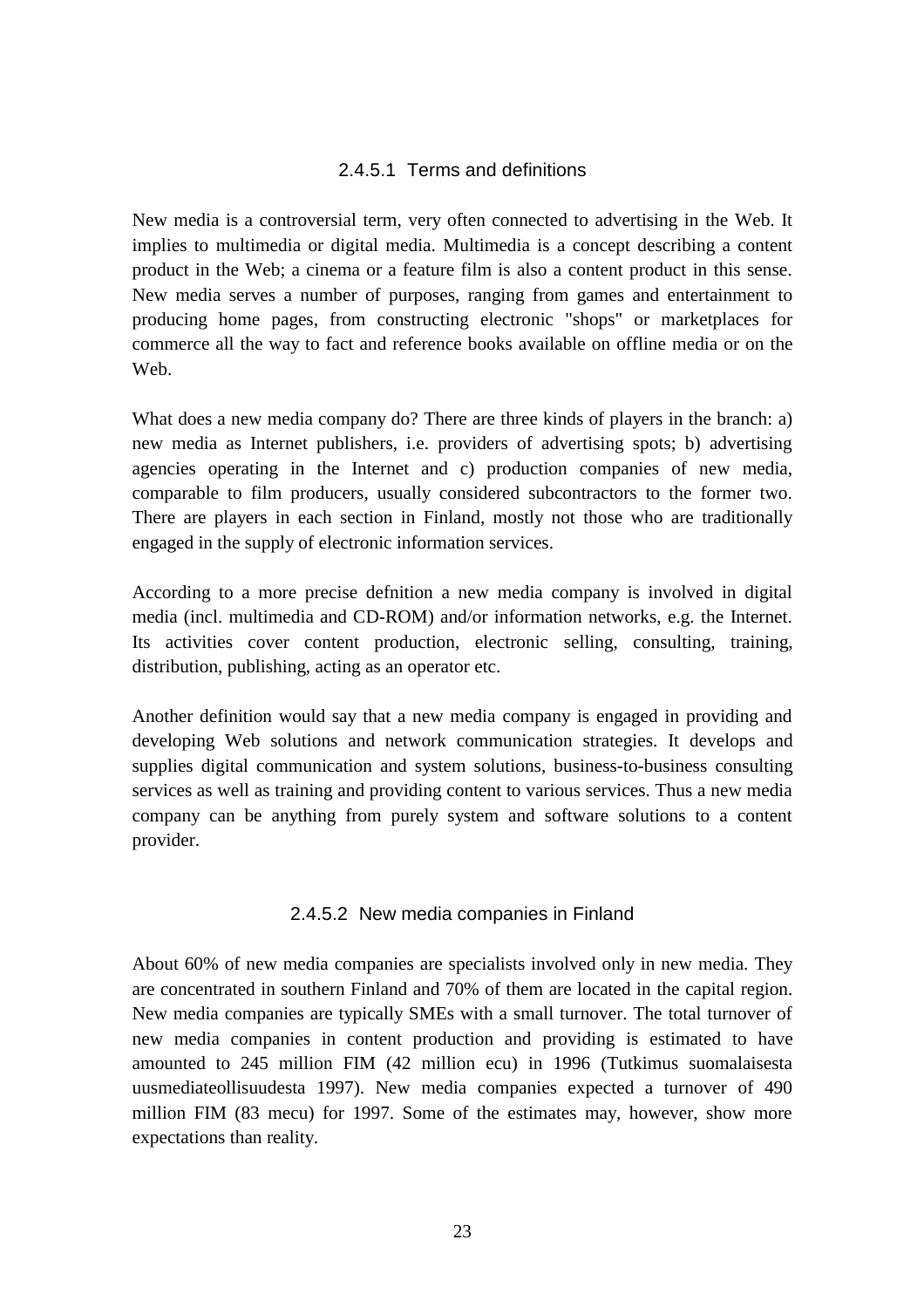The growth rate of new media businesses has been enormous. In 1995 the total turnover of new media companies amounted only to a few dozen million FIM but was to reach 700 million FIM (118 million euro, exchange rate 5,94573) in 1998, by optimistic estimates. The turnover is expected to grow by a quarter again in 1999 – making new media a billion FIM business in the year 2000.

The scene is turbulent in Finland, with changes going on in business. Some examples are Talentum and Edita, two big Finnish publishers. *Talentum* Group publishes business magazines in economy, technology, information technology and marketing, and also provides supplementary services. Recently, Talentum has expanded to communications business and is on its way to becoming a versatile media company. Talentum shares are listed on Helsinki Exchanges Main List. The company is owned by engineer and economist associations, companies and associations representing the business and companies.

*Edita Group* provides total service in printing and publishing, and ranks among the ten largest companies in the Finnish graphic arts industry: it employed 792 persons in 1997 and had net sales of 406 million FIM (69 million ecu). The parent company is the former Government Printing Office, established in 1859. Edita Group has also entered the new media branch by acquiring To the Point Oy, one of the biggest new media companies in Finland. Thus Edita Group nowadays includes seven subsidiaries.

*The Association of Independent Producers in Finland (Suomen audiovisuaalisen alan tuottajat, S.A.T.U)* gathers together companies in the audio-visual branch in Finland. At the end of 1997, S.A.T.U had 82 member companies – the number of members showing an annual growth rate of over 20%. The companies' combined turnover in 1997 was 454 million FIM (77 million ecu) and they employed a total of 633 persons (S.A.T.U 1998).

S.A.T.U consists of companies in various audio-visual sections: advertising films or commercials, multimedia production, TV programme production, company videos and general production services. The biggest and best-known new media companies in Finland are members of the *multimedia section of S.A.T.U.* The section had twenty-one member companies in 1997 with a total turnover of 59 million FIM (10 million ecu). They get their assignments from other enterprises and thus the *59 million FIM* (*10 million ecu*) can be regarded as the value of the professional multimedia market in Finland in 1997.

*Multimedia Special Interest Group* (*MSIG Finland*) maintains a register of companies engaged in new media. At the beginning of 1998 the register listed about 150 companies (MSIG Finland 1998). Only about one tenth of them, however, do play any significant role as to annual revenues.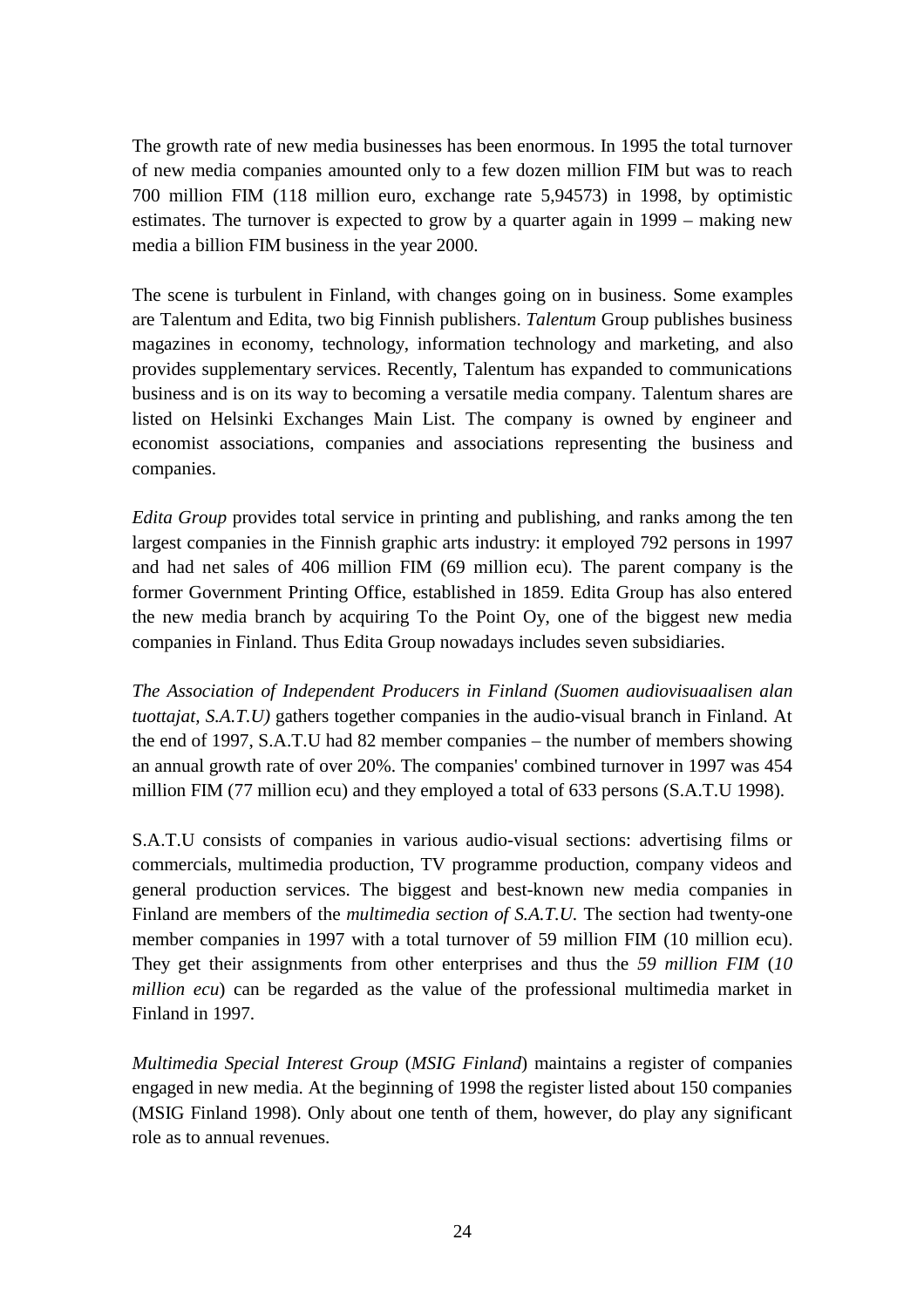#### **2.4.6 Offline electronic information supply**

*CD-ROMs* are the main offline media for providing electronic information, either for hobbies and pastime or for professional and business purposes. The market for all kinds of CD-ROMs in Finland has shown a rapid increase in the recent years and indeed tripled in 1996 in comparison to the previous year, to a total of 150 million FIM; cf. Table 5. Nevertheless, CD-ROMs account for a mere one percent share of the total mass media market in Finland.

Bookstores in Finland are a major outlet as sales channels of electronic media such as CD-ROMs. They are also for sale in stationery and phonogram departments of big supermarkets and via kiosks. Most CD-ROMs originate from abroad, Finnish products take about 20% of sales but the share is increasing. Members of the Finnish Book Publishers' Association sell most of the CD-ROMs for useful/professional purposes. Education and non-fiction comprised 94% of the titles and 96% of the sales of domestic CD-ROMs and other offline multimedia products sold by members of the Association in 1997 *(Sauri & Kohvakka 1999, p. 228)*.

Offline media take less than 10% of the markets for online and offline electronic information services for professional business purposes. An estimate rates the total market for CD-ROMs in 1997 to approx. 200 million FIM (34 million ecu). Some 65% (130 million FIM  $= 22$  million ecu) of that fall to games and appr. 35% (70 million FIM = about 12 million ecu) to CD-ROMs for other, more "useful" purposes. About half of this share would really be for professional business purposes, i.e. *35 million FIM* which equals to about *6 million ecu*. According to another expert estimate, the market of CD-ROMs for professional purposes in 1997 would have ranged from 10 to 20 million FIM (1,7 to 3,4 million ecu). Anyhow, the corresponding share of the CD-ROM market will increase rapidly in the future since ever more households buy multimedia PCs.

| Year                                        | Sales, million FIM | Percentage |
|---------------------------------------------|--------------------|------------|
| 1994                                        | 20                 |            |
| 1995                                        | 50                 |            |
| 1996                                        | 150                |            |
| 1997 (estimate)                             | 200                | 100        |
| Of which:<br>- games etc.                   | 130                | 65         |
| - other, useful or<br>professional purposes | $70(35+35)$        | 35         |

*Table 5. Sales of CD-ROMs in Finland, million FIM (Sauri & Kohvakka 1998, p. 34).*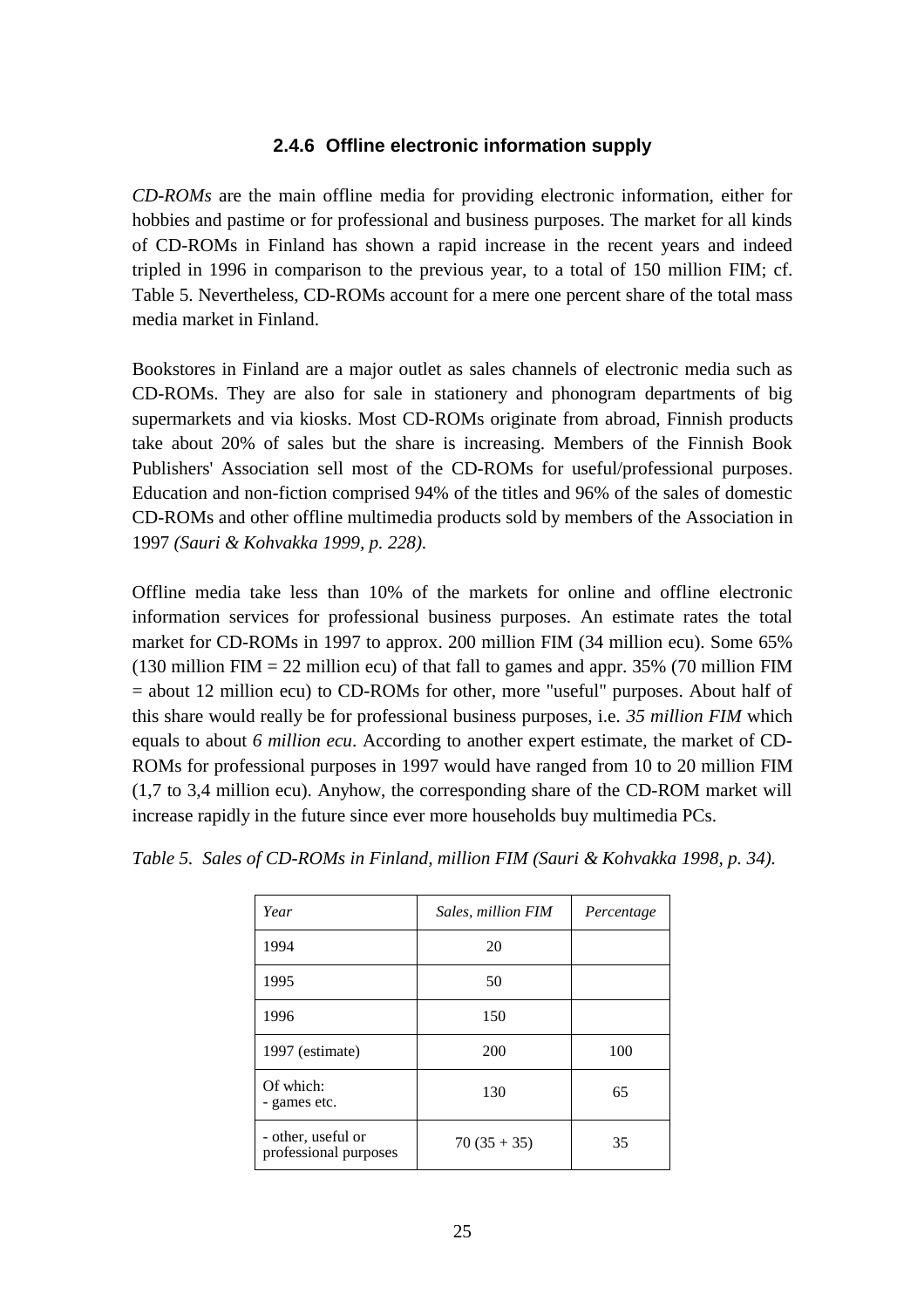An estimate states that CD-ROMs for any kinds of useful/professional purposes account for a fifth of the Nordic market for CD-ROMs. The average in Finland is about one third of the CD-ROM market and thus greater than in the other Nordic countries. The share of "professional" or "useful" CD-ROMs of the total CD-ROM market is increasing. Note, however, that any grouping between useful and not-useful or entertainment CD-ROMs goes on a sliding scale – we may even see the difference vanish in the coming years.

The star of the future, DVD (digital versatile disc) has a multifold storage capacity compared to a CD-ROM system. Though first marketed as a substitute for video, DVD can be used for storing all kinds of digital information. In addition to consumer market, it has a very strong potential for professional market (Sauri & Kohvakka 1998, p. 35). Finally reaching an international agreement about a standard for a recording digital versatile disc will mean converging video recordings, CD discs and CD-ROMs used at present – which, in turn, will bring about a thorough reorganization of the present distribution and sales channels.

*Diskette* is another offline media used for distributing electronic information. They still have their share of the EIS market – though little by little diminishing. Much of the information formerly distributed on diskettes has been moved over to CD-ROMs or to WWW since 1994. Nevertheless, a rough estimate may be made about the size of the professional diskette market in Finland, of about 13 to *15 million FIM* (*2,2 to 2,5 million ecu*) in 1997.

## **2.5 Summary of supply**

The approach of the Internet has not made it easier to estimate the share of professional information services of the total market for electronic information services (EIS), in terms of turnover, i.e. revenues earned. The word "professional" denotes electronic information services (both online and offline) used mainly for professional purposes in the working places (e.g. an enterprise, a research organisation or a government institution). To distinguish between professional and consumer EIS sometimes is like drawing a line in water. Besides, products or services now used for pastime or entertainment purposes may well pave the way for future use for more "useful" or professional purposes.

An estimate is presented below about the supply of electronic information services for professional or business purposes in Finland in 1997. It is a combination of MSSTUDY II supply survey results and information gathered by desk research from printed and Web sources as well as by e-mails and phone calls. Export estimate is based on the results of the survey and refer only to online hosts. Import estimates are partly based on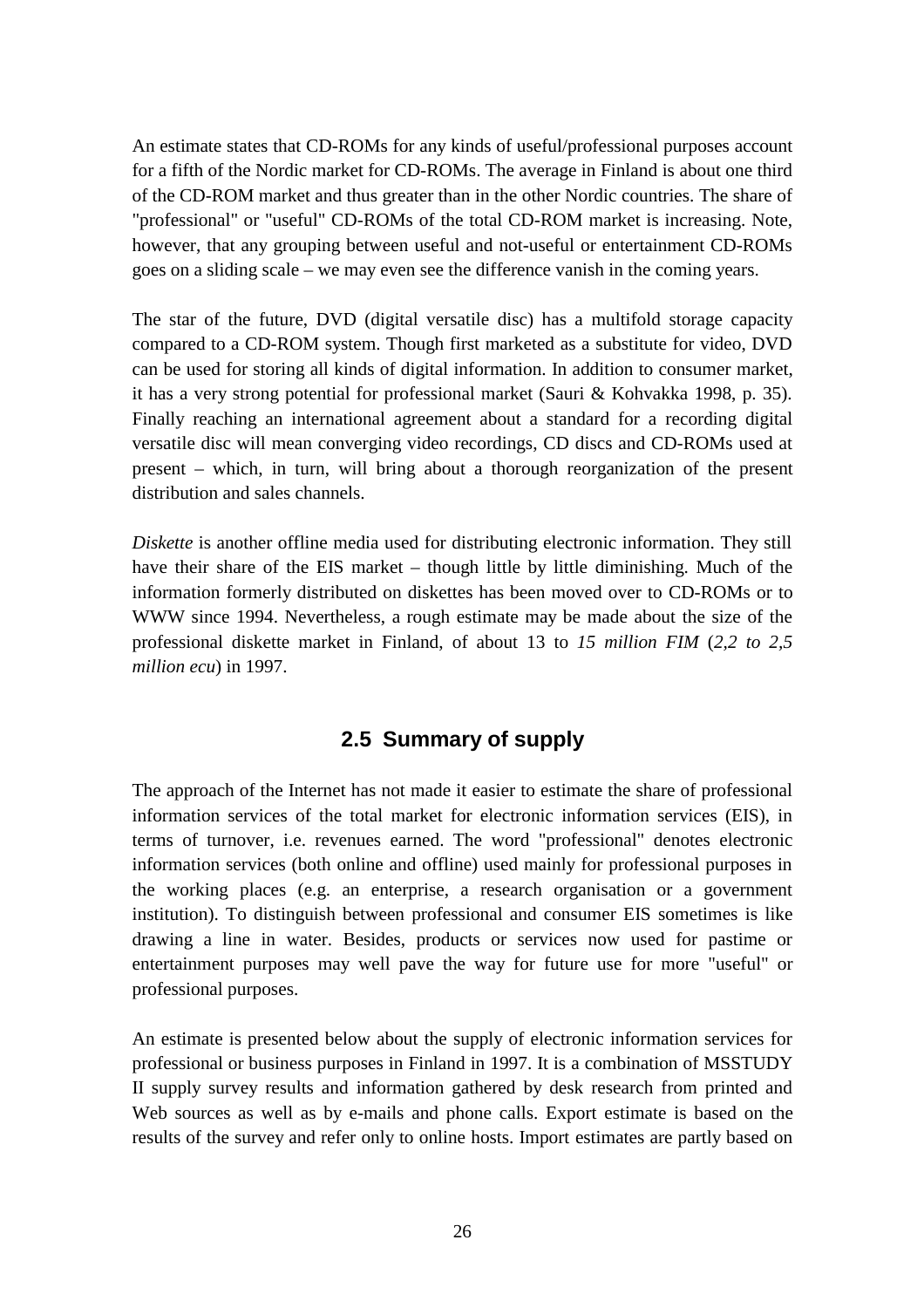information from the central co-ordinating team of MSSTUDY II. The exchange rate used for FIM/ecu in 1997 is 5,881.

Basis for the estimation is given in sub-chapters of chapter 2.4 in the present report. Assessing the Internet market consists of the market value of Internet connections (cf. chapter 2.4.2) of companies and basic services related to them, augmented with universities.

Based on the previous reasoning – and bearing in mind that there are estimates of estimates – one may come to the following conlusion about the supply of electronic information services for professional purposes in Finland:

- Audiotex: 175 million FIM (30 mecu)
- Offline, CD-ROMs: 35 million FIM (6 mecu)
- Offline, diskette: 15 million FIM (2,5 mecu)
- Internet connections: 170 million FIM (29 mecu)
- Multimedia: 59 million FIM (10 mecu)
- Telematic services: 36 million FIM (6 mecu)
- Domestic online hosts: 227 million FIM (39 mecu); includes estimation of exports.
- Imports (foreign online hosts): 282–294 million FIM (48–50 million ecu).

Without imports, the above estimations total 717 million FIM (122 mecu). Deducting exports (estimation:  $30-32$  million FIM =  $5-5.4$  mecu) and adding imports (estimation: 282–294 million FIM = 48–50 mecu) we arrive at a total of about *970–980 million FIM*, i.e. *165–167 mecu*. Such an estimate is, hopefully, likely to give at least a hint of the size and volume of the EIS market for professional purposes in Finland.

It is not possible to make a direct comparison between 1997 estimates and those of 1994 since MSSTUDY I survey about 1994 consisted of a different segmentation of supply.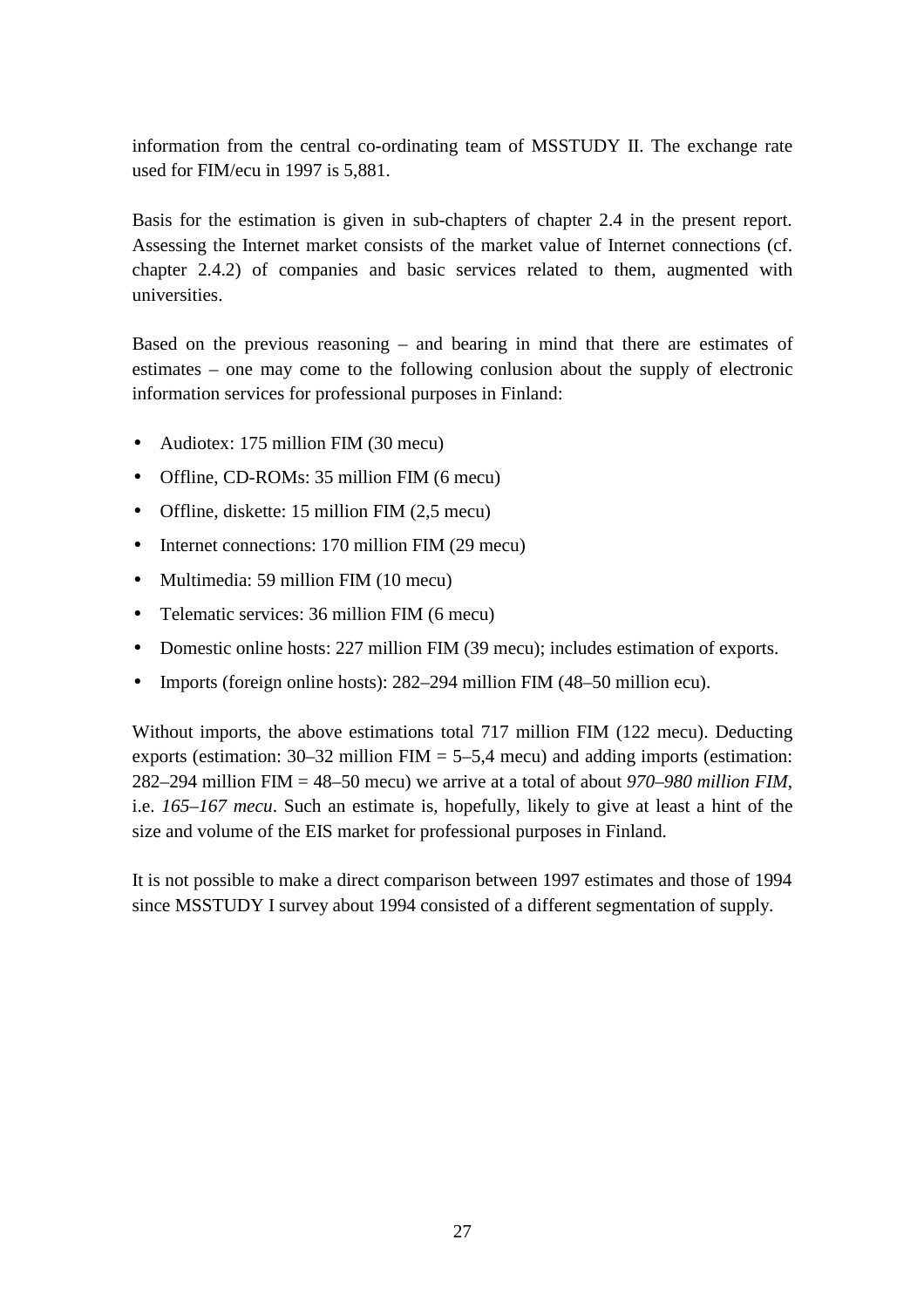## **3. Demand survey: usage of electronic services in private households, at work or at school**

## **3.1 Methodology and user population**

Demand for electronic services in Finland was surveyed by computer-aided telephoneinterviews (CATI methodology), a common recommendation to all the countries participating in MSSTUDY II. The sample was 3000 randomly selected persons aged 15 to 74 who were interviewed in September, 1998. Responses were obtained from 2721 persons selected for the sample, i.e. the response rate was almost 91%. Statistics Finland collected the data in the framework of the national Labour Force Survey (LFS). The total monthly sample for LFS is 12000.

The study aimed at establishing to what extent personal computers are used at home, school and work, how many PCs are connected to the network and what kinds of electronic services different population groups use. The survey questionnaire is Appendix C.

The results of the interview survey examining the demand of electronic services reported here represent figures weighted against the total population. Table 6 shows a summary of the characteristics of the respondents.

## **3.2 Results of the demand survey**

#### **3.2.1 PC usage in private households, at work and elsewhere**

In all, 63 per cent of respondents had access to a personal computer. Nearly all aged 15 to 17 could use a PC; boys only little more often than girls. About three in four person aged 18 to 49 had a PC available somewhere. Differences between men and women were small, and women in some age groups had access to a PC even more often than men. Almost all students and schoolchildren had access to a PC, four in five employees and almost two in three self-employed persons reported that they had access to a PC. In contrast, only 13 per cent of pensioners had a possibility to use a PC.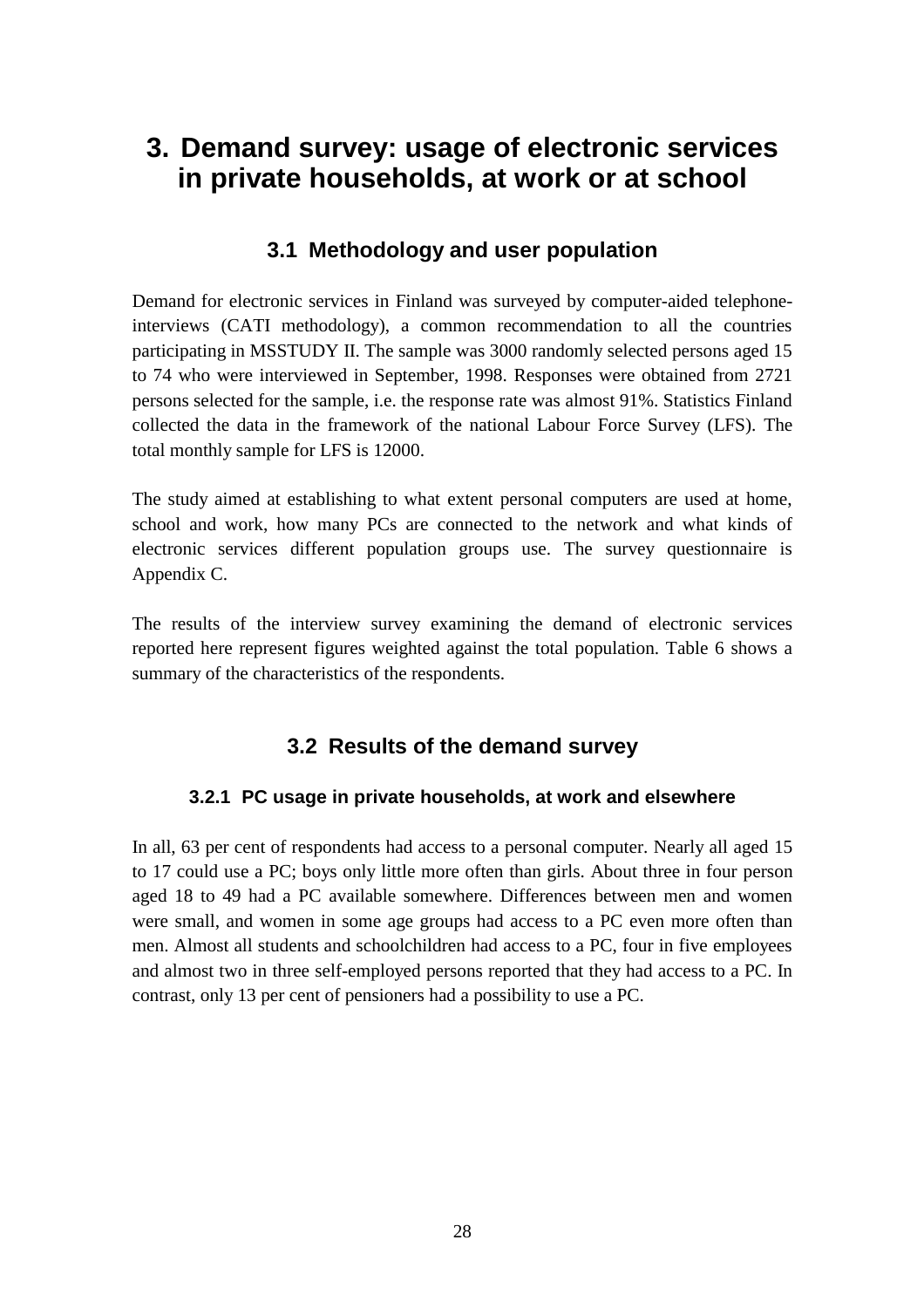|                           |                       | <b>Total</b> | <b>Total (weighted)</b> |          |       |
|---------------------------|-----------------------|--------------|-------------------------|----------|-------|
|                           |                       | (unweighted) |                         |          |       |
| <b>Total</b>              | absolute              | 2721         | 3881102                 |          |       |
|                           | in $%$                | 100          | 100                     |          |       |
| Gender (%)                | male                  | 1305         | 1929265                 | 49,7     |       |
|                           | female                | 1416         | 1951837                 | 50,3     |       |
|                           | no answer             |              |                         | 0,0      |       |
| Age groups (%)            | $15 - 17$             | 164          | 203126                  | 5,2      |       |
|                           | 18-24                 | 347          | 449983                  | 11,6     |       |
|                           | 25-34                 | 476          | 681211                  | 17,6     |       |
|                           | 35-49                 | 811          | 1188212                 | 30,6     |       |
|                           | 50-74                 | 923          | 1358570                 | 35,0     |       |
|                           | no answer             |              |                         | 0,0      |       |
| Household size (%)        | Single                | 496          | 721853                  | 18,6     |       |
|                           | 2 persons             | 907          | 1327188                 | 34,2     |       |
|                           | 3 persons             | 491          | 701916                  | 18,1     |       |
|                           | 4+ persons            | 823          | 1124791                 | 29,0     |       |
|                           | no answer             | 4            | 5354                    | 0,1      |       |
|                           |                       | 2721         |                         | 0,0      |       |
| Employment status (%)     | self-employed         | 208          | 301879                  | 7,8      |       |
|                           | employed              | 1234         | 1790497                 | 46,1     |       |
|                           | temporarily           | 230          | 333160                  | 8,6      |       |
|                           | unemployed<br>retired | 540          | 791422                  | 20,4     |       |
|                           | not working           | 99           | 132402                  | 3,4      |       |
|                           | in education          | 396          | 512587                  | 13,2     |       |
|                           | no answer             | 14           | 19155                   | 0,5      |       |
|                           |                       | 2721         |                         | $_{0,0}$ |       |
| Position of employees (%) | high/Top              | 280          | 415964                  | 10,7     | 22,7  |
|                           | middle                | 492          | 712333                  | 18,4     | 39,9  |
|                           | other                 | 456          | 654061                  | 16,9     | 37,0  |
|                           | no answer             | 6            | 8138                    | 0,2      | 0,5   |
|                           |                       | 1234         |                         |          | 100,0 |
| Educational level (%)     | university            | 217          | 332558                  | 8,6      |       |
|                           | graduation            | 707          | 1010760                 | 26,0     |       |
|                           | other                 | 1797         | 2537784                 | 65,4     |       |
|                           | no answer             |              |                         | 0,0      |       |
|                           |                       | 2721         |                         | 0,0      |       |
| Household net income in   | $4000 +$              | 82           | 124049                  | 3,2      |       |
| ECU                       | 2500-3999             | 408          | 602011                  | 15,5     |       |
|                           | 1250-2499             | 950          | 1356720                 | 35,0     |       |
|                           | 750-1249              | 520          | 756260                  | 19,5     |       |
|                           | <750                  | 334          | 470303                  | 12,1     |       |
|                           | no answer             | 427          | 571760                  | 14,7     |       |
|                           |                       | 2721         |                         | 0,0      |       |
| Self-employment,          | profess.              |              |                         | 0,0      |       |
| kind of work (%)          | owner                 |              |                         | 0,0      |       |
|                           | other                 |              |                         |          |       |
|                           | no answer             |              |                         |          |       |

*Table 6. Characteristics of the respondents of the Finnish demand survey (Statistics Finland).*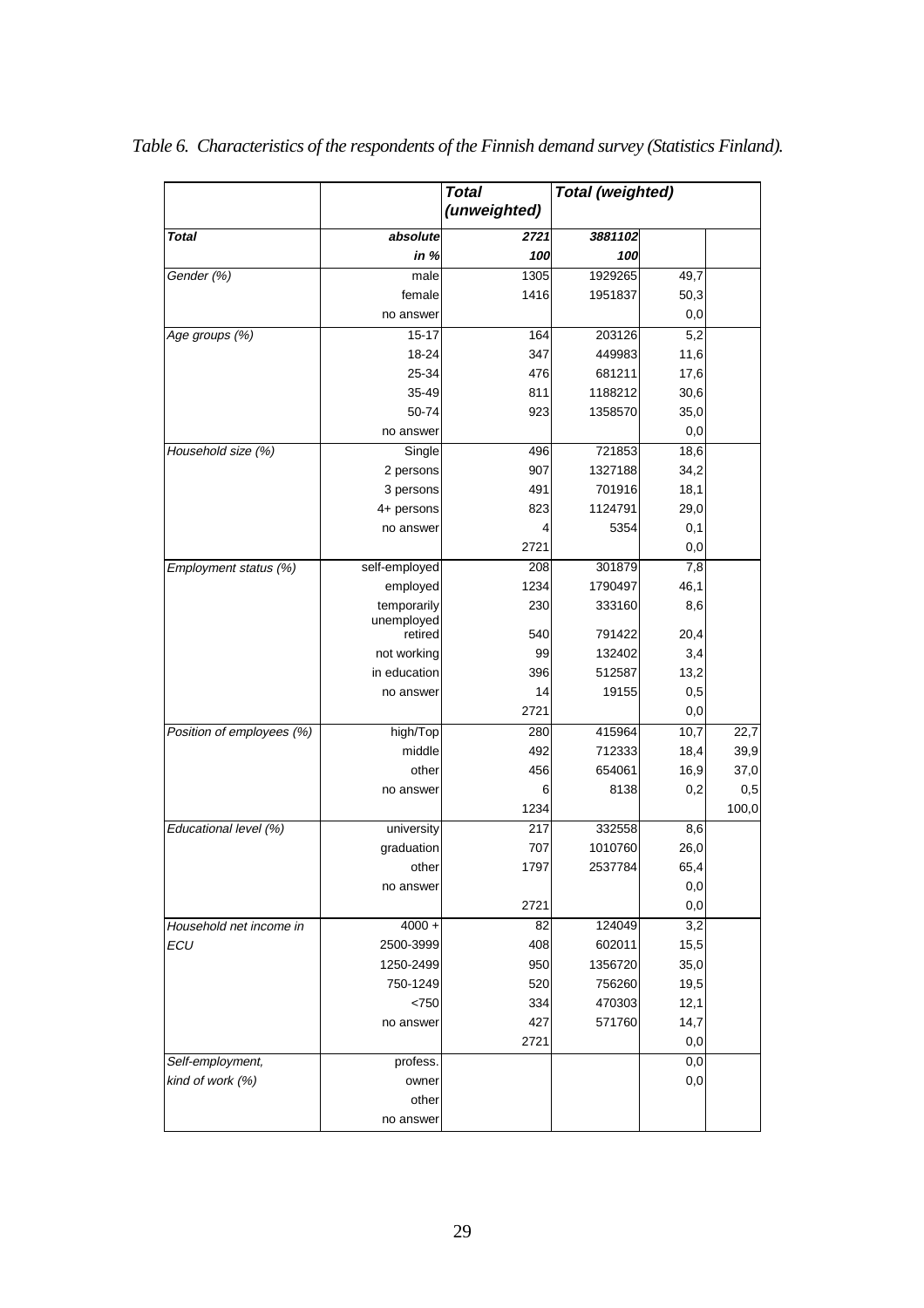| Still in education (%) | school     | 158 | 196177 | 5,1 | 39,9 |
|------------------------|------------|-----|--------|-----|------|
|                        | university | 113 | 157342 | 4,1 | 28,5 |
|                        | other      | 125 | 159068 | 4,1 | 31,6 |
|                        | no answerl |     |        | 0,0 | 0,0  |
|                        |            | 396 | 512587 |     |      |

#### 3.2.1.1 PC usage at home

About 40 per cent of Finns aged 15 to 74 had access to a PC *at home*. There were no great differences between men's and women's home usage of PCs; 43 per cent of men and 39 per cent of women had access to a PC at home. At the end of 1996, one third of persons aged 10 to 74 had access to a PC at home (Nurmela 1997).

There are considerable differences between age groups. Of boys aged 15 to 17 as many as 74 per cent had a PC available at home, of girls 68 per cent. Older groups have home access less often.

Every second person living in a single or two-person household had access to a PC. Four in five persons living in four-person or larger households had access to a PC and four in five of them at home.

If a PC was available somewhere, self-employed persons and pensioners typically used it at home, two thirds of students could also use a computer at home. 67 per cent of those with a university degree, 54 per cent of those with upper secondary qualifications and 32 per cent of those with basic level qualifications had access to a computer at home. The higher the income, the more certain the respondent was to have a PC at home.

Almost all students at educational institutions reported they could use a PC. 75 per cent of school children, 69 per cent of university students and 47 per cent of those studying at different educational institutions were able to use one at home.

#### 3.2.1.2 PC usage at work and elsewhere

As many as 1.8 million of the 15 to 74 year-old Finns had access to a PC *at work or place of study*, which is about 46 per cent of the whole age group and 74 per cent of those using a PC somewhere. Two thirds of those under 25 years of age had access to a PC at school or work. In older age groups the use of a computer at work was less usual; the trend is similar to that in home usage. Seventy-eight per cent of all employees had access to a PC and 85 per cent of them at work. Almost all managers and salaried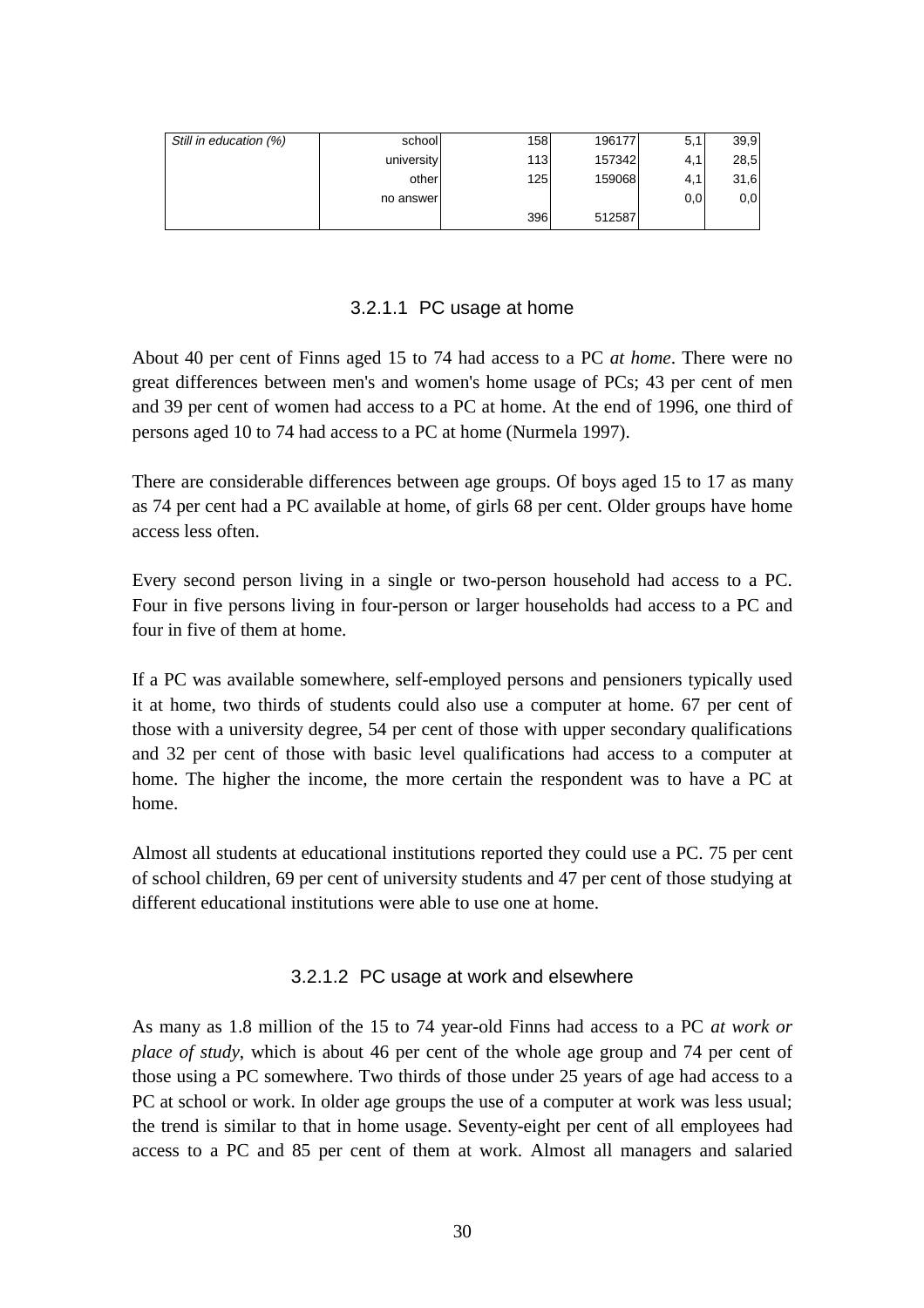employees were able to use a computer at work, while this was the case for only one in three other employees.

Hundred thousand persons aged 15 to 74 used a PC *outside home or work*, which is about two per cent of the total age group and four per cent of all PC users. Users outside home and work belonged to the group of unemployed, pensioners and other persons not in the labour force, e.g. homemakers. Single persons also used PCs elsewhere (e.g. at *libraries*) relatively more often than others. Since 80% of all public libraries offer Internet access to their clients, theoretically almost every Finn has an access. For various reasons the capacity does not allow everyone to use that access whenever they want; and not every Finn insists services provided by the Internet. In higher income categories, the use of computers outside home or work was unusual, while people in lower income categories used libraries, net cafés and so on.

#### 3.2.1.3 Non PC usage and future usage

About one third, i.e. 37 per cent of people aged 15 to 74 did not have access to or did not need to use a PC. The number of women was only slightly higher than that of men. There were considerable differences between age groups. The older the age group under study, the higher the number of people not using a computer. The largest groups of those not using computers comprise pensioners, (87 per cent of whom were non-users), unemployed (52%) and self-employed persons (39%). The educational and income levels were lowest for those not using a PC.

Ten per cent of the approximately one and a half million Finns who did not use a computer thought they would start to use a PC at home within the next two years and seven per cent estimated they would use one at work in the near future. Of people not using a computer, men reckoned slightly more often than women that they would start to use a computer at home in the next two years, eight per cent of women and six per cent of men thought they would start to use it at work. Until the age of 50, men were planning to purchase a home computer more often than women, but elderly men as rarely as women; very few over 50 year-olds, 3 to 4 per cent of those not using a PC, were planning to start using a PC.

The larger the household of the respondent, the more likely it was for him he would start using a PC in the next two years. Intentions to purchase were highest in households of four or more persons, a group that already owns several other home computers.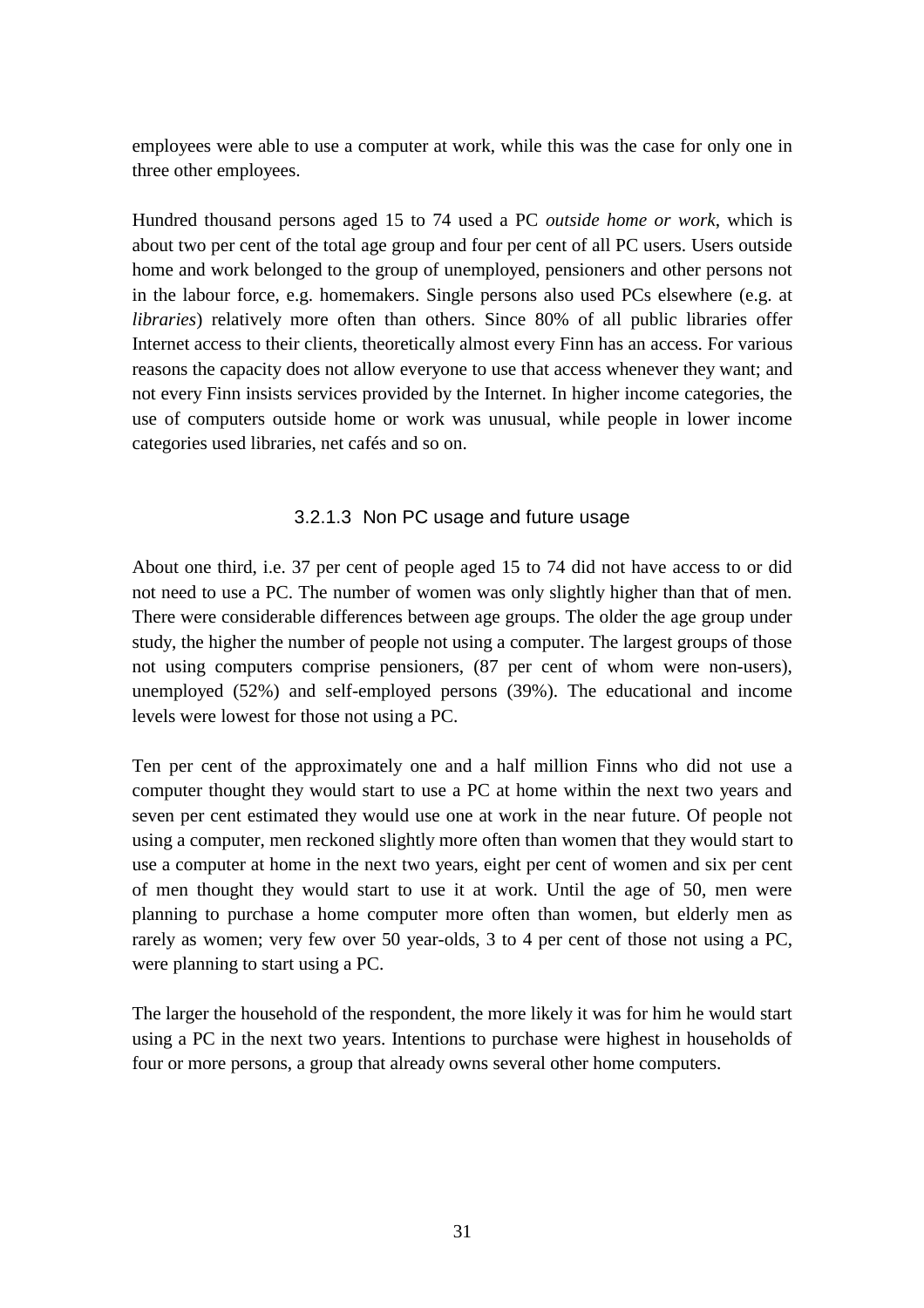It is unlikely that pensioners will become new users, as only two per cent of those not using a PC thought they would start to use one in a few years' time. In contrast, one in five self-employed persons were planning to start PC usage at home.

Only one tenth of university degree holders were not using a computer and every fifth of them thought they would start PC usage in two years. One half of those with basic level qualifications were using a PC and only one tenth of those not using thought they were going to use one in the near future.

### **3.2.2 PC network connection**

Of people aged 15 to 74 years, 63 per cent had access to a PC, about 41 per cent had access to a home computer. In case the respondent had a computer at home, only about one half (42%) were equipped with a modem or an ISDN connection.

Those using computers at work or place of study were often able to use networks. If the computer was used at work or school, 78 per cent had a network connection and if somewhere else, 56 per cent of computers also allowed access to network services. Only a few of the men aged over 50 could not tell if the computer at work was connected to the network; while there were 2 to 6 per cent of uncertain women in all age groups.

Men and women did not differ greatly in this respect. Men had a computer at home slightly more often and it was more commonly provided with a network connection; 19 per cent of men and 16 per cent of women were able to use the network connections of their home computer, if they so wished.

Figure 1 indicates Internet connection at home PCs as % of age groups, Figure 2 indicates the accessiblity of network connections at work.

If there was a computer at home, the respondents aged over 35 had slightly more often their PC connected to the network than younger persons had.

Single persons, who have fewer home computers, slightly more often did not have a network connection than those living in larger households did. But in households of over four persons, where two in three have a home computer, only less than 44% had a modem or an ISDN connection.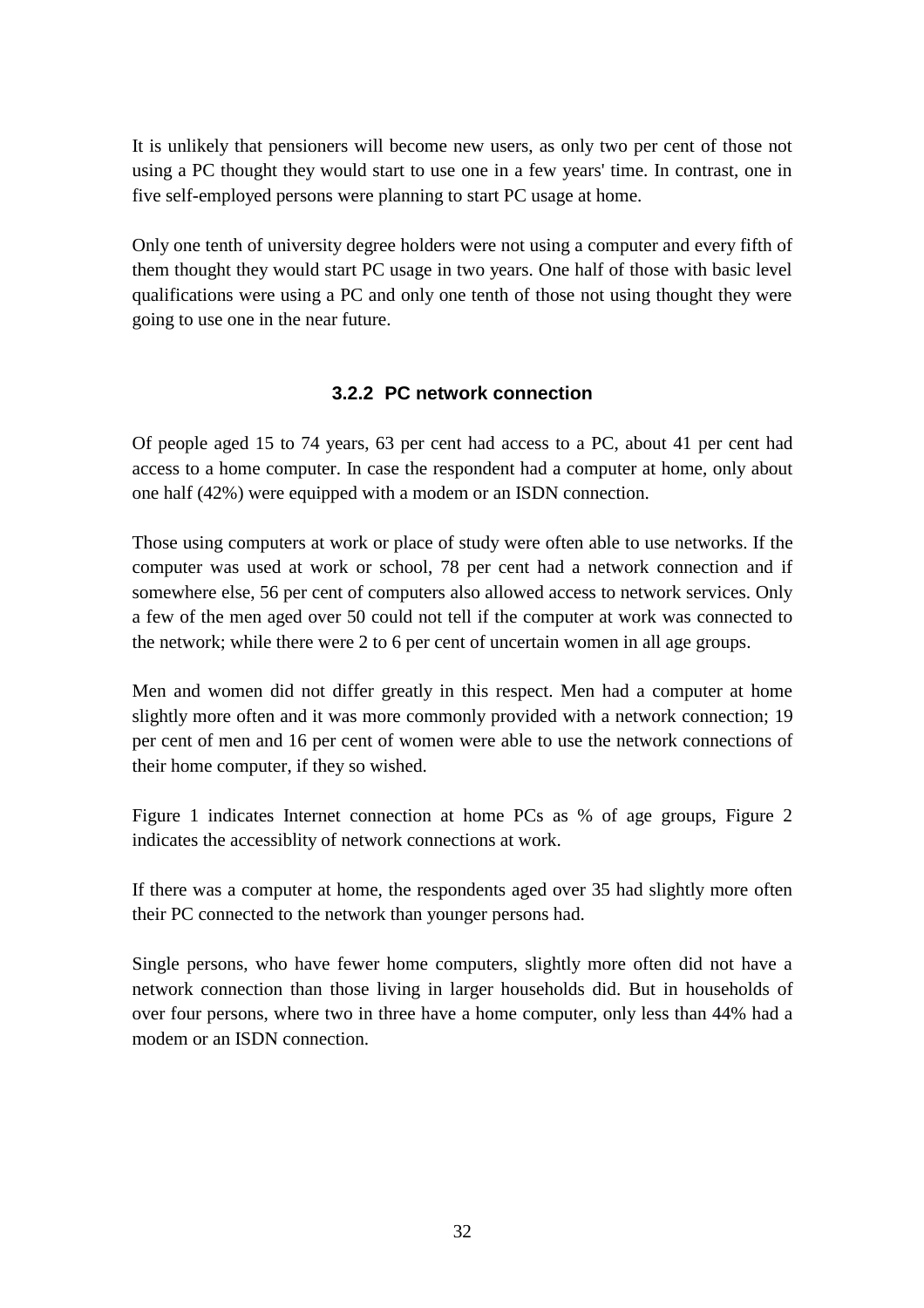

*Figure 1. Internet connection at home PCs, percentage of age group (Statistics Finland).*

Two of three home computers of pensioners and unemployed did not have a network connection. Those in managerial position and salaried employees had both at home and work a PC enabling usage of network services more often than other employees. Educational level is not as clearly visible in the accessibility of network services with home computers, while every fifth of those only with basic level qualifications who use a computer at work do not have a network connection.

When considering the income level, the results are similar to those obtained in previous surveys. Those in the highest income categories have more often home computers provided with a network connection.



*Figure 2. Accessibility of network connections at work (Statistics Finland).*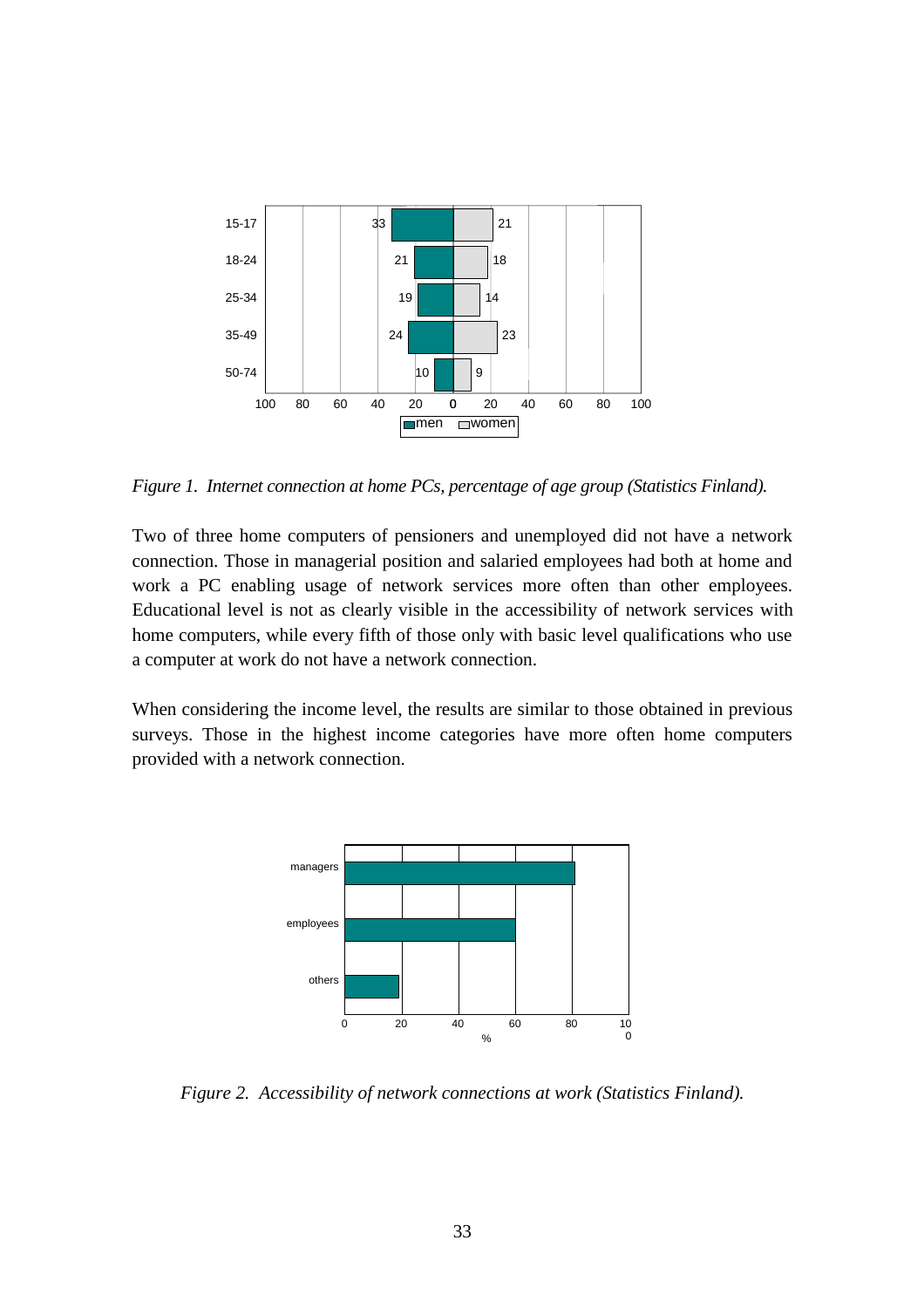### **3.2.3 Usage of electronic services in private households, at work and elsewhere**

#### 3.2.3.1 Usage of elecotronic services at home

Figure 3 below shows home users of Internet connections as a percentage of those with connection. Table 7 indicates access to PC and frequency of Internet use at home by age and sex. Three in four of persons aged 15 to 74, whose home computer had access to information networks, used electronic services at home (13 per cent of all 15 to 74 yearolds). One in three women with a network connection at home did not, however, use network services.

Thirty-seven per cent of the over 300,000 men using electronic services at home used them daily. Just 21 per cent of the 200,000 such women were daily users. Cf. Table 7.



*Figure 3. Home users of Internet connections, percentage of those with connection (Statistics Finland).*

Young people with home computers and network connections in them also used network services. Only good one half of those aged over 50 with a network connection in their home computer used electronic services. But this group does not differ significantly when viewing the usage frequency of others aged over 25; over 70 per cent of those aged over 50 employing electronic services at all used them at least once a week.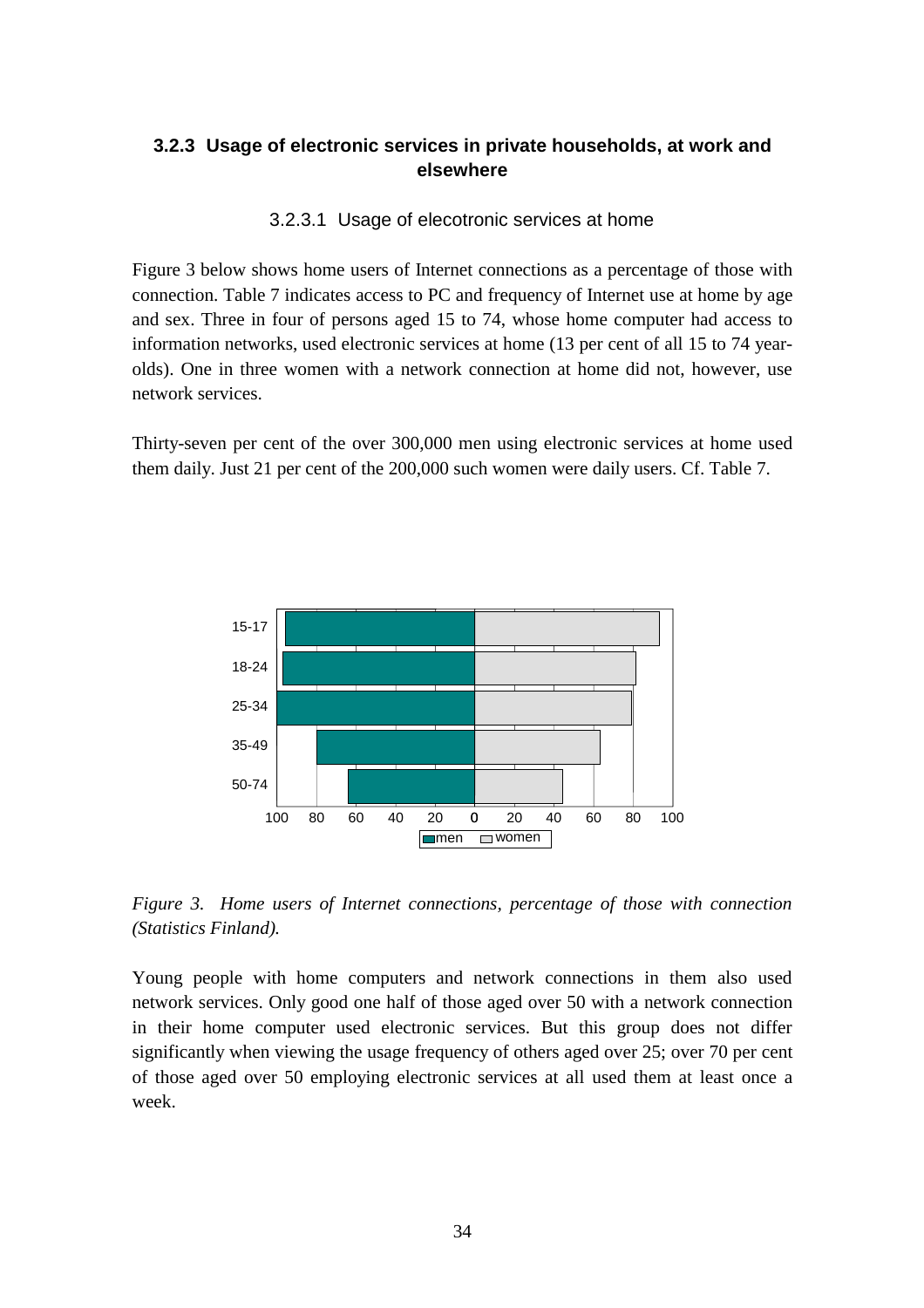If single persons have a network connection in their home computers, they also make use of it; 93 per cent used electronic services at least weekly. In larger households the respondents did not often use the network connection at all, or used the services less often than once a month.

Those in managerial positions and higher salaried employees had a home computer with a network connection more often than others. They also used electronic services more commonly. However, there were no differences in the frequency of use; if other employees used electronic services at all, they used them as often as those in managerial positions. The same applies for educational level. If the household's total income exceeds ECU 4,000, more than one half of home PCs are provided with a network connection and 86 per cent of the respondents use them. If the household's income remains under ECU 1,250, only fewer than one tenth has a network connection at home. However, they use electronic services more and more often than those in higher income categories.

*Table 7. Access to PC and frequency of Internet use at home by age and sex (Statistics Finland).*

| Sex/Age                                                 |       |       |        |      |                        |    |                         |           |    |           |    |           |                    |
|---------------------------------------------------------|-------|-------|--------|------|------------------------|----|-------------------------|-----------|----|-----------|----|-----------|--------------------|
|                                                         |       | Total |        |      | $15 - 17$<br>$18 - 24$ |    |                         | $25 - 34$ |    | $35 - 49$ |    | $50 - 74$ |                    |
|                                                         | Total | male  | female | male | female                 |    | male female male female |           |    | male      |    |           | female male female |
| Access to PC, % of age group                            | 63    | 64    | 61     | 98   | 96                     | 79 | 85                      | 76        | 74 | 71        | 76 | 39        | 32                 |
| PC at home, % of age group                              | 41    | 43    | 39     | 74   | 68                     | 48 | 53                      | 45        | 40 | 51        | 54 | 27        | 19                 |
| Home PC with Internet<br>connection,% of age group      | 17    | 19    | 16     | 33   | 21                     | 21 | 18                      | 19        | 14 | 24        | 23 | 10        | 9                  |
| Uses Internet connection, %<br>of those with connection | 76    | 85    | 66     | 96   | 93                     | 97 | 81                      | 100       | 79 | 80        | 63 | 64        | 44                 |
| % of Internet users:                                    |       |       |        |      |                        |    |                         |           |    |           |    |           |                    |
| - daily                                                 | 30    | 37    | 21     | 51   | 31                     | 45 | 36                      | 32        | 11 | 31        | 13 | 37        | 34                 |
| - weekly                                                | 45    | 46    | 44     | 36   | 32                     | 46 | 42                      | 56        | 45 | 48        | 47 | 34        | 42                 |
| - monthly                                               | 15    | 9     | 24     | 10   | 22                     | 6  | 18                      | 7         | 28 | 10        | 22 | 15        | 31                 |
| - less often                                            | 11    | 8     | 15     | 3    | 15                     | 3  | 4                       | 5         | 17 | 11        | 18 | 14        | 17                 |

#### 3.2.3.2 Usage of electronic services at work or place of study

Almost 1.4 million had a network connection available at work or place of study. Over 1.1 million of them, four in five used the connection as well. This is about 30 per cent of all those aged 15 to 74.

Almost one million persons aged 15 to 74 used network connections at work or place of study at least once a week. The number of daily users is more than 600,000. The same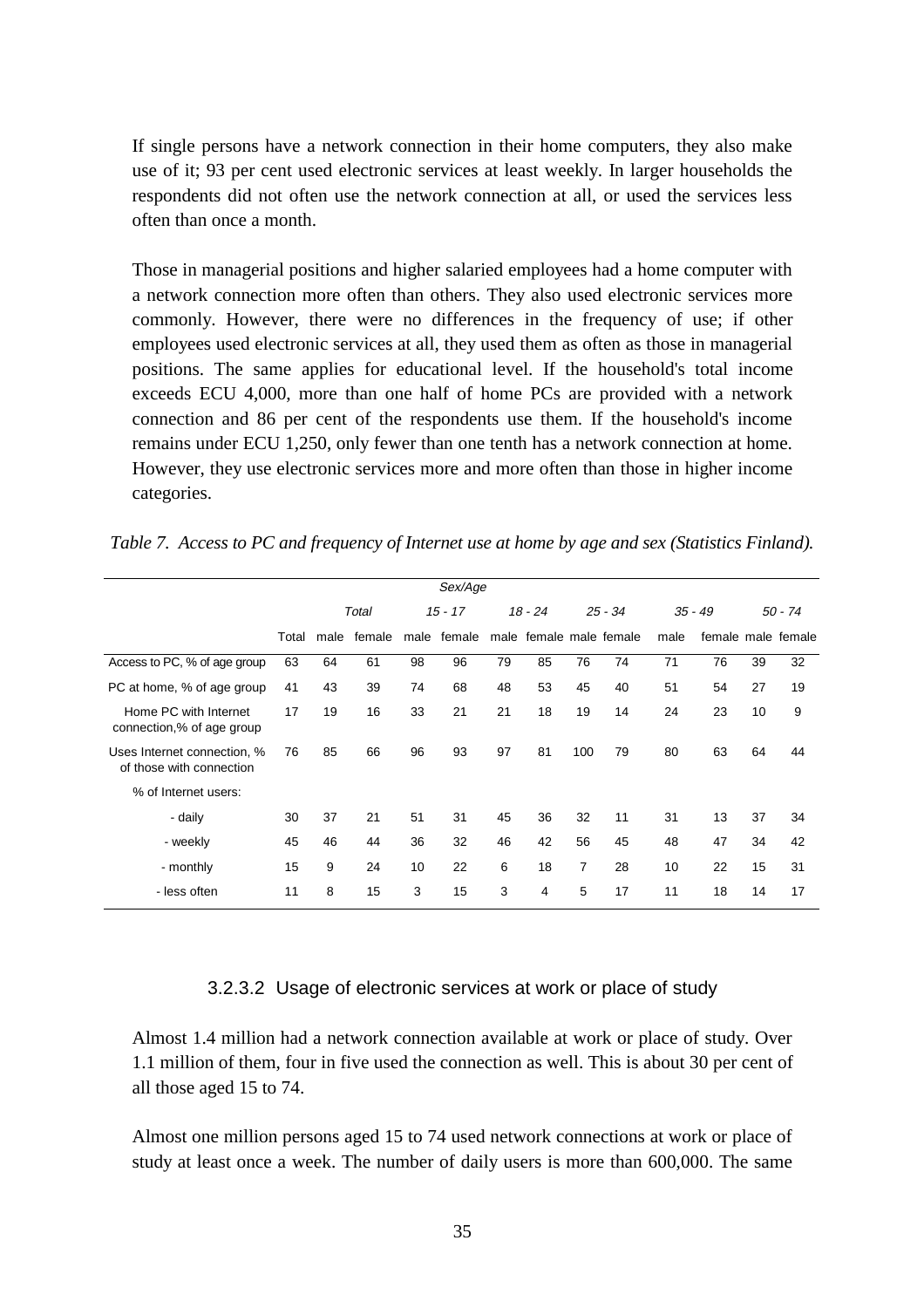pattern as for home use is visible in the age group distribution for usage of network connections at work or place of study. If a network connection is available, it is also used. Only seven to nine per cent of men aged 15 to 24 did not use network connections at work, while the corresponding figure for women was 12 to 13 per cent.

Usage of electronic services at work or place of study is more regular than at home; almost two in three users of network service aged over 25 used the services daily. In contrast, young people under 25 surfed the network at work or place of study less often than those in the older age groups.

Every second employee had access to electronic services at work, and four in five made use of it and almost all at least weekly. Only 16 per cent of self-employed persons had network access at work and every third of them did not use it. Four in five schoolchildren and students had a network connection at place of study and almost all employed it.

Especially those in managerial positions used electronic services at work, too. More than 70 per cent of them used network services and 90 per cent at least weekly. The educational level has a similar effect; 61 per cent of those with a university degree used network services and more than 90 per cent of them at least weekly. Just one fourth of those with basic level qualifications had access to the network and only every fifth of all employees used electronic services at work, one fourth of them monthly or even less often.

The household's income level correlated clearly with access to network services at work or place of study as well. The higher the total income of the household, the more people were able to use services at work or place of study. Those in the highest and lowest income categories made use of network connections slightly more often than those in the middle categories.

### 3.2.3.3 Usage of electronic services outside home and work or place of study

Of those 54,000 using a network connection at computers elsewhere, 61 per cent employed electronic services. Two thirds of those using computers elsewhere were men. Those using electronic services elsewhere were usually aged between 18 and 34. The number of unemployed was high among those using electronic services elsewhere, one third of all users. Almost all users were without qualifications or degrees and very few of them were living in households with an income of over ECU 2,500.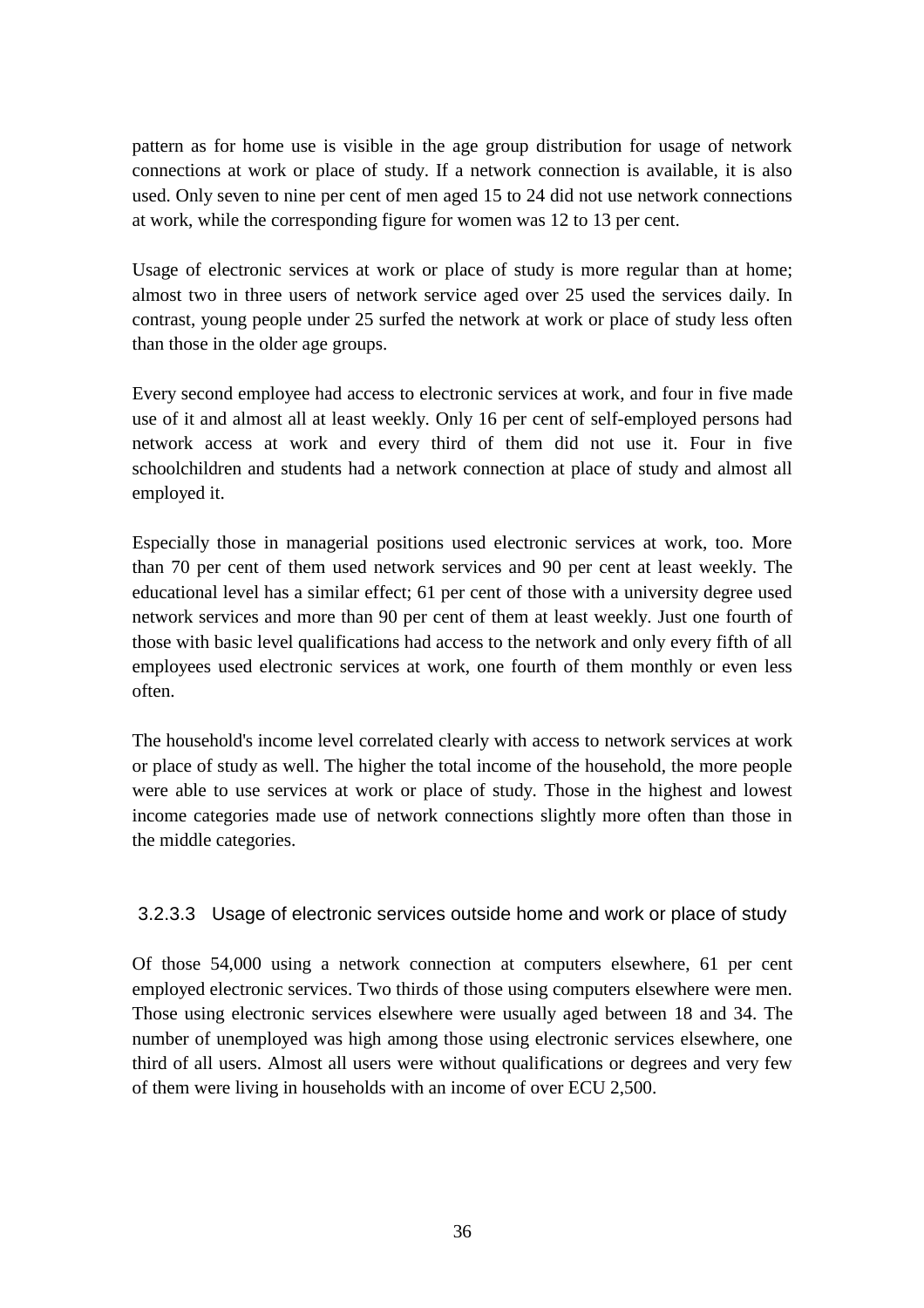#### **3.2.4 Usage of CD-ROMs**

Altogether 2.4 million Finns aged 15 to 74 had access to a computer and less than every fifth also used the electronic services of CD-ROMs. Playing CD-ROM games is not included in the survey, but listening to music, for example, was not excluded.

Around 460,000 persons used CD-ROMs at their home computer, 440,000 used at work or school and 20,000 elsewhere. Two in three of those using CD-ROMs elsewhere searched information for their private purposes. In 1996, about 650,000 persons used the CD-ROM drive in home computers; the most popular purpose of use, playing games was not included in this MSSTUDY inquiry.

Men used CD-ROMs at home, work and elsewhere more often than women. More than one half of those using CD-ROMs elsewhere were working; but those using CD-ROMs elsewhere included, in proportion, the highest number of 18 to 34 year-olds, single persons, unemployed or those not in the labour force and from low-income households.

#### **3.2.5 Types of electronic services used in private households**

About half a million Finns aged 15 to 74 had used various electronic services at their home computers. It is only 13 per cent of all those aged 15 to 74. Table 8 shows the use of electronic services at home computers by the respondent's principal activity.

The majority (60%) of the home users were men. The younger the age group, the higher was the number of service users. Of all employees, those in managerial positions use the services most.

#### 3.2.5.1 Communication services

About 340,000 persons had used electronic communication services at home computers, and the majority of them had used electronic mail. Around 333,000 Finns had used email at home. They account for fewer than nine per cent of the total population aged 15 to 74. About 80,000, most of them (around 67,000) men, followed bulletin boards or took part in newsgroups. The number of schoolchildren and students was approximately 33,500, or about 40 per cent of all those following bulletin boards or taking part in newsgroups.

Young people under 25 were the most active users of communication services, but only one fifth of them used them at home. Only three per cent of over 50 year-olds used email. Only one per cent of pensioners, 10 per cent of employees, 13 per cent of self-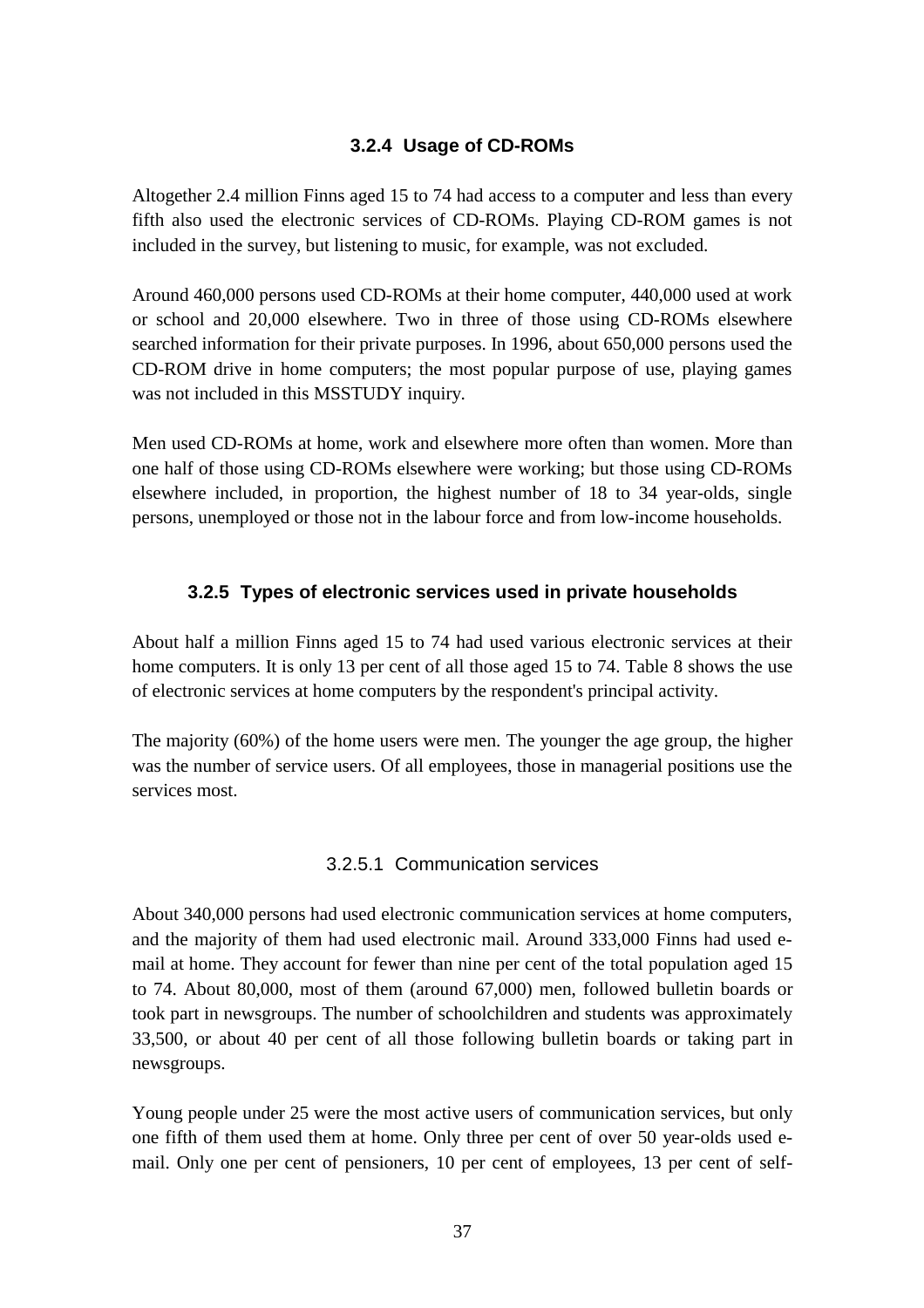employed persons and 19 per cent of students and schoolchildren used electronic communication services. Educational and income levels had an effect on the use of the services. Around hundred thousand students or schoolchildren used services at home, accounting for nearly 30 per cent of all home users of communication services.

|  |  | Table 8. Use of electronic services at home computers by principal activity (Statistics Finland). |  |  |  |
|--|--|---------------------------------------------------------------------------------------------------|--|--|--|
|  |  |                                                                                                   |  |  |  |

|                                     |           | <b>Employment Status</b> |           |                           |           |             |              |
|-------------------------------------|-----------|--------------------------|-----------|---------------------------|-----------|-------------|--------------|
|                                     | Total     | Self-<br>employed        | Employee  | Temporarily<br>unemployed | Pensioner | Not working | In education |
| PC available                        | 2,432,000 | 185,000                  | 1,404,000 | 160,000                   | 104,000   | 69,000      | 498,000      |
| Percentage                          | 63        | 61                       | 78        | 48                        | 13        | 52          | 97           |
| PC access at home                   | 1,596,000 | 154,000                  | 852,000   | 107,000                   | 88,000    | 50,000      | 331,000      |
| Percentage                          | 41        | 51                       | 48        | 32                        | 11        | 38          | 65           |
| Network connection at home          | 668,000   | 70,000                   | 393,000   | 30,000                    | 23,000    | 19,000      | 128,000      |
| Percentage                          | 17        | 23                       | 22        | 9                         | 3         | 14          | 25           |
| <b>Usage of Electronic Services</b> | 509,000   | 47,000                   | 292,000   | 19,000                    | 11,000    | 16,000      | 120,000      |
| % of those with connection          | 76        | 67                       | 74        | 62                        | 49        | 85          | 93           |
| Percentage of those using Internet: |           |                          |           |                           |           |             |              |
| <b>Communication Services</b>       | 344,000   | 81                       | 61        | 73                        | 69        | 42          | 82           |
| - E-mail activities                 | 333,000   | 78                       | 59        | 73                        | 69        | 42          | 79           |
| - Bulletin boards/news-groups       | 81,000    | 12                       | 21        | 9                         | 28        | 21          | 34           |
| Electronic Information<br>Services  | 442,000   | 91                       | 82        | 92                        | 100       | 83          | 98           |
| - subjects of interest              | 410,000   | 81                       | 75        | 86                        | 100       | 66          | 96           |
| - Documents, newspapers             | 237,000   | 46                       | 42        | 63                        | 54        | 43          | 57           |
| <b>Transaction Services</b>         | 398,000   | 97                       | 76        | 76                        | 82        | 77          | 76           |
| - electronic banking                | 324,000   | 95                       | 68        | 52                        | 82        | 61          | 42           |
| - electronic shopping               | 83,000    | 27                       | 13        | 14                        | 16        | 8           | 21           |
| - software downloading              | 184,000   | 38                       | 25        | 61                        | 35        | 25          | 61           |
| - booking tickets                   | 59,000    | 15                       | 15        | $\overline{7}$            | 16        | 0           | 5            |
| <b>Entertainment Services</b>       | 73,000    | 6                        | 8         | $\overline{7}$            | 16        | 8           | 35           |
| <b>Education Services</b>           | 61,000    | 3                        | 10        | 29                        | 16        | 16          | 17           |

#### 3.2.5.2 Electronic information services and transaction services

There were about 440,000 users of *electronic information services* at home computers, i.e. 11 per cent of all population aged 15 to 74. A total of 410,000 followed various subjects of interest. About one fourth of young people, one fourth of those with a university degree and 42 per cent of those belonging to households in the highest income category used electronic services at home.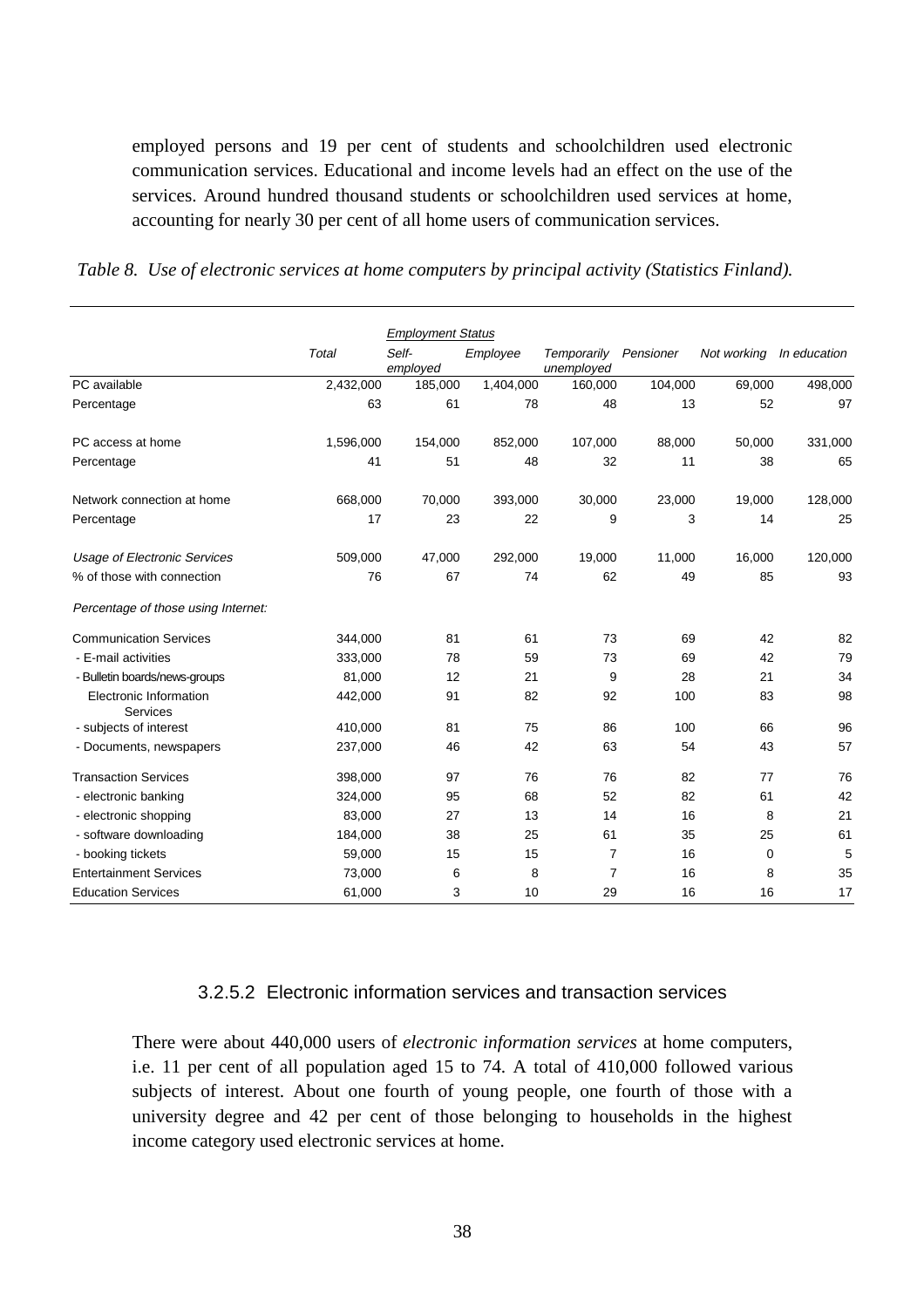Around 400,000 persons had used electronic *transaction services*. Their number was ten per cent of all population aged 15 to 74. The most general type of service used at home was *banking services*, which were used by 320,000 persons. Users of banking services were mainly aged over 25, working and from the highest income categories. People who had made purchases from the network were very young, students, often single persons and belonged to higher income categories than average. About 72,000 of those who had downloaded software were students and schoolchildren, accounting for 40 per cent of the total.

## 3.2.5.3 Entertainment services and education services

More than 70,000 persons aged 15 to 74, about 2 per cent of all Finns and 14 per cent of those using electronic services at home, played games online or enjoyed other entertainment at their home computers. Three in four users were men and over 60 per cent were under 25. Two thirds of them lived in a household of more than three persons.

Approximately 60,000 had used electronic services for their studies, i.e. 12 per cent of all users of electronic services. More than one half of them was aged 25 to 49 and about one half were working. Those studying at various educational institutions did not use the network at home for educational purposes.

# **3.2.6 Types of electronic services used at work or a place of study**

Around one million hundred thousand Finns had used various electronic services at work or school. It is about 30 per cent of all people aged 15 to 74. More than half of the users, (55%) were men. The figure includes nearly 400,000 students and schoolchildren. There were clearly more users in younger age groups, but about one third of those aged 25 to 49 used electronic services at work. Almost 40 per cent of all employees had used electronic services available via the network at work. The proportion of use among those in top and middle management was five to eight times greater than that of other employees. Table 9 clarifies usage of electronic services at work or a place of study, indicating usage of electronic services at work or a place of study by the respondent's sex and principal activity.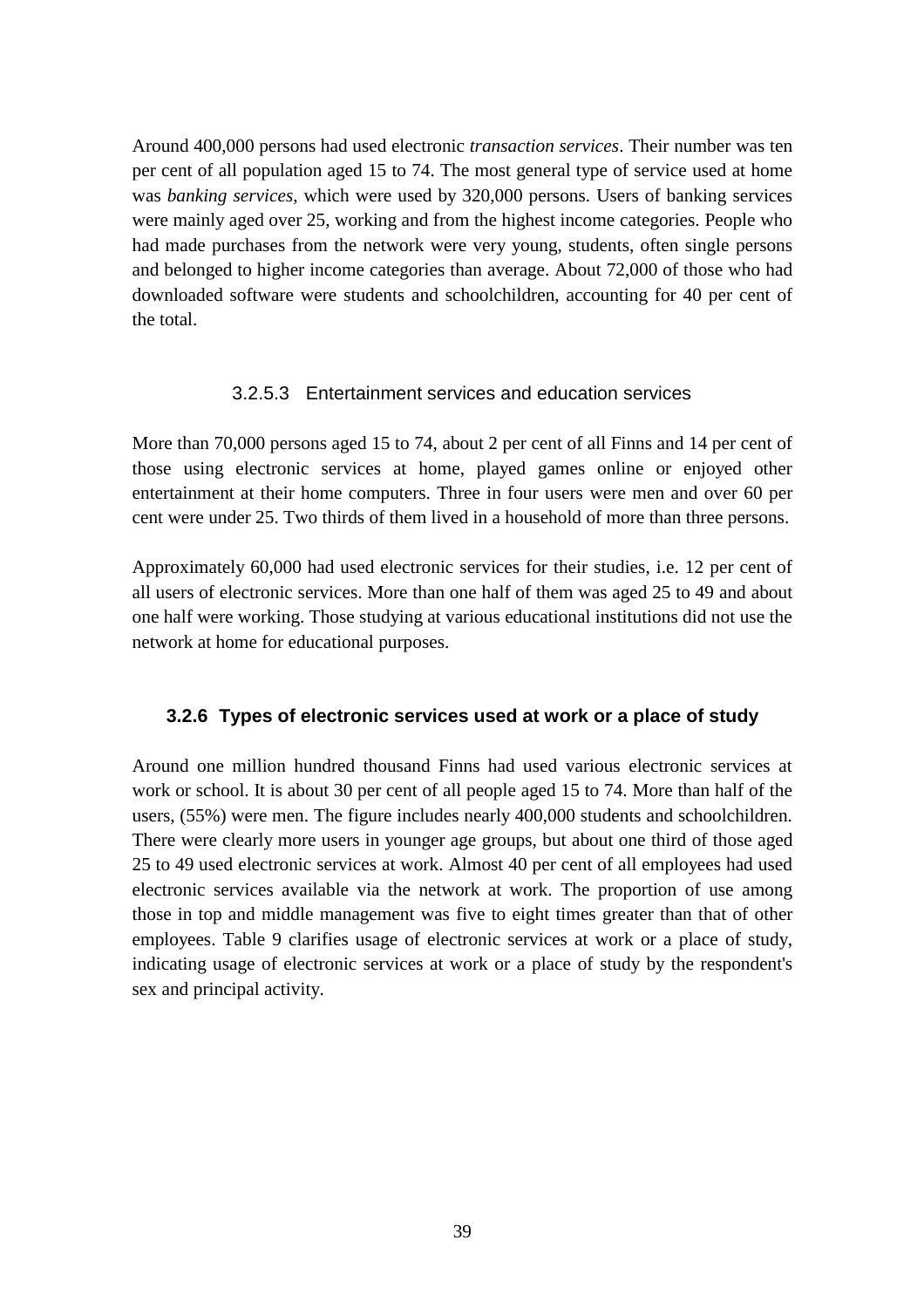|                                        | Total     | <b>Sex</b> |         |         | Principal activity |                   |                 |
|----------------------------------------|-----------|------------|---------|---------|--------------------|-------------------|-----------------|
|                                        |           | male       |         | female  | self-employed      | employee          | student         |
| PC at work or place of study           | 1,799,000 |            | 900,000 | 898,000 | 85,000             | 1,191,000 466,000 |                 |
| Percentage                             | 69        |            | 65      | 72      | 28                 | 66                | 91              |
| PC with Internet connection            | 1,398,000 |            | 705,000 | 693,000 | 48,000             |                   | 885,000 433,000 |
| Percentage                             | 54        |            | 51      | 55      | 16                 | 49                | 84              |
| Uses Internet connection               | 1,158,000 |            | 600,000 | 558,000 | 33,000             |                   | 706,000 393,000 |
| Percentage of those with connection    | 83        |            | 85      | 81      | 69                 | 80                | 91              |
| Percentage of those using Internet     |           |            |         |         |                    |                   |                 |
| <b>Communication Services</b>          | 796,000   |            | 70      | 67      | 83                 | 67                | 71              |
| - E-mail activities                    | 769.000   |            | 68      | 65      | 83                 | 65                | 66              |
| - Bulletin boards/ news-groups         | 170,000   |            | 18      | 10      | 14                 | 12                | 18              |
| <b>Electronic Information Services</b> | 927,000   |            | 83      | 77      | 81                 | 72                | 94              |
| - subjects of interest                 | 823,000   |            | 74      | 68      | 71                 | 61                | 89              |
| - documents, newspapers, newsletters   | 497,000   |            | 51      | 35      | 44                 | 37                | 53              |
| - public institutions                  | 540,000   |            | 51      | 42      | 33                 | 48                | 44              |
| - online database and other EIS        | 428,000   |            | 42      | 32      | 50                 | 36                | 39              |
| <b>Transaction Services</b>            | 483.000   |            | 50      | 32      | 81                 | 43                | 36              |
| - electronic banking                   | 259,000   |            | 26      | 19      | 73                 | 29                | $\overline{7}$  |
| - real-time financial information      | 146,000   |            | 14      | 11      | 15                 | 16                | $\overline{7}$  |
| - electronic shopping                  | 81,000    |            | 10      | 5       | 23                 | 5                 | 8               |
| - software downloading                 | 231,000   |            | 31      | 8       | 28                 | 15                | 28              |
| <b>Education services</b>              | 126,000   |            | 10      | 12      | 4                  | 9                 | 14              |
| Other electronic services              | 81,000    |            | 9       | 5       | 12                 | 8                 | 4               |

#### *Table 9. Usage of electronic services at work or place of study (Statistics Finland)*

## 3.2.6.1 Communication services

About 800,000 persons had used *electronic communication services* at work or place of study, and almost all of them had used e-mail. Around 170,000 followed bulletin boards or participated in newsgroups, most of whom, about 110,000, were men. About 76,000 students and schoolchildren followed bulletin boards, accounting for almost 45 per cent of all those following bulletin boards or taking part in newsgroups.

Young people under 25 were the most active users of communication services, but the age distribution of those using the services at work or school was more even than that of home users. Twenty-six per cent of all employees, nine per cent of self-employed persons and 54 per cent of students and schoolchildren used communication services at work or school. Educational and income levels had an impact on the use of the services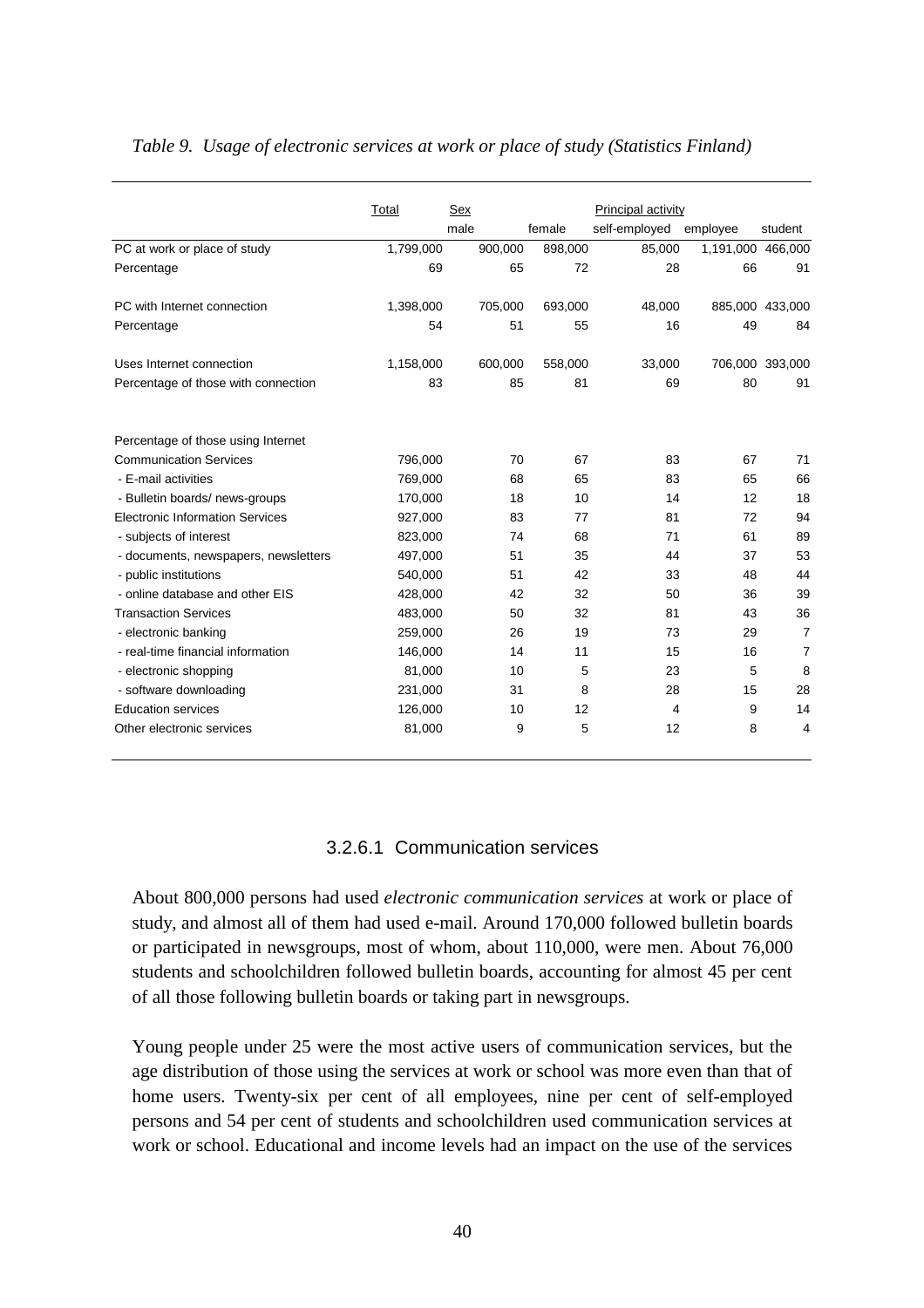both at work and home. Less than 300,000 students or schoolchildren used services at school, accounting for good one third of all users of electronic communication services at work or school.

# 3.2.6.2 Electronic information services, transaction services and education services

About 930,000 persons, i.e. 24 per cent of the total population aged 15 to 74, had used *electronic information services* at school or work computers. 820,000 followed various subjects of interest, 500,000 read newspapers and other such publications, 540,000 contacted public institutions and 430,000 used online databases or other electronic information services. About three thirds of students and schoolchildren and one fourth of all employees had used electronic information services.

Around 500,000 had used *electronic transaction services* at school or work computers, accounting for 12 per cent of the total population aged 15 to 74. The most generally used type of service was banking services, used by 260,000 at place of work.

There is not much difference between users of electronic transaction services at work and home. The users of banking services were mostly aged over 25 and in the highest income categories. People who had made some purchases from the network were very young, students, usually single and, differing from homebuyers, belonged to lower income categories than average. Almost one half of the total of those who had downloaded software from the network was students and schoolchildren.

About 126,000 had used *electronic services for studies* at work or school, which was 11 per cent of those who had used electronic services. More than one half of them was aged between 25 and 49. Nearly one half of those who used the network for educational purposes, about 56,000 persons, studied at various educational institutions.

# **3.3 Summary**

The only reliable way of measuring the usage of Internet is to conduct user surveys. Counting hosts implies to technical aspects and countrywise statistics on host counting is even questionable. In all, almost 2.5 million persons, 63% of people aged 15 to 74, had access to a personal computer. Ten per cent of those about one and a half million Finns who did not use a computer estimated they would start home use within the next two years and seven per cent thought they would use one at work in the near future.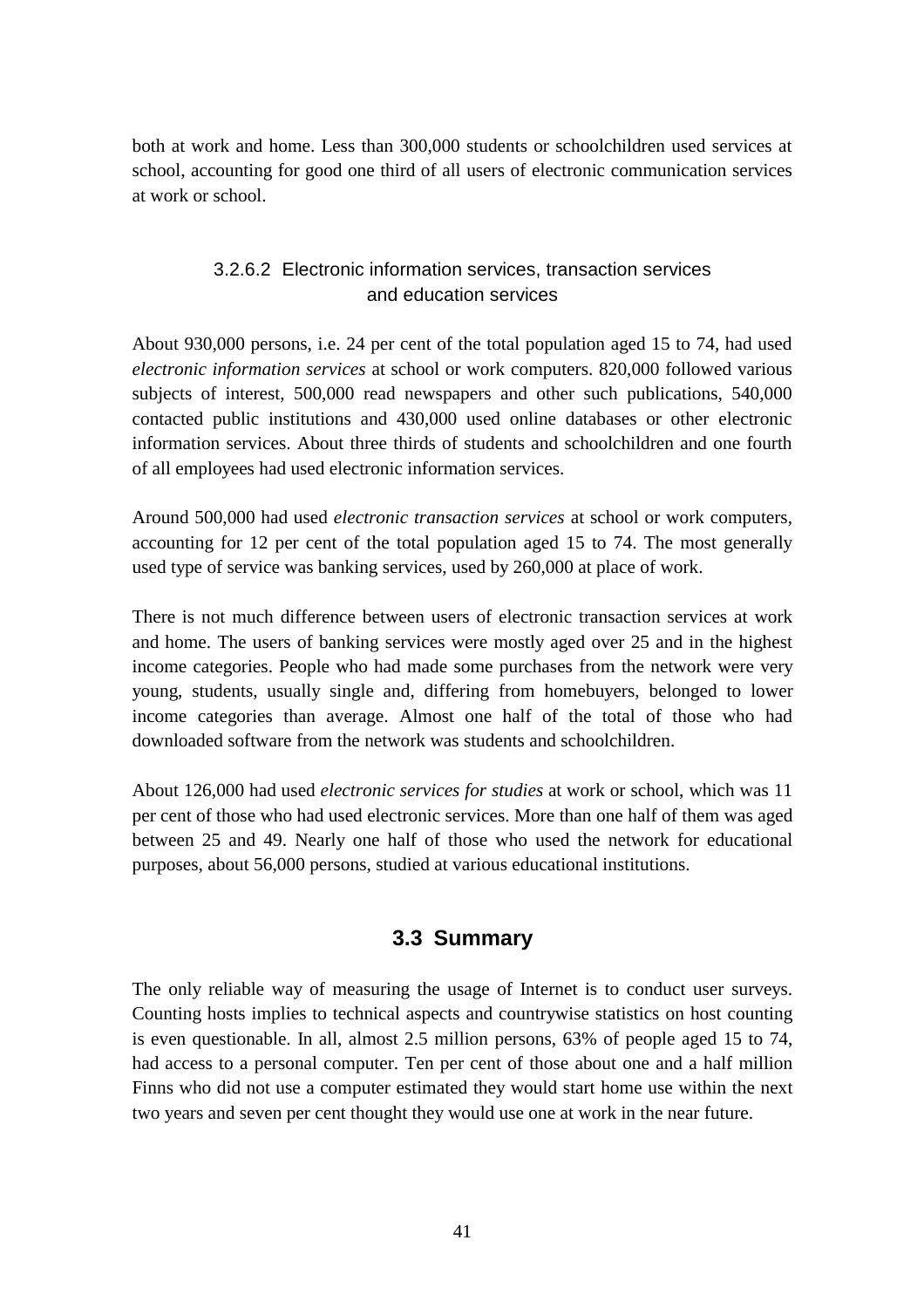If the respondent had a computer at home, only about one half were provided with a modem or an ISDN connection. If a computer was used at work or school, 78 per cent had a network connection. Almost 700,000 respondents could, if they so wished, access information networks at home, nearly 1.4 million at work and good 50,000 elsewhere.

About 500,000 persons used electronic services at home computers. A total of 1.1 million used network connections at work or place of study and 33,000 used electronic services elsewhere. About 384,000 used services at home at least weekly and good 55,000 less often than once a month. Almost one million of 15 to 74 year-olds used network connections at work or place of study at least once a week. The number of daily users was over 600,000. Table 10 summarizes users of electronic services and types of services used.

*Table 10. Summary of users of electronic services and types of services used (Statistics Finland).*

|                                                                                                                                                                             | Total                                                         | At home                                                     |                                 |                                                     | At work or place of study              |  |
|-----------------------------------------------------------------------------------------------------------------------------------------------------------------------------|---------------------------------------------------------------|-------------------------------------------------------------|---------------------------------|-----------------------------------------------------|----------------------------------------|--|
|                                                                                                                                                                             | Number                                                        | Number                                                      | % of those<br>aged<br>$15 - 74$ | <b>Number</b>                                       | $%$ of<br>employees<br>and<br>students |  |
| Users of electronic services                                                                                                                                                | 1.338,000                                                     | 509,000                                                     | 13                              | 1,158,000                                           | 44                                     |  |
| Users of communication services<br>- E-mail<br>- Bulletin boards/newsgroups                                                                                                 | 939,000<br>910,000<br>216,000                                 | 344,000<br>333,000<br>81,000                                | 9                               | 796,000<br>769,000<br>170,000                       | 30                                     |  |
| Users of information services<br>- Subjects of interest<br>- Newspapers, etc.<br>- Public institutions<br>- Online databases, etc.                                          | 1.112,000<br>1.106,000<br>618,000<br>667,000<br>534,000       | 442,000<br>410,000<br>237,000<br>251,000<br>213,000         | 11                              | 927,000<br>823,000<br>497,000<br>540,000<br>428,000 | 35                                     |  |
| Users of transaction services<br>- Electronic banking services<br>- Real-time financial information<br>- Electronic shopping<br>- Software downloading<br>- Booking tickets | 724,000<br>493,000<br>199,000<br>155,000<br>341,000<br>59,000 | 398,000<br>324,000<br>71,000<br>83,000<br>184,000<br>59,000 | 10                              | 483,000<br>259,000<br>146,000<br>81,000<br>231,000  | 18                                     |  |
| Games and entertainment<br>Study<br>Other services                                                                                                                          | 73,000<br>162,000<br>106,000                                  | 73,000<br>61,000<br>31,000                                  | 2<br>$\overline{2}$<br>1        | 126,000<br>81,000                                   | 5<br>3                                 |  |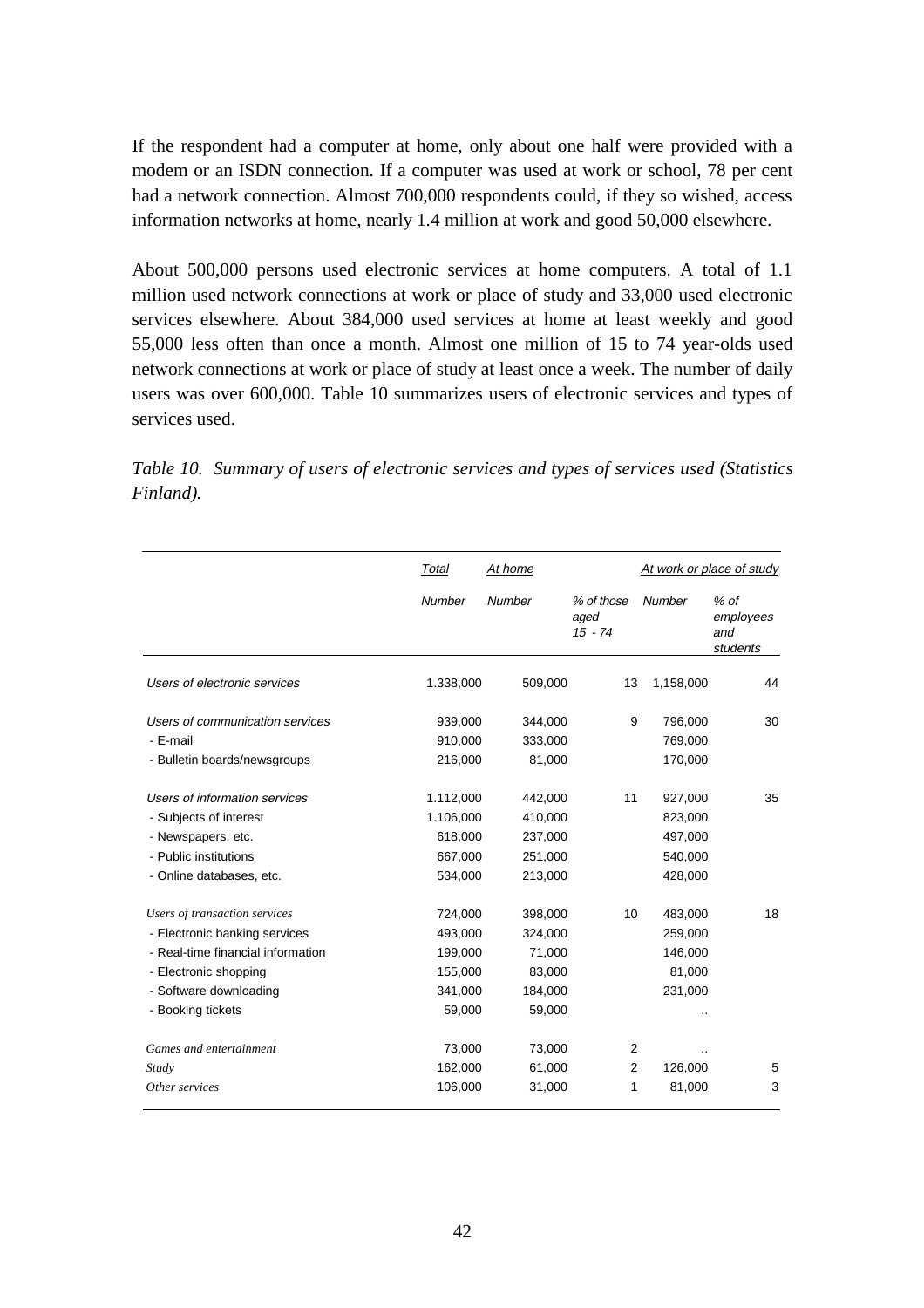Around one and a half million Finns, 13 per cent of all aged 15 to 74, had used various electronic network services *at their home computers*. About 9% had used electronic communication services at home computers, and most of them were e-mail users. About 10% had used electronic transaction services. Banking services was the type of service most generally used at home.

Approximately one million hundred thousand Finns, about 44% per cent of all persons working or studying, had used various electronic services *at work or school.* As school use and work use are treated separately in the question, the figure includes nearly 400,000 students and schoolchildren. About 30% used electronic communication services at work or school computers, and almost all of them used e-mail. Around 35% used electronic information services at school or work computers.

The general pattern for using the Internet and the intensity of using electronic services in this MSSTUDY II survey resembles other surveys in Finland. The concept for identifying different electronic services in this MSSTUDY differs, however, from the other surveys and the results differ – even quite a lot in some cases. More precise terminology both on the international and national level would be necessary.

# **3.4 Other surveys**

Two Finnish research institutes, Taloustutkimus and Gallup-Media, carry out continuous Internet monitoring. Abstracted information about the results of their surveys is available via the Internet.

Gallup-Media is part of Suomen Gallup Oy, the MDC Helsinki Group, providers of a wide range of market and media research surveys. Internet users are surveyed regularly by Gallup's media research (http://www.mdc.fi/mediatut.htm).

Taloustutkimus Oy is another market research company with regular monitoring. Internet tracking is a quarterly survey since the autumn of 1995. Web pages in Finnish about Internet tracking are at URL: http://www.toy.fi/tuotteet/Internet/inet6.htm and in English http://www.toy.fi/tuotteet/Internet/inet1e.htm. Web Traffic Monitor is a browser-based measurement method where subscribers have direct access to reports about their own Web pages. General information about average weekly usage per month is available to all via the Internet (http://www.toy.fi/tuotteet/wtm/wtmresults.htm).

The main object of Taloustutkimus Internet tracking is similar to that of MSSTUDY II demand survey: the demographics of the users, as well as awareness and usage of the Internet. Recent results confirm a distinct yearly increase from January–February 1998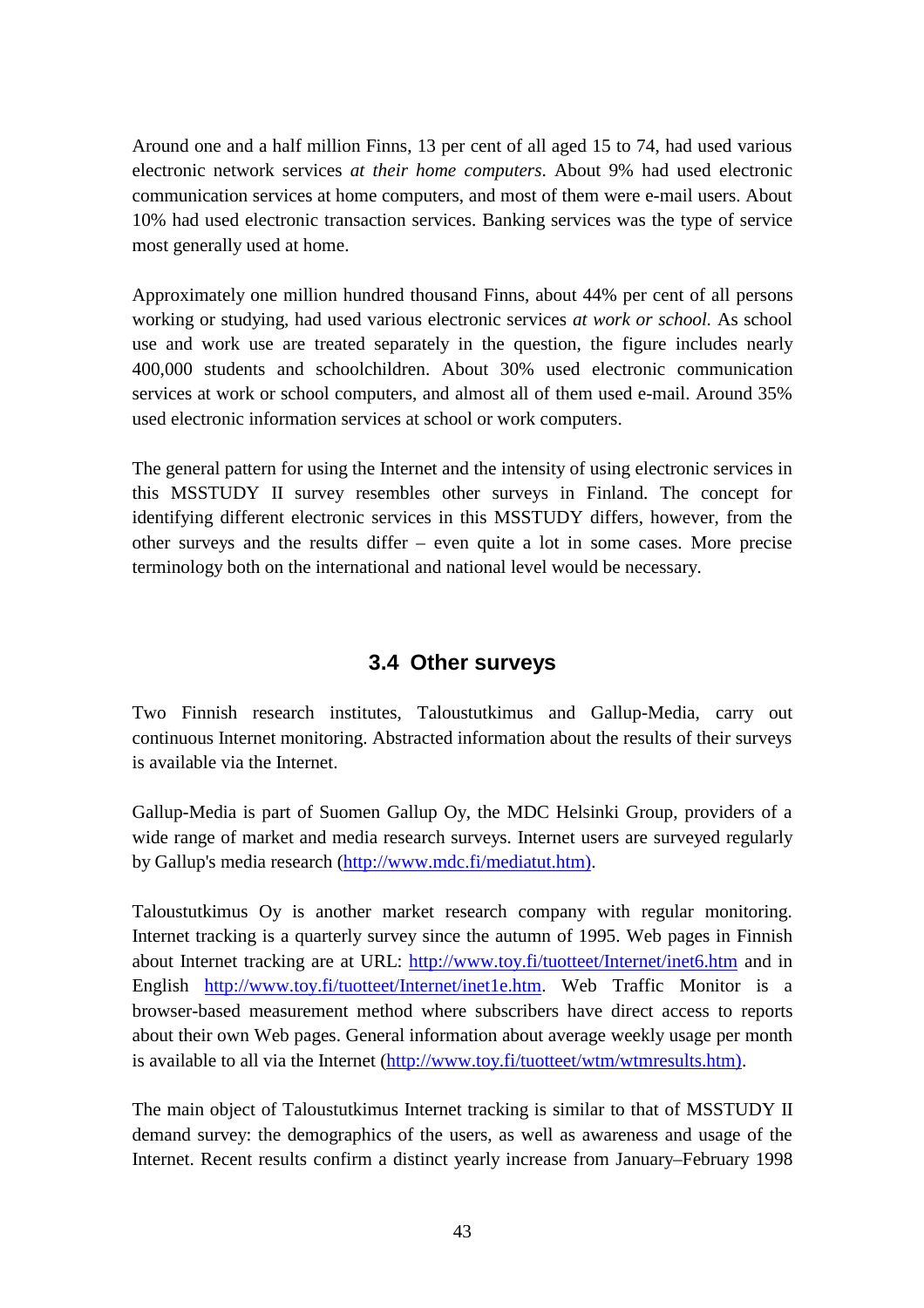to Jan.–Feb. 1999 in the amount of users. According to Taloustutkimus, daily or almost daily usage of the Internet increased by 63% in a year and weekly usage of the Internet at home almost doubled in a year (increase 96%); cf. Table 11.

| Type of using the Internet        | No. of users,<br>Jan.-Feb. 1998 $x)$ | No. of users,<br><i>Jan.</i> - <i>Feb.</i> 1999 $x$ ) | Change in one<br>year, $%$ |
|-----------------------------------|--------------------------------------|-------------------------------------------------------|----------------------------|
| At least weekly                   | 763,000                              | 1,171,000                                             | $+53$                      |
| Daily or almost daily             | 370,000                              | 602,000                                               | $+63$                      |
| At home weekly                    | 333,000                              | 654,000                                               | $+96$                      |
| At work weekly                    | 351,000                              | 500,000                                               | $+42$                      |
| At school or university<br>weekly | 256,000                              | 333,000                                               | $+30$                      |

*Table 11. Internet tracking, changes in the amount of users (Taloustutkimus Oy 1999b).*

*x) = weighted figures, the corresponding population in the age group of 15–74-year-old, based on a sample of 3009 in Jan.–Feb. 1998 and 3019 in Jan.–Feb. 1999*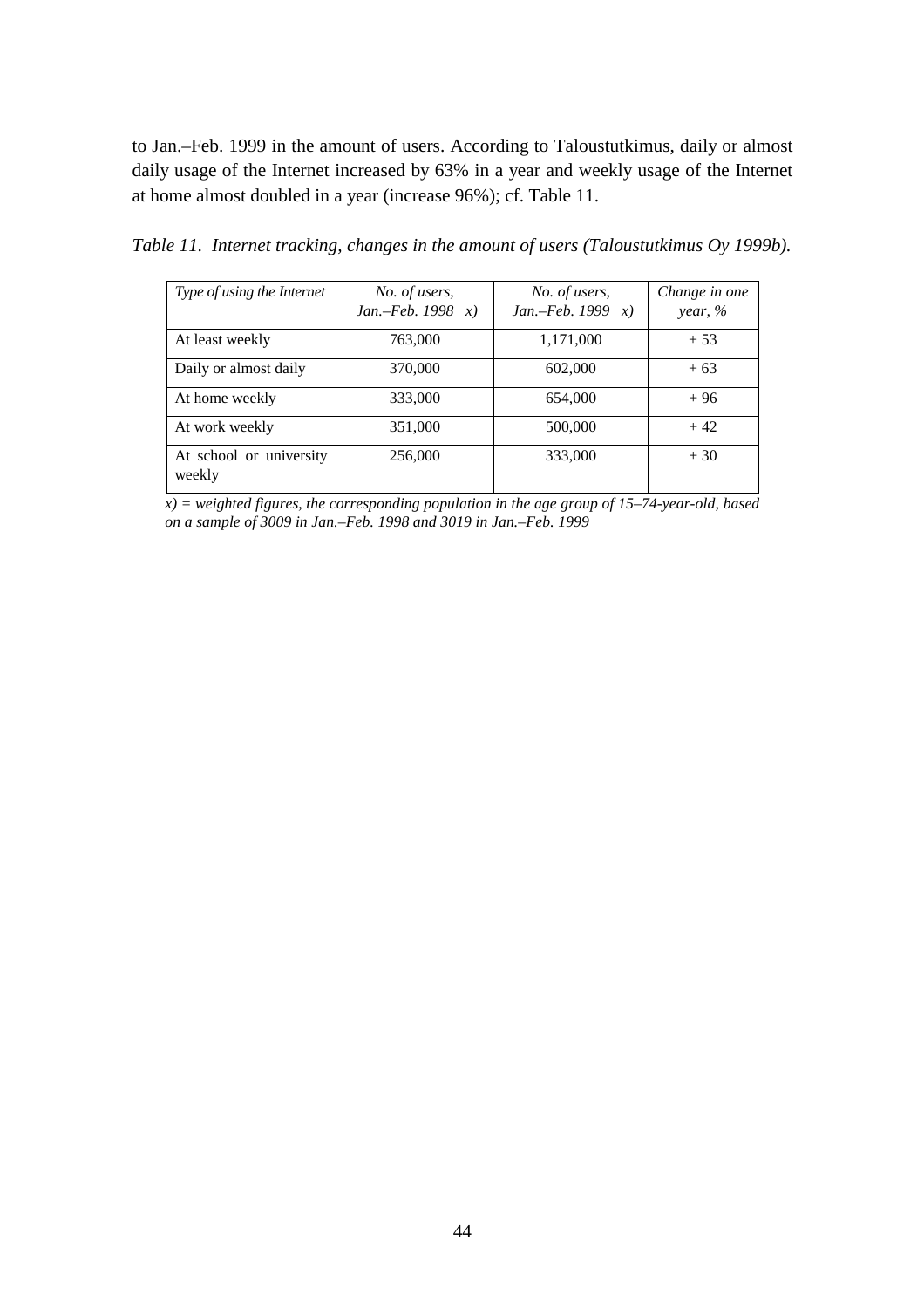# **4. Overall electronic information services market in Finland**

# **4.1 Main results of supply**

Finland produces about 300 databases, one third of the total of Nordic databases. Finnish databases are produced by about 160 producers and made available by 90 hosts. Traditionally, database producers have been university libraries and other non-profit organizations. There are about a dozen major online hosts of commercial significance in Finland. Mostly, being an online host or other provider of electronic information services (EIS) for professional purposes is not the main activity of any organization. Providing printed or other information products is the main activity.

Organizations responding to the supply survey employed an average of 25 persons in EIS activities. This may indicate that the importance of information service activities has again been realized since the recession slowed down.

Finland is an importer of electronic information. There are only a few major exporters of online EIS. The main market is in the European Union countries. Finnish suppliers make most of their revenue, however, in the domestic market. Businesses are the main users, and financial service (banking, insurance etc.) the prime user of EIS, mainly using real-time financial and newswire services.

Results of the supply survey were not comprehensive enough to get an overall view of the supply of EIS in Finland. They were therefore supplemented by relevant desk research and other means of gathering additional information. – The turnover of domestic online hosts, including exports, is estimated at 227 million FIM.

Two operators dominate audiotex supply in Finland. Audiotex services are no great business to the operators. A great number of former audiotex services have been transferred to the World-Wide Web. Audiotex supply in 1997 is estimated at 175 million FIM. – Interactive open information networks, telematic value-added networks, were mostly used for banking and business-to-business electronic markets. Supply of telematic networks for "useful" or more professional purposes is estimated at 36 million FIM.

In the Internet market, it is the business users who count. There are a number of operators in the market, and about seven key commercial players. Besides, FUNET (Finnish University and Research Network) is a network service for universities, polytechnic colleges and the research community. Over 90% of companies with more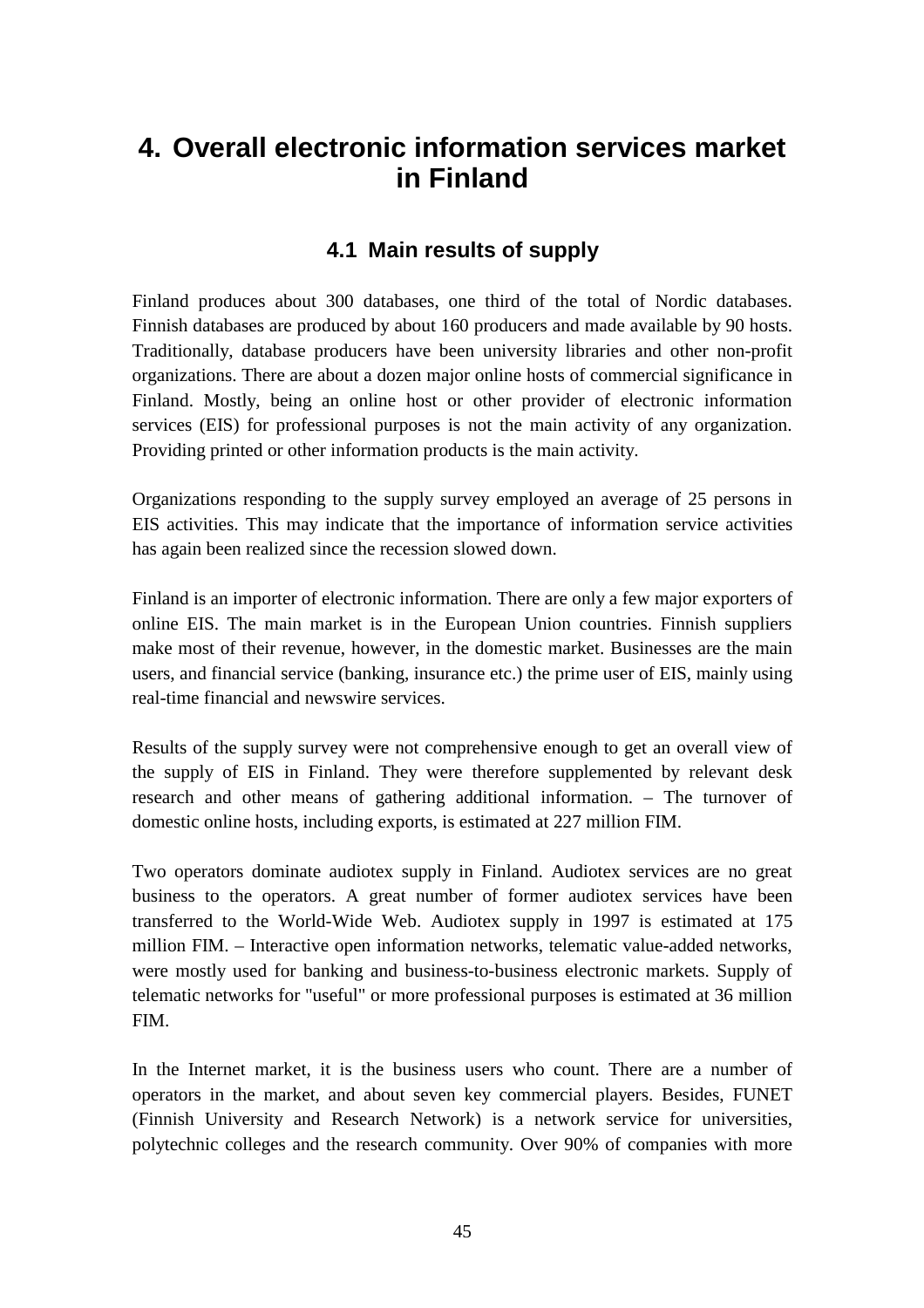than 100 employees have Internet access. Several estimates have been made about the Internet market in Finland. The whole market includes hardware, software, IT services and connection services. Connection services are considered in the MSSTUDY approach. Companies denote the major share of connection services. Internet connections (WWW) have been estimated at 170 million FIM.

New media (multimedia) companies typically are SMEs with a small turnover, concentrated in southern Finland and specialists involved in new media only. The growth rate of the business has been enormous and the branch is expected to grow to a billion FIM business in the next few years. Big publishers have also entered the communications market by merging smaller new media specialists. In the market of multimedia for professional business purposes, however, members of the multimedia section of the Association of Independent Producers (S.A.T.U) have to be considered. Their turnover in 1997 was 59 million FIM.

Offline media take less than 10% of the total market for online and offline electronic information services. CD-ROMs are the main offline media and the market for all kinds of CD-ROMs has rapidly increased in Finland in the recent years, indeed tripled from 1995 to 1996. Diskettes, though still an important media, are gradually losing their market share. CD-ROMs and diskettes in 1997 accounted for 50 million FIM.

Distinguishing between professional and consumer EIS often is like a drawing a line in water. Products or services now used for pastime and hobbies may pave the way for future uses for more professional business purposes. Bearing in mind all ambiguities in definitions it is possible to estimate the total professional-purpose EIS market in Finland in 1997 to 980 million FIM (167 mecu).

# **4.2 Main results of demand**

Demand for electronic services was surveyed in September, 1998. The sample was 3000 randomly selected persons aged 15 to 74 and data was collected in the framework of the national Labour Force Survey, LFS (total monthly LFS sample is 12 000). The response rate was almost 91%. The unweighted sample corresponds to the weighted total of about 3,8 million Finns.

## *PC usage in private households, at work and elsewhere*

In all, 63% of respondents had access to a personal computer. About 40% of Finns aged 15 to 74 had a PC at home. There are no great differences between men's and women's home usage of PCs, but there are considerable differences between age groups. Young people aged 15 to 17 most often have a PC available at home, older groups less often.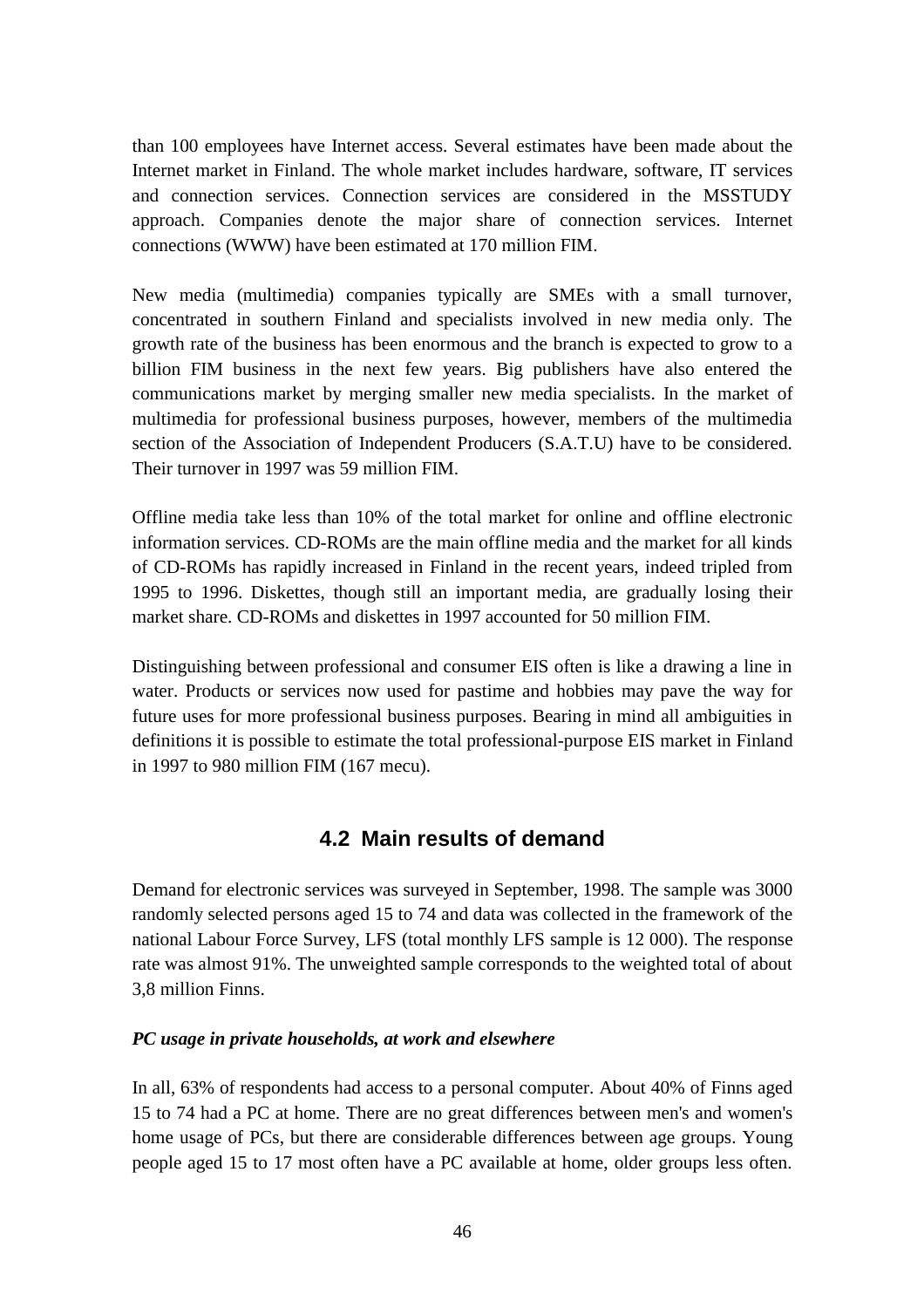About 46% of the age group 15 to 74 had access to a PC at work or place of study, which is 74% of those using a PC somewhere. About one third of the whole age group did not have access to a PC.

Three in four persons aged 15 to 74, whose home computer had access to information networks, used electronic services at home (13% of all aged 15 to 74 years). – Those using computers at work or place of study often were able to use networks, too. Those in managerial position and salaried employees had both at home and at work a PC enabling usage of network services more often than others. However, there were not differences in the frequency of use at home. Those in the highest income categories have more often home computers provided with a network connection. Also, the higher the total income of the household, the more people were able to use services at work or place of study.

#### *Usage of electronic services*

Almost a fifth (17%) had a home PC with Internet connection. Of those with Internet connection, 30% used the Internet daily and 45% weekly. Usage of electronic services at work or place of study is more regular than at home. Every second employee had access to electronic services at work, four in five used it and almost all at least weekly.

Half a million Finns aged 15 to 74 used various electronic services *at home*; it is only 13% of all those in the age group. Around 333 000 Finns used e-mail at home, i.e. fewer than 9% of the total population. Schoolchildren and students account for 40% of those who follow bulletin boards or take part in newsgroups. They also account for 30% of all home users of communication services. Young people in general are the most active users of communication services, but only one fifth of them at home.

As to electronic information services, 11% (440 000) of all population used them at home computers; a total of 410 000 followed various subjects of interest. About 400 000 persons, 10% of all population aged 15 to 74, used electronic transaction services. The type of service mostly used was banking services; users were mainly aged over 25, working and from the highest income categories. About 2% of all Finns played games online or used other entertainment services.

About 30% (1 100 000 people) of all population used electronic services *at work or school*, more than half of them men. The figure includes 400 000 students and schoolchildren. About 800 000 persons used electronic communication services at work or place of study, and almost all of them used e-mail. About 24% of the age group of 15 to 74 used electronic information services at school or work computers. Following subjects of interest and reading newspapers were the most popular services. About 12% of the total population used electronic transaction services at school or work computers, and the most generally used service was banking services.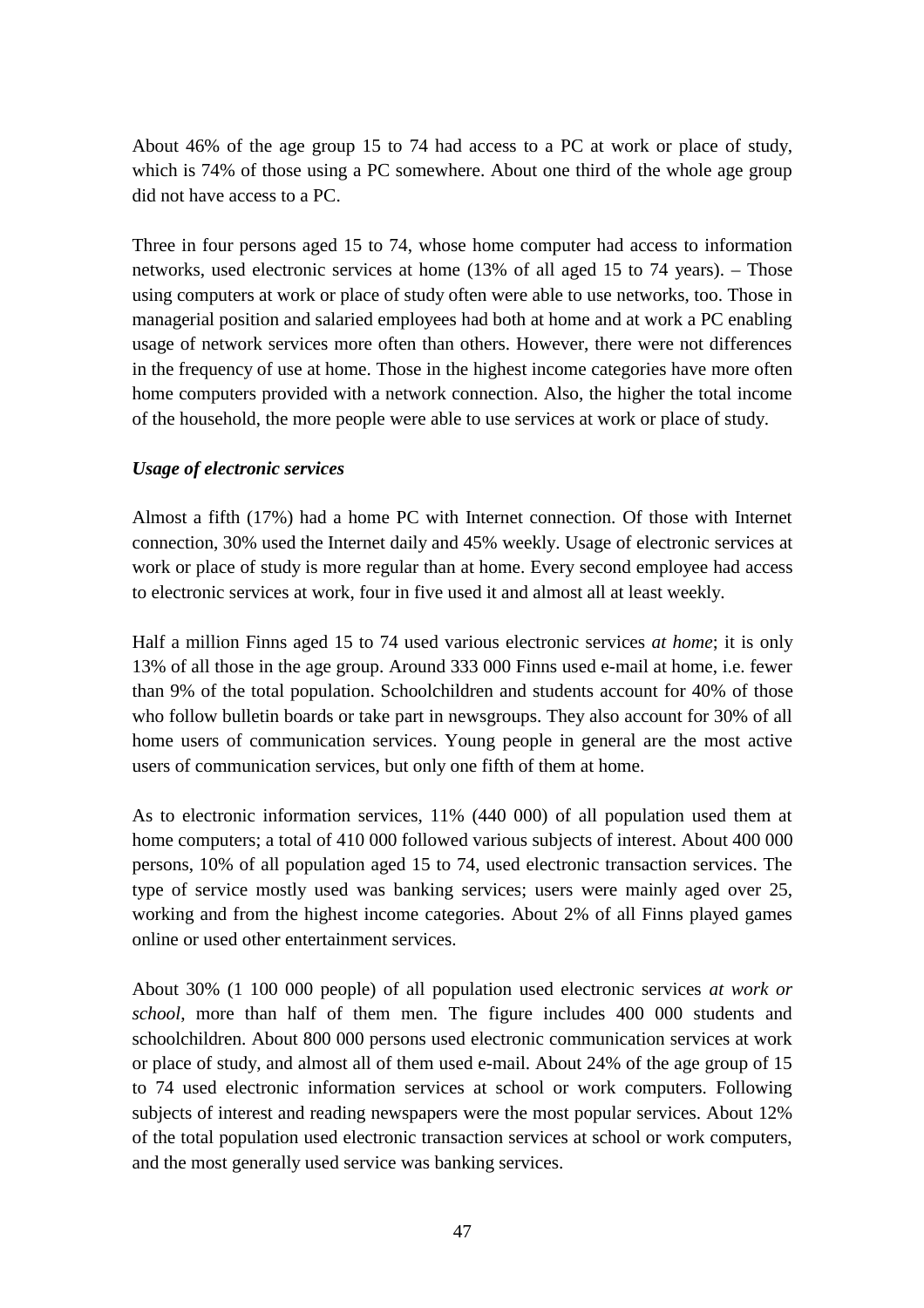*Summarizing* users of electronic services and types of services used:

- 13% of the population aged 15 to 74 were users of electronic services
- 9% were users of communication services (e-mail, bulletin boards/newsgroups)
- 11% were users of information services (subjects of interest, newspapers etc., public institutions, online databases etc.)
- 10% were users of transaction services (electronic banking, real-time financial information, electronic shopping, software downloading, booking tickets)
- 2% used games and entertainment as well as electronic services for educational purposes
- 1% were users of other services.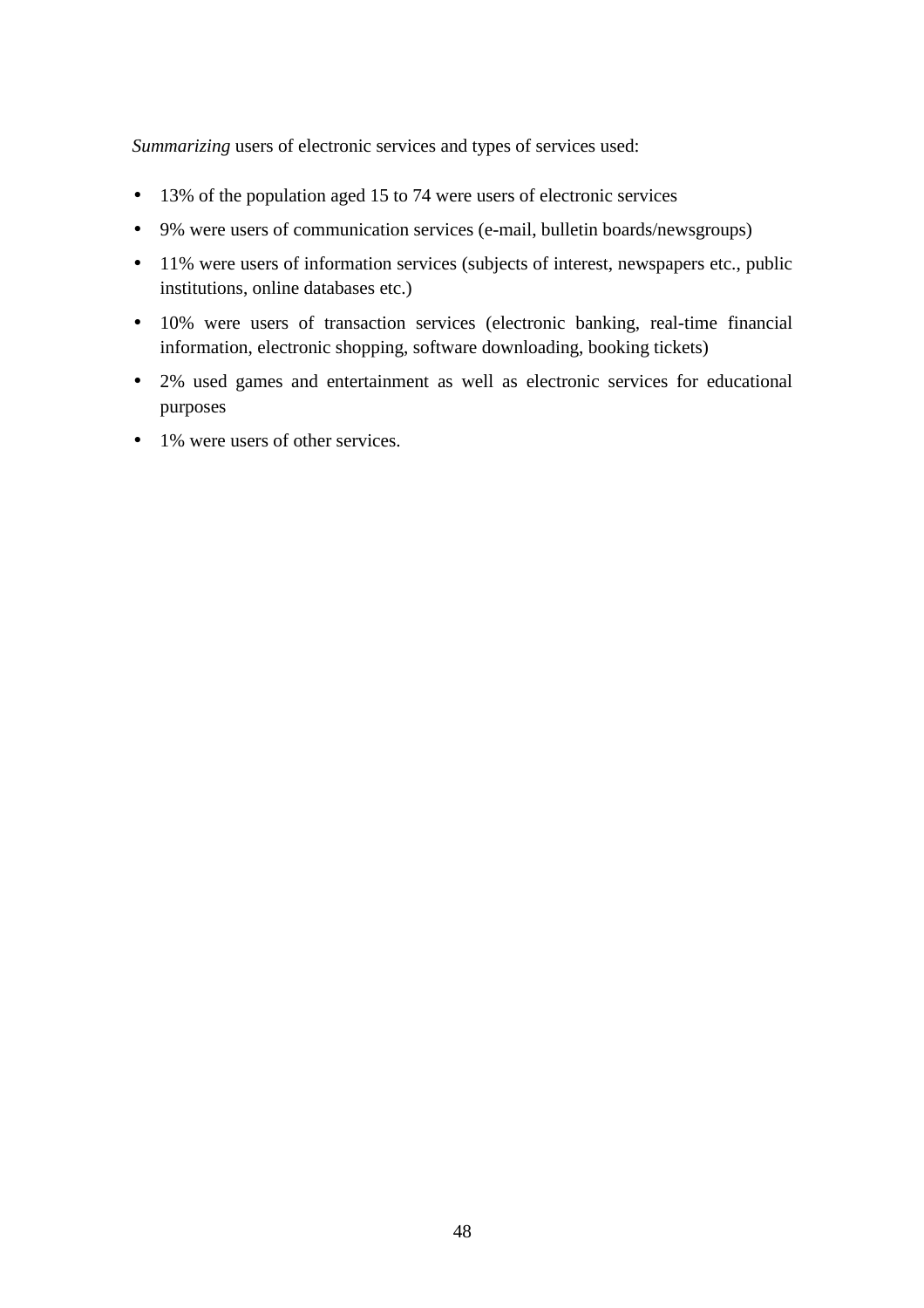# **5. Business environment**

# **5.1 Technology infrastructure**

Finland with her 5,1 million people is a world leader in telecommunications technology. This phenomenon may have many reasons, e.g. the high educational level and public spending on basic research. Finland is a small and homogeneous nation with a readiness to adopt high technology.

Telecommunications is considered a strategic industry. Telematics applications cover a wide range of fields from transport and educational applications to libraries, from healthcare and assistive technology to the environment as well as language and information engineering. The level of computerisation places Finland among the top ten in the world list. More than two thirds of payment transactions between customers and banks are made electronically. There are 0,47 online banking terminals per 100 inhabitants all over the country, and an increasing number of transactions are made via the Internet. CD-ROM books have been on sale in more than 10 years in major Finnish bookstores, and public libraries are being transformed into community information centres. Scientific and research libraries are in principle open to everybody and widely use online and offline electronic information services.

#### **5.1.1 Equipment**

#### 5.1.1.1 Personal computers, CD-ROMs and modems

The number of personal computers in Finland in 1997 was 1,5 million – about 30 PCs per 100 inhabitants. The corresponding amount per 100 inhabitants in 1998 was more than 30 since 150 000 new PCs were sold. The number of PCs in businesses is about equal to the number of PCs at home (cf. Table 12). There were 800 000 PCs in 2,3 million households in Finland in 1997. Year 1998 denoted an increase of 100 000 PCs at home.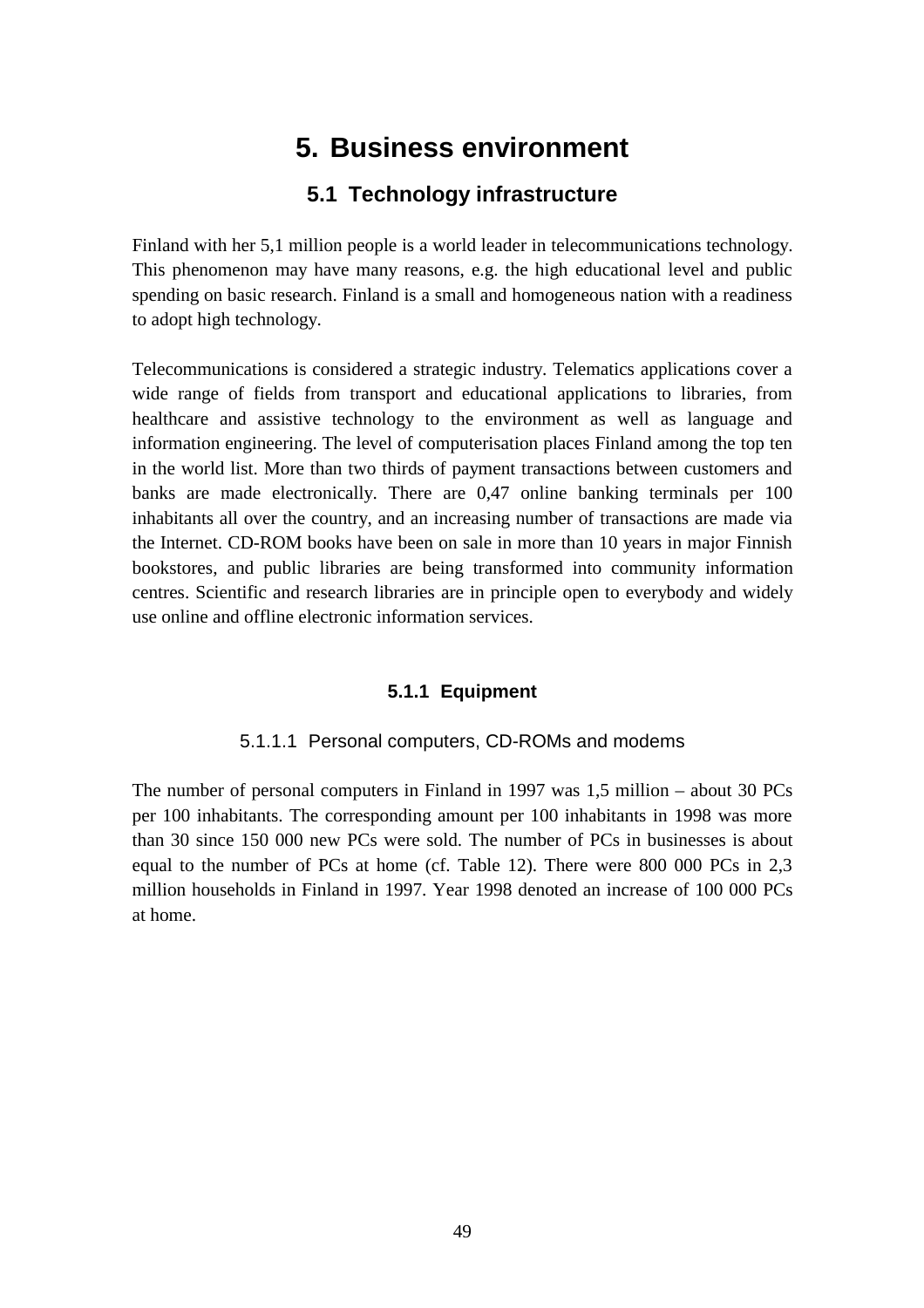*Table 12. Number of personal computers at home and in businesses in 1997 and 1998 (ESIS 1999)*

|                               | Total number of PCs<br>(end 1998) | Total number of PCs<br>(end 1997) | Number of PCs per 100<br>inhabitants (end 1997) |  |  |  |
|-------------------------------|-----------------------------------|-----------------------------------|-------------------------------------------------|--|--|--|
| Home PCs                      | 900 000                           | 800 000                           | 15,6                                            |  |  |  |
| <b>Business PCs</b>           | 751 000                           | 700 000                           | 13,7                                            |  |  |  |
| Home & business<br><b>PCs</b> | 1 651 000                         | 1 500 000                         | 29.3                                            |  |  |  |

Almost half of the Finns (44%) had access to a PC in 1998 either at home, at work, in school or other educational institute (average 35% in fifteen EU countries, cf. Table 13). About 35% of the population in Finland had access to a personal computer at home. Sales of CD-ROM drives is almost the same as of PCs since a CD-ROM drive is standard equipment in almost all personal computers at home. Only a minor number of CD-ROM equipment is used elsewhere. One fifth of the Finns (21%) in 1997 had a CD-ROM reader at home, compared to only 12% in the previous year.

One in every six Finns (16% of the population) had a modem at home in 1997, one in ten a year earlier. Altogether, one in five (22%) had access to a PC with a modem either at home, at work, at school or in another educational institute, and 23% in 1998. The corresponding average in fifteen EU countries in 1998 was 12%.

*Table 13. Access to information technology in 1998, % of population (Sauri & Kohvakka 1999, p. 225) x).*

|                   | Finland, % | $EU, \mathcal{C}$ |
|-------------------|------------|-------------------|
| Personal computer |            | 35                |
| CD-ROM reader     | 25         | 21                |
| Modem             | 23         | 12                |
| Internet or WWW   |            | 12                |

x) access to or usage of information technology from home, from workplace, from place of study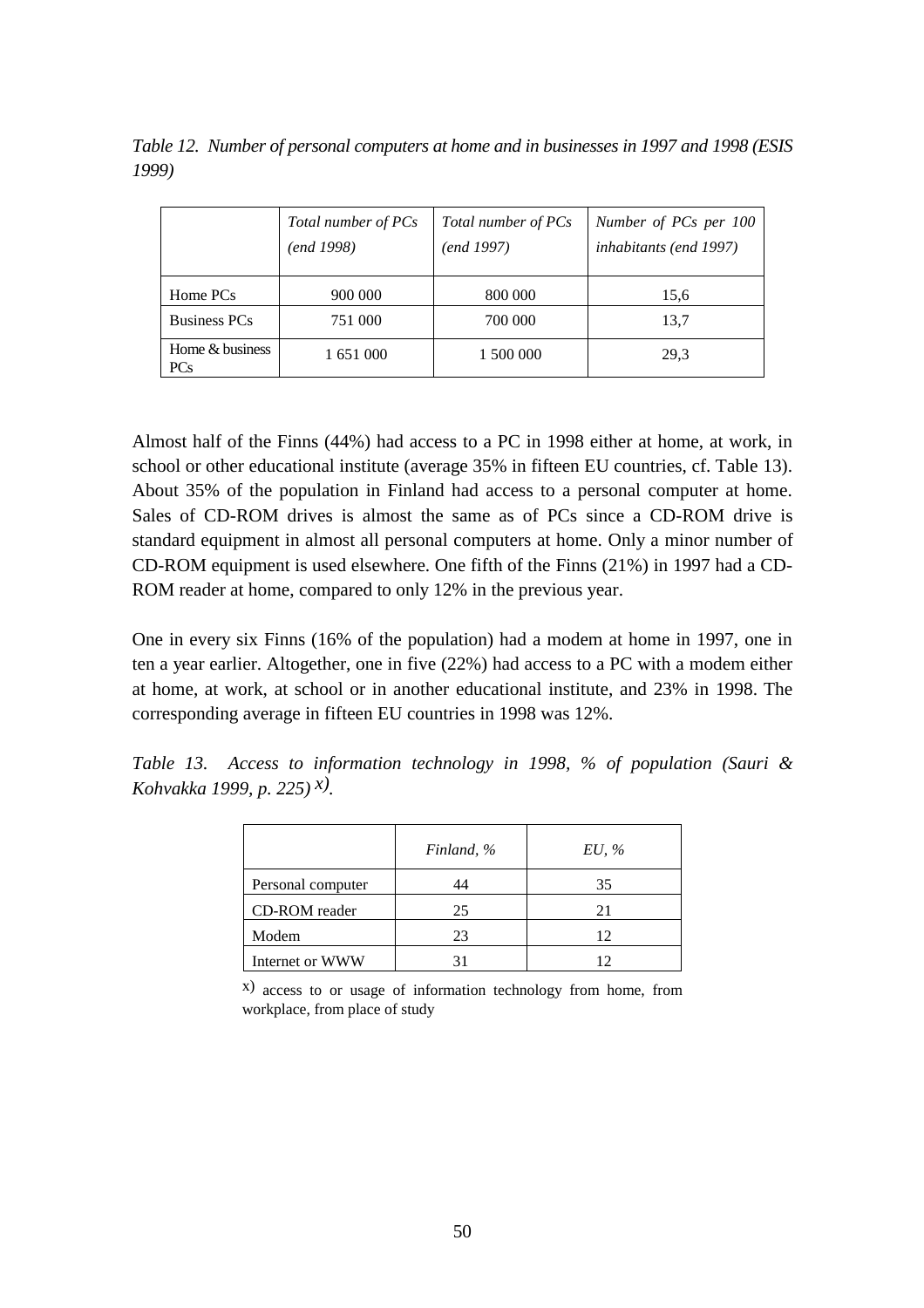#### 5.1.1.2 Internet

In principle, every Finn has access to the Internet at least via a library PC since most libraries have Internet microcomputers. Using them is free-of-charge to library-goers; Finland has a closely-knit library network within easy reach to almost everybody. In 1998, 31% of the population had access to Internet (12% on an average in fifteen EU countries).

Every third PC in Finland was connected to the Internet in 1997. Finland ranks Number One in the world in relative Internet frequency. The number of Internet connections in Sweden, No. 2, is half of that in Finland. Denmark, No. 3 in the list, has one third of the number of connections compared to Finland, see Table 14.

*Table 14. Internet connections per 1000 inhabitants in 1997 (Helin 1998, p. 83).*

| Country              | <i>Connections per</i><br>1000 inhabitants |
|----------------------|--------------------------------------------|
| Finland              | 96,6                                       |
| Sweden               | 40,2                                       |
| Denmark              | 32,8                                       |
| Switzerland          | 27,4                                       |
| Netherlands          | 25,8                                       |
| <b>Great Britain</b> | 17,6                                       |
| Germany              | 14,1                                       |
| Austria              | 13,8                                       |
| Luxembourg           | 12,2                                       |
| Belgium              | 10,7                                       |

Table 15 gives a view of the Internet in Finland at the end of 1997.

*Table 15. Internet in Finland at the end of 1997 (ESIS 1999).*

| % of PCs connected to Internet (using host data) | 32%     |
|--------------------------------------------------|---------|
| Number of households with Internet access        | 230 000 |
| Number of Internet hosts (servers)               | 4 7 1 0 |
| Number of Internet hosts (domains)               | 6.890   |
| Number of access providers                       |         |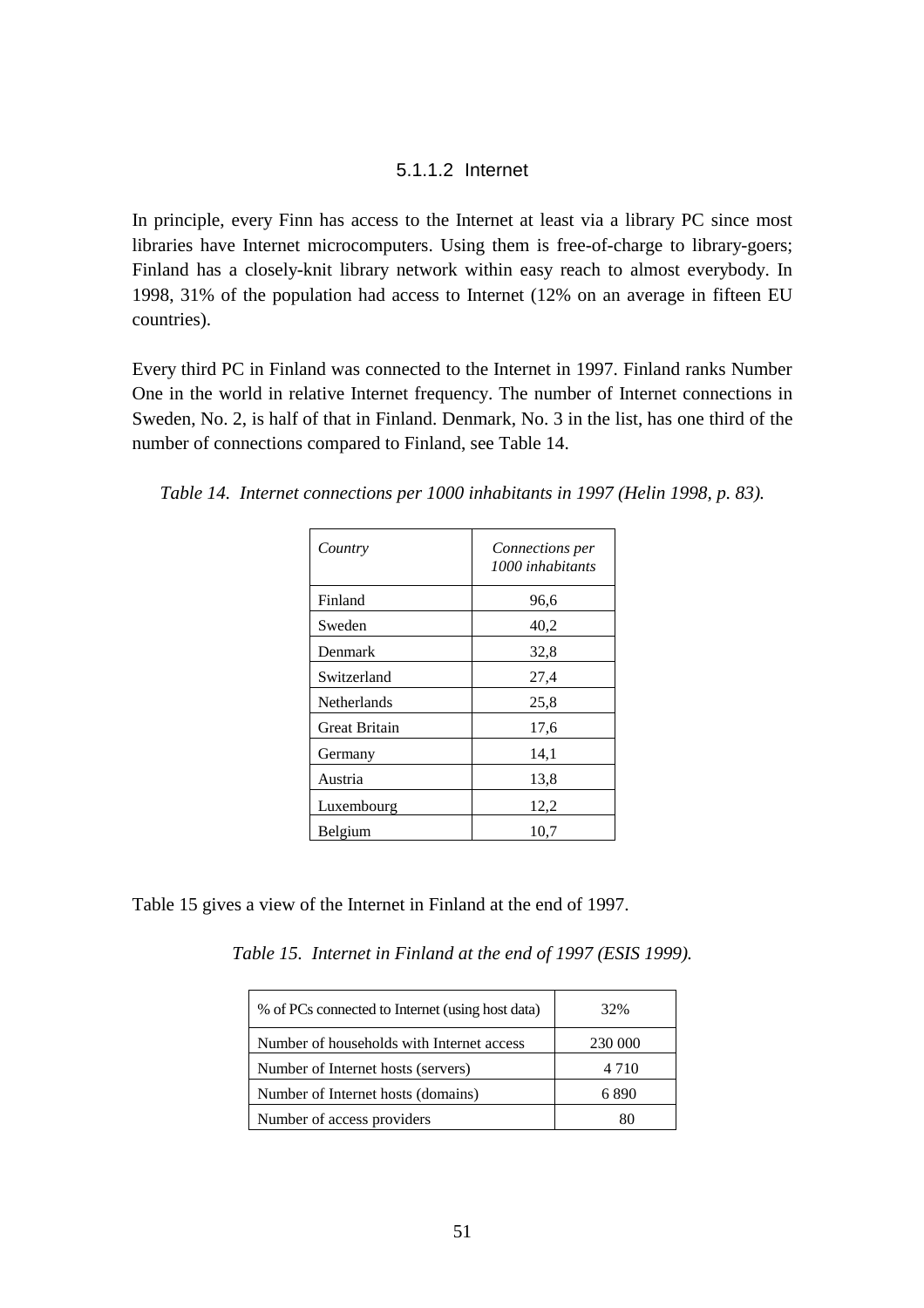The number of Internet servers (hosts) in Finland is a world record (88,1 per 1000 inhabitants) at the beginning of 1998, growth by almost 60% from the corresponding figure (56,2) in January, 1997. A comparison of a number of countries is shown in the Table 16. It is worth mentioning that 500 to 1000 Finnish companies or other organizations have their Internet addresses at .com – and not at .fi domain.

*Table 16. Internet servers (hosts) per 1000 inhabitants in 1997 and 1998 (Network Wizards, Internet Domain Survey,* http://www.nw.com*).*

| Country            | January, 1997 | July, 1997 | January, 1998 |
|--------------------|---------------|------------|---------------|
| Finland            | 56,23         | 66,63      | 88,11         |
| New Zealand        | 24,76         | 45,60      | 66,59         |
| Norway             | 40,06         | 48,77      | 65,67         |
| Sweden             | 26,84         | 32,78      | 36,13         |
| United Kingdom, uk | 10,23         | 15,18      | 16,95         |
| Germany            | 8,98          | 10,87      | 12,19         |
| Luxembourg         | 8,99          | 9,88       | 10,42         |

One of every three Finns (29%) sometimes accessed the Internet in 1997 (Helin, p. 83), eight percent used the Internet daily or almost daily. Growth rates in using Internet have so far shown a clear upward trend. Finland has by now, however, reached such a high level of usage that growth is gradually slowing down. The number of those who "sometimes" used the Internet doubled from 1995 to 1996. The growth rate from 1996 to 1997 was 50%. The next increase of 50% took one and a half years (autumn 1997 to spring 1999). In January– February, 1999 about 45% of Finns sometimes accessed the Internet.

*Table 17. Top ten Finnish WWW services 1998, in alphabetical order (Sauri & Kohvakka 1999, p. 227).*

| Name of service                        | Description of service                      |
|----------------------------------------|---------------------------------------------|
| Alta Vista                             | Search engine                               |
| Eemeli                                 | Search for Finnish e-mail addresses         |
| Ihmemaan Haku                          | Search engine                               |
| Iltalehti                              | Afternoon tabloid homepages                 |
| Ilta-Sanomat                           | Afternoon tabloid homepages                 |
| iNet Haku/iNetKeskuskatu (Tele/Sonera) | Web pages of Internet service provider      |
| Keltainen Pörssi                       | Classified advertising magazine             |
| Kolumbus (Finnet Group)                | Web pages of Internet service provider      |
| MTV3                                   | Commercial TV company homepages             |
| The Finnish Broadcasting Company YLE   | Public service TV & radio company homepages |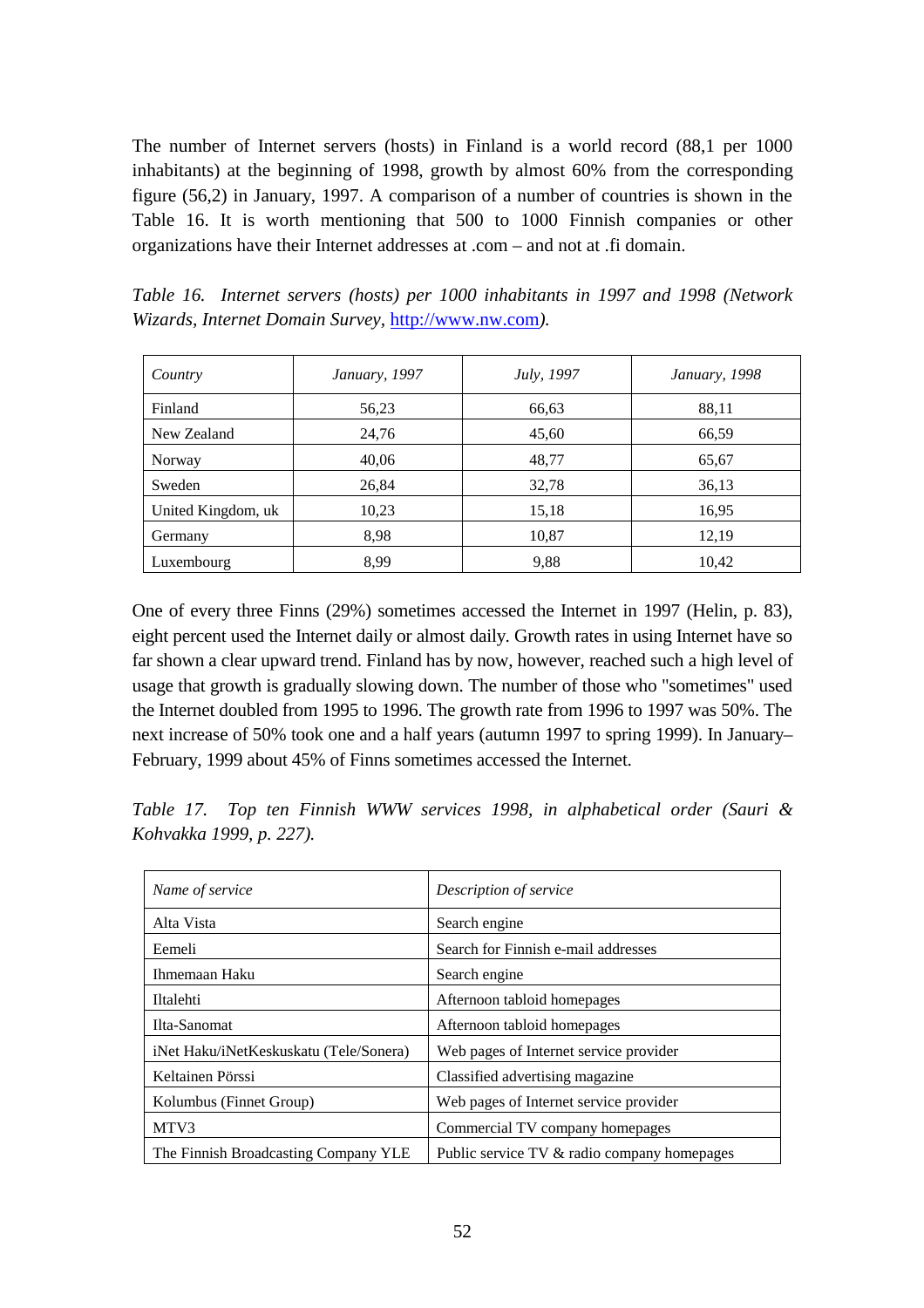The most popular Web pages have hundreds of thousands of weekly visits to the service (see Table 17), even more than half a million, independent of the page or pages visited. Total number of all page impressions per service provider is millions in the most popular providers. Sonera's iNET Keskuskatu (nowadays Soneraplaza) has 220 000 visitors weekly.

#### *Printed media and the Internet*

Dailies denote newspapers that are published four to seven times a week, non-dailies those that are published one to three times a week. The Finnish Newspaper Association lists the number of dailies published in Finland (56) and non-dailies (158). About 40% of dailies in 1997 either had home pages in the Web or a whole Web daily regularly updated and with editional material. About seven percent of non-dailies had Web pages. In 1998 almost all dailies (90% of them) were also published in the Internet, as well as a fifth (20%) of non-dailies, cf. Table 18. Among magazines, trade and business magazines most frequently are published in the Internet, too.

|  |                                  | Table 18. Number of Internet newspapers and magazines in Finland in 1997 and 1998 |  |  |  |  |
|--|----------------------------------|-----------------------------------------------------------------------------------|--|--|--|--|
|  | (Sauri & Kohvakka 1999, p. 227). |                                                                                   |  |  |  |  |

|                                | Number of titles 1997 | Number of titles 1998 |
|--------------------------------|-----------------------|-----------------------|
| Newspapers:                    | 33                    | 50                    |
| - dailies                      | 22                    | 34                    |
| - non-dailies                  | 11                    | 16                    |
| Magazines:                     | 91                    | 116                   |
| - consumer magazines           | 26                    | 27                    |
| - trade and business magazines | 36                    | 62                    |
| - opinion journals             | 8                     | 4                     |
| - scientific journals          |                       | 6                     |
| - student magazines            | 14                    | 14                    |
| - other magazines              |                       | 3                     |

## 5.1.1.3 Telephony

There were 5 million telephone lines in Finland in 1997, more than 50% of them conventional, see Table 19. In December 1998, the number of mobile phone lines exceeded that of conventional lines.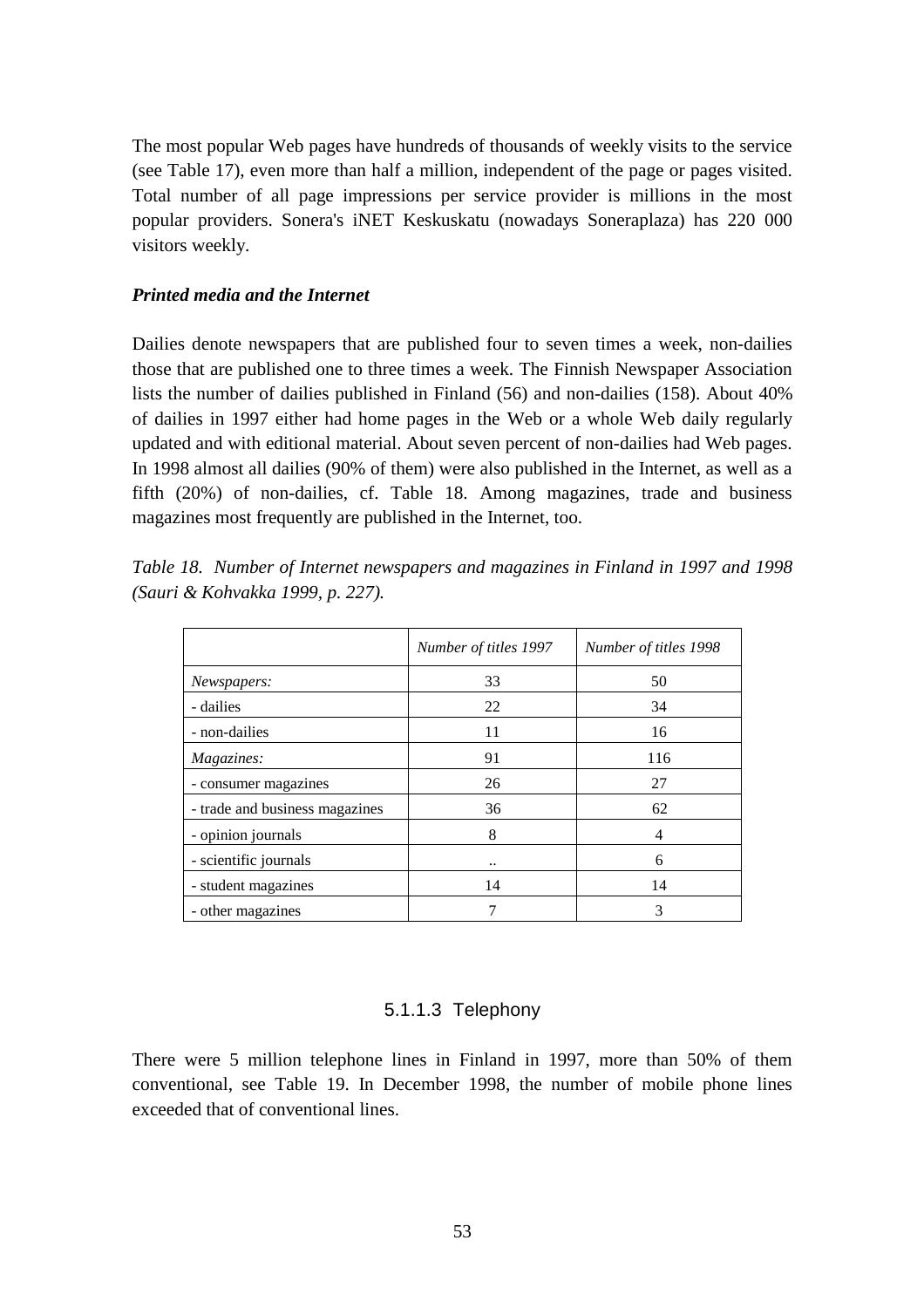|                                                | End 1996  | End 1997  |
|------------------------------------------------|-----------|-----------|
| Total number of<br>conventional lines          | 2 813 000 | 2 803 145 |
| Total number of ISDN<br>lines (subscriptions)  | 27 200    | 57855     |
| Total number of mobile<br>phone lines          | 1 502 003 | 2 162 574 |
| Total number of lines                          | 4 342 203 | 5 023 574 |
| Lines per 100<br><i>inhabitants:</i>           |           |           |
| - Conventional lines                           | 55        | 54,8      |
| - ISDN lines<br>(subscriptions)                | 0.53      | 1,13      |
| - Mobile phone lines                           | 29,4      | 42,3      |
| - Total number of lines<br>per 100 inhabitants | 84,9      | 98,2      |

*Table 19. Telephone lines in Finland in 1996 and 1997 (ESIS 1999).*

The first NMT phones (NMT = Nordic Mobile Telephone) were launched around mid-1980's. The present GSM system entered the market at the beginning of the 1990's. Real breakthrough of mobile phones in Finland was due to the recession slowing down. Annual growth rate for several years has been dozens of percents (Table 20). With high penetration at present, the growth rate starts to go down. Most European countries are still to experience this phase of development in the mobile phone market.

*Table 20. Number of mobile phone subscribers and annual growth rate 1992–1998 (Web pages of the Ministry of Transport and Communications).*

| Year | <b>Subscribers</b> | Annual growth, % |  |
|------|--------------------|------------------|--|
| 1992 | 386 021            |                  |  |
| 1993 | 489 174            | 27               |  |
| 1994 | 675 565            | 38               |  |
| 1995 | 1 0 39 1 26        | 54               |  |
| 1996 | 1 502 003          | 45               |  |
| 1997 | 2 160 979          | 44               |  |
| 1998 | 2 8 8 3 8 4 1      | 33               |  |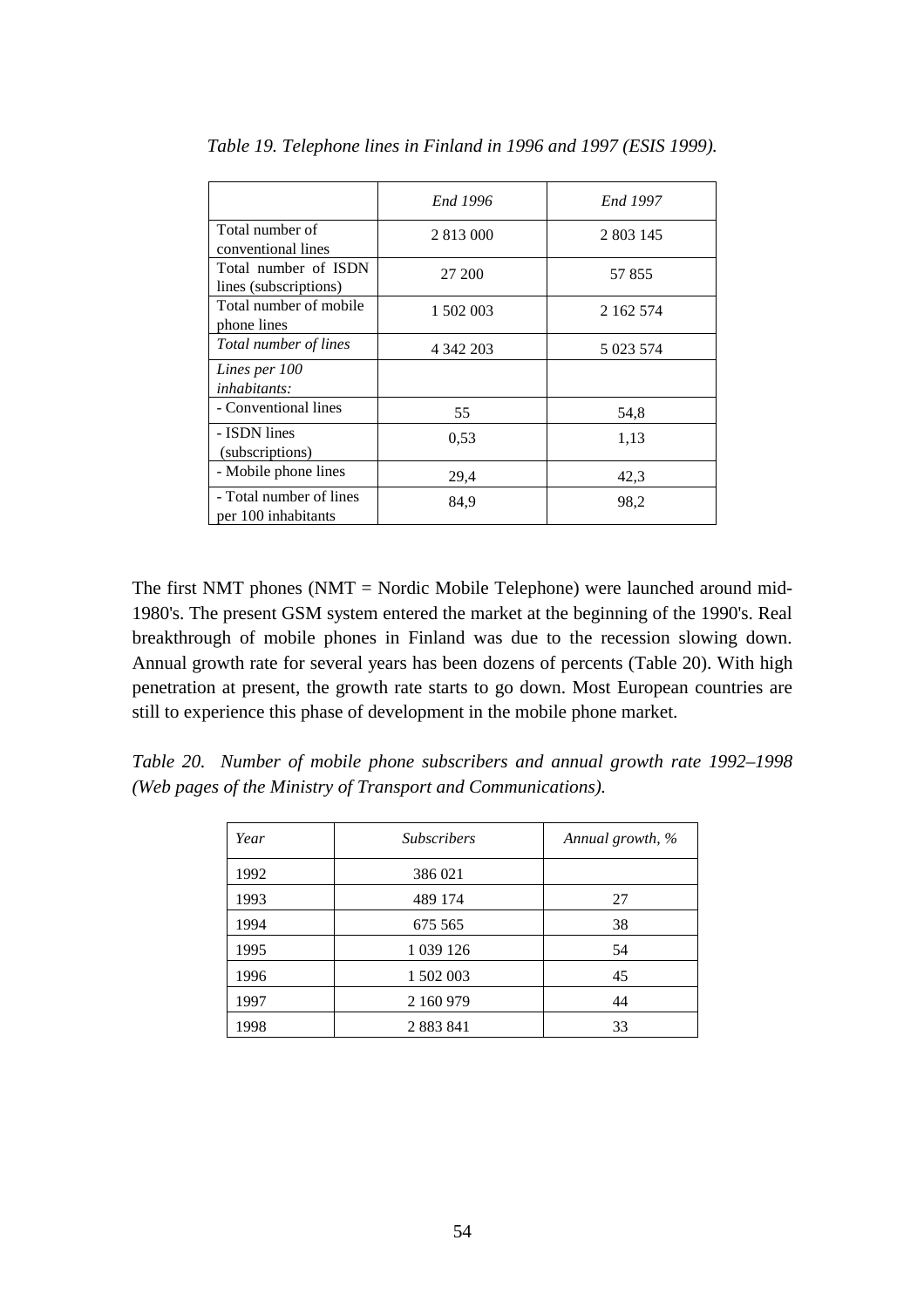In 1997 as many as 42% of the population of Finland had a mobile phone. There were still slightly more conventional telephone lines that year. The current year 1999 has clearly again placed Finland No. One as to the number of mobile phones per 100 inhabitants (Table 21). Two out of three Finns has a mobile phone at present.

| Country        | Mobile phone lines |
|----------------|--------------------|
| Finland        | 58%                |
| Norway         | 49                 |
| Sweden         | 46                 |
| Japan          | 37                 |
| Italy          | 36                 |
| <b>USA</b>     | 26                 |
| United Kingdom | 22                 |
| France         | 19                 |

*Table 21. Mobile phones, % of population in 1999 (Baker 1999).*

GSM has a growing share of the market. ARP is to close down totally at the end of 1999. NMT decreases in numbers and the NMT-900 network will be closed down at the end of 2000. Next generation systems will then enter the market. Table 22 presents mobile communication systems in 1997 and 1998.

*Table 22. Mobile communication systems in Finland in 1997 ja 1998 (Web pages of the Ministry of Transport and Communications).*

| Year         | ARP     | <i>AutoNet</i> | <i>NMT 450</i> | <i>NMT 900</i> | <b>GSM</b> | Total         |
|--------------|---------|----------------|----------------|----------------|------------|---------------|
| 1997         | 9455    | 4 300          | 166 615        | 387 366        | 593 243    | 2 160 979     |
| 1998, Dec. 1 | 8 9 6 0 | 4 900          | 138 645        | 274 990        | 2 456 346  | 2 8 8 3 8 4 1 |

#### 5.1.1.4 Further factors of technical infrastructure

Electronic Data Interchange, the EDI system is used very little in Finland. Only two percent of companies use EDI, most of them large and medium-sized companies. The most favoured sections of EDI usage are trade or consumer goods, transportation, chemical industry or pharmacies, electronics and insurance. In Denmark, 40% of companies use EDI, mostly in healthcare, retail, banking and financing, shipping and farming (ESIS 1999).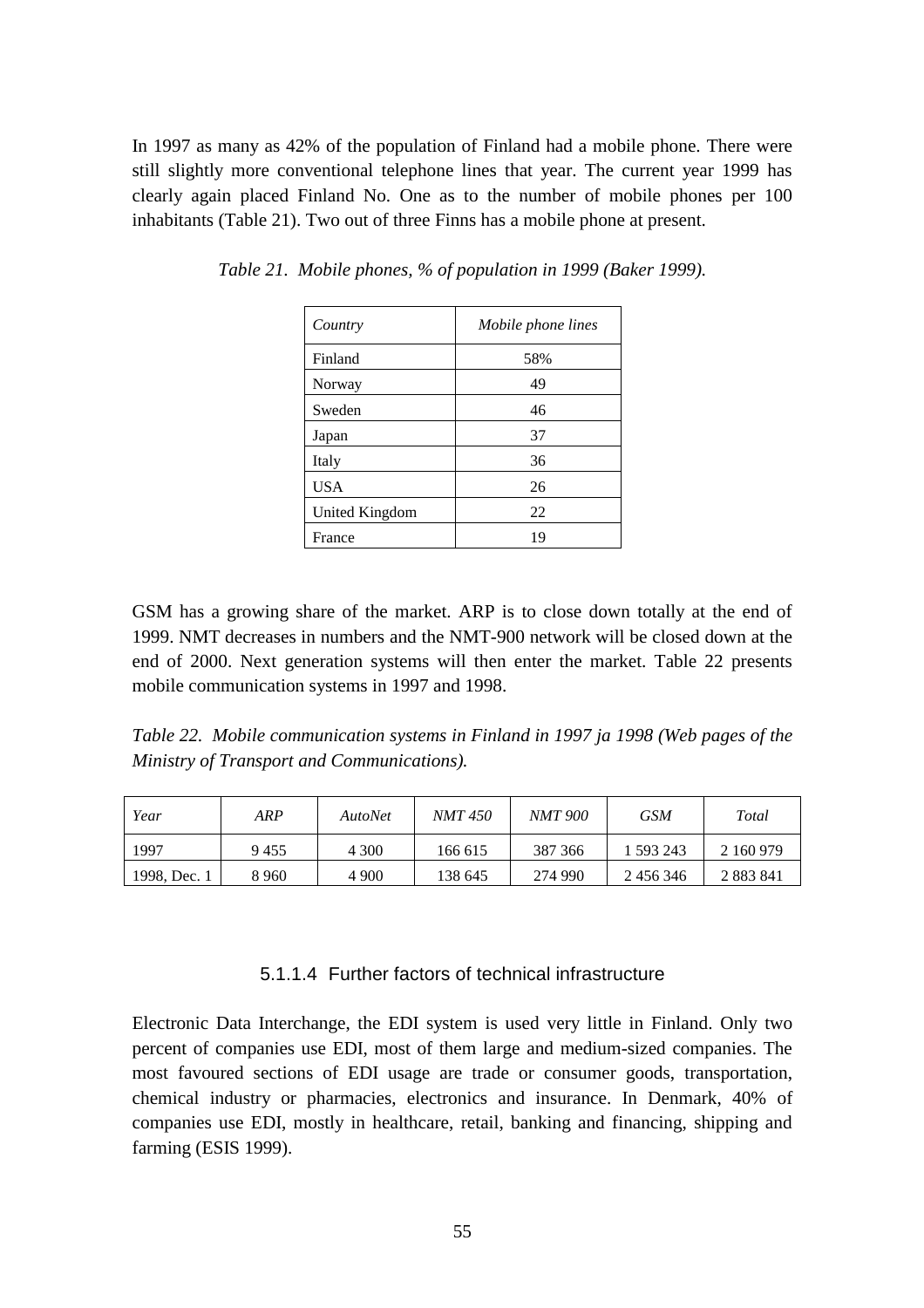#### 5.1.1.5 Cable TV networks and satellite services

Almost 38% of Finnish households were equipped with cable TV networks in 1997 (35% in 1994). Cable TV covers most of the densely populated centres. In addition to Finnish TV channels, cable TV networks deliver TV programmes by television channels from neighbouring countries as well as satellite channels. Some cable TV companies are also engaged in producing their own programmes, but only to a minor extent. Finland being one of the most sparsely inhabited countries in Europe, cable TV penetration is lower than elsewhere in Europe. Cable television is a significant distribution channel in densely populated and urban centres.

Helsinki Televisio is the biggest cable TV operator with 192 200 subscribers. Helsinki Televisio is part of Sanoma-WSOY, the biggest mass communication corporation in Finland. Next biggest cable TV operators are Telecom Finland Cable TV, Tampereen Tietoverkko Oy, Oulu TV and Turun Kaapelitelevisio Oy.

More than 10% of households are equipped with satellite TV facilities (more than 14% of the households with a television). This figure includes direct to home (DTH) and satellite master antenna television (SMATV). Satellite programmes are also distributed via cable TV networks. Cable TV networks have a penetration rate of 38% of households (47% of households with a television). Eurosport, NBC Super Channel, TV5 Europe and MTV Europe are distributed via most cable television networks.

#### **5.1.2 Mass media market**

Mass media denotes 3% of GNP, and the percentage share has remained about the same for years (Table 23). Print media total still has a major share of the market and dominates mass media economy. Finland's per capita consumption of print media has been among the highest in the world for a long time. The share of print media is, however, going through a change – a slow but certain decline. Nevertheless, that is no dramatic change and it can very well be predicted.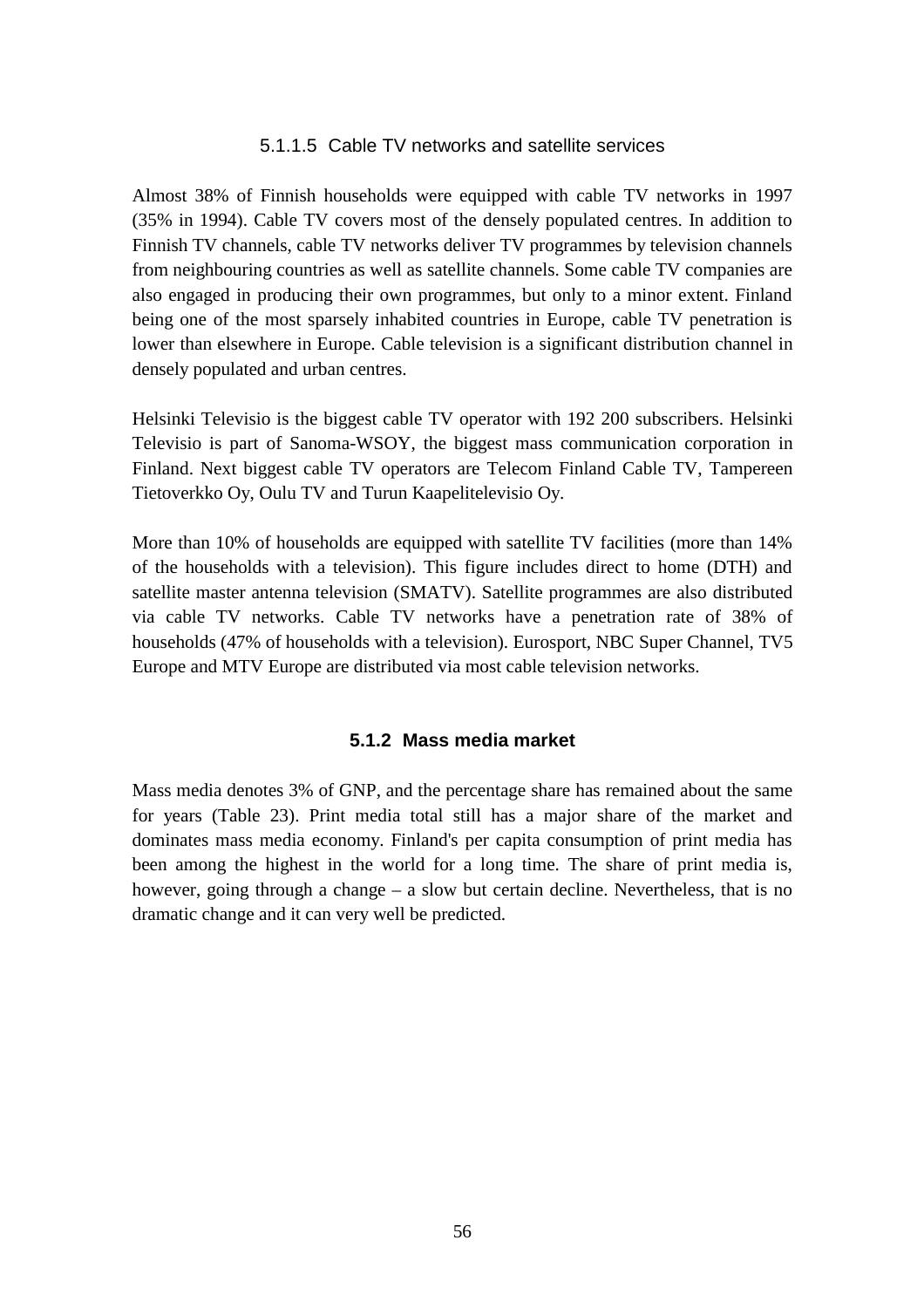|                                             | 1996, million FIM | 1996, % | 1997, million FIM | 1997, % |
|---------------------------------------------|-------------------|---------|-------------------|---------|
| Dailies $X$ )                               | 4725              | 26,9    | 4940              | 26,8    |
| Non-dailies $y$ )                           | 635               | 3,6     | 615               | 3,3     |
| Free sheets                                 | 300               | 1,7     | 310               | 1,7     |
| Magazines<br>and<br>periodicals             | 3120              | 17,7    | 3400              | 18,4    |
| <b>Books</b>                                | 2110              | 12,0    | 2325              | 12,6    |
| Printed advertising<br>material             | 1730              | 9,8     | 1540              | 8,4     |
| Print media total                           | 12620             | 71,7    | 13130             | 71,2    |
| Nationwide TV and<br>radio                  | 2615              | 14,9    | 2716              | 14,7    |
| Local radio                                 | 180               | 1,0     | 190               | 1,0     |
| Cable television                            | 374               | 2,1     | 444               | 2,4     |
| Online information<br>services $z$ )        | 415               | 2,4     | 440               | 2,4     |
| Electronic media<br>total                   | 3584              | 20,4    | 3790              | 20,6    |
| Phonograms                                  | 675               | 3,8     | 725               | 3,9     |
| Videos                                      | 360               | 2,0     | 370               | 2,0     |
| Cinemas                                     | 203               | 1,2     | 225               | 1,2     |
| CD-ROMs &<br>other digital<br>offline media | 150               | 0,9     | 200               | 1,1     |
| <b>Recorded</b><br>media<br>total           | 1388              | 7,9     | 1520              | 8,2     |
| Mass media total                            | 17592             | 100%    | 18440             | 100 %   |
| Mass media as %<br>of GNP                   |                   | 3,1%    |                   | 3,0%    |

*Table 23. Mass media turnover in 1996 and 1997, million FIM and % (Sauri & Kohvakka 1998, p. 93).*

 $(x)$  = four to seven times a week;  $y$ ) = one to three times a week;  $z$ ) = business information services only, aimed at enterprises

Reading newspapers is considered important – time spent in reading newspapers even shows an increase (from 40 minutes in 1996 to 42 minutes in 1998). Time spent in reading books has, however, declined (32 minutes in 1996 and 26 minutes in 1998).

Finns are avid consumers of newspapers and books. Delivery of newspapers and periodicals is mostly based on subscriptions. Almost 80% of magazines and 90% of newspapers are delivered to the subscriber's door. As to circulation of newspapers per 1000 inhabitants Finland ranks third in the world after Norway and Japan (Norway 598 dailies, Japan 580 and Finland 453 dailies in 1997).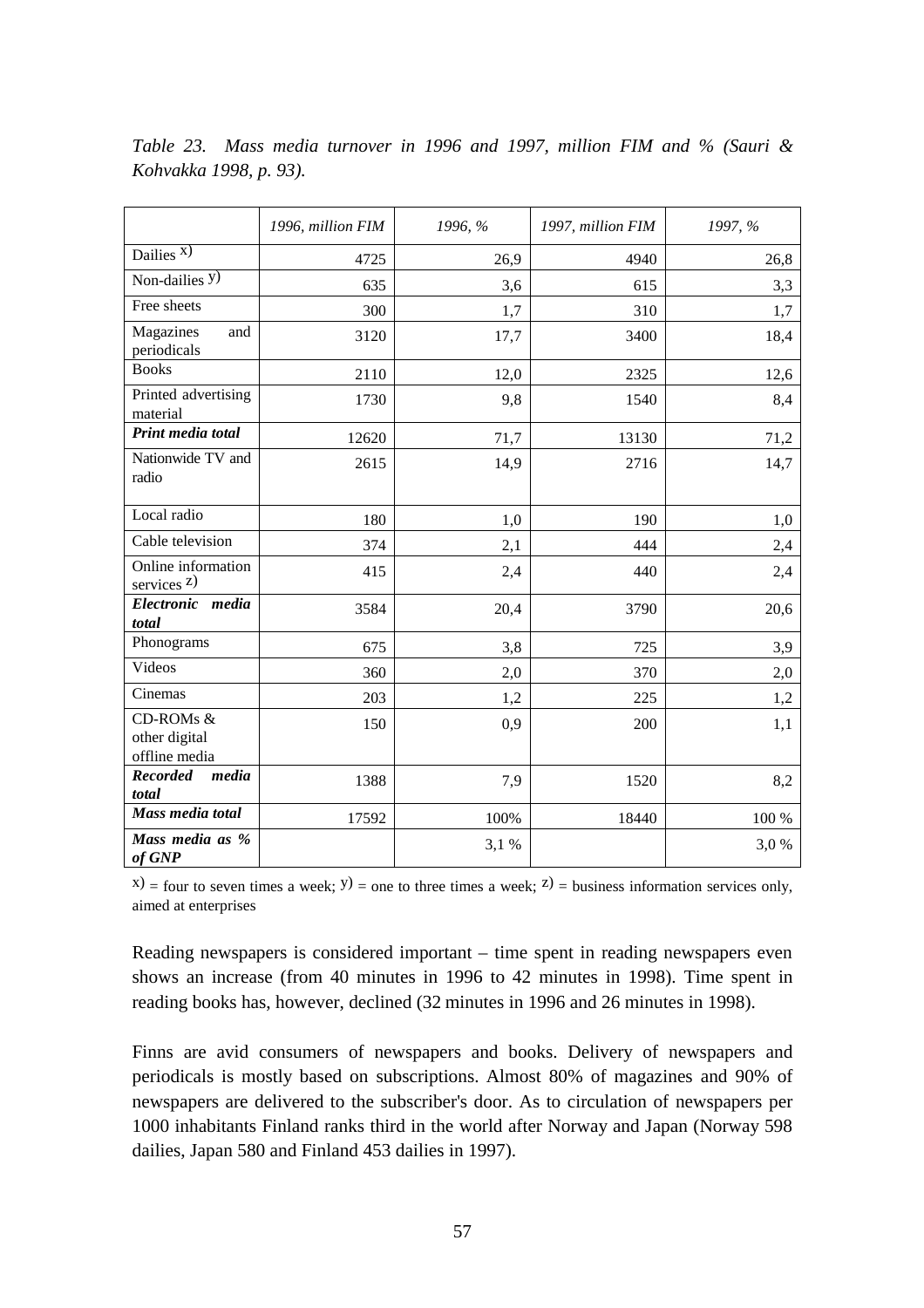Book publishing accounts for the third biggest segment of print media market in Finland. Even during the recent recession, book publishing and book market fared quite well. In book production in 1996 Finland ranked second in the world (26 titles per 10 000 of population) after Iceland (57 titles). Denmark comes closest, with 24 titles.

In 2000, the total volume of digital printing in Finland will amount to 380–460 million FIM (64–77 million euro) (Juhola et al., p. 95). Digital printing is estimated to have a share of 8–10% of all commercial printing in Finland in 2000, i.e. 2,3 times the share it had in 1997.

## **5.1.3 Telecommunication services and deregulation**

## 5.1.3.1 Telecom operators

A main characteristic of telecom operations in Finland has traditionally been the great number of operators. The first telephone company was established in 1882 in Helsinki. Government joined the team in 1917. State-owned Finnish Post and Telecom built longdistance lines and offered services in the countryside. More than 800 telephone companies operated in Finland in the 1930's (Televiestintätilasto 1997, p. 17). Mergers led to a decrease in the number of operators, and 1997 faced 97 telecom operators, of which 46 were local telephone companies.

Despite dozens of telecom operators in Finland, two strong actors dominate the market. Finnet Group is a coalition of private telephone companies, Sonera (formerly Telecom Finland) is state-owned company. Sonera operates in all fields of telecommunications and competes with local telephone companies. Finnet Group covers 73% of subscribers and 25% of land area in Finland in their traditional operating area. Sonera, Finnet and Telia Finland (former Telivo) are the main players in long-distance and local telephone business as well as in international operations. New operators like FCI Facilicom Finland, Global One Communications and RSL COM Finland challenge them in international traffic competition.

Traditional telephony (local and long-distance telephony and international operations) has 30% of the total market, mobile communications accounts for 30%, other operations 40%. Other operations include e.g. data transmission and media communications, sales of equipment, rents from cable networks and phone booths. The Tables 24 and 25 show the distribution of market shares and different sections of telephony in 1997.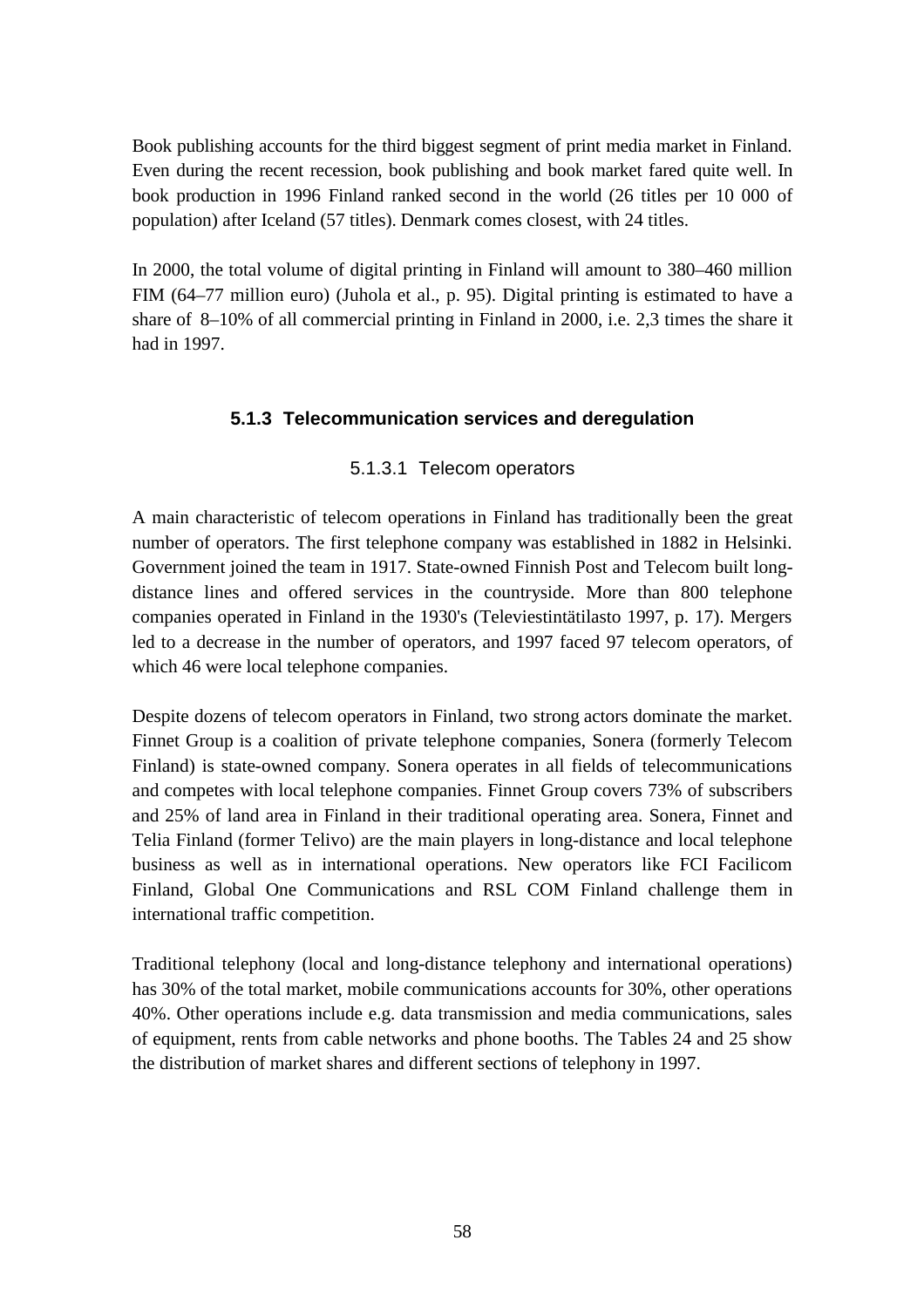*Table 24. Market shares of telecom operations in Finland in 1997, million FIM (Ministry of Transport and Communication,* http://www.vn.fi/lm/telemarkkina/tilasto/*).*

|                    | Finnet | Sonera/Telecom<br>Finland | Telia/Telivo   | <i><b>Others</b></i> | Total  |
|--------------------|--------|---------------------------|----------------|----------------------|--------|
| Local<br>telephony | 2300   | 1100                      | $\overline{2}$ |                      | 3402   |
| Long-<br>distance  | 240    | 180                       | 11             | 2                    | 433    |
| International      | 310    | 730                       | 48             | 20                   | 1108   |
| Mobile             | 1160   | 3450                      | -              | -                    | 4610   |
| Other              | 3970   | 2262                      | 42             | 39                   | 6313   |
| Total              | 7980   | 7722                      | 103            | 61                   | 15 866 |
| Share, %           | 50,3   | 48,7                      | 0,6            | 0,4                  | 100%   |

Counting all operators shows that the market shares of different telecom operations in 1997 were as follows: local telephony had a share of 21%, long-distance telephony 3%, international telecom operations 7%, mobile communications 29% and other operations 40%.

## 5.1.3.2 Deregulation

Telecommunications are regulated through Telecommunications Market Act of 1997. The central policy making body in telecommunications is the Ministry of Transport and Communications which concentrates particularly on infrastructure and other technical matters. Operating under the Ministry, Telecommunications Administration Centre (Telehallintokeskus, http://www.thk.f.i) is responsible for supervision and regulation, including type approvals, standardisation, numbering and allocation of radio frequencies. The Centre also grants Internet domain names ".fi" since June, 1997.

The liberalization of network competition in Finland got under way in 1985 and was completed in 1994. The process of liberalisation in Finland was easier than in many other countries due to traditions of private and publicly owned telecoms carriers. At least two alternative domestic carriers are available all over the country. The competitive situation between two "groups", private and publicly owned, has contributed to the high level of telecommunications technology and services in Finland.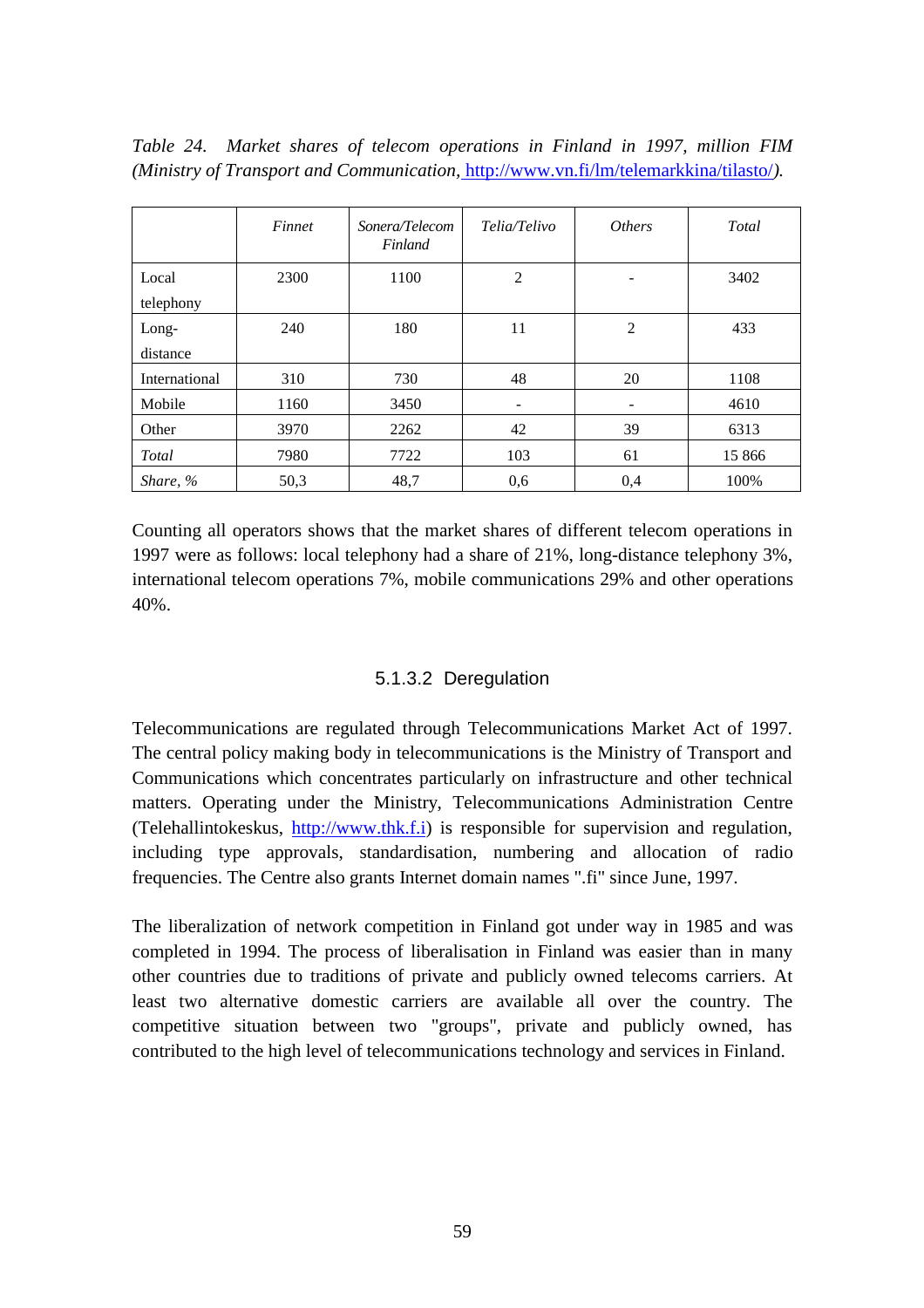The former Telecommunications Act of 1987 accelerated the liberalisation process by removing exclusive rights and making telecommunications a licensed activity. Several changes took place during a decade (ESIS 1999):

- competition in corporate networks and data transmission partially liberalised in 1988
- telecommunications became subject to free competition in data networks and GSM networks in 1990
- corporate networks subject to free competition, switched data transfer did not require licences any longer in 1991
- local, national long-distance and international telecommunications opened up for free competition in 1994
- data transfer supply freed from telecommunications regulations totally in 1995.

The main new features of the Telecommunications Market Act of 1997 include the following:

- licence required only for constructing a mobile telecommunications network
- special conditions for a network operator with "significant market force" in local telecom services to lease subscriber connections to other companies
- more stringent obligations to a network operator with "significant market power"
- obligation to separate the provision of telecommunications networks and telecommunications services from each other.

## **5.1.4 Advertising and electronic commerce**

#### 5.1.4.1 Mass media and advertising

Mass media accounts for 3% of Gross National Product. Advertising brings in a large amount of money to media companies. Advertising is the main source of financing for free sheets and private local radio and commercial television channels. Newspapers earn 50% of their revenue with advertising. On the other hand, advertising is not a source of financing for books, videos or phonograms. Advertising in mass media accounts for one percent of GNP (Table 25).

In 1997, Internet advertising had 0,2% share of all advertising in mass media. Advertising in mass media from 1997 to 1998 increased by 11% while advertising in the Internet increased by 140%! That means more than doubling its share of advertising in mass media. Nevertheless, the share of Internet advertising was still at a low level of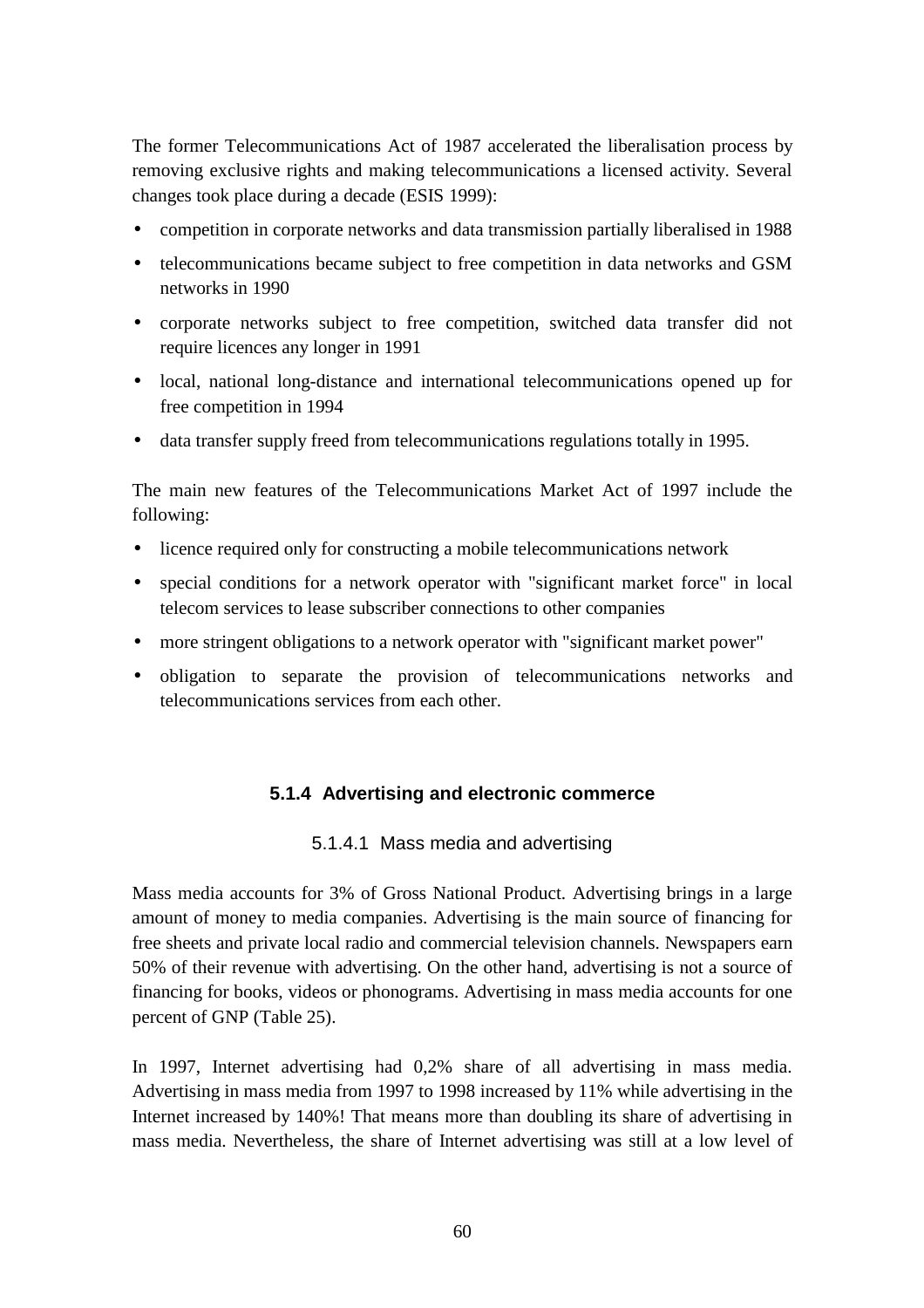0,4% of total mass media advertising. Despite of the huge growth rate Internet advertising at the moment is only marginal – it will take a couple of years to see the effect it will have in the distribution of advertising money. Jobs are one of the most favoured subjects for Internet advertising. – Advertising in newspapers has in the recent years shown the lowest rate of growth though a clear growth trend is to be distinguished since mid-1990's.

| Media channel                                   | Share of total mass media advertising, % |
|-------------------------------------------------|------------------------------------------|
| Newspapers & free sheets                        | 56,5                                     |
| Television                                      | 21                                       |
| Magazines & periodicals                         | 15,4                                     |
| Radio                                           | 3.5                                      |
| Outdoor/Transport                               | 3,3                                      |
| Internet                                        | 0,2                                      |
| Cinema                                          | 0,1                                      |
| Total                                           | 100                                      |
| Advertising in mass media total, FIM<br>million | 5200 million FIM                         |
| Advertising as % of GNP                         | 0.94%                                    |

*Table 25. Advertising in mass media in Finland in 1997, percentage shares (Sauri & Kohvakka 1999, p. 33).*

Finland is one of the top countries in print media consumption. Print media accounted for 71% of total mass media turnover in Finland 1997; the European average from 1996 is 63% (NIGRA–INTERGRAF 1998, p. 37). Print media also take the largest share of advertising money. Advertising in print media had a 73% share of total mass media advertising in Finland in 1995 while the average in Europe is 59%, in USA 52% and in Japan 40% (Sauri & Kohvakka 1998, p. 315). Compared to Finland's figure of 57%, advertising in newspapers in Germany account for 48%, in the United Kingdom 39%, USA 38% and Japan 29%.

#### 5.1.4.2 Electronic commerce

Electronic commerce, the great driver of Internet usage and electronic markets, still looks forward to its golden age. Companies frequently use the Internet but are slow in utilizing its benefits in commerce. Only Portugal and the Netherlands in Europe are more passive than Finland in this respect. Secure electronic payment methods would be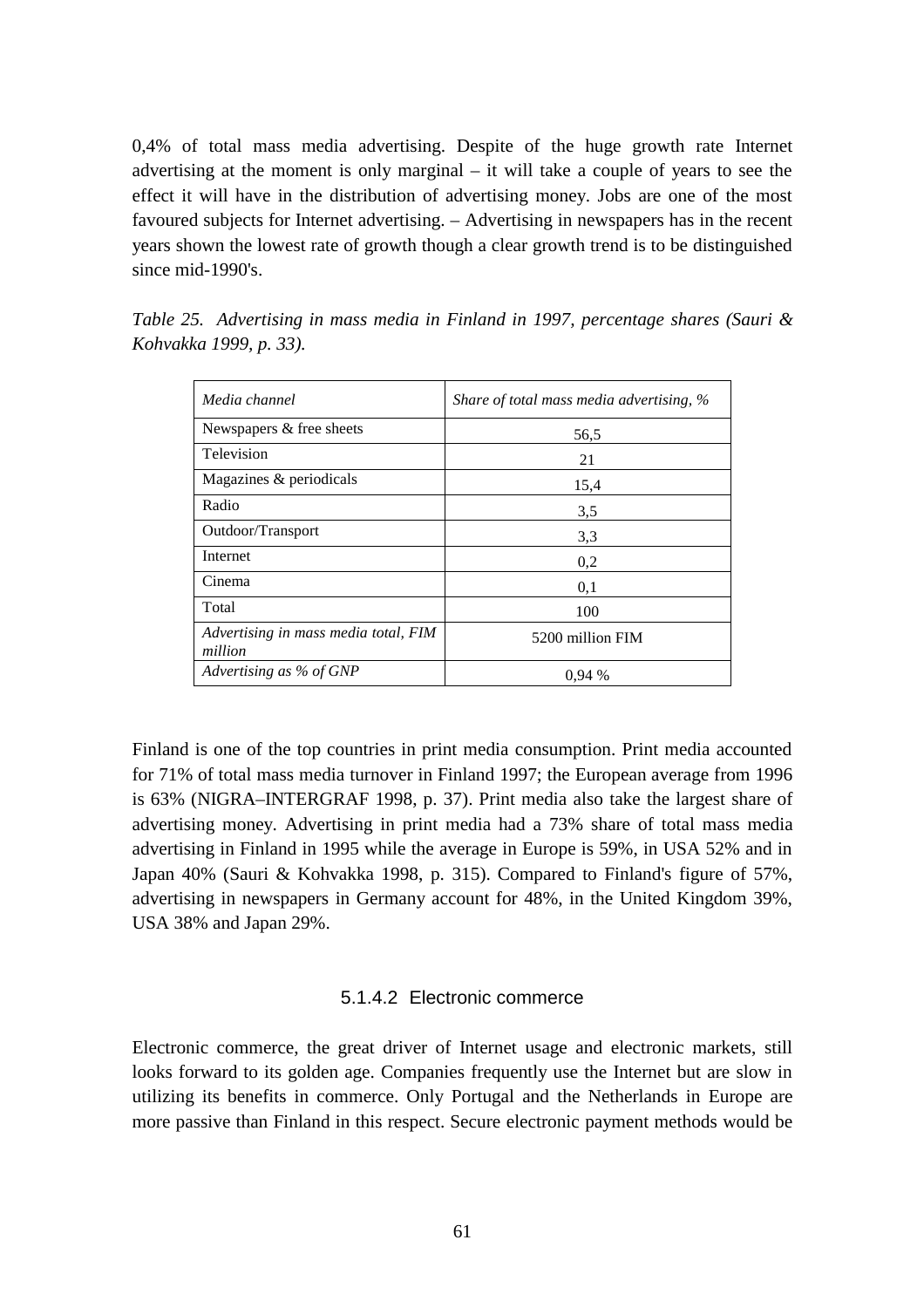a booster of electronic commerce, as well as an electronic citizen card which will be available in Finland later in 1999.

Only four percent of all the population (15 to 74 years) in Finland has so far traded in the Internet (Korhonen 1999). Software, books and CDs as well a as equipment for hobbies are the most popular products bought via the Internet. Reserving tickets for cinemas, sports events, concerts etc. is also very popular. Finnish households are very well equipped for electronic commerce and about 41% of the people are interested in buying goods and services via the Internet (Raha ui verkkoon 1998, p. 17).

The latest study about electronic trade (Taloustutkimus 1999a) was made by Taloustutkimus Oy during May–June, 1999 in collaboration with Electronic Commerce Finland (Elektronisen kaupankäynnin yhdistys, ECF). Consumers spent about 85 million FIM (14 million euro) in a month for all electronic trade, including goods and services which can be ordered or bought via the Internet, irrespective of their origin. Will this indicate the coming boom?

The Electronic commerce barometer by ECF shows that 9% of Finnish companies at present offer their products via the Internet (ECF 1998). The business part of the barometer is based on interviews with 500 companies. Sixty percent of the companies had acquired an Internet connection and 28% had their own Web pages. It was possible to order goods or services in 32% of the companies that had Web pages of their own. The most popular method of payment was still traditional invoicing.

A great number of Finns nowadays tend to their banking business via the Internet. Merita for example in spring 1998 had an agreement with approx. 360 000 private customers about banking in the Internet. Merita's network customers access their Internet bank on an average of 1,2 million times a month (Nordbankenin nettipankki... 1998) – a world record in activity and volume. Merita expected the number of Internet customers to increase to half a million during 1998. Osuuspankki and Leonia are also active in the Internet field. Besides telecom operators, banks have noticed the value of Internet channels and are developing their Web sites towards department stores with links for electronic commerce, for instance. Big chains of grocery stores are also investing in facilities for electronic commerce for their customers and expect the value of electronic commerce to grow into a billion FIM business in the next three years. Ultimately, Internet is changing traditional ways of doing business and will have a thorough effect on the structure of commerce in Finland, too.

In 1996, an *Electronic Commerce Research Center* (http://titux1.titu.jyu.fi/sivut/ecrc/) was founded as part of the Information Technology Research Institute of the University of Jyväskylä. The Center provides research, education and consulting services in electronic commerce and is funded by Finnish industry and National Tecnology Agency.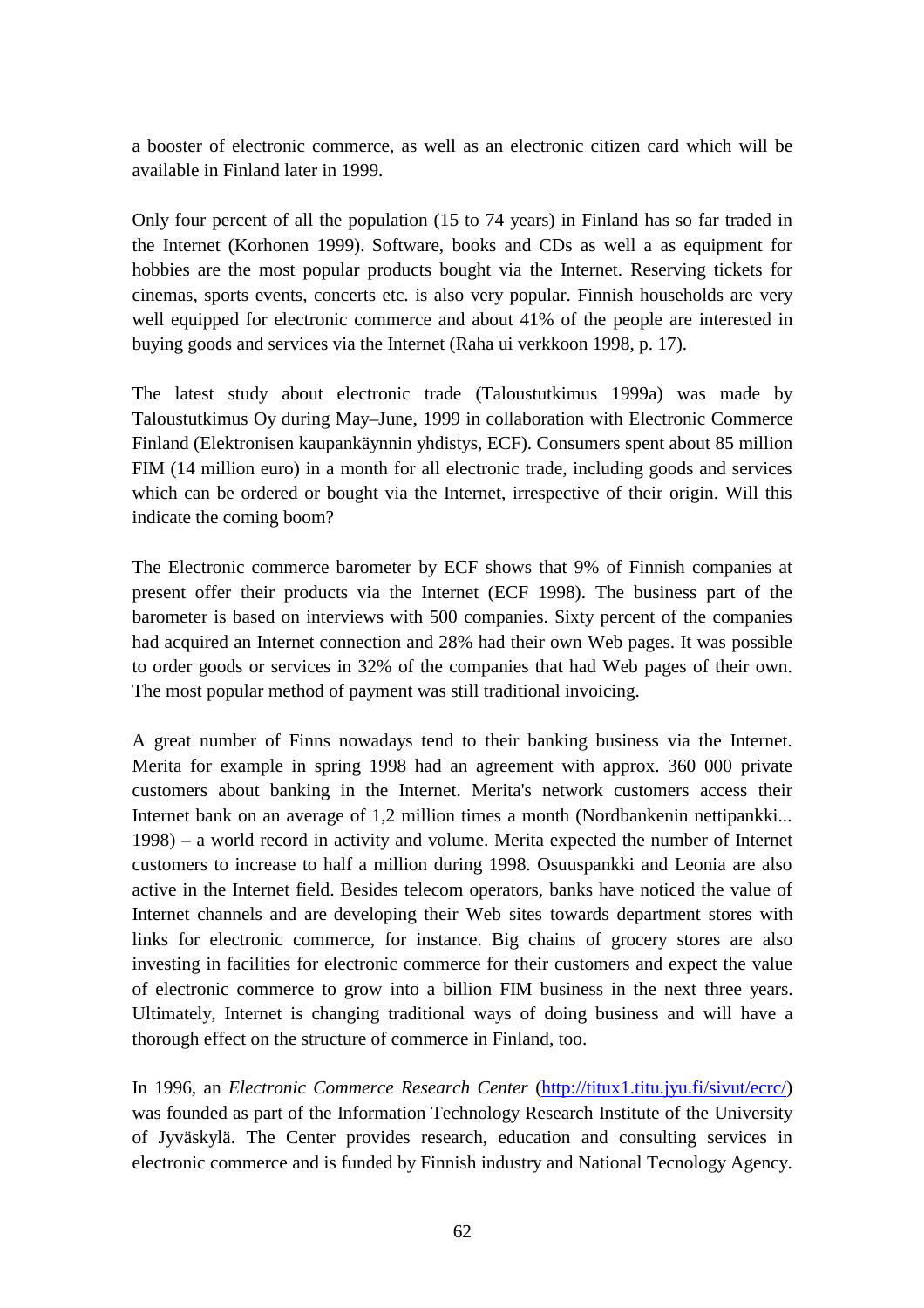The Center is also closely connectected to MSIG Finland, the Multimedia Special Interest Group.

# **5.2 Institutional infrastructure**

## **5.2.1 Associations**

Major associations in information technology and IT services as well as those in the library and information service branch are briefly presented in this chapter.

## 5.2.1.1 Associations in information technology and IT services

*IT Services Association* (*Tietotekniikan Palveluliitto, TIPAL,*http://www.tipal.fi) is the leading Finnish trade association for computing services and software vendors.TIPAL was established in 1974 and consists of member companies with activities in professional IT services, software products, integrated systems, processing services, network services and FM services. Finnish computing services market total in 1997 amounted to 2,3 billion ecu; TIPAL member companies' total domestic turnover (2 billlion ecu) covers about 80% of the market of the branch. Finnish IT market takes a 3% share of the corresponding European market (Germany ranks No. One with a 26% share).

*Finnish Information Processing Association* (*FIPA, Tietotekniikan Liitto,* http://www.ttlry.fi) was established in 1953 to promote information technology. Today it comprises 25 member societies which jointly have as members about 27 000 persons as well as almost 700 companies and other organizations. Most of the member societies operate regionally to promote professional growth of IT professionals and to provide them with a discussion platform of current issues. One of the key issues of significance to FIPA has been participating in the process of revising relevant Finnish laws, e.g. data security and copyright protection. Another key activity is sponsoring and organizing research projects of national significance in the IT field.

*Finnish Information Technology Development Centre* (*Tietotekniikan Kehittämiskeskus, TIEKE*, http://www.tieke.fi) emerged anew in 1998. The present TIEKE is a merger of three information industry associations active in promoting co-operation of industry, public administration and users in information technology and data transmission. The associations which had been working in close partnership in the same premises since 1991 were TIEKE itself and the Finnish Data Communication Association (FDCA, Suomen tiedonsiirtoyhdistys, STY) and the Finnish Association for Interactive Network Services (TELMO). The primary mission of TIEKE is to serve its members and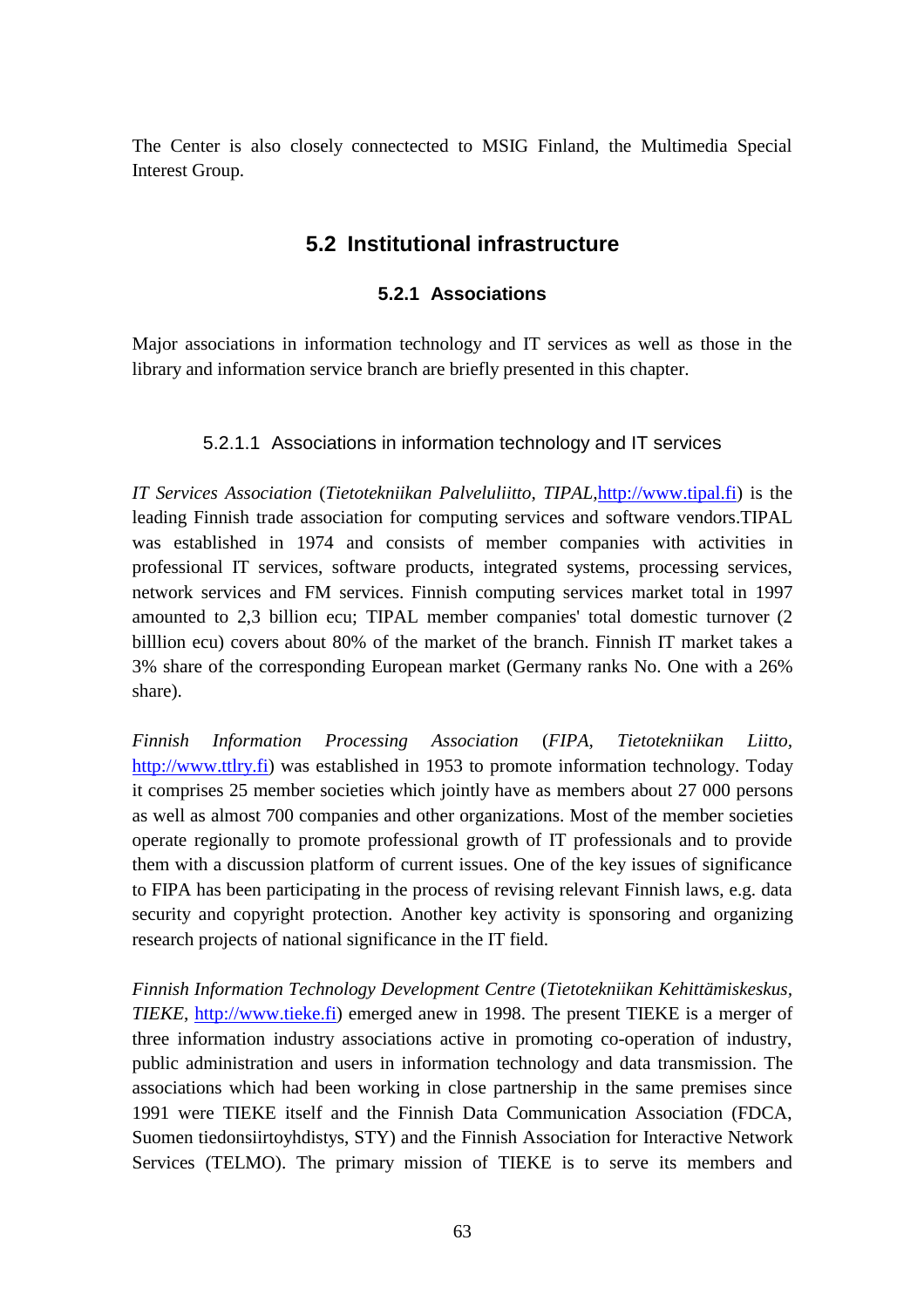associates as a neutral and non-profit forum in the development of the Finnish Information Society at large. One of its main functions is generating an IT cluster together with national and international partners, to promote networking at all levels of IT industry.

*Electronic Commerce Finland* (ECF, http://www.ecf.fi) was founded in 1997 to promote, co-ordinate and support the development of electronic commerce in Finland. The association acts as an impartial forum for discussion. Its members include companies, educational institutes and individual citizens. ECF publishes an electronic commerce barometer and organizes an annual seminar.

# 5.2.1.2 Associations in the library branch and in information services

*Finnish Society for Information Services* (*Tietopalveluseura*) was founded in 1974 as a network of information professionals and specialists in enterprises, public administration, universities and research organizations, to develop professional skills and to promote the development of field. Is a non-profit trade association for people involved in retrieving, analysing, recording and disseminating information in a variety of forms.

The Society (http://www.tietopalveluseura.fi) today has almost 900 members. It seeks to promote information services, the professional skills of its members and research and publishing in the sector and acts as a general liaison in the field of information. Besides acting as a professional network, the Society seeks to increase general awareness of the information sector, arranges professional training and seminars, issues opinions on matters related to information services, supports research, and co-operates with other Finnish and international organisations in the information sector.

*Finnish Library Association* (*FLA*, *Suomen kirjastoseura*) is a nation-wide association established in 1910. It has 2,200 personal members, most working in public libraries. It is a professional body and accepts non-librarians as members. The Association's annual budget is 2,6 million FIM (0,45 million ecu) and it has a number of activities. FLA (http://www.kaapeli.fi/~fla/) organises campaigns for libraries, provides political decision-makers with expert information, regularly organises further education courses and theme days, and the nationwide Library Meeting every two years, runs projects with various partners (e.g. with the Ministry of Education concerning libraries and the Internet) and participates actively in topical debates. Current discussions concern the role of libraries in the information society, the development of librarianship and information studies education, and the image and status of library work. The association publishes Kirjastolehti, a monthly magazine with a circulation about 5,000.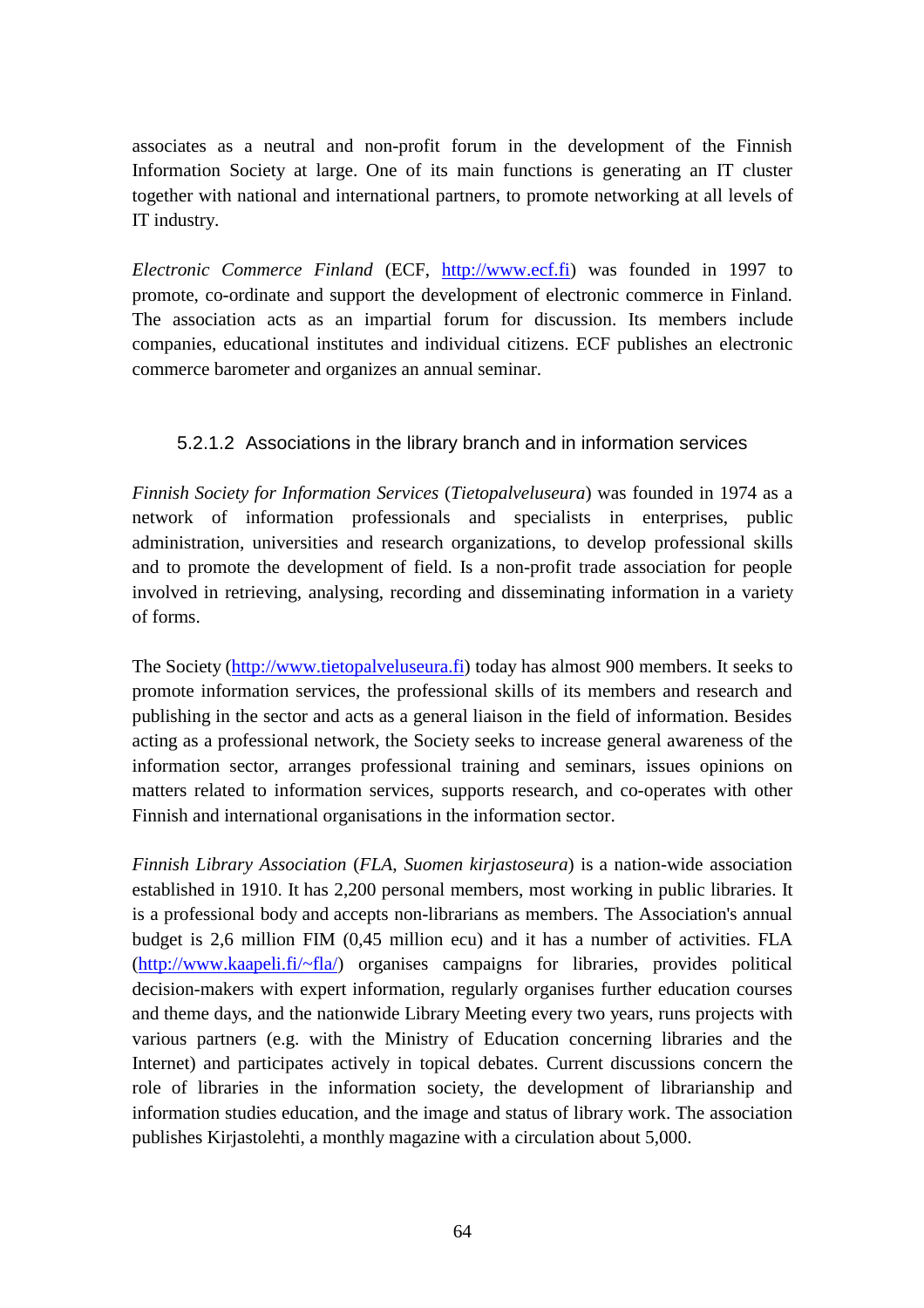*Finnish Research Library Association (Suomen tieteellinen kirjastoseura*, *STKS*), founded in 1929, is a learned society with 690 members. Its main concern is to promote library and information services as vital support to research, education and production. STKS (http://www.jyu.fi/library/STKS/) strives to encourage research and development in the field and promotion of the professional skills of those employed in the branch. Like other organizations presented in this chapter, the Finnish Research Library Association also takes an active part in international co-operation. The Association publishes Signum, a membership periodical, various reports and handbooks and the Guide to Research Libraries and Information Services in Finland.

#### **5.2.2 Libraries**

Finland in 1997 housed 992 public libraries (main and local municipal libraries). Libraries have traditionally been and still are a most popular and widely used information resource. The Finns and the Danes are the world's most active library-users; the Finns annually borrow an average of 20 books from the library. Half of the population of Finland has a library card, and the number of library visits has gone up by 31% from 1990. In the past few years libraries have, unfortunately, faced drastic cuts in expenditure and closing down of library units. The year 1997 saw 14 libraries less than 1996 and 159 libraries less than 1990 (Kirjastojen tietoverkottumiseen... 1998). Borrowing has increased by 19%, but almost a quarter of all library staff have been displaced and new acquistions have gone down by 27% from the beginning of the 1990's. Three out of four research and municipal libraries offer access to on-line databases to their users; access to CD-ROMs is also a common feature especially in university libraries.

Libraries are well aware of the importance of networking also in their own work processes. There are about seventy library adp clusters which altogether accommodate about 67% of public libraries in 300 out of Finland's 452 municipalities. About 80% of municipal libraries have access to the Internet (Jenu 1998). Rapid IT development does, however, have its reverse sides: government subsidy is inadequate and it is up to the municipalities themselves to finance the operating costs, new software and hardware.

The very purpose of library subsidies is to guarantee libraries' role as significant information centres in the network of cultural services in a civilized society. Financing data and telecommunications should, however, be kept apart from normal library subsidies. Mr. Timo Kuronen states in his laudable report about information resources and democrary (Kuronen 1998) that data and telecommunications is part of a country's usual technological infrastructure. Library subsidies should therefore be put to other purposes, not to IT infrastructure. The Ministry of Education in 1998 appropriated 10 million FIM (1,7 million euro) for libraries' IT networks. In addition, the Ministry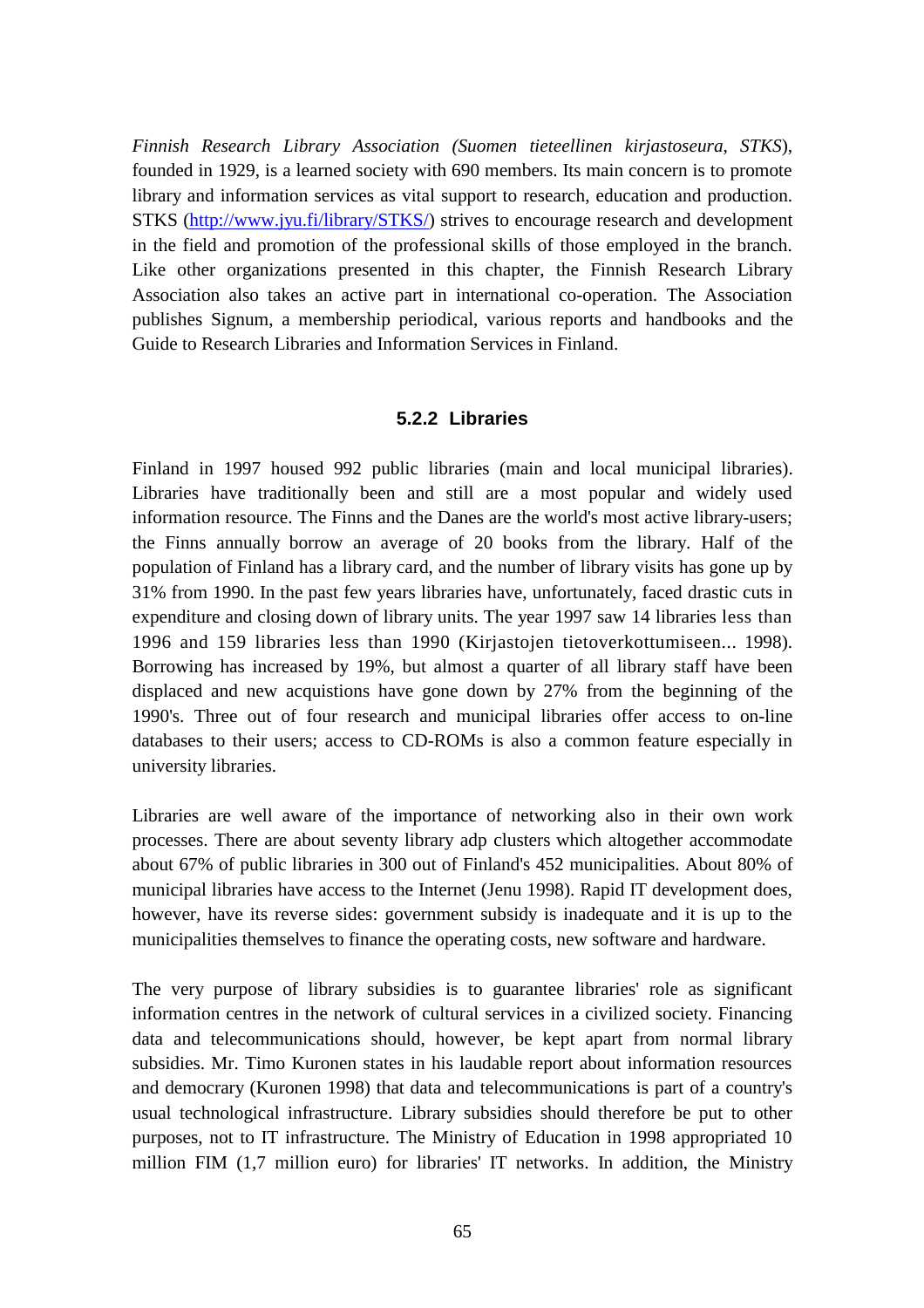allocated 900 000 FIM (151 000 euro) for library pilots in promoting reading and familiarizing library users with literature.

Home pages http://www.lib.hel.fi/syke/kirjastot/index.html) of public libraries are maintained in the Internet by the *House of Knowledge* project (http://www.lib.hel.fi/tiedontalo/english/index.html). More than half of the public libraries in Finland's 452 municipalities have home pages in the Internet. There are almost seventy WWW catalogues, either covering the library of a single municipality or as a joint venture of several local public libraries. Public Libraries Enterpage, *PULSE* is at http://www.lib.hel.fi/syke/english/. Several versatile – and multilingual – services are available to library users via PULSE, e.g. Ask the Cybrarian at Helsinki City Library ( http://www.lib.hel.fi/virkku/).

There are more than 850 *research libraries* (university and other special libraries) in Finland (TILKE), (web bages at http://hul.helsinki.fi/tilke/indexeng.html). The principle of free access to sources of information holds good in Finland: university and other research or special libraries are in principle open to everybody, except for corporate libraries. Public funding for research libraries has been drastically cut off during the past few years with unfortunate effects on acquisitions and the number of staff.

TILKE also maintains a list of Finnish electronic newspapers, serials and magazines on the Web (http://www.helsinki.fi/~hyk\_ml/lehdet.htm). There are e.g. links to more than sixty Finnish dailies and other newspapers.

# **5.2.3 Government institutions and other political bodies**

The second Government of Prime Minister Paavo Lipponen has outlined its communication policy contributing to the development of the information society. In legislation, the Government will consider the converging fields of communication services, telecommunications, mass media and information technology. The Government will also strive for creating a well-functioning internal market in the communications market of the European Union and promote export of Finnish telecommunication know-how to countries outside the European Union.

The Governments of Finland and France in a joint statement in 1998 acknowledge that developing information technologies profoundly influence our societies and economies (Joint French-Finnish statement... 1998). The information revolution is a powerful tool in helping us achieve significant societal goals in Europe: promoting access to knowledge, reducing distance, fostering cultural exchange, broadening democracy. It is the responsibility of governments to ensure universal access to information society services and to fight the risks and potential dangers envolved in the development.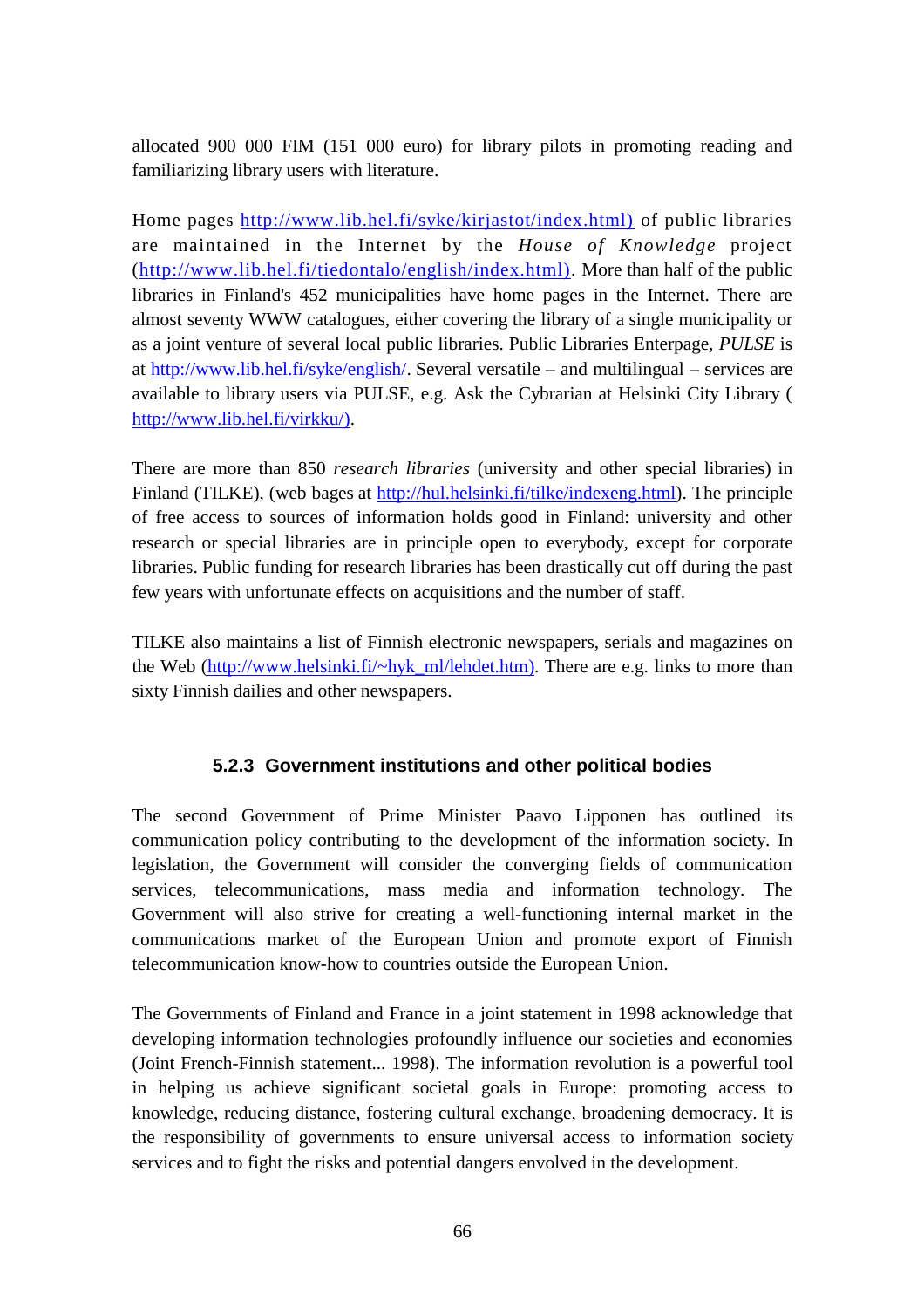Two ministries mainly deal with information society issues, strategies and technology in Finland: the Ministry of Education and the Ministry of Transport and Communications. In addition, the Ministry of Trade and Industry and the Ministry of Finance have their say in relevant matters concerning the information society.

## *Ministry of Education*

The Ministry of Education (http://www.minedu.fi/minedu/ministry/index.html) has overall responsibility for education, science and cultural policies. The priority areas of the Ministry include national life-long learning strategy and the information society initiative as well as training and research relating to it.

Up to now, earmarked money of about 1,000 million FIM (170 million ecu) has been allocated by the Ministry of Education for purposes based on the first Finnish Information strategy. Most of the money has been used for technical framework: for hardware and building the network. Focus will now be shifted from technology towards content. Experience from good previous pilot projects has not, however, been utilized enough.

A new Strategy for research and education was published by the Ministry in April, 1999 (Opetusministeriö 1999). The vision reads: By the year 2004, Finland will be among the leading countries of the world as a knowledge society, as an interactive society. The vision includes six themes:

- information society (IS) facilities for everybody
- IS know-how of educational personnel
- know-how of professionals in information and content industry
- establishing network studies
- electronic publishing, structuring and distribution of research results and educational material
- strengthening the structures of the information society.

The Ministry is planning to make Finland an information society with e.g. a national virtual school and a network university. Educational institutions will continue to play a crucial role in implementing the information society. Half of the teachers will have to be trained in up-to-date pedagogic and technical skills. National projects in electronic publishing will be financially supported, including educational material. It is necessary to guarantee the operational preconditions of scientific and research libraries, to continue with the Finnish Electronic Library (FinELib) and to pay attention to school libraries and to strive for networks of public libraries and libraries of educational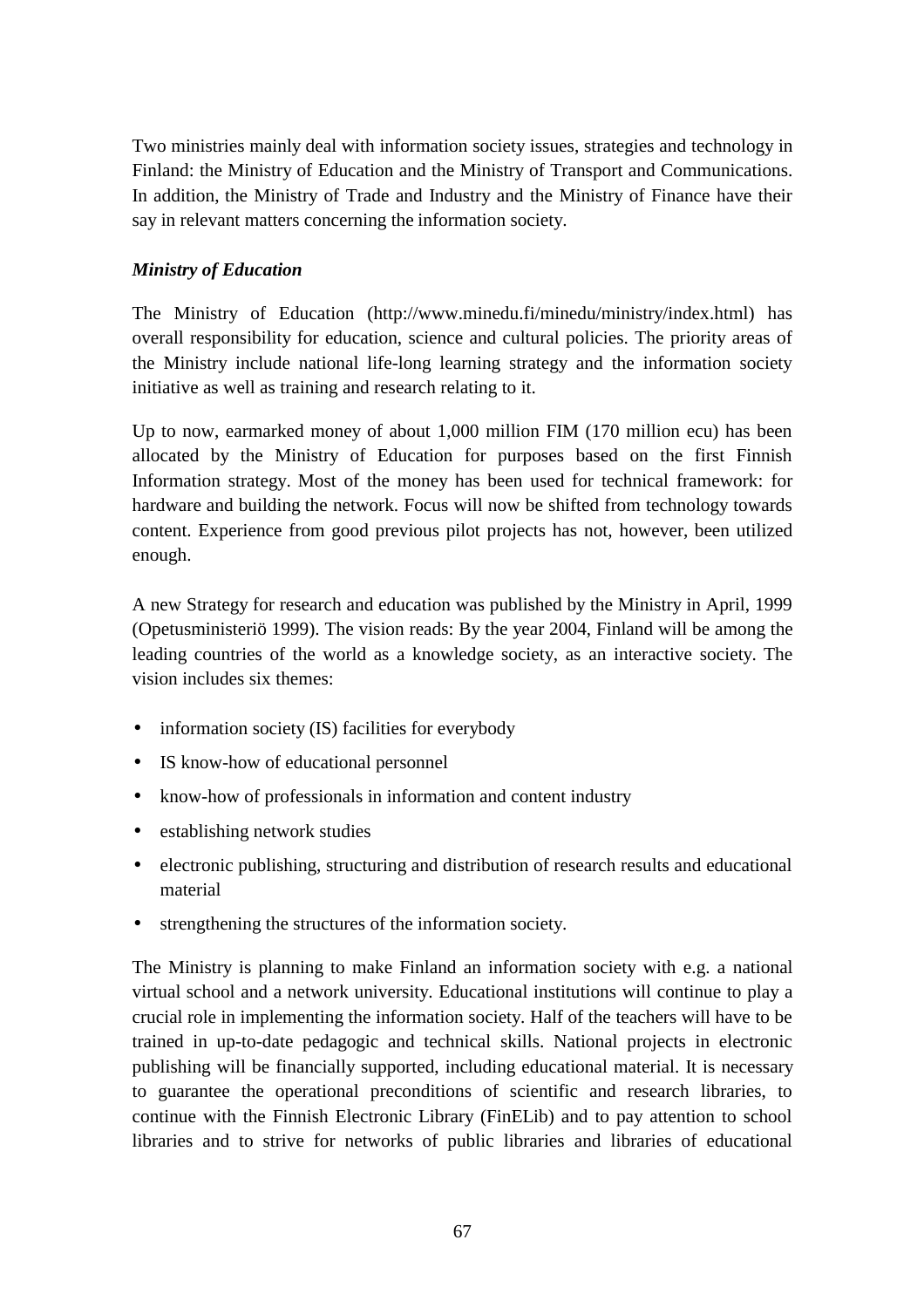institutes. – Goals of the training and know-how theme e.g. consist of the following: every citizen will have the possibility of using network and new media services, and every citizen will have an e-mail address in 2004. Media literacy, learning to utilize information and communication technology, will be among the goals of the projects for life-long learning.

To make the plans of all six themes come true, it would annually take 300 million FIM (50 million euro) in the next five years, an annual increase of 40 million FIM (6,7 million euro) in information society projects in the Government budget. New foci would be funded for 155 million FIM annually, and 145 million FIM would be appropriated for the research and training projects and services started in the previous strategy as well as to support public libraries.

## *Ministry of Transport and Communications*

The Ministry (http://www.mintc.fi/) implements the transport and communications policy. TIVEKE, the National Information Network Development Programme of the Ministry of Transport and Communications was launched in spring 1995, based on the Finnish national telecommunications strategy of 1994. TIVEKE had working groups for public communication on information networks, for technical development of the Finnish information superhighway, for privacy and freedom of speech on information networks, and for data security on information networks. There are also links to corresponding information on the Web (http://www.telmo.fi/tiveke/english/index.htm).

Other projects of the Ministry of Transport and Communications include *Verkkokaveri* (Network Pal, http://www.p.k.verkkokaveri.net/ohjelma/), which is a development project for small and medium-sized companies. Verkkokaveri will help SMEs utilize networks in their business, advise in data security, copyright and in using directories, contribute to transferring consumer services by SMEs to networks, and assist SMEs in doing electronic commerce.

## *Information Society Research Centre (INSOC, Tietotekniikan tutkimuskeskus)*

Information society issues are one of the strategic focus areas of research at the University of Tampere. The University founded the Information Society Research Centre in 1996. INSOC (http://www.info.uta.fi/winsoc/engl/informat.htm) operates administratively within the University of Tamper, Department of Information Studies. The Centre aims at creating opportunities for multidisciplinary information society research and teaching at the University of Tampere. Research is done in co-operation with faculty departments, and funding obtained mainly from outside sources, both Finnish and international. The Centre also keeps up the ongoing scientific discussion on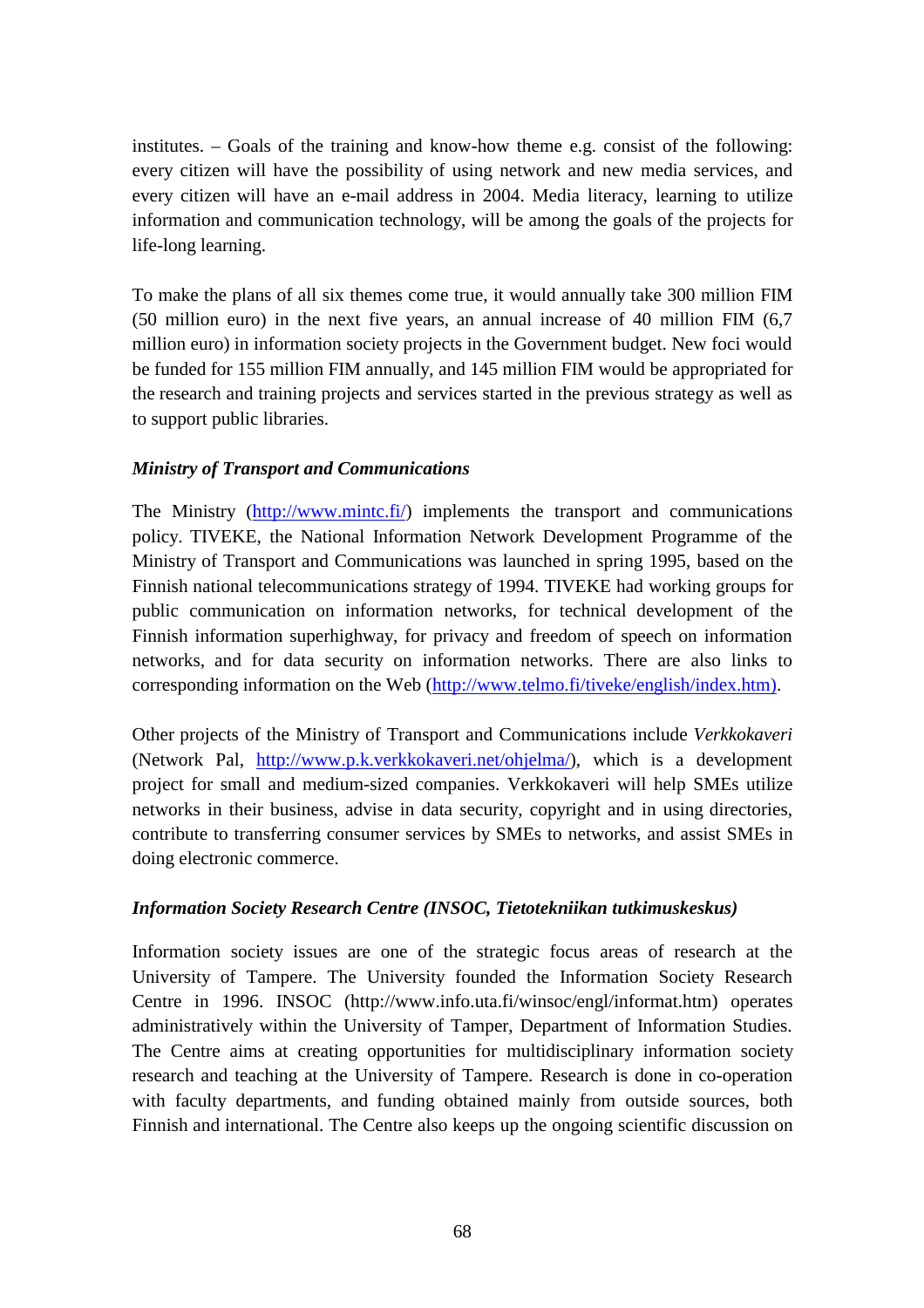the problems of the information society at monthly seminars. Curricula of the faculty departments also include information-society-related teaching.

INSOC at present prepares for new research on key areas of Finnish and European information society developments, i.e.g about research connected to innovative use of new ICT applications within the public sector, local information society developments, digital television and about institutional changes connected to contemporary information society developments. INSOC aims to analyse the interactions and interdependencies between technical and social innovations.

# **5.3 Information policies, plans and initiatives**

## **5.3.1 National strategies**

## 5.3.1.1 Updating the Finnish Information Society Strategy

The Finnish strategy for developing the information society was prepared in 1994 and outlined in a report ("Suomi tietoyhteiskunnaksi") commissioned and approved by the Ministry of Finance. A position paper by the Cabine Office was approved by the Government in January, 1995. Ministries and other bodies took an active part in the process and outlined and revised their own strategies. To gain and maintain a competitive edge within the world economy, it was considered necessary for Finland to equal and even exceed in sophistication the best IT applications in competing countries. The 1994 Information society strategy consisted of two overall visions: 1) Finland is an advanced information society based on networking, and 2) Finland is a world class competitor in the implementation of information and communication technology. The focus, therefore, was on developing a well-functioning overall IT infrastructure.

A National committee for information society issues was founded in May, 1996. Members of the committee represented both the private and public sector as well as research. The main tasks of the committee included: promoting discussion about the development and impacts of the information society; national and international cooperation; working for new initiatives; and following corresponding projects at a national level. A National information society forum of fifty-one experts and several working groups supported the work of the committee.

The Finnish National Fund for Research and Development, SITRA, launched a one-year project in September, 1997 for revising the national information society strategy (http://www.sitra.fi/tietoyhteiskunta/). The strategy project comprised several thematic and generic studies as well as a public discussion. The main focus was on a human approach to the issues and values of the information society. An updated report and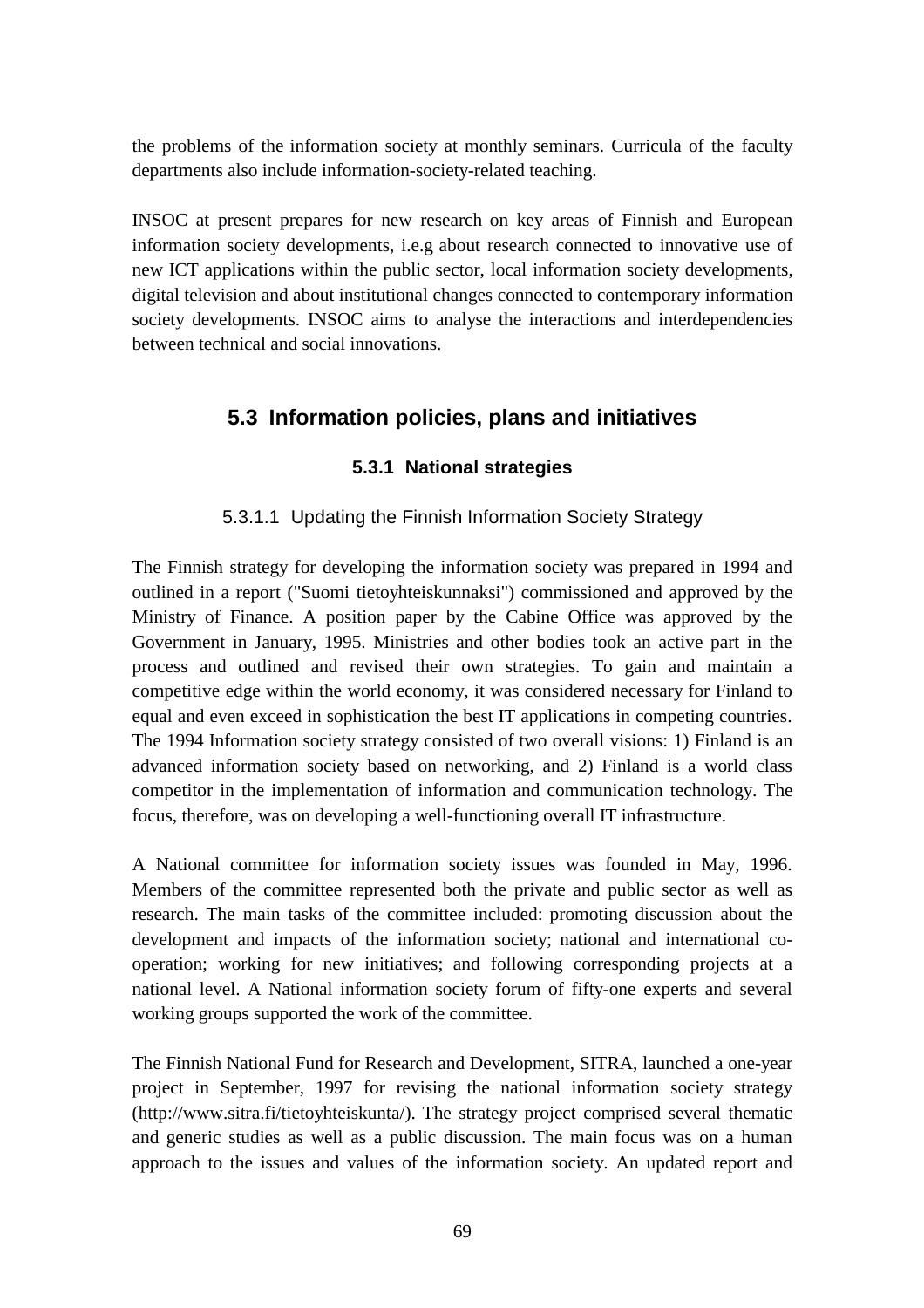strategy was handed over to Prime Minister Paavo Lipponen in December, 1998. The report is entitled "Quality of life, knowledge and competitiveness. Premises and objectives for strategic development of the Finnish information society" (SITRA 1998).

It is essential to guarantee the availability of information society services to everybody and to create practical examples which function to meet the requirements of the citizen. The vision outlined reads as follows: "Finnish society develops and utilises the opportunities inherent in the information society to improve the quality of life, knowledge, international competitiveness, and interaction in an exemplary, versatile and sustainable way". The report defines seven spearhead projects to promote the high-flown main objective. Hundreds of millions of Finnmarks are invested in information society projects. Government and local authorities are active in many of them. Companies play key roles in content products and projects of social welfare and healthcare. The spearhead projects are listed below together with the number of on-going projects in May, 1999:

- Cultural and information products and services (Kulttuuri- ja tietotuotteet ja palvelut) – 9 projects
- Electronic transactions and service processes (Sähköinen asiointi ja palveluprosessit) – 15 projects
- Personal navigation (Henkilökohtainen navigointi)
- Electronic learning environment (Tietoverkkojen oppimisympäristö) 35 projects
- Knowledge-intensive work (Tietointensiivinen työ) 2 projects
- Business networking and teleworking (Yritysten verkostoituminen ja etätyö) 39 projects
- The local information society (Paikallinen tietoyhteiskunta) 27 projects; and
- Seamless healthcare (Sosiaali- ja terveydenhuollon hankkeet; a macropilot) 27 projects.

Many of the projects match to the key actions and action lines of the IST programme (Information society technologies) of the fifth framework programme of the European Union (Lavikainen 1999).

## 5.3.1.2 National contents project

Communications industry can be divided into twelve segments: television broadcasting, radio broadcasting, telecommunications, videos-on-demand, cinema and audio-visual production, phonograms and videorecording, newspaper publishing, book publishing,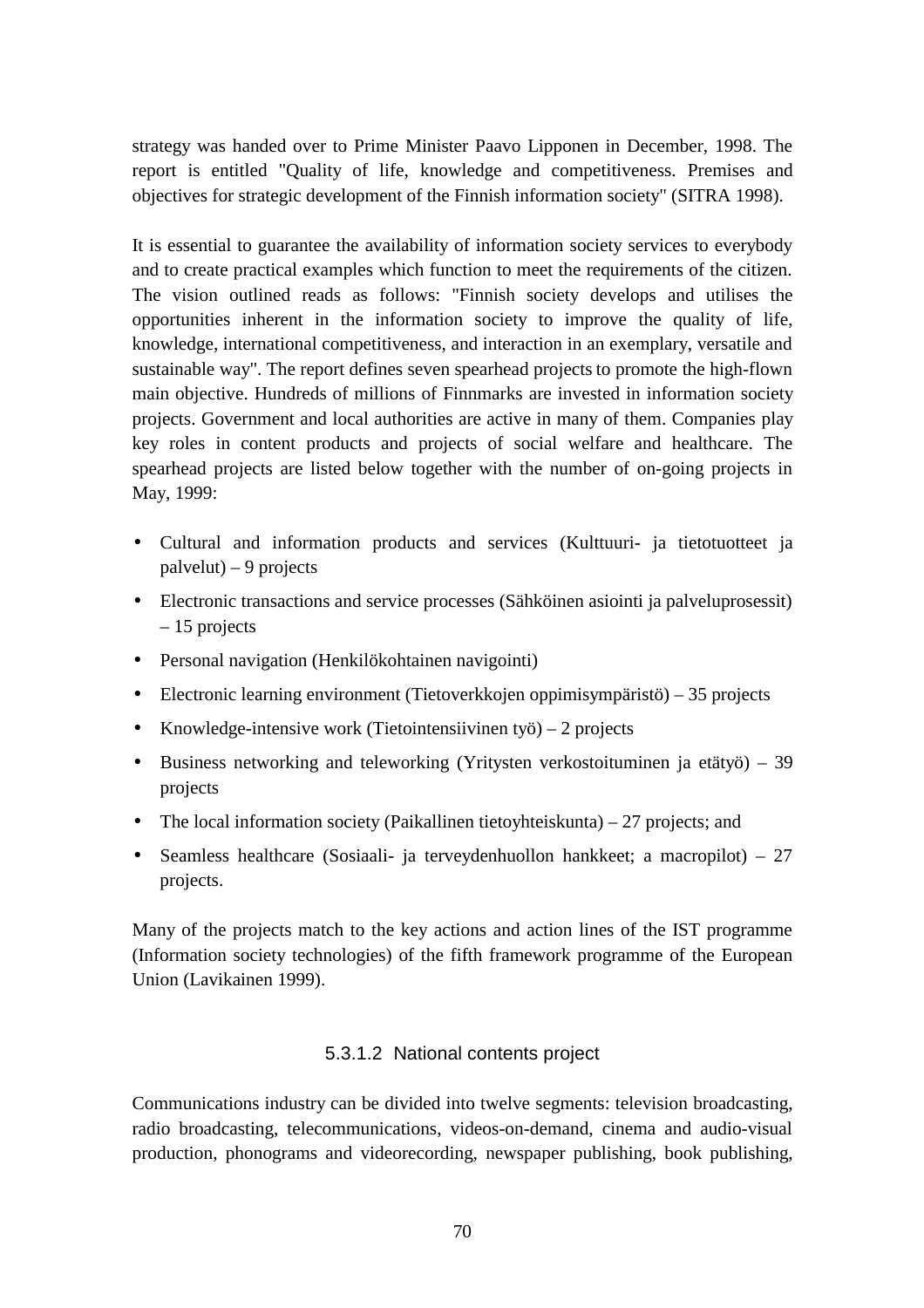magazine publishing, online business information services, digital media and media and advertising business. (Sisältötuotannon... 1997). Digitalisation and interactive media pave the way to the convergence of content production, communication infractructure and information technology infrastructure. The converging field of industry is called infocom industry. Finland is one the leading-edge countries in the worldwide infocom cluster in information technology and infrastructure (Sisältötuotannon.... 1997).

To increase competitiveness and to to remain on the frontline, it is vital for infocom enterprises to enhance co-operation with content producers or to invest in content production of their own. Content production or content creation industry means producing cultural, educational, entertainment, document or marketing material or combinations of such materials for publishing in a) traditional one-way or b) interactive digital form.

The Ministry of Trade and Industry has commissioned a strategic study on promoting the competitiveness of content production. Two reports have been published in 1997 and 1998 (Sisältötuotannon... 1997 & 1998). Finnish content industry companies face two alternatives: to stay at home protected by the language barrier or to expand into international markets. To stay at home means a considerable though limited increase in production volume. Expanding internationally requires a considerable capital and raising the whole industry to an internationally competitive level.

Creating content is only the first step in the chain of added value in content production. It leads to further steps:  $\Rightarrow$  developing  $\Rightarrow$  packaging  $\Rightarrow$  marketing  $\Rightarrow$  distributing the content. Challenges to be faced in the whole chain include infrastructure and distribution channels so far unestablished, creating a price level attractive to the consumer, resistance to change, general economic prerequisites, legislation (copyright issues), fostering enough services, matters of standardization as well as data protection and electronic payment methods. It remains to be seen what piece of cake business information services will take under pressure of the other segments of the converging industries.

## **5.3.2 Citizen initiatives**

Finland has a well-built technical infrastructure which has greatly facilitated the widespread use of Internet particularly among the younger generation. Network access is widely available at work, at home, at school, in libraries. Thus there has not been such a need for Internet cafés as in some other countries. Besides being a channel for acquiring information and entertainment, the Internet is a world-wide communal network. People in remote districts may often find chatting and communicating via Internet the only possible communication channel.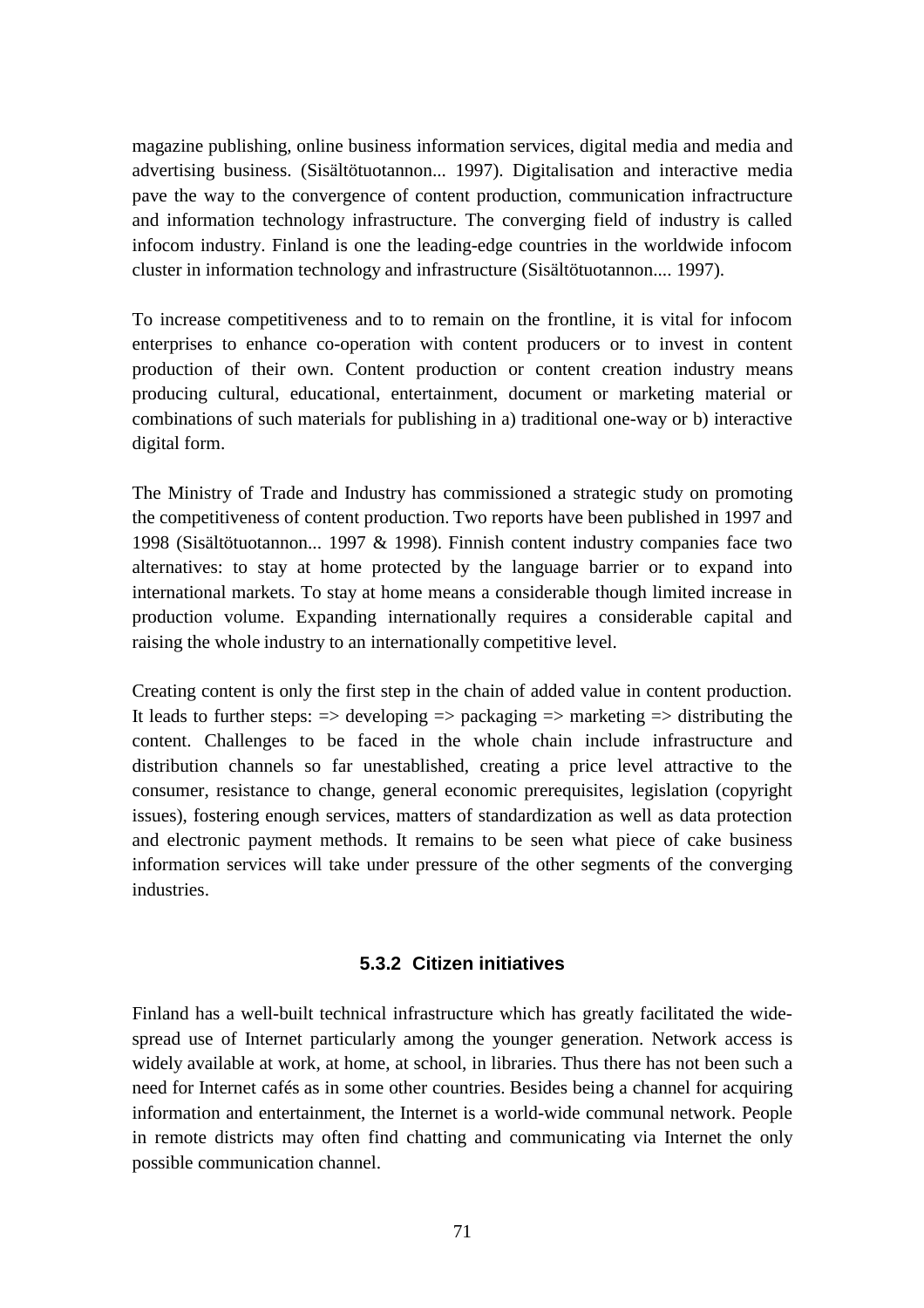The most prominent citizen initiative in Finland is an association called *Katto-Meny* (from the Finnish and Swedish words Kansalaisjärjestöjen TietoToimisto – Medborgarorganisationernas Nyhetsbyrå). It was originally founded in 1989 by some civic organizations. At first the association was a discussion forum about civic activities in public communication. Activities were re-organized in 1992 when the co-operative society Katto-Meny (http://www.kaapeli.fi/katto/) was founded. It is owned by 450 members, information producers and associations. There are about 170 individual members, e.g. authors and journalists, and 280 community members which include educational, ecological and cultural associations. Each member, individual or group, owns a share priced at 250 FIM (42 euro).

Katto-Meny has developed into an educational and advising co-operative for users of information networks. Katto acts as a "consultant to a society for the citizens" by gathering together civic associations, enterprises, communities and individuals who use the Internet as their channel. Thus Katto will also have an important role to play in plans and initiatives for the Finnish information society.

Katto's activities are built around The Knot in the Cable (Kaapelisolmu), a server which was begun as a pilot project of Katto-Meny and Helsinki City Library. The Library joined the co-operative in 1994. The Knot at the Cable provides Internet access and facilities to non-governmental organizations, cultural movements, authors, journalists, artists etc. The main goals fo the project include providing the public with free Internet access through the library and in promoting the production and dissemination of authentic "contents", workds of literature, art, science and journalism. The Cable Book Library (http://kirjakaapeli.lib.hel.fi/) is now situated in the very centre of Helsinki, at a recently restored 1930's building called the Glass Palace. The Knot is also the Internet station of the Cable Factory (Kaapelitehdas), a huge industrial building in Helsinki which was turned into a cultural centre by artists, artisans, musician and dancers, and into a home of some museums and theatres.

# **5.4 Legal and regulatory issues**

*Telecommunications Administration Centre* (*Telehallintokeskus*, http://www.thk.fi) is the central authority to supervise application of telecommunications regulations. No central authority supervises electronic mass media.

Finland applies the general principle of freedom of information. Everyone has the right to get information about the activities of a public authority, local or governmental. The Ministry of Justice aims at more open administration by e.g. increasing the publicity of drafting, preparation and revising of laws, decrees and administrative affairs in general.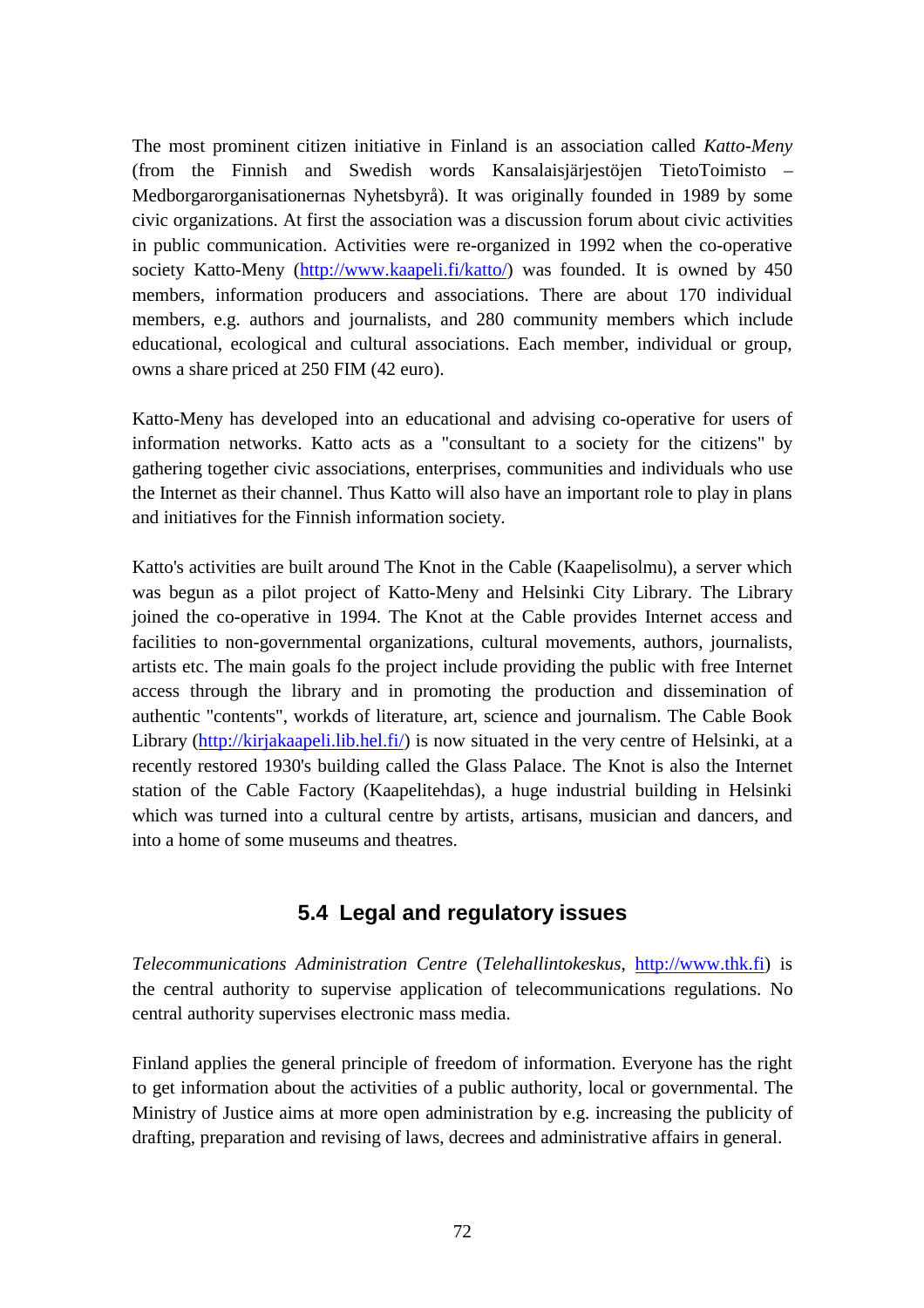The Ministry of Education contributes to developing of copyright legislation. The Ministry of Trade and Industry is responsible for implementing copyright (patents, trademarks, utility models). The Office of the Data Protection Ombudsman is responsible for promoting data protection.

The Finnish Copyright Act from 1961 has been amended 20 times since coming into force.The Act protects works of Finnish origin. A decree on the application of the Copyright Act came into force in 1995. Finland has acceded to the WTO Treaty of 1994 about industrial rights. Since joining the European Union in 1995, Finland has linked the development of copyright law with the Community law. Digitalisation poses a challenge to copyright on creation, production and distribution. Important legislation is made at the Community level due to the global nature of digital networks.

Since 1985, the Government appoints a *Copyright Council* every three years, composed of the major right holders and users or protected works. Anyone is allowed to request the Council's opinion, including private persons, business enterprises and the police. Holders of copyright have founded associations to administer their rights. The associations also negotiate with publishers and radio and TV companies. Antipiracy organisations consist of *Gramex* (rights of performing artists and producers of phonograms), *Kopiosto* (30 000 Finnish rightholders in 44 member organisations; rights to photocopying, recording and transmission of TV and radio programmes), *Teosto* (rights of composers, lyricists, arrangers and producers as to public performance and recording of music), *Kuvasto* (rights to visual works) and *Tuotos* (rights to audiovisual works). The Copyright Information and Antipiracy Centre was established by various organisations and works with Gramex.

The *Office of Data Protection Ombudsman* (*Tietosuojavaltuutettu*, http://www.tietosuoja.fi) is reponsible for promoting data protection in accordance with the Personal Data Files Act of 1987, international agreements and recommendations. The Data Protection Ombudsman has the right to request information from filekeepers about file-keeping activities and the right to inspect personal data files regardless of confidentiality restrictions. The views of the Data Protection Ombudsman influence legislation, too. The Ombudsman makes his own initiatives regarding privacy. The Ombudsman receives almost 900 written complaints or queries a year, the majority from individual citizens. Advice is also given by telephone – approx. 30 times a day.

Everyone has the right to be informed of the source of information about himself, how that information is used and to whom that information is given. Everyone has the right to know if a file includes data about himself, i.e. he has the right to demand and in most cases get such information from a filekeeper. Everyone is also allowed to require the filekeeper to correct any incorrect information on a file about himself and also demand compensation from the filekeeper for any damage caused by such incorrect personal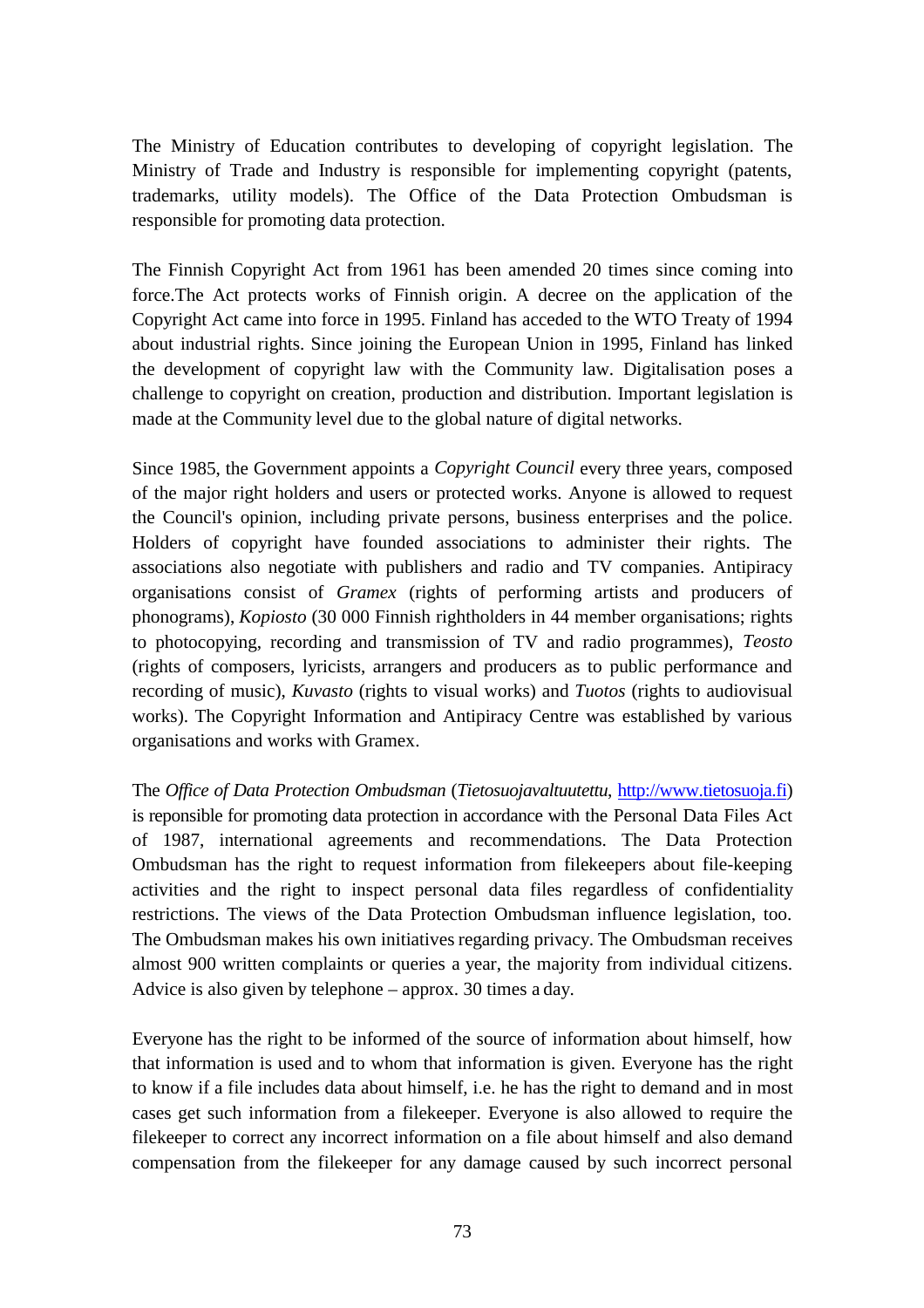information. Every person also has the right to prohibit the filekeeper using and surrendering information for direct marketing, market research and other similar purposes. The new data protection law will obligate filekeepers to inform the targets of file-keeping about relevant issues while gathering information about them.

# **5.5 Economic infrastructure and other factors**

# **5.5.1 Population and languages**

Finland has a surface area of 338 000 sq km and a population of 5,1 million people (Table 26) which makes 1,4% of the total population of the European Union. Finland is a fairly sparsely populated country: the average population density (16,9 per sq km in 1996), is only 4,5% of that of the Netherlands. The annual growth rate of the population is very low, showing a tendency similar to all the Western European countries; it was 0,3% from 1996 to 1997. The majority, nearly 60% of the Finns live in urban municipalities. Developments in information technology and the advancing information society have brought about some consequences contrary to those expected, and one of them is the growing concentration of the population in urban municipalities.

Finland has two official languages. Finnish is spoken as the mother tongue by the majority, almost 94% of the inhabitants, Swedish is spoken by 6%. A minority speak Saami (Lappish) as their mother tongue. Also the Romany language and the Finnish sign language have an acknowledged status of minority languages.

| Population                                      | 1994      | 1997      |
|-------------------------------------------------|-----------|-----------|
| Population, end of the year                     | 5 098 000 | 5 147 000 |
| Population density per sq km of<br>land area    | 16,7      | 16.9      |
| In urban munipalities, % of total<br>population | 58        | 60        |

*Table 26. Population statistics, Finland (Statistical Yearbook of Finland, 1995: Tables 25 & 30 and Statistical Yearbook of Finland 1998: Tables 25 & 31).*

# **5.5.2 Economic situation**

Finland is among the participant countries in the euro area, operative on Jan. 1, 1999 in compliance with the Treaty Establishing the European Community.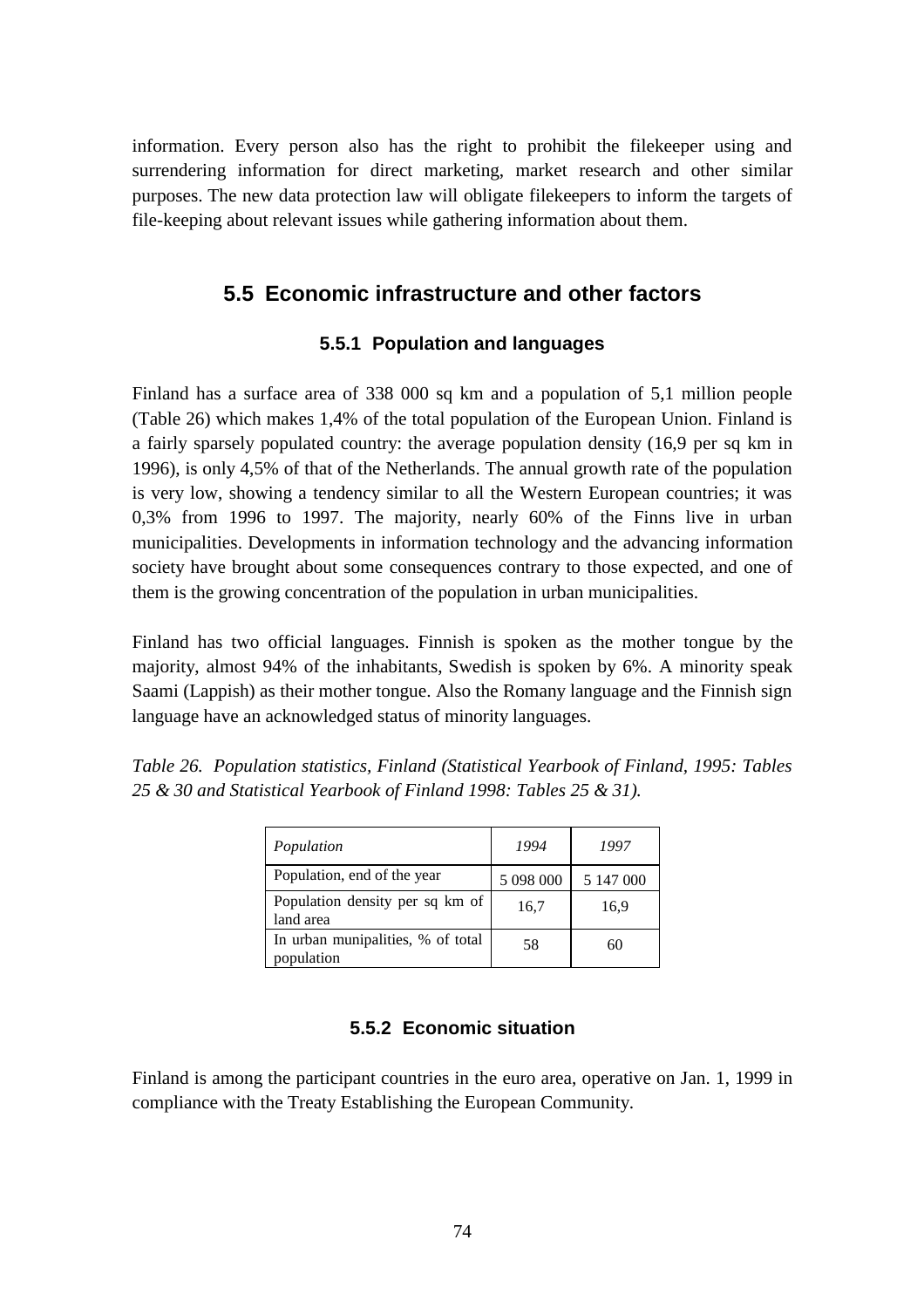The Gross domestic product in Finland in 1997 was 630 billion FIM (about 107 billion ecu), an increase of about 21% from the GDP in 1994, at market prices. The inflation rate came down rapidly during the first years of the 1990's; inflation is at the low level of around one percent, measured by the year-on-year-change in the consumer price index in 1994 and 1997. The rate of unemployment in Finland, though still over 10%, shows a slightly continuing decrease from 1994 to 1997. The preliminary figure for 1998 is 11,4%. Table 27 summarizes Finland's economic infrastructure in 1994 and 1997.

Statistics about foreign trade by country group show that the EU countries account for 60% of Finland's imports and 53% of exports. Germany, Sweden and the United Kingdom are our main trading partners, followed by Russia and France.

*Table 27. Economic infrastructure in Finland (Web pages of Statistics Finland, http://www.stat.fi, on March 30, 1999).*

|                                               | 1994              | 1997                               |
|-----------------------------------------------|-------------------|------------------------------------|
| Gross domestic<br>product at market<br>prices | 521,1 billion FIM | 630,2 billion FIM<br>(preliminary) |
| GDP per inhabitant                            | 102 405 FIM       | 122 616 FIM                        |
| Inflation, %                                  | $1,1\%$           | 1,2%                               |
| Unemployment rate,<br>$\%$                    | 16,6 %            | 12.7 %                             |
| Imports at current<br>prices, million FIM     | 120 547           | 160 995                            |
| Exports at current<br>prices, million FIM     | 154 163           | 212 840                            |
| High-tech exports,<br>million FIM             | 16 645            | 33 989                             |
| High-tech exports as<br>% of total exports    | 10,7              | 16                                 |

Industrial production has become more diversified in structure. The main emphasis nowadays is on technology-intensive products and fields. In 1995 the value of high-tech exports exceeded that of imports, making Finland a net exporter of high technology. In 1997 exports of high-tech products (34 billion FIM) made up 16% of Finland's total exports. Finland is spurting with France to catch Great Britain in the percentage share of high-tech exports. Structure of Finland's total exports since 1960 is shown in Table 28.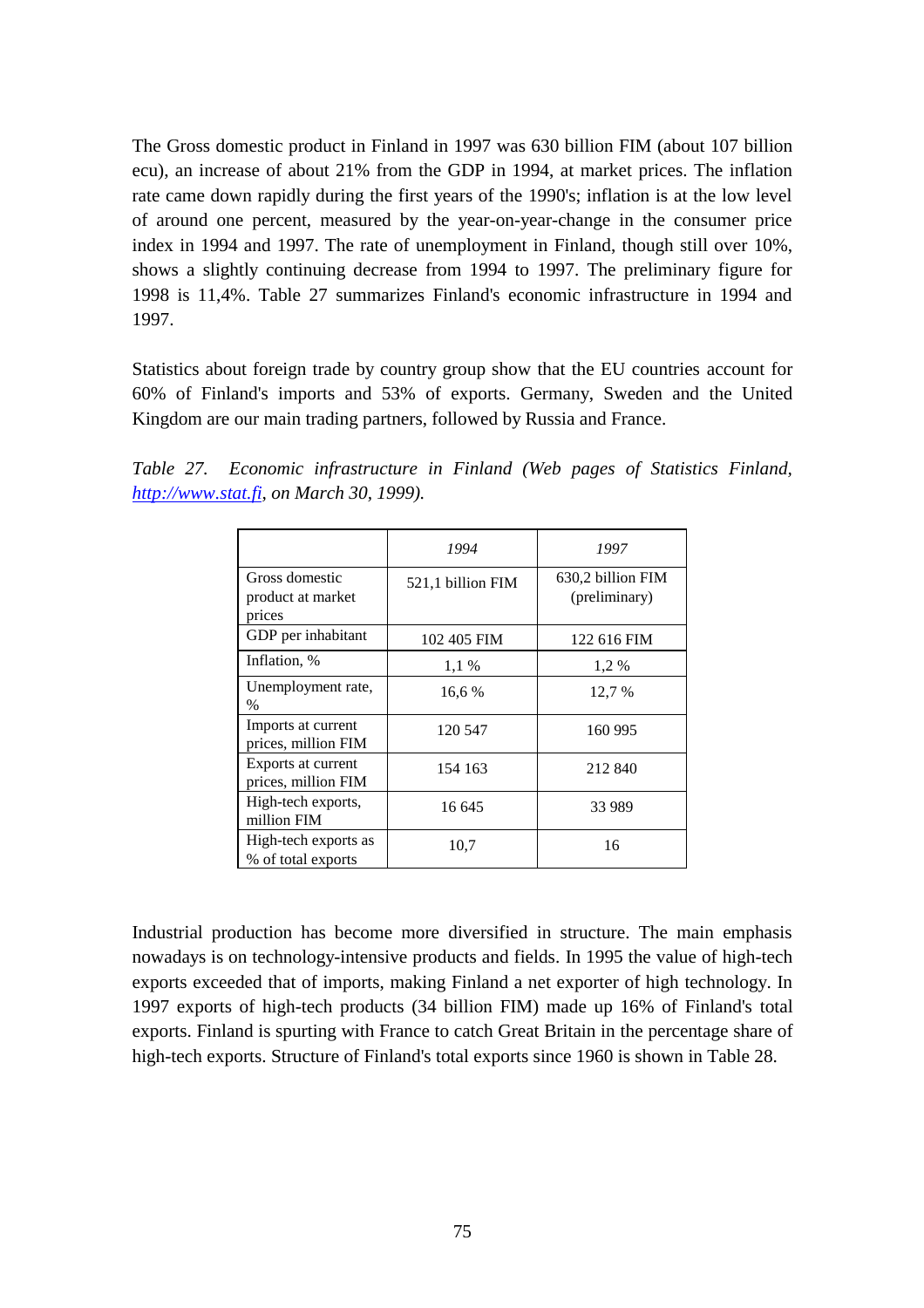The net sales of the Finnish information and communication industry as a whole amounted to about 117 billion FIM in 1995. The sector accounted for 12% of the net sales of all enterprises and 15% of the combined employment of all enterprises. The number of companies in this sector, their net sales and employment figures increased much faster than the average rate for the whole business sector in 1993–1995. Core industries of the information sector accounted for one third of the growth in the whole employed labour force in 1994–1995. Of all the employed labour force in 1995, 44% were working in occupations connected with information. Approximately half of the new jobs in manufacturing were generated in the information sector.

| Industry branch            | Year | 1970 | 1980 | 1990 | 1997 |
|----------------------------|------|------|------|------|------|
|                            | 1960 |      |      |      |      |
| Wood products              | 27   | 16   | 15   | 8    |      |
| Pulp and paper             | 42   | 40   | 30   | 31   | 24   |
| Electronics and electrical |      | 2    | 4    | 12   | 25   |
| Metal industry             | 14   | 23   | 25   | 31   | 27   |
| Other industry             | 16   | 19   | 26   | 18   | 17   |
| Total, %                   | 100  | 100  | 100  | 100  | 100  |

*Table 28. Exports of Finnish industry from 1960 to 1997, % (Forsgren 1999, p. 40).*

#### **5.5.3 Research and development in Finland**

Finland has shown a considerably high growth rate in high-technology exports since 1988. High-tech exports' share of total exports in 1988 was only 4%, in 1997 as much as 16%. The percentage share has increased by about 7% in the last few years. Hightechnology exports mainly comprise telecommunications equipment, computers, instrumentation, space equipment and chemicals.

Technology policy has an active role in Finnish economic policy. R&D investments also lead to further increases in productivity. Investments in R&D have increased steadily in the past 15 years. The level of R&D investments was 2,8% of GDP in 1997 and 2,9% in 1998. Enterprises account for two thirds of all R&D expenditure, with a rapid annual increase (18%) from 1995 to 1997. Universities and university hospitals account for one fifth of all R&D expenditure. Tables 29 and 30 summarize R&D expenditure by sector and as % of GDP.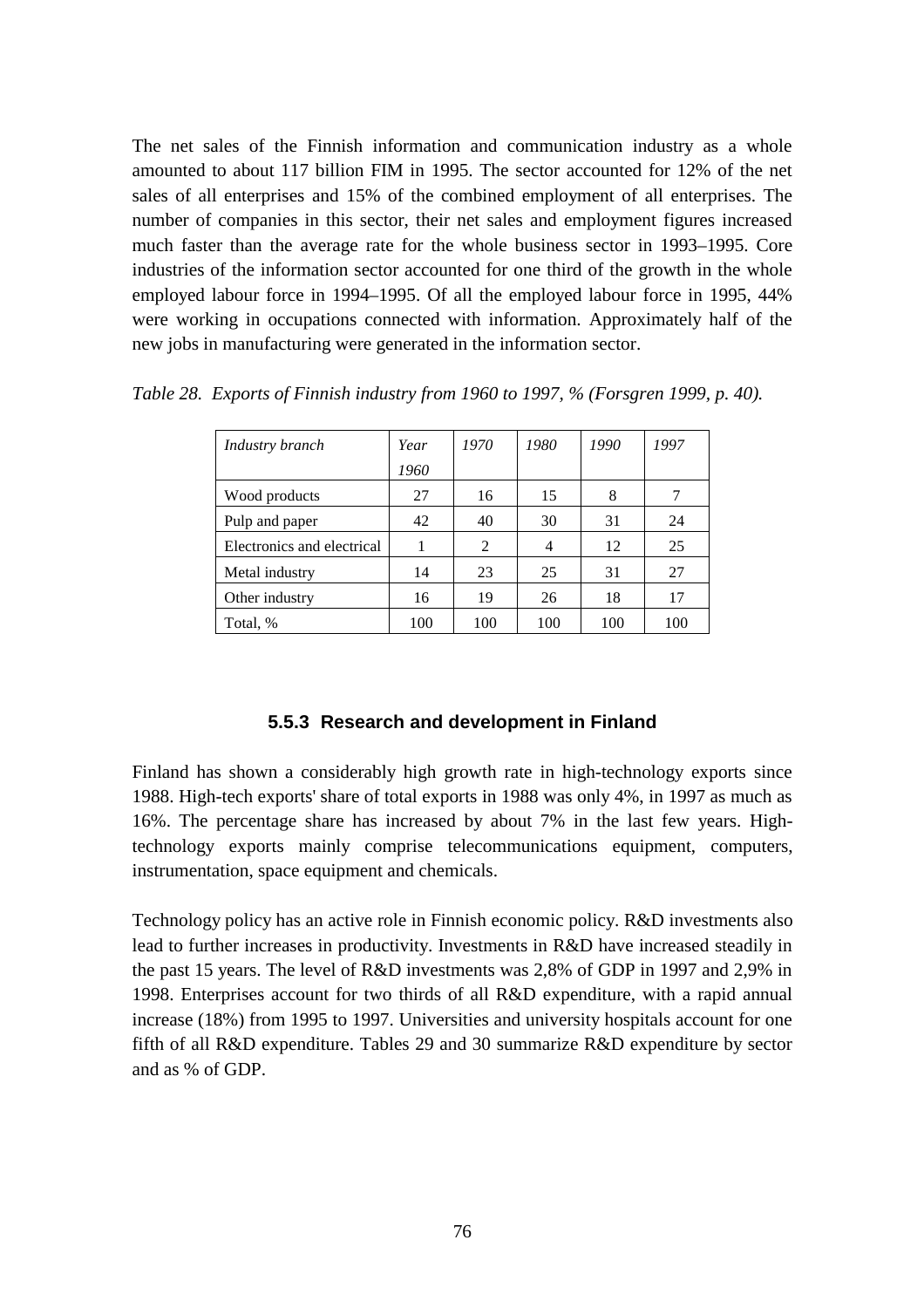*Table 29. R&D expenditure in Finland by sector, % (Statistical Yearbook of Finland 1998, p. 474).*

|                      | <i>Enterprises</i> | <i>Universities</i> | Public sector | Total |
|----------------------|--------------------|---------------------|---------------|-------|
| % of funding, 1994   | 62.2               | 18.9                | 18.9          | 100 % |
| $%$ of funding, 1997 | 68,8               | 16,8                | 14.4          | 100 % |

*Table 30. R&D expenditure as % of GDP in 1995 and 1997 (Web pages of Statistics Finland at http://www.stat.fi, on March 30, 1999).*

| Year | <b>Finland</b> | France | Germany | Great<br><b>Britain</b> | Norway | Sweden    | <b>USA</b> |
|------|----------------|--------|---------|-------------------------|--------|-----------|------------|
| 1995 | 2,37           | 2,34   | 2,30    | 2,02                    | 1,71   | 3.59      | 2,61       |
| 1997 | 2,78           | 2,26   | 2,39    | $\ddotsc$               | 1,56   | $\ddotsc$ | 2,64       |

*.. = not available*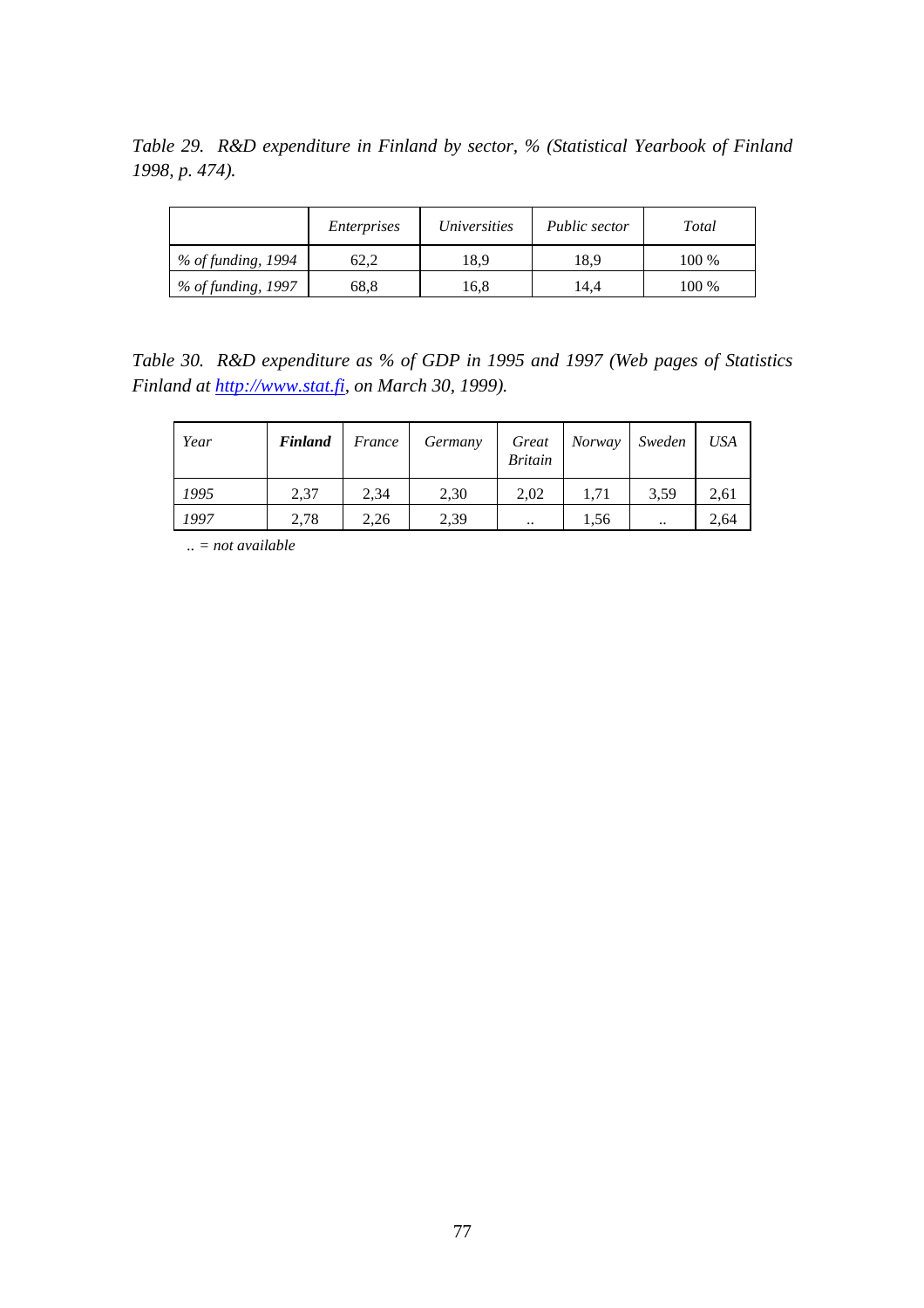# **6. Regional electronic information services network: case Kuusamo**

# **6.1 Municipal background**

Finland is divided into 452 municipalities and cities where the autonomy of residents is safeguarded in the constitution. The decision-making power of local authorities is exercised by a council elected by the residents. Sixty-five per cent of the population live in urban areas with over 20,000 inhabitants. Local authorities are primarily responsible for public services in Finland. Education, social welfare and health care and also maintenance of the technical infrastructure are the most important services supplied by local authorities. The Association of Finnish Local and Regional Authorities safeguards the interests of local and joint municipal authorities, and offers a range of expert services. Finland's Regional Councils are joint municipal authorities operating according to the principles of local self-government. They operate as units for regional planning and development and look after regional interests.

The national information society strategy has recently been updated in Finland; the final report was published in December 1998. Visions of the strategy include safeguarding balanced regional and local information society development. The local information society, therefore, is one of seven spearhead projects. Its main objectives consist of developing good practices in implementing regional and local information societies and in promoting regional co-operation and interaction and pooling of resources.

# **6.2 Case Kuusamo**

Regional electronic information networks with interactive services on the Web are being developed in a growing number of municipalities in Finland. Kuusamo is one of the pioneers in developing municipal IT-based services to its residents in the past ten years.

#### **6.2.1 What and where is Kuusamo?**

Kuusamo is a municipality in northeastern Finland in the Koillismaa region. Kuusamo has a total area of 5,805 square kilometers (one fifth of the area of Belgium) and a population of 18,400 inhabitants. Two Lapp villages existed in the area in the Middle Ages and an old trade route ran through Kuusamo from the Gulf of Bothnia to the White Sea in the east. Kuusamo is a highland area with forests (60% of the area) and lakes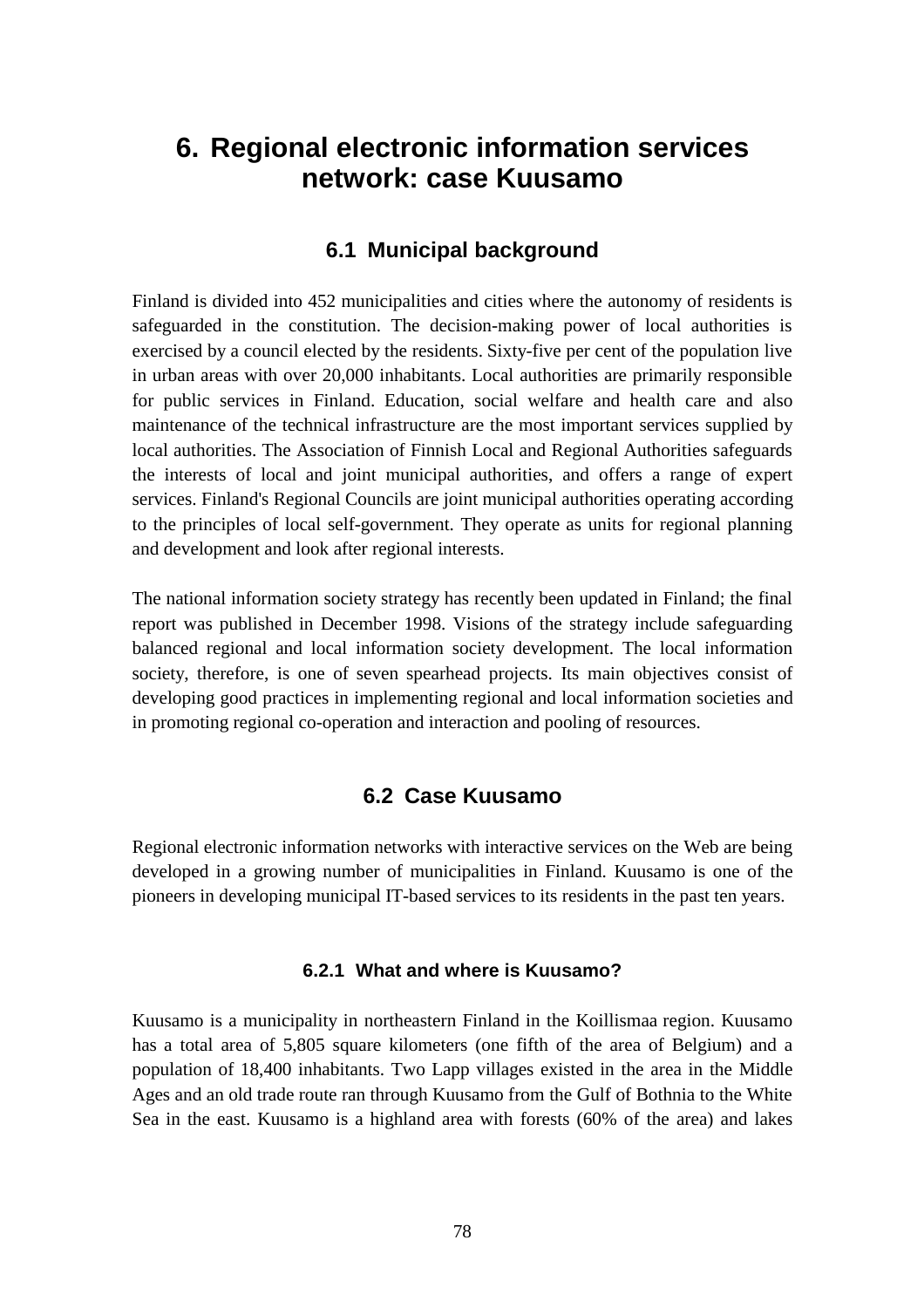(more than 160) and is a very popular travel resort especially for winter sports, with over a million tourists a year.

# **6.2.2 Implementing a local electronic information network in Kuusamo**

# 6.2.2.1 Initiative and funding

In developing sparsely populated areas, well-functioning telematic infrastructure plays a vital role in modern information society. Smoothly running information technology together with a wide variety of services available via the network make an essential tool in keeping the whole economy alive, also municipalities which are situated farther away from larger cities and R&D conglomerations of universities and enterprises.

Development of a local information society started in Koillismaa in the far northeast of Finland about ten years ago. In 1989 the municipality of Kuusamo participated in a national project of twelve municipalities (local telematics know-how and information society in municipalities). Its two main aims were the development of distribution channels for municipal services and the utilization of information technology in carrying out such services. The project was carried out in Kuusamo in 1990 and resulted in a method for developing a municipal service strategy.

Kuusamo also participated in another national planning and working group in 1990. Its main theme was: Which services can municipalities give to their residents via information networks? Results of the national project plan encouraged Kuusamo to be a pilot municipality in testing the feasibility of the idea.

Project PAVE (palveluverkko, service network) in the Koillismaa telematic information network forms the framework for developing Kuusamo municipal information into a Web version. PAVE included preliminary analysis and surveys as well as raising the level of knowledge of local entrepreneurs about information networks, developing regional and local services, creating the basis for information content and developing the application.

Funding was appropriated as government subsidy from labour force district, as well as municipalities in the Koillismaa region in northeastern Finland and suppliers of the necessary technology. Kuusamo municipality was and is, however, the major source of funding for the planning and implementation of Kuusamo's Internet services as well as for further development and maintenance.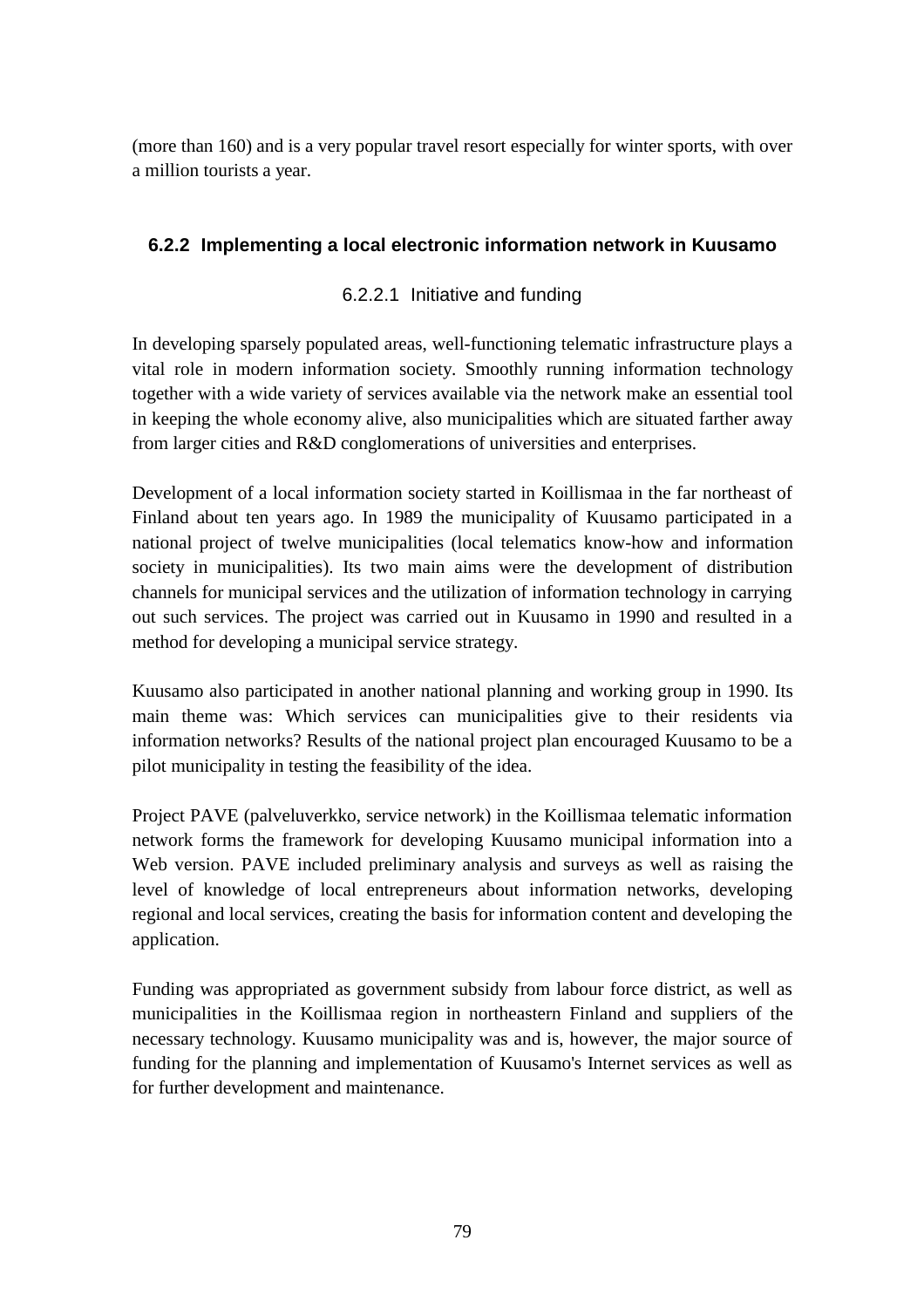#### 6.2.2.2 Timetable, planning and technology

The major instruments in implementing a well-functioning local network consist of the physical network, network services and educating potential users. Early 1996 saw the first phases of the present development in Kuusamo: collecting, analysing, reworking and converting content and material suitable for the choice of services. Summer 1996 marked a pilot of the services and further refining. February 1997 marked the publication of the Kuusamo Web (http://www.kuusamo.fi), at the same time as the Web of a larger regional project, the Koillismaa information network.

Structure (cf. Figure 4) and graphics of the Kuusamo Web has undergone further development during 1998. New services have been added, particularly transactional services, access to the library's registers as well as agendas and minutes of the meetings of local administration.

The present Internet-based service is based on material planned for and implemented in earlier phases. Renewing the graphic outline has been the main item in developing today's services. It has also been necessary to renew the structure and content to some extent in co-operation with local and regional authorities. Schools have gone their own way in planning and implementing their Web pages, each according to its interests. Further education has been organised to teachers in producing Web pages.

Some of the material of earlier phases has been converted to the new Web version. Pages have been coded 'manually' or with an html editor. Content producers do not normally use any other means than text processing. Updating the content in the municipal Internet is partly automatised and delivered direct by the operational systems (municipal services, handling one's affairs with the authorities, library system). New applications are based on user interfaces. The server application is based on experiences and structures from the telematic information network in the Koillismaa region.

#### 6.2.2.3 Contents and usage

The present structure of Kuusamo's Web pages can be seen in Figure 4. Interactive or partly interactive sections allow the user to make a "transaction" e.g. by

- posing a question to municipal authorities
- making a complaint to the municipal consumer adviser
- asking for further information from the cultural centre Kuusamo-talo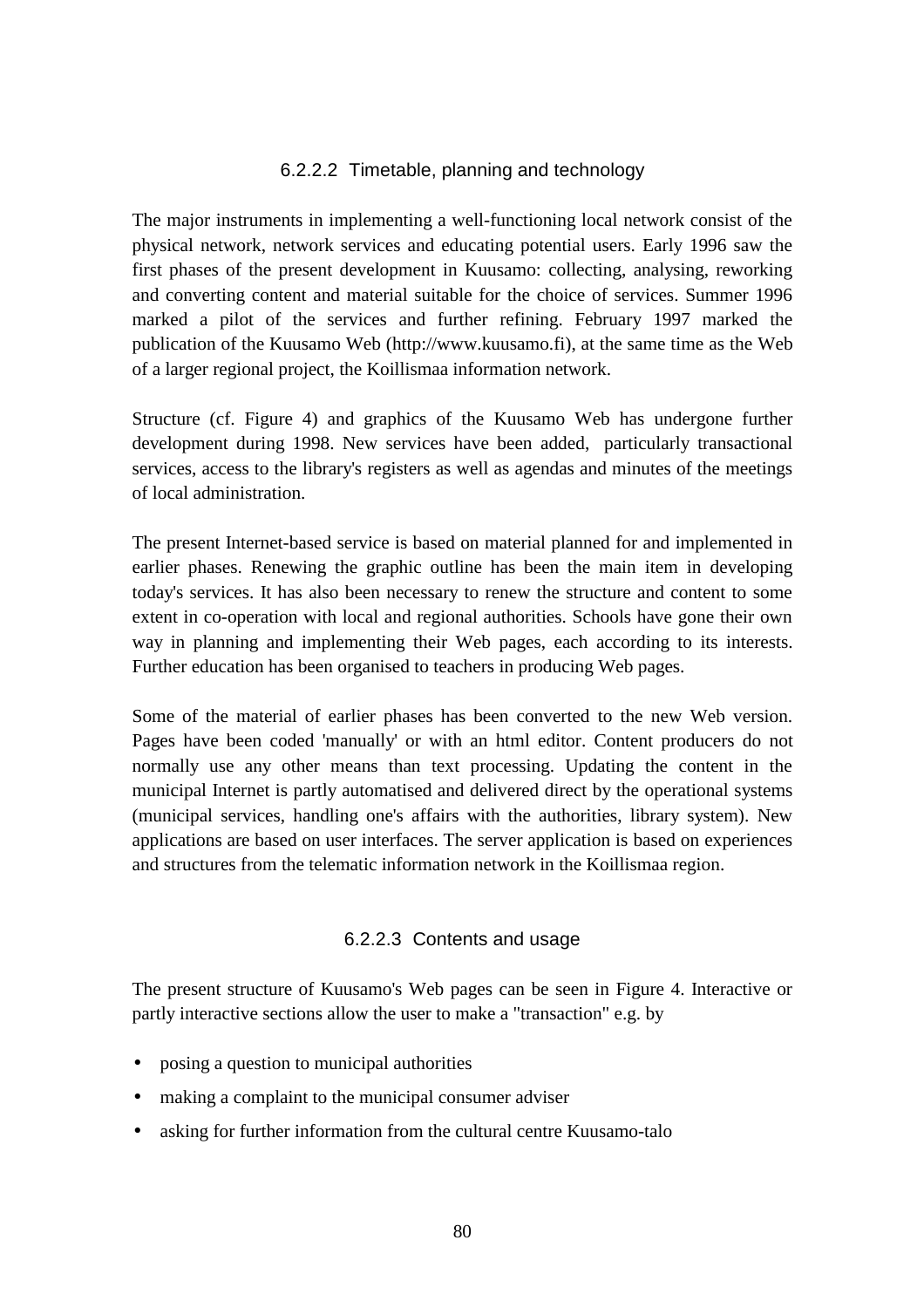- searching for a title in the library's collections and making a reservation
- ordering travel information and brochures and reserving accommodation
- adding an event to the Event Calendar
- ordering a building permit application
- filling in an application to decline joining municipal waste disposal system
- searching for a company or a branch in the Koillismaa company register
- registering to a course in the summer university of the northern Pohjanmaa province.

An alert citizen can read the agendas and minutes of the meetings of communal administration, councils and boards on the bulletin board. It also gives a list of building permits granted during the current and previous year.

There is plenty of information about services by local authorities, a telephone directory to the authorities, plenty of local statistics and history, and a good alphabetical index. One is also able to access the larger Koillismaa Web and keep up with ongoing IT development projects in the area.

Residents of the municipality and of the Koillismaa region are the main users: about 60 to 70% of users. There are about 300 daily sessions. Agendas of meetings, decisions made, the main pages of the local administration (descriptions of services) as well as travel pages, event calendar and maps are the most popular hits.

Statistics about interactive transactions is inadequate but does, however, indicate something like 80 interactions in a period of six months (about 120 to 160 interactions in a year  $= 12$  to 13 interactions per month), mostly enquiries and feedback. It is likely that all residents have not yet realised the ease of use of the municipal telematic network in dealing with local authorities; neither do all of them have access to the Internet via their home computers.

Microcomputers with Internet access (with a Web browser and telnet facilities to read one's mail) are available to users free-of-charge in the library in Kuusamo, in a local travel centre and in the town hall. In addition, it is possible to access the Internet via microcomputers at the library of the vocational school for a small hourly fee.

#### 6.2.2.4 Problems, benefits and future development

What are the main benefits – or the major problems – experienced so far? Municipal authorities rank improved accessibility as the main benefit. Certain prerequisites for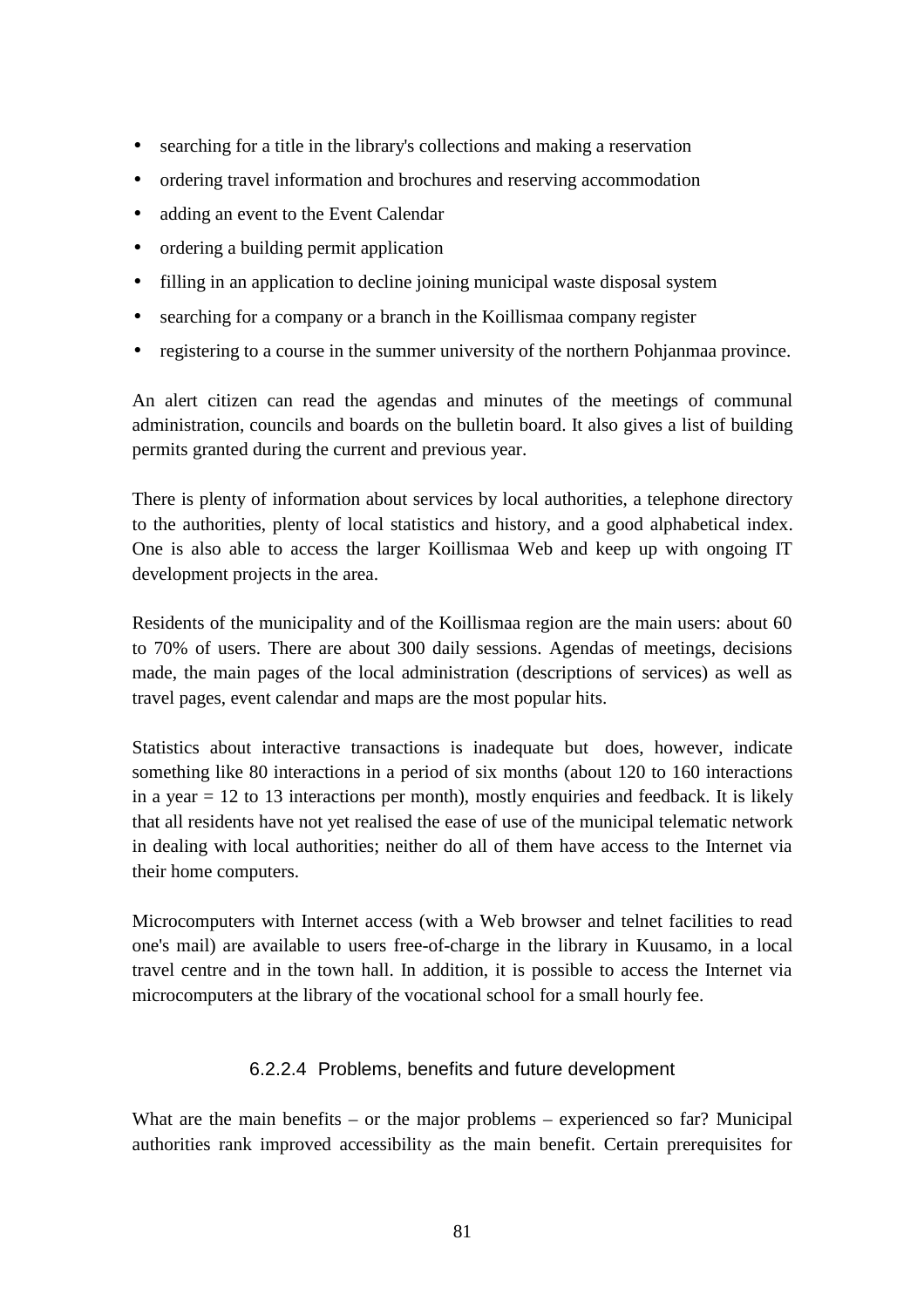"real" transactions are still missing. The main benefits and problems are listed in the following.

#### *Benefits*

- improved accessibility to services which are now better and more readily available
- it is now possible to automatically transfer information from operative applications into a Web version
- possible to give up certain press releases because the same information is available via the Web, e.g. events calendar
- automated maintenance, thanks to modern technology
- possibility to browse the library's main register is a major improvement to the selection of services, as well as agendas and promemorias of meetings; documentation, subject matter and search features are even bettter than those at the library's own client PCs.

#### *Problems*

- electronic identifying procedures are yet missing; they would be a prerequisite to "real" transactions
- it is necessary to develop service processes further to make benefits more concrete there is the challenge!
- no benefits yet in production of services; limited resources and limited time make it difficult to develop maintenance and updating of current information content and network services.

#### *How does the future look like?*

Further renewal of graphics is going on in 1999, as well as of updating the services. New technology to publish current municipal notices and bulletins is being implemented.

Progress with electronic transactions (standards and methods of identifying and encryption) will enhance the possibilities of the residents for interactive transactions and handling their business with local authorities via the Internet. Access to current geographical information is one of the main projects under development. Open learning environment is also being developed together with the Ministry of Education.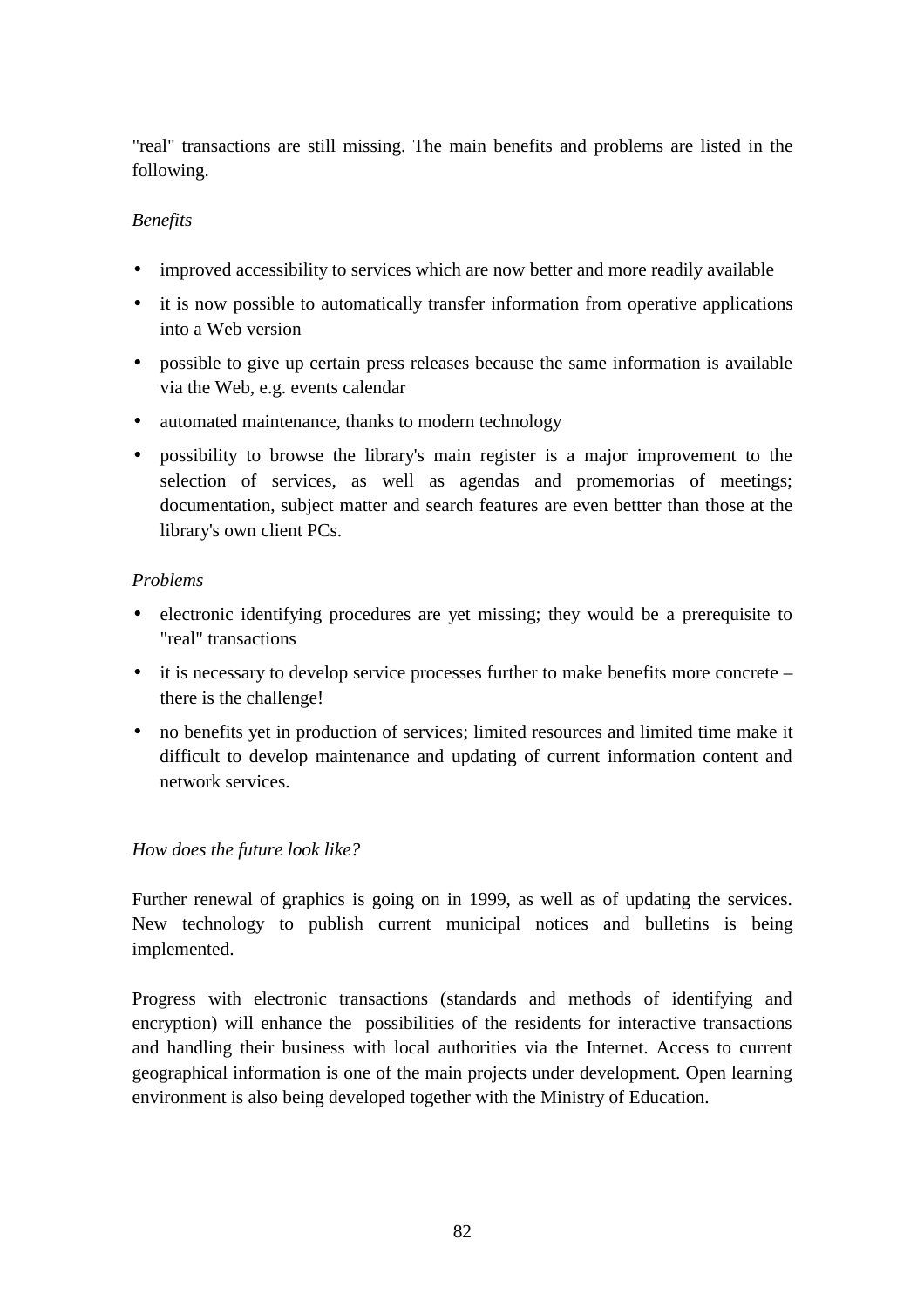In developing the physical network, contents and training programmes, all is done in cooperation projects. The municipalities at Koillismaa have, of course, developed their own services (selection of services, resources, operative applications etc.). "Kuusamo's projects have roused a great interest", says a representative of the municipality. "We hope that we are able to give an example to others also in the future especially as to implementing a local information society."



*Figure 4. Structure of Kuusamo's Web pages.*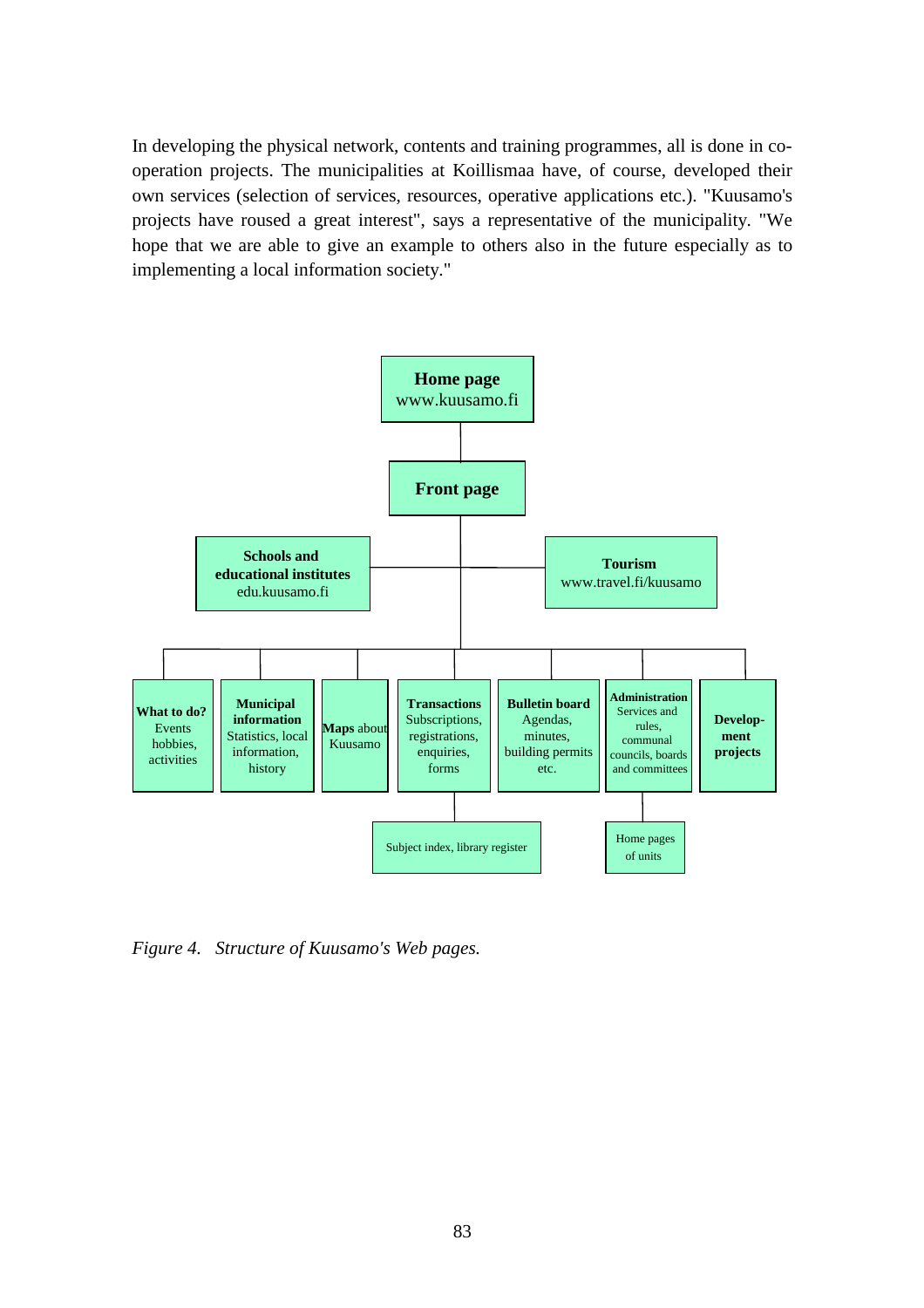# **7. Future development and trends in electronic information services: national expert survey**

# **7.1 Purpose and execution of the national expert survey**

The aim of national expert polls was to detect future developments and trends in the electronic information services market and to assess opportunities for national players of the corresponding industry.

Targets for the national expert survey were chosen among representatives of supply, demand, research and policy makers. A list of 28 names was made up, including major suppliers, hosts and distributors, power users, Internet providers, research institutes and funding organisations as well as political decision-makers. Unfortunately, it proved difficult to persuade them to take part in the opinion survey. Nine targets responded to the questions. Thus the response rate was 32%. None of the political decision-makers responded.

# **7.2 Overview of experts' opinions**

The survey questionnaire proved all too complicated for this kind of an opinion poll and was therefore streamlined for Finnish respondents, cf. Appendix A. It consists of a series of eight questions with subquestions which are analysed in the following. All respondents did not give their opinion on all matters.

# **7.2.1 Electronic business information services and consumer services**

Respondents were asked to give their estimate about the share of business information services as a percentage of the total markets for electronic information services (EIS) in Finland in 1997 and 2003, also reasons for their assessment. Business information services denote online and offline electronic information services which are mainly used for professional purposes in the working place (e.g. in an enterprise, a research organisation or a government institution). Consumer services denote online and offline electronic information services which are mainly used by individuals for private purposes at home. Corresponding examples of services well-known to the Finns were stated in the questionnaire. All but one respondent gave their estimates.

A common trend in the answers shows a decline in business information services and a corresponding increase in consumer services from 1997 to 2003. The average share of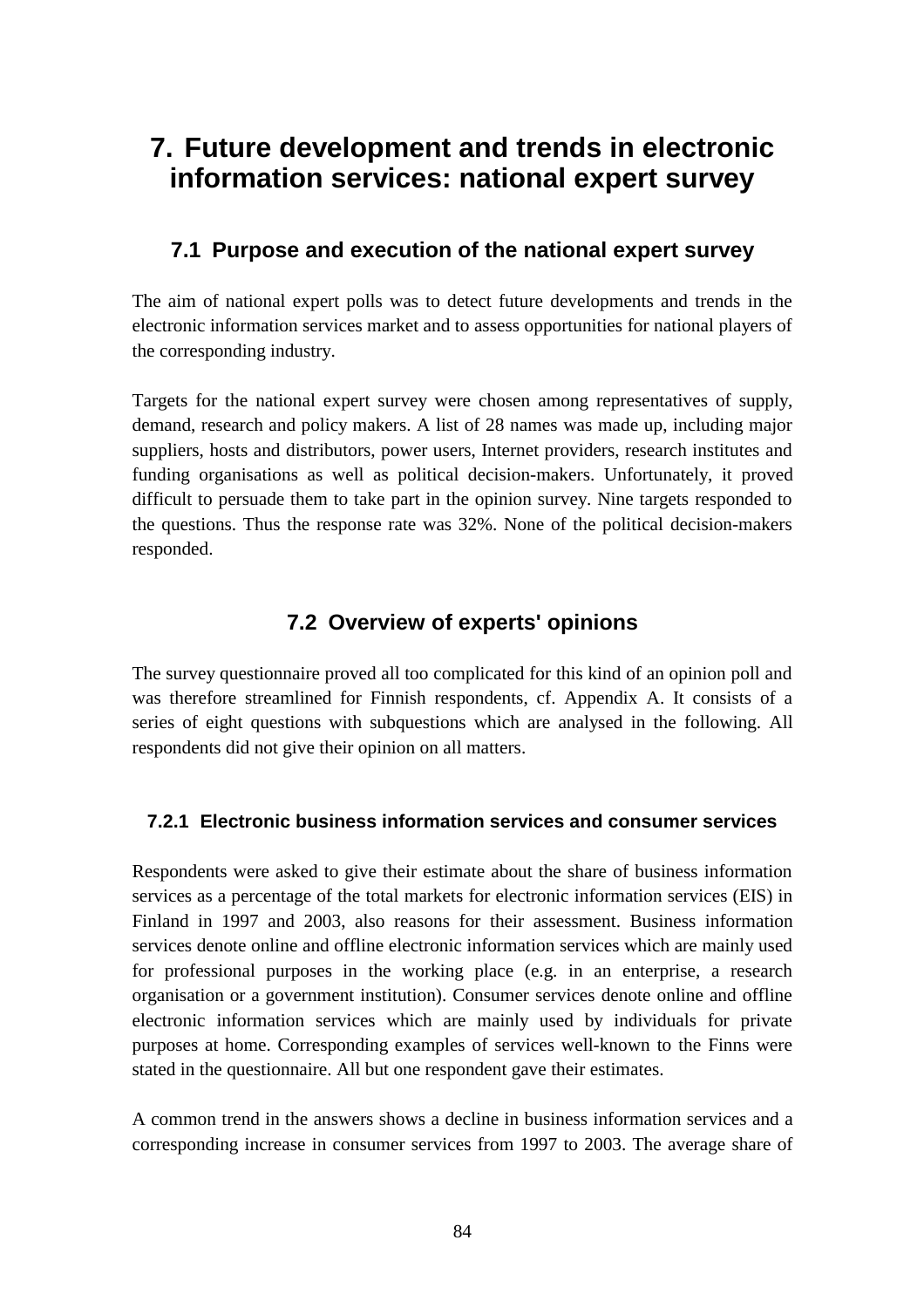professional information services in 2003 was estimated to 55% of the total EIS market, consumer services to 45%.

*Table 31. Estimated average share of business information services and consumer services as percentage of the markets for electronic information services in Finland in 1997 and 2003.*

| Type of service                      | 1997 | 2003 |
|--------------------------------------|------|------|
| <b>Business Information Services</b> | 74 % | 55 % |
| <b>Consumer Services</b>             | 26 % | 45 % |
| Total                                | 100  | 100  |

Consumer services were considered the greatest potential income source for EIS providers. The market for business information services may be a mature market but consumer information is on its way. On one hand: ordinary citizens at households learn to use network services, connection costs will decline, there will be more services to consumers from public authorities, including local municipal administration – thus added benefits of use for the consumers. On the other hand: consumers have become used to "free" services on the Web, and the development of electronic payment systems will have its impact on the situation.

No exact figures are available from the past few years about the total market, including consumer services. This accounts for the great variety of estimates in the consumer sector. Estimates given range from 5% to 50% in 1997, and from 12% to 80% in 2003.

#### **7.2.2 Markets for electronic business information in Finland**

The respondents were asked to assess the average annual growth rate for the total market for *electronic business information services (online and offline)* and give their reasons. They were then asked to assess the percentage share of different *distribution channels (online realtime, online retrospective, offline)* and estimate the development of *online retrospective database services* according to alternatives given. The majority of experts gave their estimates.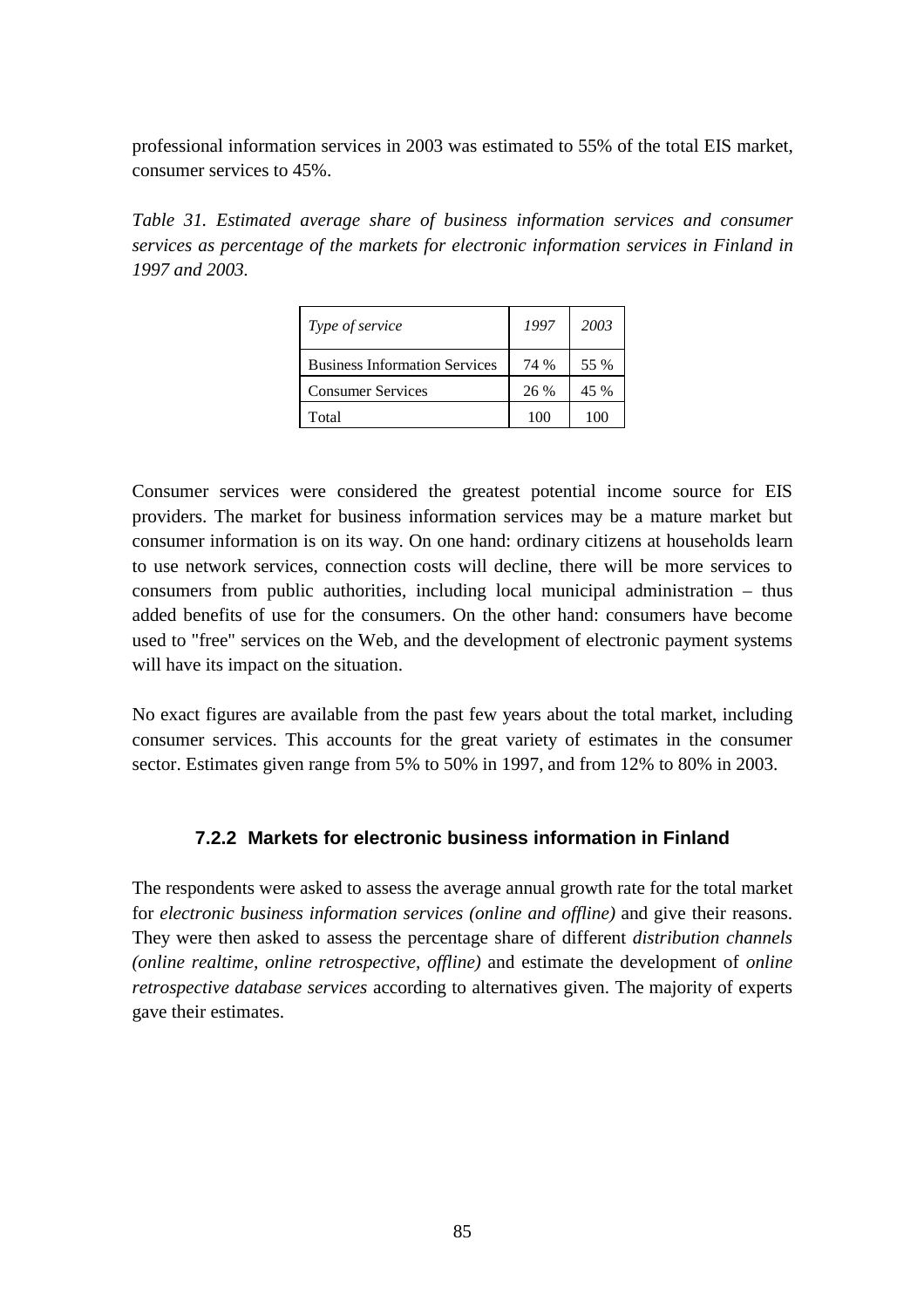#### 7.2.2.1 Annual growth of electronic business information markets

The annual growth rate of the markets for electronic business information (real-time news, company information etc.) in Finland from 1995 to 1996 (12,2%) was given as an example, based on estimates by Statistics Finland (Sauri & Kohvakka 1998, p. 92). Statistics Finland estimates the growth rate of this sub-market from 1996 to 1997 at 6%. It is therefore likely that the respondents indicate too high a growth rate.

*Table 32. Average annual growth rate (%) for the total market for electronic business information services in Finland from 1995 to 2003, as estimated by the respondents.*

| Year      | Annual growth rate |
|-----------|--------------------|
| 1995-1996 | 12, 2 %            |
| 1996-1997 | 13 %               |
| 1998-2003 | 19.5 %             |

Estimates of the annual growth rate for 1996–1997 given by Finnish experts ranged from 6 to 20%, for 1998–2003 from  $5\%$  to 30% – the dispersion probably due to two alternative ways of interpreting the question. It is possible to estimate the growth rate either a) as to contents markets only or b) also including income by the network operators, i.e. revenues by the operators from connections. To get an overall estimate of the size of the markets one should also consider the seemingly "free-of-charge" usage in libraries in Finland. Libraries do not charge their customers even for network connections in using the Internet; funding for such a service comes elsewhere.

Reasons given for estimates state the growth in services to end-users and consumers, leading to further usage and more income to providers. The Internet will proliferate, more added value will be offered in the net and wireless connections will speed the development.

#### 7.2.2.2 Distribution channels

All target persons gave their estimates of the market share of different distribution channels. The common trend shown was a slight decline in online retrospective database services and a similarly slight increase in online real-time information services. Offline media would retain its low market share. CD-ROMs would retain their importance as storage of large masses of static information.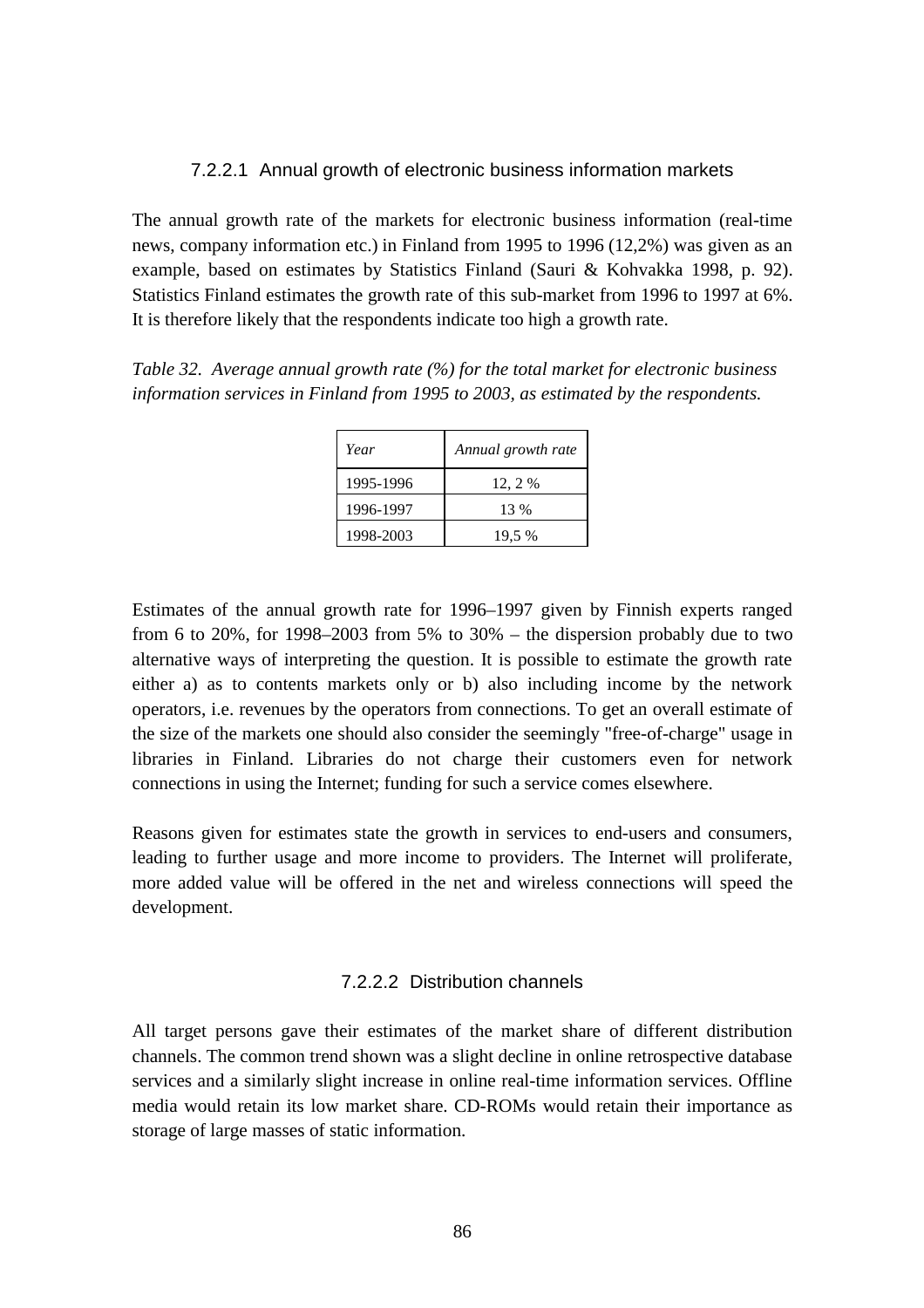*Table 33. Estimated average market share (%) of different distribution media or channels in the markets for electronic business information services in Finland in 1997 and 2003.*

| Distribution media                        | Market share<br>in 1997 | Market share<br><i>in 2003</i> |
|-------------------------------------------|-------------------------|--------------------------------|
| Online real-time information<br>services  | 59 %                    | 65 %                           |
| Online retrospective database<br>services | 35 %                    | 29 %                           |
| Offline                                   | 6 %                     | 6 %                            |
| Total                                     | 100 %                   | 100 %                          |

#### 7.2.2.3 Online retrospective database services

The annual growth rate of online retrospective database services in the period from 1998 to 2003 was assessed by means of a chart and separately for networks, content and offline media. The chart had five alternatives: more than 20%, between 15 and 20%, between 8 and 15%, between 0 and 8%, or stagnation/decline. All nine respondents gave their estimates though not all to every sub-question. Real-time information services were not included in the question. Four experts stated reasons for their estimates as to networks or content.

In analysing the responses, the alternatives were grouped as follows: growth rate more than 15%, between 0 and 15% or stagnation. Estimates given to various alternatives are listed as absolute figures in Table 34. The following is a short summary of each subsection, together with reasons given.

#### *Networks: growth rates and reasons*

Almost every respondent estimated the average annual growth rate of Internet markets to exceed 15%, the majority to over 20%. The majority also said that the growth rate of wireless markets would exceed 15%; more than half of them said it would even rise to over 20%.

One half of the respondents expect a decline in consumer networks, so called Telmo networks (formerly videotex-based, nowadays all ASCII) in Finland. The other half is still confident about a slight annual growth, but only by less than 8%.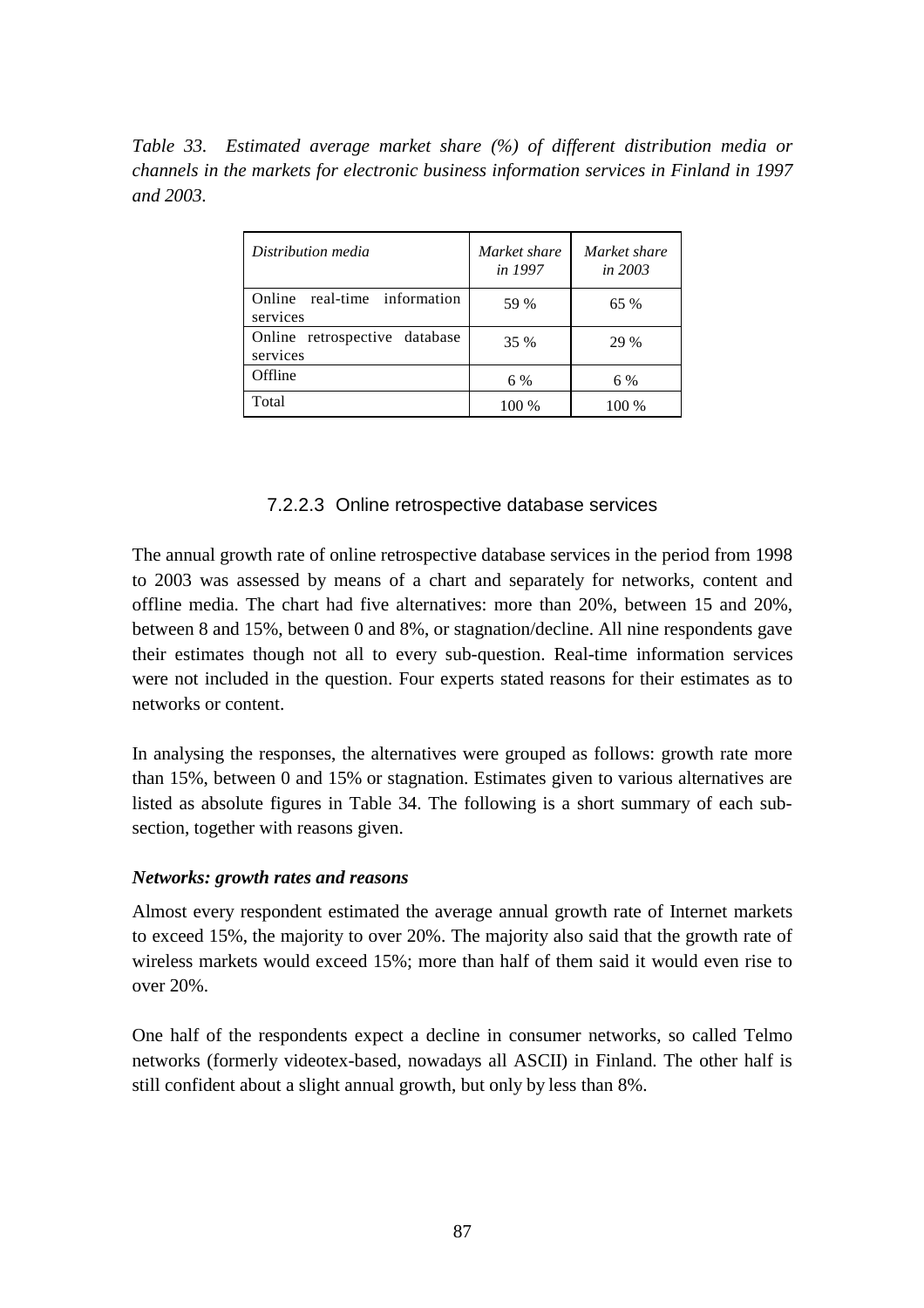The respondents were also given the opportunity to name other networks. One of them mentioned digital TV and two mentioned Intranet, both estimating the average annual growth rate to more than 20%.

Four respondents gave reasons for their estimates. In their opinion, Internet and mobile networks shape the future; wireless services are taking the first steps in development. Electronic commerce in the net is approaching the phase of a strong growth. Special networks for consumers in Finland, so called Telmo networks stagnate since the interface does not meet the modern consumer's requirements. Networks will grow in capacity, prices of connections will drop, usage will widen to new fields.

#### *Content: growth rates and reasons*

News market is expected to grow with over 15% annually, even over 20% by the majority of those who responded. A fair half of them also estimated that the market for credit information will show a similar growth rate.

There was a wider dispersion in growth estimates about the markets for other kinds of business information (e.g. economics or company information). An almost even number of estimates were given to the alternatives "more than 15%" and "less than 15%". The majority considered that the markets for legal information would not grow over 15% annually.

Growth for scientific, medical and technical as well as patent information will slow down: according to two thirds of the respondents it is less than 15%, even less than 8% annually. One third still considered this section an increasing branch.

New media was mentioned as other alternatives by one respondent, with an annual growth rate of the markets in 1998–2003 of over 20%.

Optimistic respondents look forward to the digitalisation of all types of content and to exploiting it in many kinds of media. Services of professional content will proliferate due to the growing use of the Internet and easy distribution. Similar development is expected to occur in up-to-date business and product information on the Web. Small and medium-sized enterprises learn to understand the importance of information. News will proliferate and advertising, too. Government and municipal authorities will distribute information via the net to a growing extent. There is an increasing market for CD-ROMs for pastime and entertainment.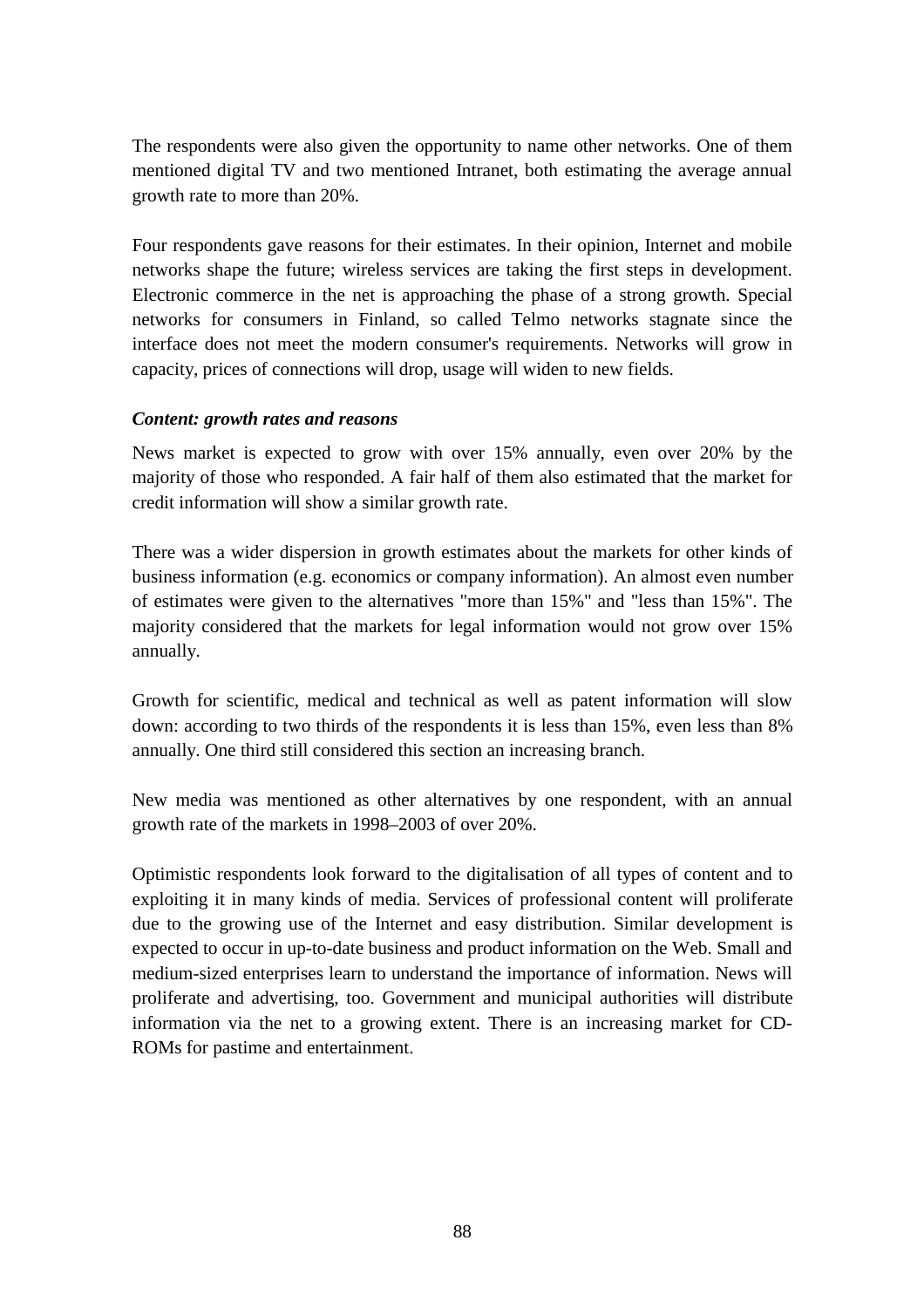#### *Offline: growth rates*

Diskettes seem to be a declining offline media: stagnation according to five out of eight responses. Estimates of the annual growth rate of the markets for CD-ROMs scattered to all alternatives but a majority stated it would not exceed 15%, or would even decline.

The winner will be the digital versatile disc, DVD, thanks to its very versatility. Almost half of the respondents cautiously stated the annual growth rate of DVD markets would not exceed 8%; on the contrary, an equal number of respondents expect a growth rate of over 15% annually. Electronic book was given as another forthcoming alternative, with an annual growth estimate of less than 8%. – No further reasons were given to any estimate.

*Table 34. Average annual growth rate of online retrospective database services (networks and content) and offline media between 1998 and 2003, estimates in absolute figures.*

| Area                                      | More than $15\%$ | Less than $15%$ | Stagnation     |
|-------------------------------------------|------------------|-----------------|----------------|
| 1. Online retrospective database services |                  |                 |                |
| 1.1 Networks                              |                  |                 |                |
| Internet                                  | 8 responses      | 1 response      |                |
| Wireless (e.g. GSM, UMTS) $^x$ )          | 8                | 1               |                |
| Telmo networks (e.g. Infotel, Telesampo)  |                  | $\overline{4}$  | $\overline{4}$ |
| Other: digital television                 | 1                |                 |                |
| Other: Intranet                           | 2                |                 |                |
| 1.2 Content                               |                  |                 |                |
| Credit information                        | 5                | $\overline{4}$  |                |
| <b>News</b>                               | 5                | 4               |                |
| Other business information                | 4                | 5               |                |
| Legal information                         | 1                | 8               |                |
| $STM^{x}$ , patents                       | 3                | 6               |                |
| Other: new media                          | 1                |                 |                |
| 2. Offline                                |                  |                 |                |
| $CD-ROM X)$                               | $\overline{2}$   | $\overline{4}$  | $\overline{2}$ |
| <b>Diskettes</b>                          |                  | 3               | 5              |
| $DVD-ROM X)$                              | 3                | 4               |                |
| Other: electronic book                    |                  |                 |                |

 $(x)$  Abbreviations used: UMTS = Universal Mobile Telecommunications System; GSM = Global System for Mobile Communications; STM = scientific, technical and medical information; CD-ROM = Compact Disk Read-Only Memory (optical compact disc); DVD = Digital Versatile Disc.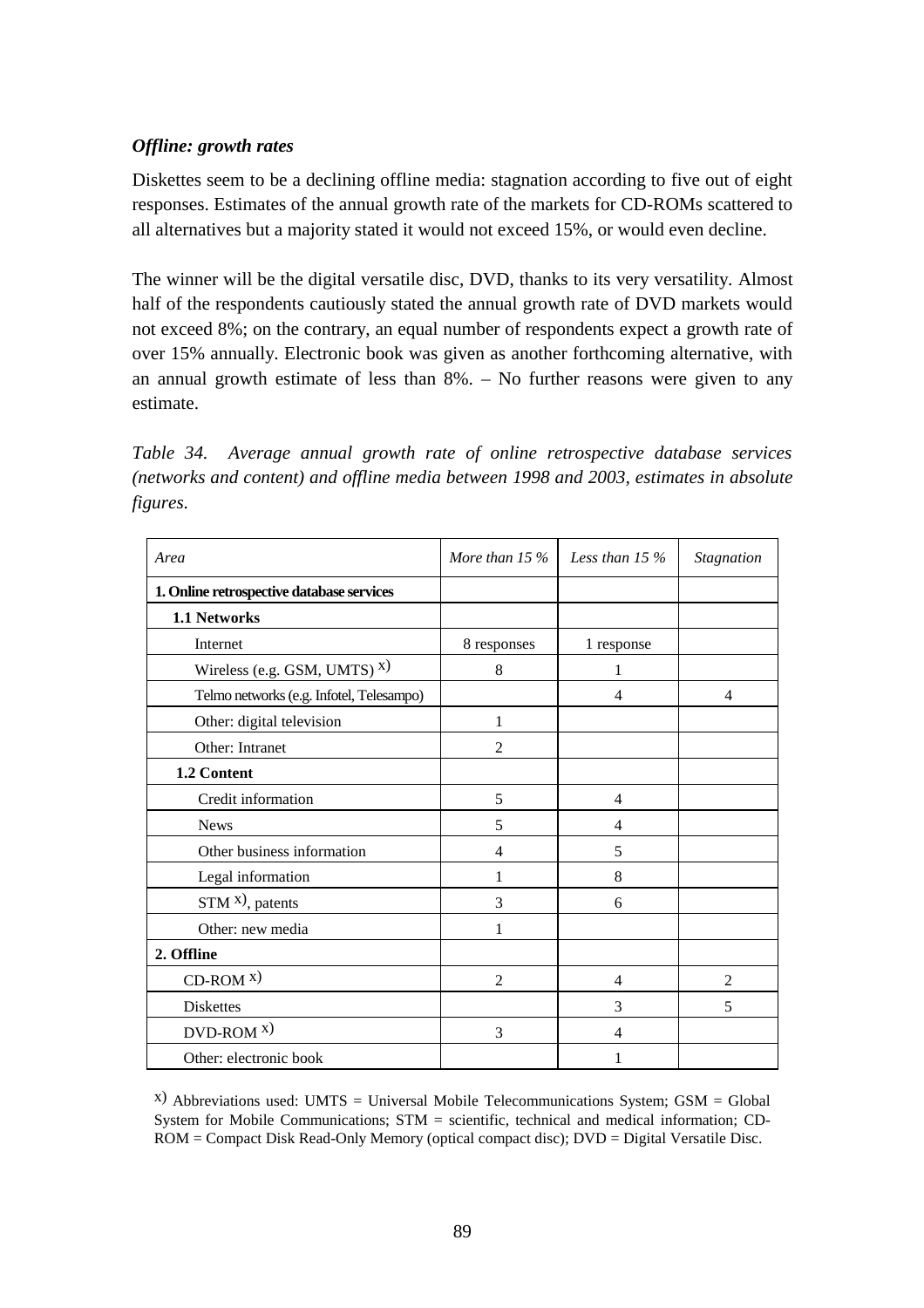#### **7.2.3 New business areas and product policy**

#### 7.2.3.1 Electronic commerce and advertising

National experts were asked to estimate the percentage share that electronic advertising and electronic commerce will have of the total income of providers of online or offline electronic information services in the year 2003. The Finnish respondents were given four alternatives: more than 20%, between 15 and 20%, between 8 and 15%, less than 8%. Table 35 shows the absolute numbers of estimates given by nine respondents (advertising) and eight respondents (commerce). Five respondents gave reasons for their estimates.

*Table 35. Estimate of the percentage share that electronic advertising and electronic commerce will have of the total income of providers of electronic information services in 2003.*

| Area                      | More than $15\%$ | Less than 15 $\%$ |
|---------------------------|------------------|-------------------|
| Electronic<br>advertising | 5 responses      |                   |
| Electronic                |                  |                   |
| commerce                  |                  |                   |

Slightly over half of the respondents to this question estimated that electronic advertising would bring in over 15% of the total income of EIS providers in 2003. A fifth of them gave an even more optimistic estimate of over 20%. The majority assessed that electronic commerce would have a share of over 20% of the total income in the same year.

There is an ambiguity in this kind of question, too. Electronic commerce is entwined with electronic advertising, and vice versa. And what is included in electronic commerce? Every respondent might have his own views on this. – Anyhow, some reasons given were that network portals will take the advertisers' money and that the players in this field will, of course, be individual shops, supermarkets, department stores etc. commercial enterprises in business – and not EIS providers.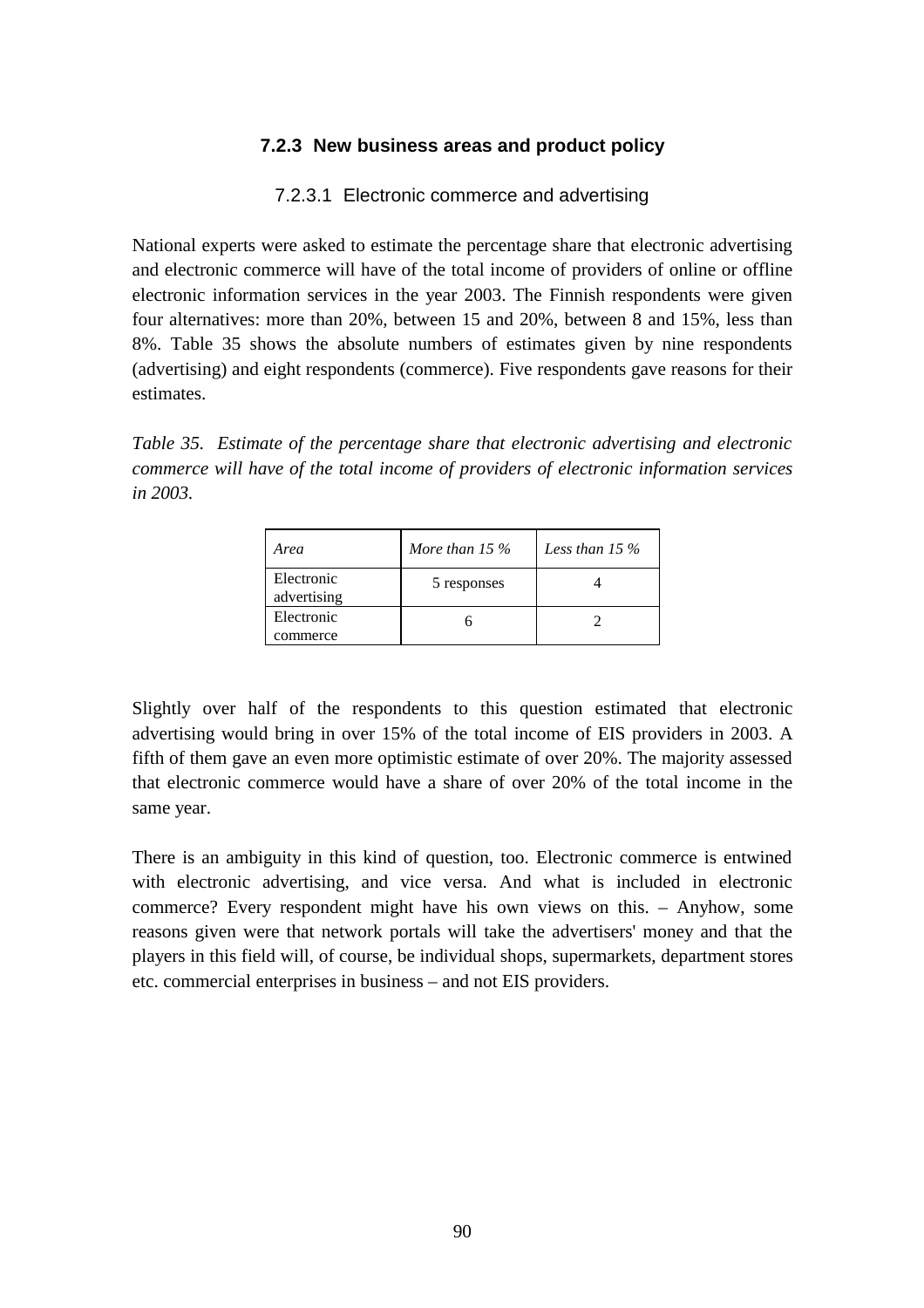#### 7.2.3.2 Multimedia

A growing number of small new media companies are entering the market. Multimedia is an element used to add value and visibility to products on the Web, on a CD-ROM or other electronic media. One of the purposes of MSSTUDY II was to assess multimedia for professional electronic information services. Therefore national experts were asked to assess the share of such multimedia products (including audio and video elements) of the turnover of EIS suppliers in 2003. Seven out of nine respondents gave their estimates, according to the same alternatives as for electronic commerce and advertising: more than 20%, between 15 and 20%, between 8 and 15%, between 0 and 8%.

The multimedia question was ambiguous, too. One could either estimate multimedia's share of the provider's total income or its share of the provider's EIS income. And what does one count as multimedia – the integration of a microcomputer and a mobile phone, universal mobile telecommunication system? Nevertheless, only one expert estimated that multimedia products would have a share of more than 15% of EIS providers' income in 2003. A great majority, well over 80% of the respondents, estimated that multimedia's share would not exceed 15%, and most of them placed it in the category "between 8 and 15%". Multimedia elements are not crucial and do not give very much added value to electronic information products for professional business purposes. On the other hand: are we to be taken aback by accelerating growth?

#### 7.2.3.3 Commercially promising products or services

 EIS providers and intermediaries (information brokers) will earn an increasing amount of their revenue by analysing, refining and re-packaging information rather than by delivering "raw" search results to their customers in the future. National experts were asked to give examples of three commercially promising products or services during the coming years, together with their reasons. One example was given by seven experts, two by six and three by only two experts. Finnish experts mentioned the following products and services:

- demographic and other consumer information for marketing purposes both at home and for export
- home shopping for groceries via the Internet, and deliveries to the consumer's door
- real-time advising for private investors, financial analysing services in general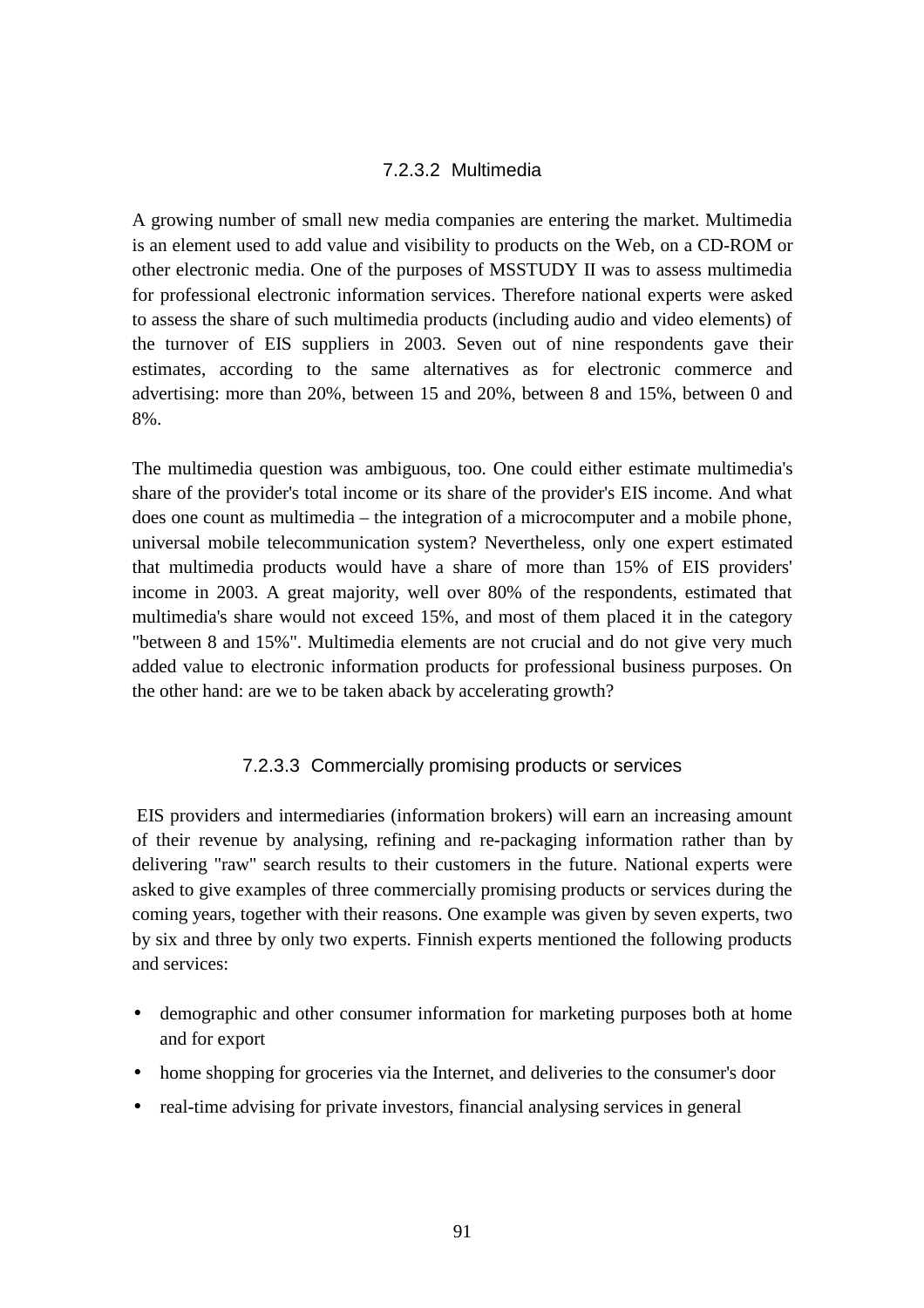- electronic journals and books, also advertisements about them as a bait for acquisition
- company analysis and rating information à la Dun & Bradstreet
- the ever growing variety of services via advanced mobile media (the integration of microcomputers and mobile phones): all kinds of electronic services via the personal mobile phone, Internet and Intranet connection, electronic mail, news, paying bills from your own bank account, heat regulation of your house etc.

# 7.2.3.4 Quality information products and services and other trends

Another almost similar question was posed to the experts: Please, give three examples of trends for quality information products or services which will play a special role from now to the year 2003. Six experts gave one example, four experts gave two and three experts gave three examples. A common feature in the examples was brands and customising. To succeed on the markets, you have to launch a specific product or service for specific purposes to a particular group of customers, either professionals or consumers. The following list covers the most frequent examples, some of them similar to those given above as commercially promising:

- brands, customising and commercialisation according to customer needs: specific products or services for different customers or customer groups, e.g. directories which have been rated acc. to standardised criteria
- hybride products: the same content, but various distribution channels
- electronic journals and books (here again): a fast way of finding information; electronic archives; the possibility of consortia for acquisition
- consumer services: banking, information from and business with public authorities, information about the European Union, the Finnish Parliament; electronic commerce
- consumer information for advertisers to direct their money: television, WWW
- multimedia for games and other pastime products
- economic surveys, trade cycles.

Three experts had pondered the situation of Finland's EIS markets further and indicated some other trends of significance up to the year 2003:

• Finland's strong position as the leader in electronic information and communication as well as her advanced technological infrastructure play a significant role in furthering the development of the national EIS market.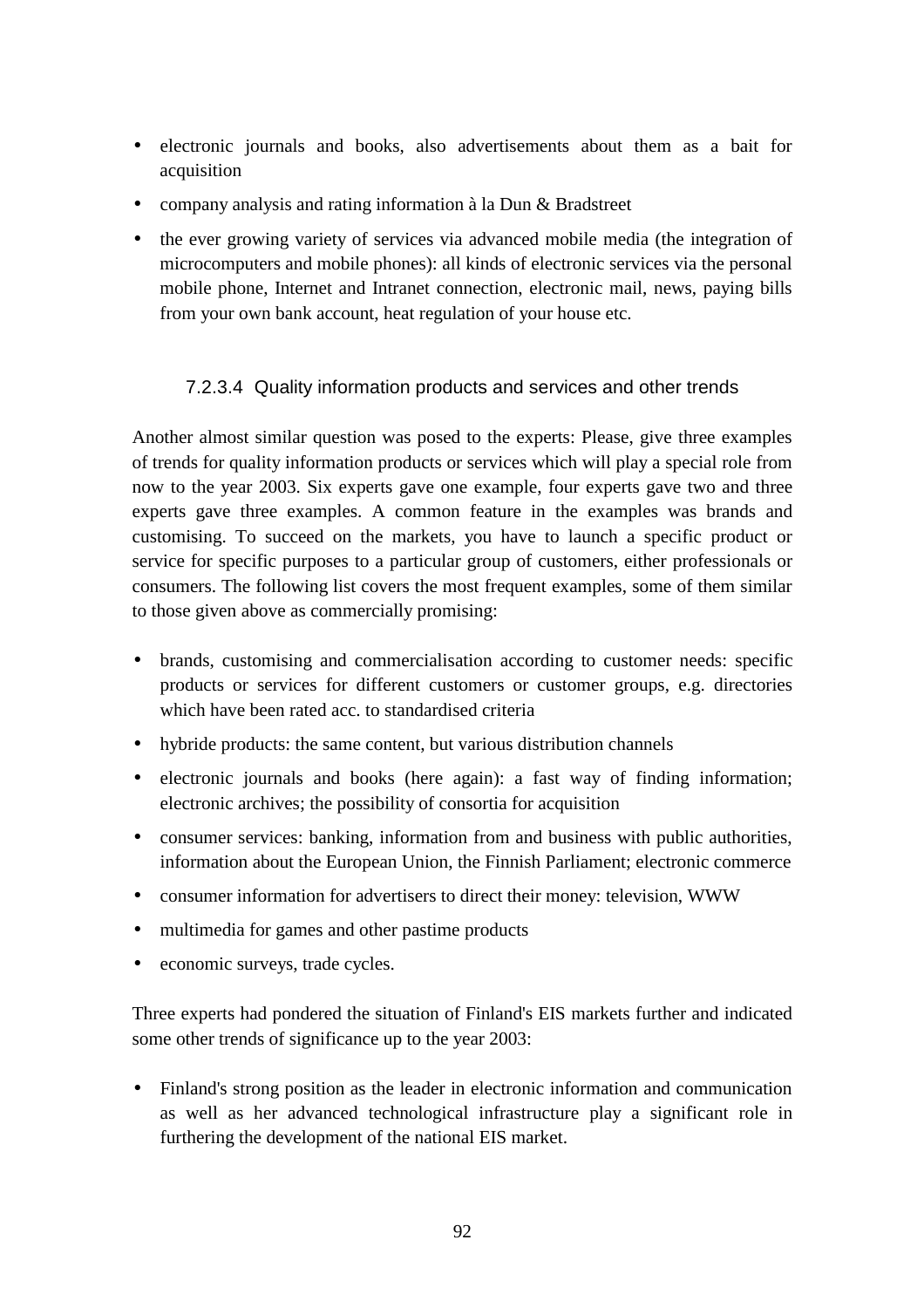- more consumer services should be supplied as soon as possible in wireless networks and via digital TV (cf. the integration of a microcomputer and a mobile phone).
- a growing number of people will have access to electronic information; N.B. those who do not; overflow of the English language is a disadvantage (high-quality text is only produced in one's mother tongue!).
- everything will move to the Internet; networks will develop further and there will be new ways of communicating information (wireless, GSM); people will want more and more; pastime opportunities on the Web (hobbies, studying, games, CD-ROMs etc.).
- it is a global market: more market share is available in the European Union countries.

# **7.2.4 Market barriers**

# 7.2.4.1 Market barriers at present

Despite technical progress, user-friendly interfaces, search agents and other improvements to enhance the usability of electronic information services, especially via the Internet, there are still barriers to wide-spread usage. The respondents were to list three most important barriers to the development of EIS markets in Finland. Eight experts mentioned two barriers, five experts listed three. Five experts also considered measures to be taken to eliminate these barriers. The most important barriers are listed as follows:

- attitudes, habits; the fallacy that "all information is free"; it is difficult to consider information a product or a factor of production
- security measures still under development; electronic identifying and paying
- missing enthusiasm for risk-taking or innovational inputs in R&D and marketing (main players only few and big)
- established actions or standardised measures missing: licensing, copyright, legislation
- small and remote market, not enough resources, low rate of internationalisation; Finnish an exotic language
- commercialising, pricing, brands: products not clearly profiled; the future belongs to specific customised products and services.

What should be done to eliminate the barriers? Measures of national information policies or information society strategies were not considered here; it was a question of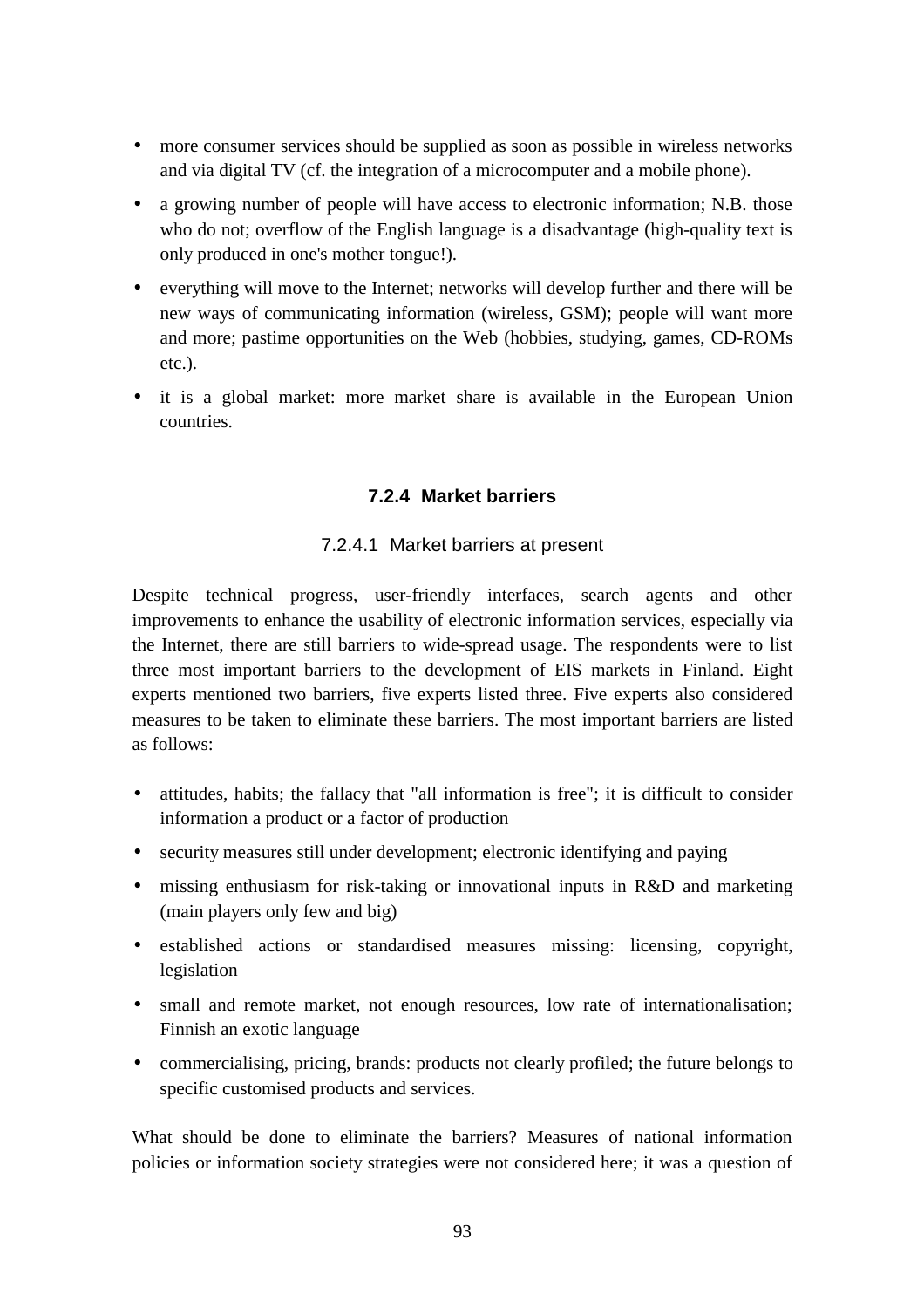what should be done by information providers, by information brokers and specialists or by users and user associations.

*Training*, education, instruction are as important as ever before. Equally important are products and services of constantly *high quality*. Training should be given to both producers and users. *Producers* should learn to make high-quality products which are also user-friendly. *Users* should get encouraging experiences in the fun of and benefit gained from electronic information services. It is the responsibility of *information specialists*, professionals of the branch, to organise training, directed particularly to small and medium-sized enterprises. It is also the responsibility of information professionals to insist on the further development of products and services they receive from hosts, producers and other brokers – and not to accept traditional supply repackaged!

*Reliability* is always one of the premium requirements. Standards and recommendations should be agreed upon to guarantee the quality and reliability of information products. Products should be developed a) according to customer needs and in co-operation with customers; b) direct to global markets, not only to Finland (localising and translations a job for language engineering companies); c) no free services, only commercial products. Electronic identifying, electronic citizen card is looked forward to; it would boost further developments in the market.

# 7.2.4.2 Market barriers in 1989–1990

VTT Information Service in the 1970's and 1980's made fives surveys about the use of online services in Finland. The latest survey (Eskola & Lehti 1990), based on an extensive questionnaire sent to all information services in Finland, concerned the year 1989. One of the questions was about factors hindering wider use of online services. It is interesting to compare the results of the 1989 survey to experts' opinions in MSSTUDY II. A decade ago, most Finnish users considered *pricing* the most important barrier. Lack of time, lack of *training*, inadequate equipment were also mentioned. More up-to-date information was also needed. – A wealth of real-time information is at hand today, but ever more is needed.

Ten years ago, before the present information overload, pricing was a barrier because of the charges – often relatively high and varying according to system or database – a user had to pay for online information systems and databases. At present, with the Internet explosion, pricing is still a problem but for reasons contrary to those in 1989. Users tend to cherish the illusion of the slogan "It's all there and it is free" about information available via the Internet. Well-structured, classified and reliable information has always been charged for, and will be charged for. Present new users, inspired by the vast supply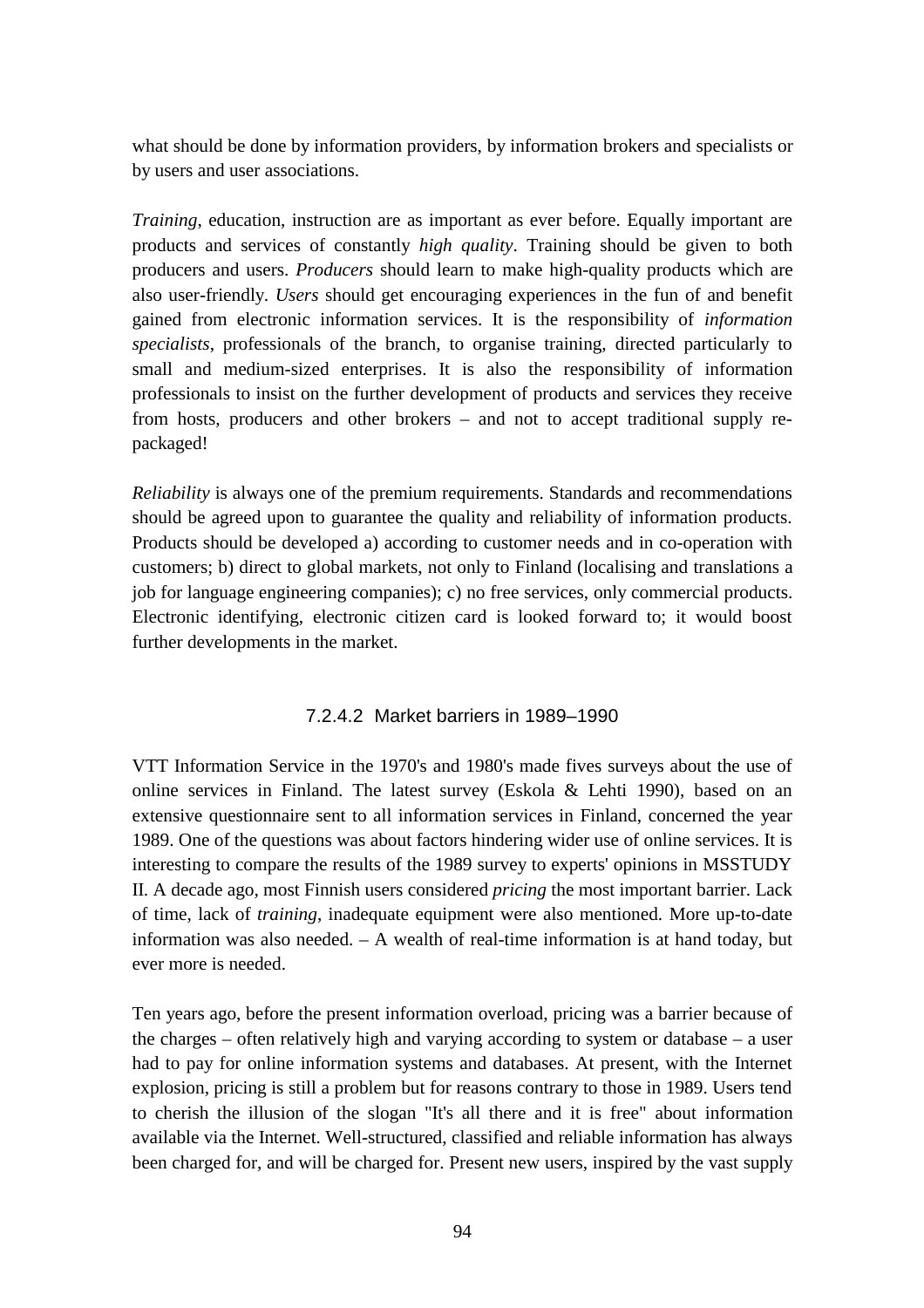on the Web, will be looking for a guarantee for quality information sources, and hopefully willing to pay for quality and reliability.

# **7.2.5 Information policy in Finland and in the European Union**

# 7.2.5.1 Information policy in Finland

What should the national Government do to support the development of EIS markets in Finland?

Information society strategies have recently been updated in Finland by the Finnish National Fund for Research and Development (Suomen itsenäisyyden juhlavuoden rahasto, SITRA), cf. chapter 5.3.1.1. In addition, national experts gave their opinions about further measures of importance. They are to a certain extent similar to those mentioned in chapter 7.2.4.1 about eliminating barriers.

Training, the importance of "*media literacy*"; risk-taking and the need for *more R&D funding*; *electronic citizen card* – these are the main measures recommended by six experts. A summary follows:

- more risk funding; it is essential to help small innovators enter the global market; less bureaucracy and more R&D money
- training, learning to understand; schools and universities are to intensify their input in information; multiply funding for the national electronic library, FinELib
- reworking on attitudes and habits; elderly people shun electronic services; media literacy raises the level of know-how; citizens who "know how", also know how to purchase and use information services both for professional and private purposes (the importance of developing the supply of information by and the possibility of handling business with public authorities electronically)
- electronic identifying, encryption; electronic citizen card, electronic payment methods, legislation, culture.

# 7.2.5.2 Information policy in the European Union

What should be done by the European Commission to support the development of EIS markets in Europe? Four experts expressed their views on recommendations to the Commission in the field of European information policies.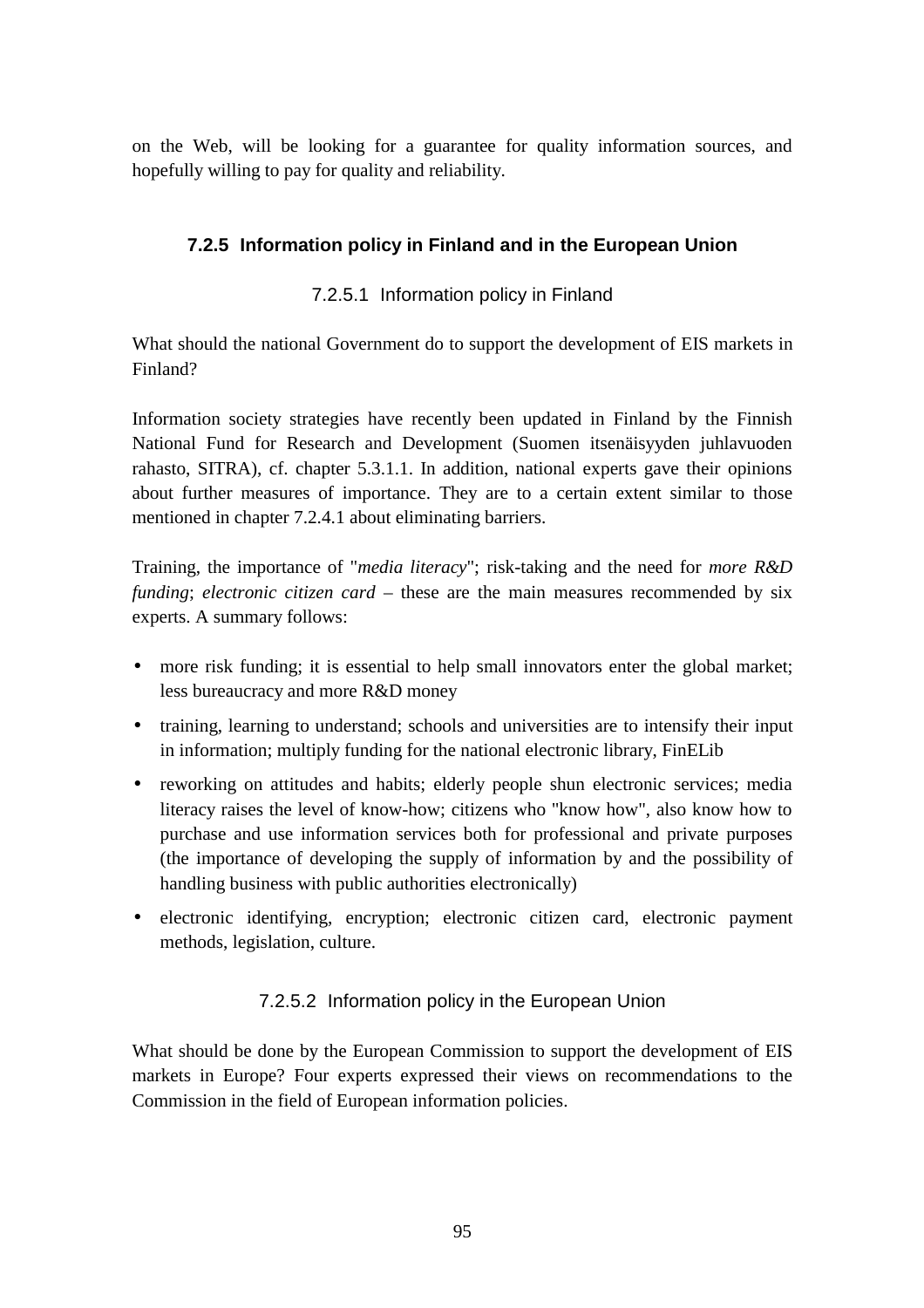Support measures should be turned from supply to demand; more support to demand, less to supply! Let free competition direct the development. Dangers of American competition must be taken seriously. It is very important to spur investments in products aimed at European markets. A summary of recommendations follows:

- go along to global development like OECD and ICC
- decrease support to supply; services produced by and financed from public coffers only hamper free market development and distort competition
- increase support to demand; less restrictions, free competition
- American competition poses a danger: Americans strive to secure their market position by restrictions and see the unified Europe as a danger
- invest in developing products to the European market
- financial support to the infrastructure in the previous Eastern Bloc countries in order to broaden the market base.

# **7.3 Positioning Finland on the information highway**

Mr. *Matti Lehti,* Chief Executive of Tieto Corporation, has faith in the future of Finland in the global information society. Tieto Corporation is the largest information technology service company in Finland, specializing in the development, integration, maintenance and operation of advanced information systems. The company's core business is high-value-added professional services. Tieto operates in 13 European countries, and has a personnel of 5500 and net sales of 2.8 billion FIM (approx. 470 million euro).

Communications, either physical transport by roads, railways etc. or non-physical transfer by telecommunication networks, form the core infrastructure in modern industrialised societies. Information highways will mean a far-reaching and more profound change in the societies than the development of the physical traffic network.

Mr. Lehti looks with confidence towards the on-going move to the information society (Lehti, Matti 1998). It will continuously demand technical breakthroughs in many fields but also produce entirely new services and business sectors. In his opinion, most of the products and services in the future will be made, marketed and consumed via electronic networks.

There are three main keys to the advent of the information society and information highways, based on digitalisation: 1) the miniaturisation of microprocessors, 2) the increase in processing power and 3) the fall in processor prices. Computers have left the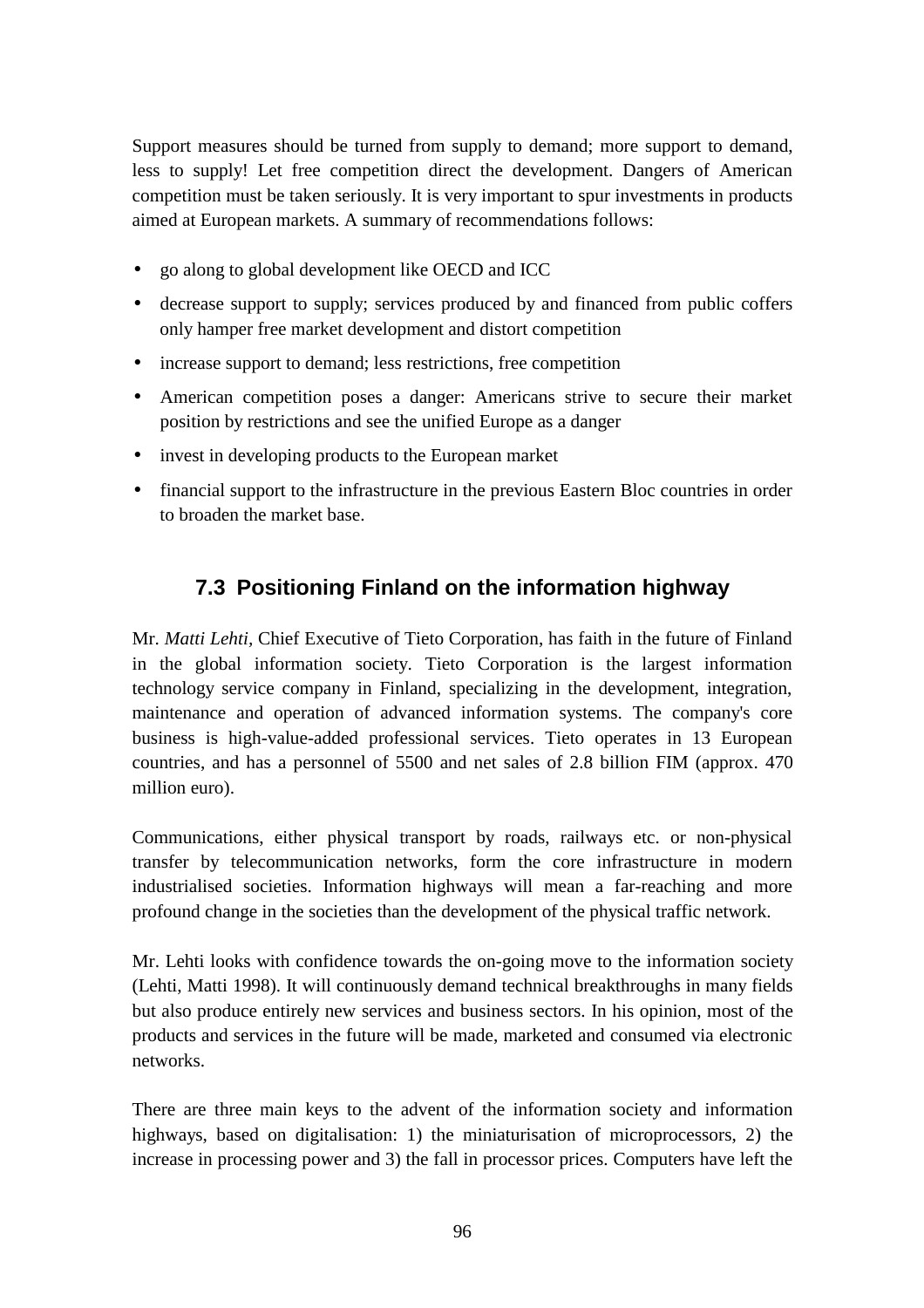floor for the desk, and the desk for our pockets. We might perhaps modify a well-known slogan: The digital revolution will indeed unite all the computers of the world, thus connecting the labour force of the world. Wired and wireless connections mean mutual communication between microprocessors all over the world. We go forward towards the integration of personal computers and mobile phones, and to modern wireless networks and digital televison.

The speed of development varies from sector to sector. Data-intensive sectors such as banking, insurance and travel agent services progress fastest and lead in structural changes. In the Nordic countries particularly banking paves the way to a real information society since most banking transactions are handled in electronic networks today.

Competition and customer benefit are the prime drivers of development. Customers obtain the services they need via information networks in a faster and more costefficient way. An ordinary citizen will be able to attend to one's affair e.g. with public authorities in an easier way direct at his home computer. New distribution channels and modes of operation will overlay those existing today or they will both exist side by side. In many a branch, production and service will be handled electronically by servers and the connecting networks. Information content will converge with technology and telecommunications and result in completely new kinds of services and business sectors. Finland and Sweden are pioneers in building an information society. Major leaps in productivity will strengthen Finland's international competitiveness and position her in the leading place in future information environment.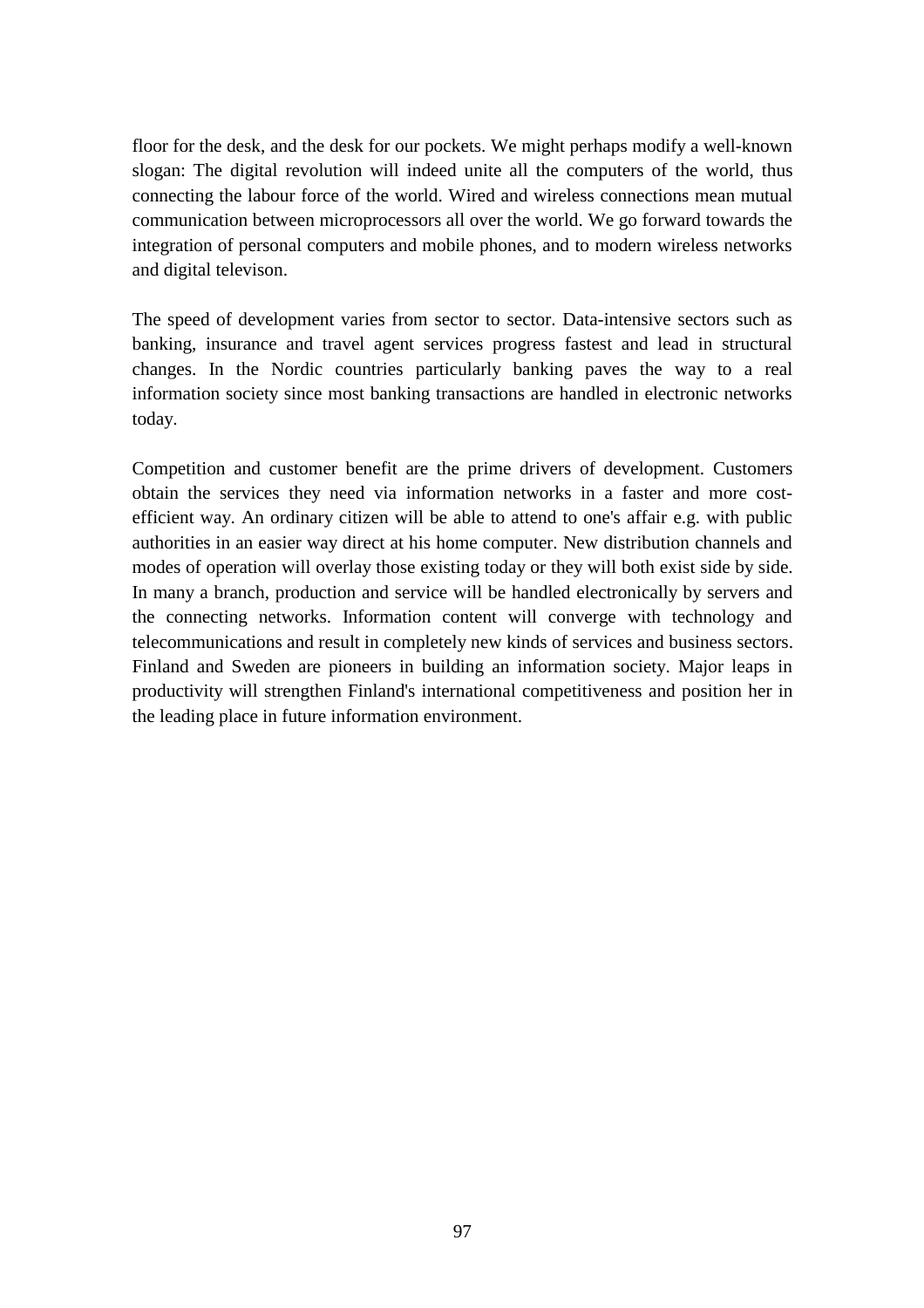# **8. Conclusions**

# **8.1 Electronic information services in Finland**

#### **8.1.1 Prerequisites**

Finland with her 5,1 million people is a world leader in telecommunications technology, with a readiness to adopt high technology in general. Telematics applications cover a wider range of fields, and the level of computerisation places Finland among the top ten in the world. The number of Internet servers (hosts) in Finland is also a world record (88,1 per 1000 inhabitants) and so is the number of mobile phones; at the end of 1998 the number of mobile phone lines exceeded that of conventional telephone lines. The liberalization of telecommunications networks got under way in 1985 and was completed in 1994. The process was easier than in most European countries because of the strong tradition of competitive private and publicly owned telecom carriers.

Mass media, denotes 3% of GNP, a fairly constant share in the past few years. The Finns are avid consumers of newspapers and books. Finland's per capita consumption of print media has been among the highest in the world for a long time. Almost 80% of magazines and 90% of newspapers are delivered to the subscriber's door. In book production in 1996, Finland ranked second in the world (26 titles per 10,000 inhabitants) right after Iceland. In 1998 almost all daily newspapers were also published in the Internet, as well we a fifth of non-dailies.

The share of high-tech exports of Finland's total exports in 1988 was only 4%, in 1997 as much as 16%. Technology policy has played an active role in Finnish economic policy. The level of R&D investments was 2,9% of GDP in 1998. Enterprises account for two thirds of all R&D expenditure, with a rapid annual increase in the past few years.

Finland thus has both a tradition as a print media country and a position as a high-tech country, and a leader in telecommunications technology; good prerequisites for information services in general and electronic information services in particular. In addition, political decision-makers have realized the opportunities that the information age will bring to Finland. The Finnish Information society strategy was revised during 1998, and defines seven spearhead projects to concentrate on, with the objective of guaranteeing the availability of information society services to the citizens and of creating practical examples to attract the users. The Ministry of Trade and Industry also acknowledges the importance of content creation: an extensive national R&D programme on content is being prepared.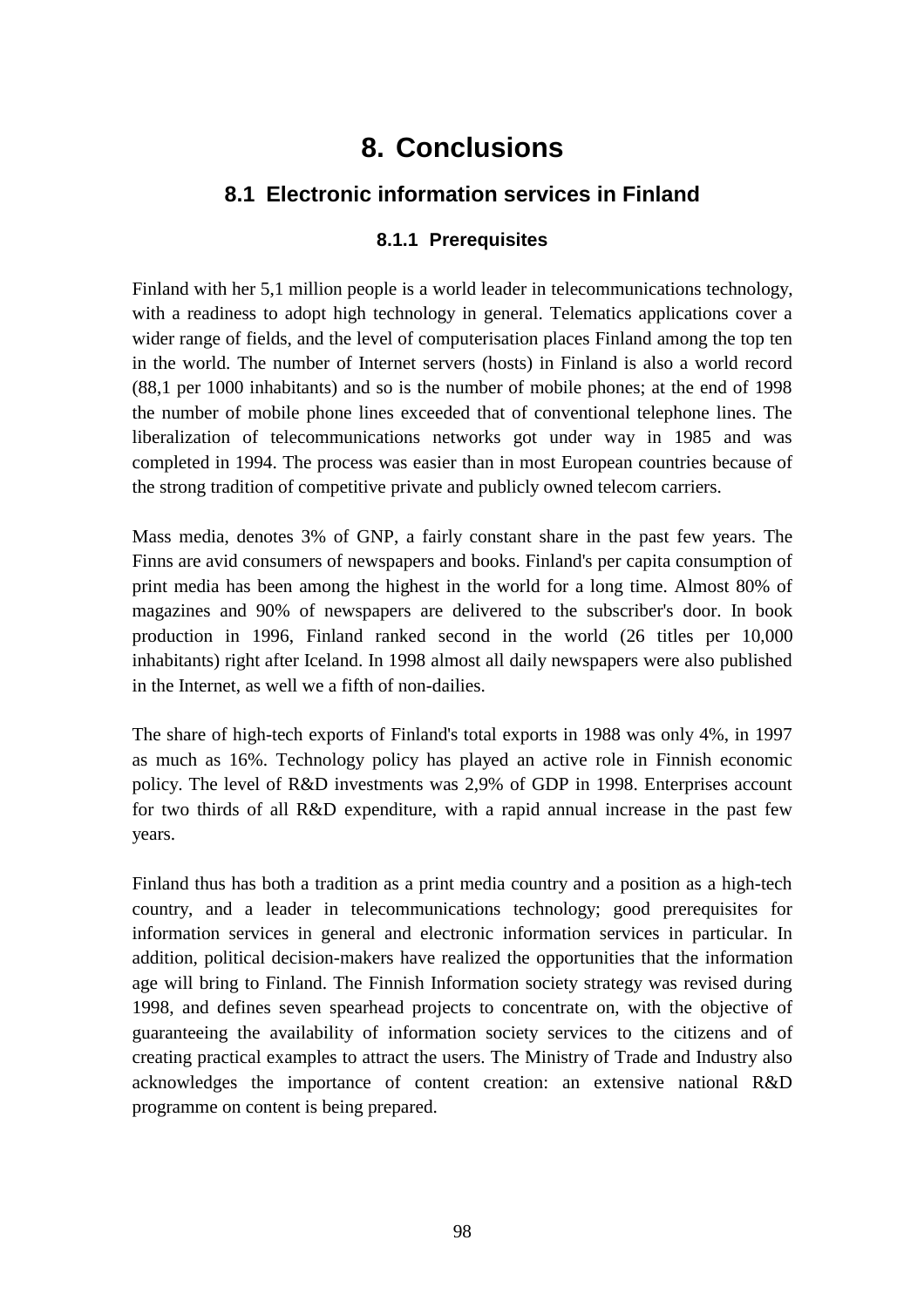# **8.1.2 Supply**

MSSTUDY II covered the supply of electronic information services (EIS) for professional purposes, demand for electronic services by households for private and business purposes, and the infrastructure necessary for the development of the EIS market. National experts' opinions about future trends were also surveyed.

National and international suppliers of online or offline electronic information services do not compete very intensely with each other; rather they complete each other's supply. The number of publicly available databases in Finland, containing information for professional purposes, is about 300, i.e. one third of all Nordic databases. They are produced by about 160 database producers and hosted by 90 hosts, according to NORDGUIDE 1998. National hosts mostly provide information in Finnish to Finnish customers and make most of their revenue on the domestic market. There are only a few Finnish exporters of EIS. In general, being an EIS provider is not the main activity of an organization in Finland.

About a dozen national hosts are of commercial significance. In factual information, parallel versions of the same information are offered giving rise to a competition situation between Finnish and international suppliers. Big international suppliers, including their subsidiaries, have a strong position in real-time information services and in providing international information in almost any line of science, technology and business information.

A great number of premium-rate audiotex services has been moved to the Internet since 1994. About half of audiotex supply in Finland in 1997 was for professional business purposes. – Telematic value-added information networks are still used for a variety of purposes, mostly for banking services and business-to-business markets. Much of their information supply is also being moved to the Internet.- Offline media accounts for less than 10% of the total market for online and offline EIS.

Most of the companies with over 100 employees have Internet access. The Internet has brought along a variety of non-traditional EIS suppliers to the market. There are a number of operators providing Internet connections, and about seven key players. The past year has seen a number of mergers. – Multimedia market is constantly under turbulence, and big publishers have entered the market by acquisitions.

An estimate is made about the supply of EIS for professional purposes in Finland, amounting to about 980 million FIM (167 mecu) in 1997, including imports of foreign suppliers but not including exports of Finnish suppliers.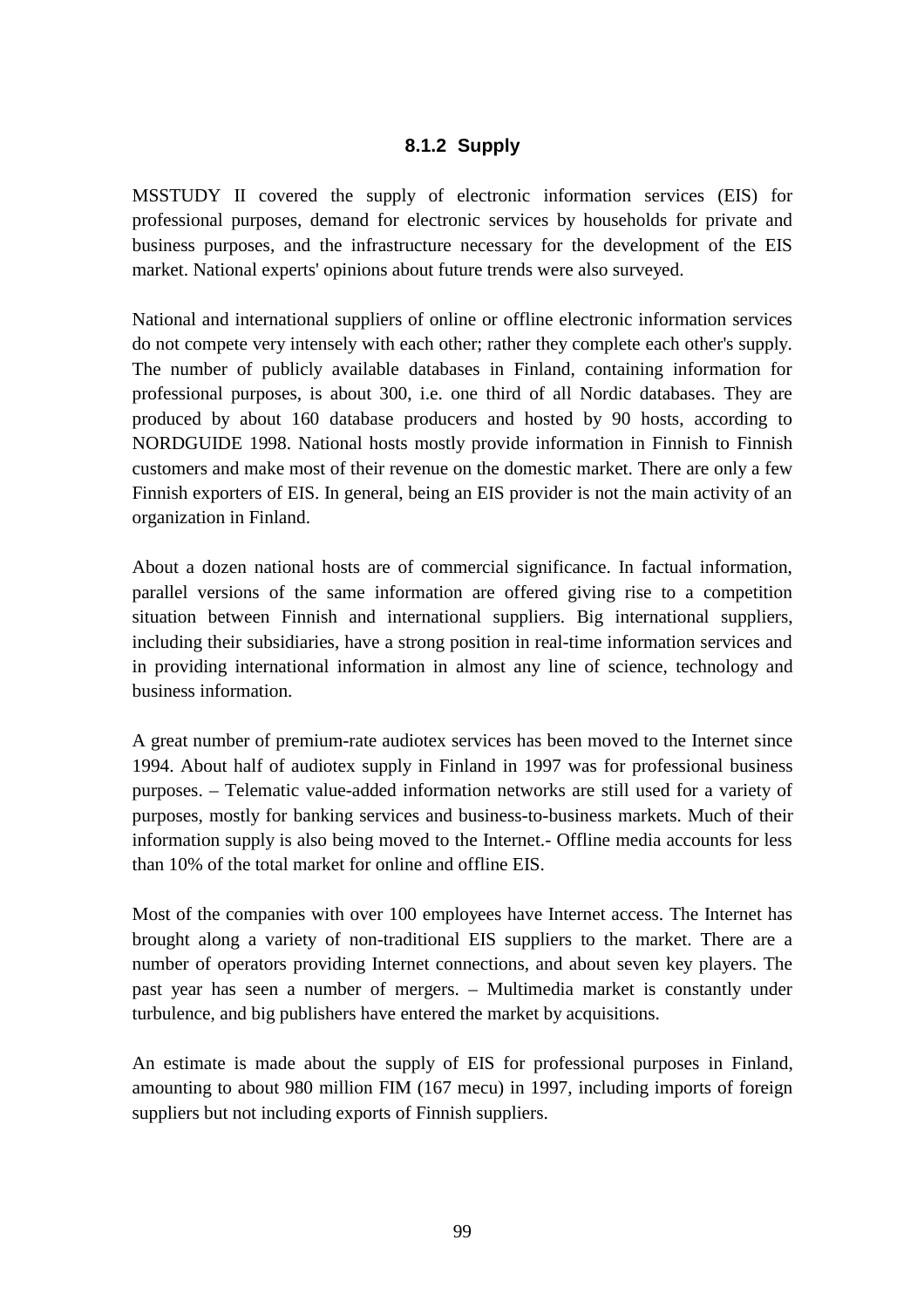#### **8.1.3 Demand**

Surveying demand for electronic services by households in September, 1998, showed that 63% of respondents (i.e. 40% of all Finns aged 15 to 74) had a personal computer at home. Three in four persons in the age group whose home computer had access to information networks, used electronic services at home. That is, however, only 13% of all aged 15 to 74. Those in higher income categories have more often home computers with a network connection. Also, the higher the total income of the household, the more people were able to use services at work or place of study. About 30% of all population used electronic services at work or place of study. – One third of all people aged 15 to 74 did not have access to or did no need to use a PC.

A fifth of the Finns had a home PC with Internet connection. Of those, 30% used the Internet daily and 45% weekly. Young people in general are the most active users of communication services, but only a fifth of them at home. About 11% of the population used electronic information services at home computers.

Summarizing users of electronic services and types of services used: 13% of the population aged 15 to 74 were users of electronic services; 9% were users of communication services (e-mail, bulletin boards/newsgroups); 11% were users of information services (subjects of interest, newspapers etc., public institutions, online databases etc.); 10% were users of transaction services (electronic banking, real-time financial information, electronic shopping, software downloading, booking tickets); 2% used games and entertainment as well as electronic services for educational purposes and 1% were users of other services.

Daily or almost daily usage of the Internet has increased by 63% in a year from February, 1998 to February, 1999. Nevertheless, there are still people, particularly in the older age group, pensioners or the unemployed who do not use a PC or access electronic services via the Internet. It is a matter of special concern to guarantee the flow of information on public issues also to them.

#### **8.1.4 Future developments and trends**

A national expert survey was made to detect future developments in electronic information services. One third of the targets replied and stated their views. They expect that business information services in 2003 have a 55% share of the market for electronic information services in Finland, declining from 1997, and consumer services have a 45% share, increasing from 1997.

Assessing the average annual growth rate of the networks, the experts estimated the annual growth rate of Internet markets to exceed 15% from 1998 to 2003. As to content,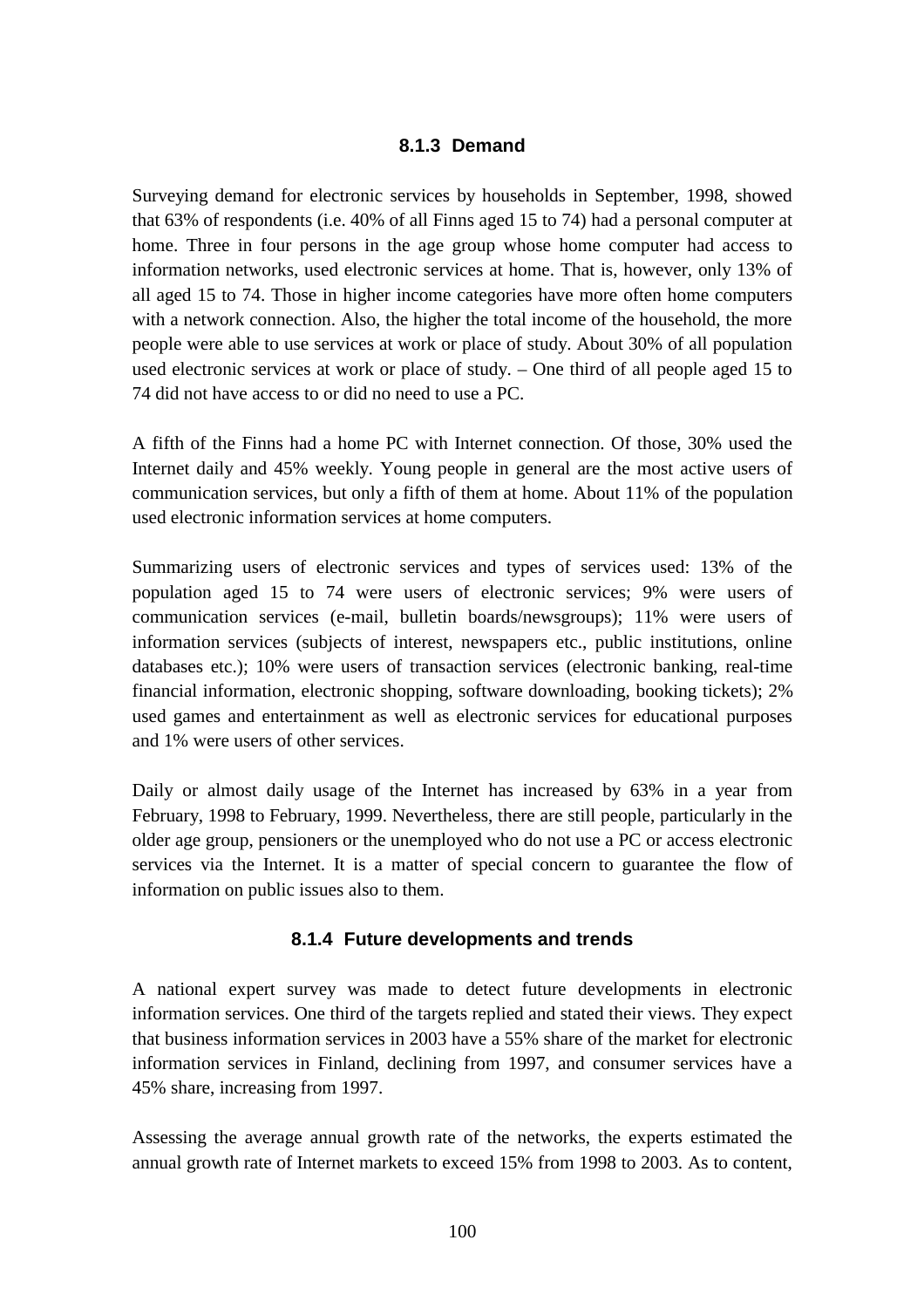news market is expected to grow with over 15% annually, but growth of scientific, medical and technical and patent information will slow down. DVD, the digital versatile disc, will be the winner over CD-ROMs.

The respondents gave examples of commercially promising products or services, e.g. demographic or other consumer market information for marketing purposes, home shopping, real-time advising services for private investors, electronic journals and books, company analysis. The integration of microcomputers and mobile phones will bring about a growing variety of services via advanced mobile media. The future belongs to specific customised products and services. Brands and customising, commercialisation according to customer needs are the keys to success.

Attitudes and habits are the most significant market barriers, together with the fallacy that "all information is there and it is free" in the Internet. Technological literacy, media literacy is an important issue. Security measures are still to be established (e.g. electronic identifying measures and electronic payment methods). An electronic citizen card is really looked forward to. Reliability of information is one of the premium requirements. Training is as important as ever. Both information producers and users should be trained. Producers should be advised in making user-friendly high-quality products, users should get encouraging experiences in the benefit of electronic information services. The European Union should should decrease support to supply and increase support to demand. Controversially, at the same time it should invest in developing products particularly for the European market.

# **8.2 Converging technologies of the future**

Telecommunications cluster has become the prime driver in Finnish industrial development nowadays; of the biggest 500 companies 27 belong to the telecom cluster. Their total turnover in 1998 amounted to 114 billion FIM (19 billion euro), Nokia having a lion's share of almost 70%. Telecommunications industry generates new branches of industry, e.g. the present electronics industry. Opportunities outweigh threats for innovative companies and industries. Closer co-operation with other clusters, e.g. with the forest cluster and welfare cluster, gives Finland great opportunities also internationally (Rajalahti 1999). Mr. *Jyrki Kettunen*, Research director of Metsä-Serla Corporation (the fourth largest forest industry and paper products company in Europe, staff of 15,000 people) has outlined a "reading-product-industry": the reader prints messages of digital communication on paper – which in turn calls for new equipment and new types of paper (Kettunen 1998).

In addition to the importance of co-operation between clusters, Mr. *Matti Alahuhta*, President of Nokia Mobile Phones, emphasizes content industry. Consumer markets of a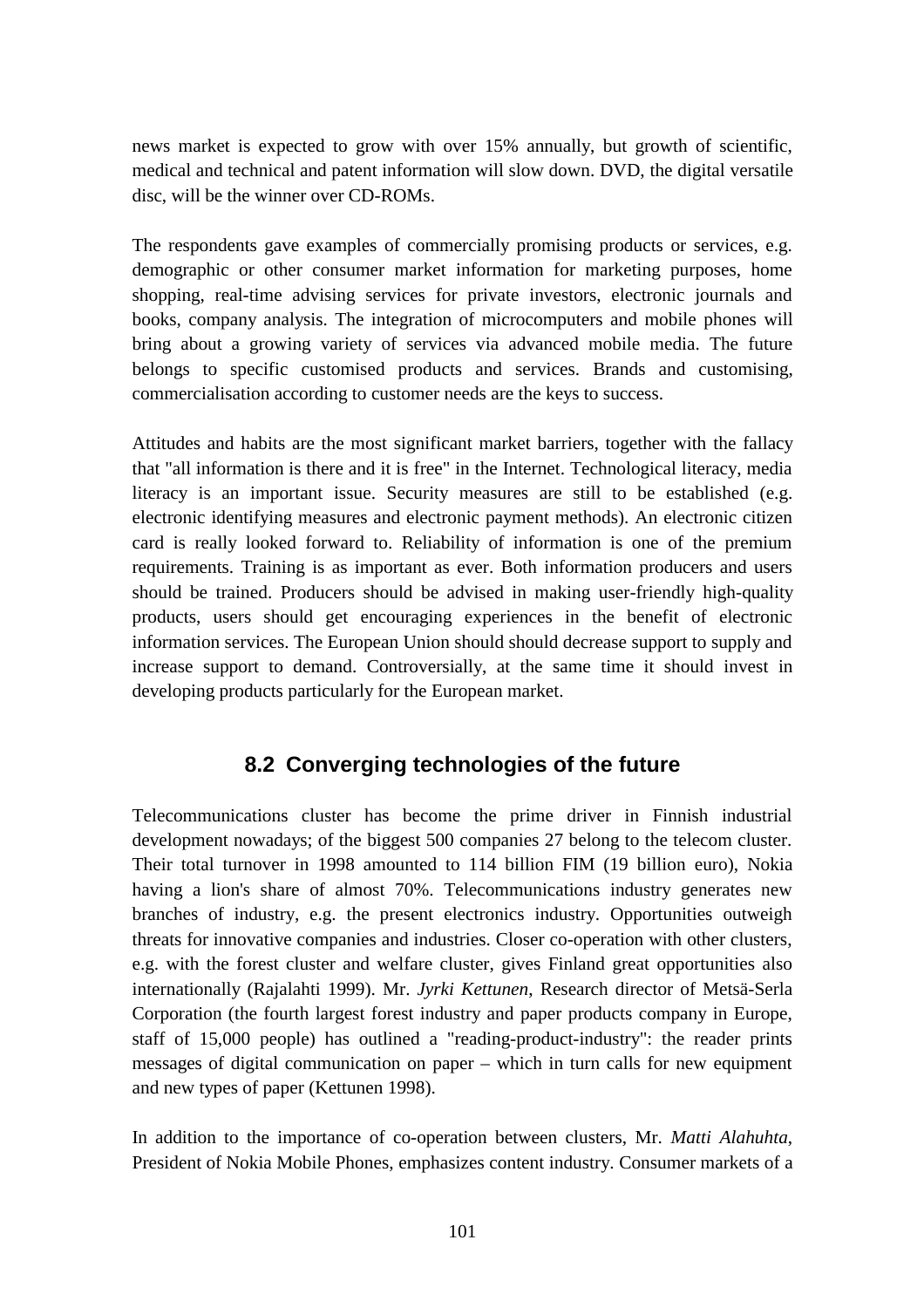greater volume are only starting to grow; a number of operators and media houses snort at the starting gate. Banks, insurance companies and chains of stores are ready for the network race, too. Leaders of the revolution will be mobile communications and the Internet (Rajalahti 1999). Mobile phones, consumer electcronics and telecommunications are converging to one huge branch. Mobile phone manufacturers will concentrate on appliances for the ear, eye, mouth and fingertips; therefore manufacturers of telecommunication systems will have to concentrate on networks with more and more text and images in addition to speech. Operators will also look for new types of services. Software technology and know-how is one of the key areas also in the future. IT companies as well as professionals in content and software production also join the race.

Fortunately, political decision-makers and industry have realized the opportunities that the information society will bring to Finland.

New services and applications will encourage encounters in the Web for human communication and interaction. Such applications will be part of the infrastructure. New community communication networks (CCN) will be created: those operating only in the Internet and communities utilizing network services as part of their "real-world" activities. We shall see more and more possiblities for doing business and handling one's affairs via the Internet, e.g. virtual testing of household applicances. Network services will greatly ease the burden of e.g. the disabled in everyday life. User-friendly user interfaces will become more and more important in attracting the ordinary citizen to the net. Network services will free their user from the limits of place, equipment and sometimes also time, believes *Mr. Kari Lehtinen* of Helsinki Telephone Corporation (Lehtinen 1999). He looks forward to up-to-date and efficient services always available to the consumer and citizen. He also emphasized electrical identity, data protection and privacy. The national electronic citizen card is one of the first steps in this direction.

# **8.3 Theory and practice of the information society**

We live in an age where, indeed, "media is the message". But what is the content of the message? Is the framework the only message? Does the network society only involve virtual pastime, games and entertainment? It has become so easy to bury oneself in the virtual world of soma, a psychotropic feel-good drug.

The main focus of Finland's first information society strategy was to build the necessary overall IT infrastructure. Very many information-society-related projects (450, total annual costs of a billion FIM, i.e. 168 million euro) were going on in Finland in 1998, with much fragmentation and overlapping (SITRA 1997). The newly revised information society strategy focuses on human issues, quality of life, knowledge and competitiveness. It calls for co-ordination and practical cases to attract the consumer to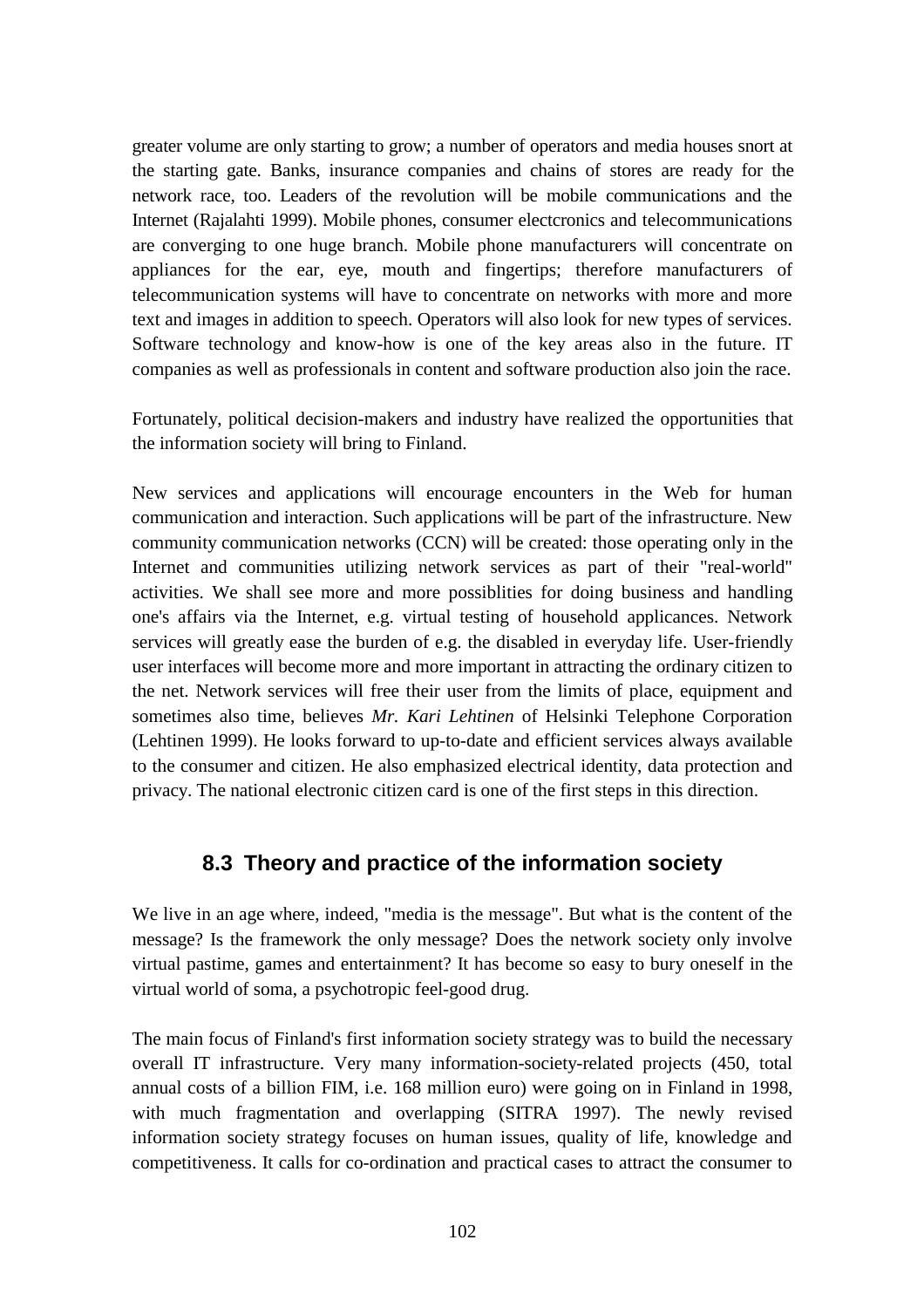the information society (IS). Seven spearhead projects have already been launched with more than 150 sub-projects to develop IS products and services.

Mr. *Kari Hintikka* takes a critical view in going through public discussion in print and on the Internet about information society issues from the beginning of 1998 to end-January, 1999 (Hintikka 1999). We need cost-awareness in acquiring equipment, we need adjusting, co-ordination, a view on the whole.

An essential issue raised by Mr. *Timo Kuronen* in his report (Kuronen 1998) is the ownership of information. Is it allowed to own information and what are the conditions for using information? Mr. Kuronen calls for defining a number of basic information resources to be maintained by public support and given to the citizens free-of-charge. Therefore the necessary software should be public shareware or freeware*.* Equipment and software have been acquired by schools and libraries – but what about updating and maintenance? Training the teachers and composing educational material? And learning to learn? Social and cultural issues have to be raised, and issues about the content of networks. Information society at its best could be a knowledge society, a know-how society. This call necessitates preventing the threatening social break-up in two, the "haves" and "have-nots".

Technical development is faster than human changes. Technology should be a means – and only a means, not an end – for developing the information society. A human being should always have the free choice in his own life. Technology management is an important issue, and so is knowledge management. Blind faith in technology makes the idea of information society only another ism to fulfil the ideological vacuum at the end of the 1900's. To inspire creativity, the information society should question its basis and discuss the underlying values. We have a long but challenging way to go from an information-technology society to a society of knowledge and understanding.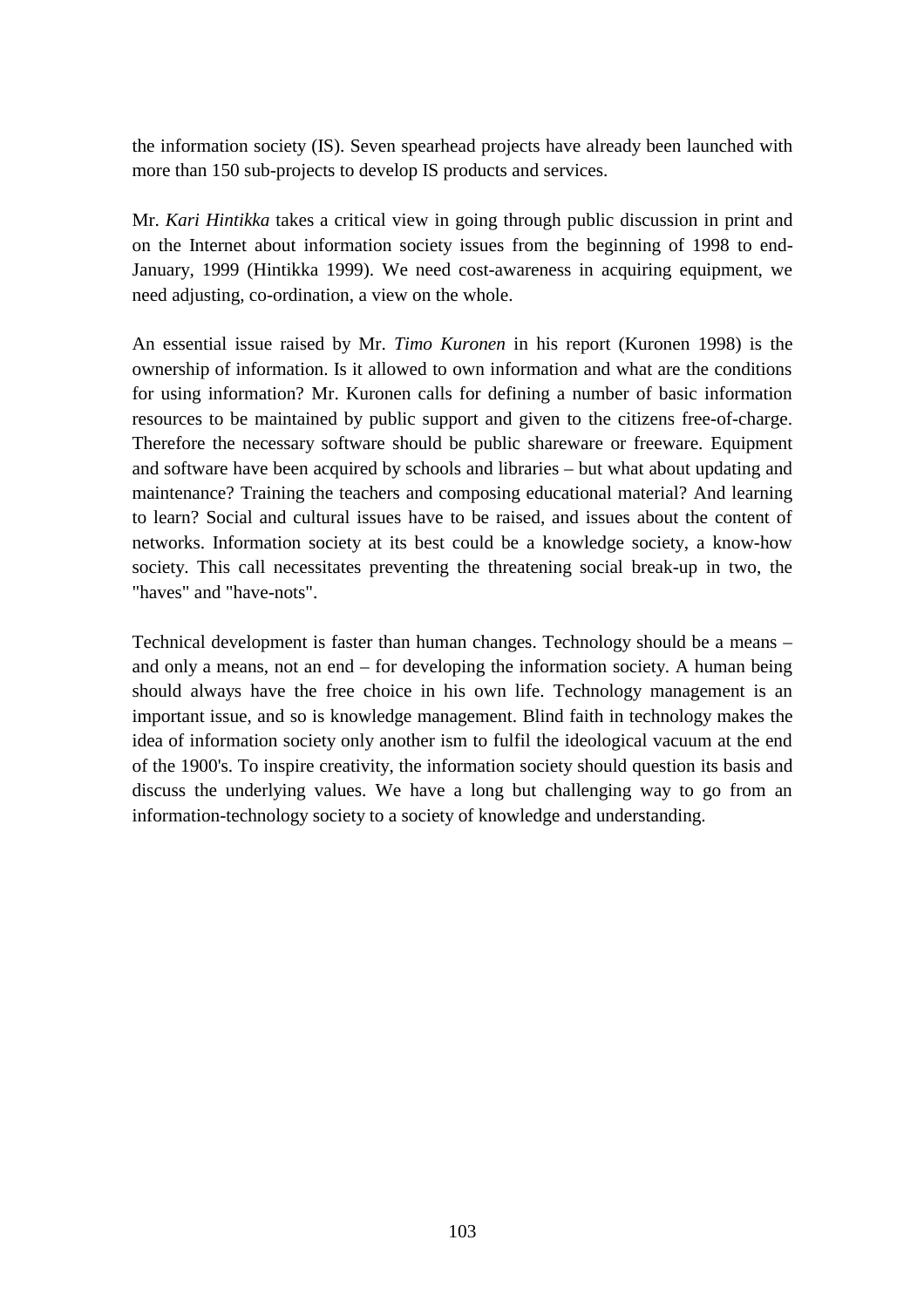# **9. Executive summary**

MSSTUDY II Finland is part of a multinational study for assessing the development of the markets for electronic information services (EIS) in the European Economic Area (EEA). The study was initiated within the European Commission's INFO2000 programme and was carried out in 1998–1999 in sixteen states of the EEA. The reference year was 1997. The study covered the supply of electronic information services (online and offline) for professional purposes in Finland, the demand for electronic services by households (usage and intensity of electronic services), description of the business environment, a survey on national experts' views about future trends of the markets and a best practice case of the regional information services network of Kuusamo.

#### *Supply*

The number of publicly available databases in Finland, containing information for professional purposes, is about 300, i.e. one third of all Nordic databases. They are produced by 160 database producers and available either online or on CD-ROMs, diskettes or as WWW databases. The number of hosts is about 90. There are about a dozen major hosts of commercial significance. Mostly, being an online host is not the main activity of an organisation. Instead, providing printed or other information products is the main activity.

Supply of electronic information services for professional purposes was surveyed by quantitative means. The word "professional" denotes electronic information services (both online and offline) used mainly for professional purposes in the working places (e.g. an enterprise, a research organisation or a government institution). To distinguish between professional and consumer EIS sometimes is like drawing a line in water. A thorough questionnaire, common to all participating countries, was partly translated into Finnish and sent to major online hosts, producers and representatives of foreign hosts as well as to major Internet and WWW providers, new media companies and publishing houses active in electronic publishing. The number of questionnaires sent totalled 96. The response rate, however, proved very low: usable responses accounted for 24% of the number of questionnaires sent, fully usable responses only  $17\%$  (fully usable = information about the respondent's EIS turnover included). The results of the supply survey thus did not prove comprehensive enough and had to be supplemented by desk research and contacts to Finnish experts.

Two approaches were used in interpreting the results. The *industry approach* aimed at finding out how strong the national EIS industry is. The overall supply of domestic information providers was considered in this approach, including exports but, of course,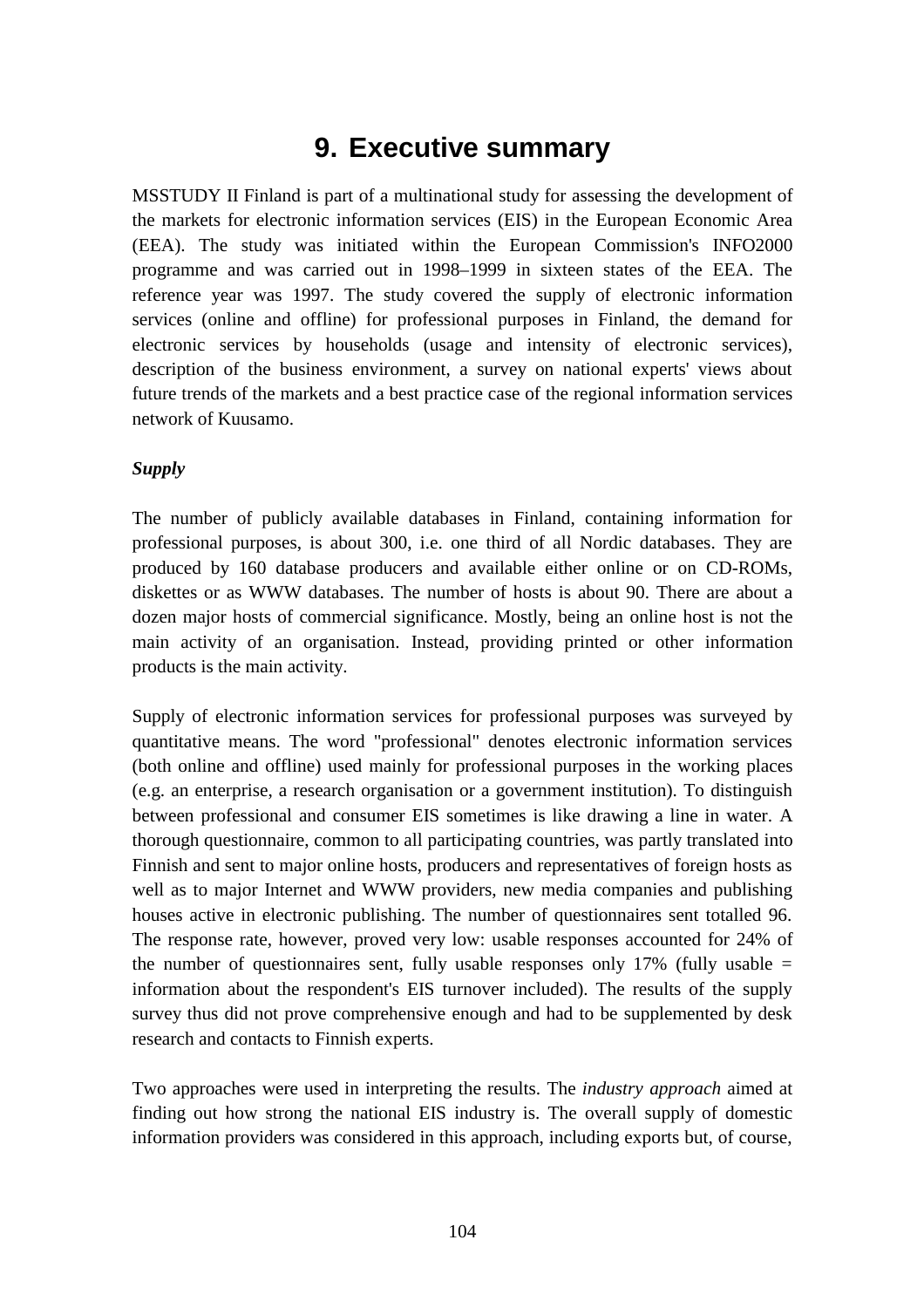not including imports. The *market approach* aimed at defining the size and volume of the EIS market, including domestic supply and imports but excluding exports.

Finland is an importer of electronic information for professional purposes. There are only a few major exporters of online EIS. The main market is in the European Union countries. Finnish suppliers make most of their revenue, however, in the domestic market. Businesses, particularly financial service companies are the prime users, mainly using real-time financial and news services. The turnover of domestic hosts, including exports, in 1997 is estimated at 227 million FIM (39 million ecu). Import is estimated to total 282–294 million FIM (48–50 million ecu).

Two operators dominate audiotex supply in Finland, Sonera (former Telecom Finland) and Helsinki Telephone Corporation. In Finland the operators do not determine the price the caller pays, but the service producers – contrary to elsewhere in Europe. Therefore one must consider the amount of money that consumers spend for premium-rate audiotex services. Audiotex is no great business for the suppliers. An increasing number of former audiotex services is being transferred to the World-Wide Web. The value of audiotex services for professional purposes in 1997 is estimated at 175 million FIM (30 million ecu). – Interactive open information networks for public use, value-added telematic networks, are provided in ASCII form and are thus truly "telematic". The main providers of telematic information services are the same as for audiotex services. Telematic networks in 1997 were used for 1,11 million hours (985 000 hours in 1994). The value of using telematic information networks in 1997 for more useful or professional purposes is estimated to total 36 million FIM (6 million ecu).

The period after 1994, the reference year of MSSTUDY I, has seen the explosion of the Internet. There is a number of operators in the Finnish market, about seven of them key commercial players. In addition, FUNET (Finnish University and Research Network) is a network service for universities, polytechnic colleges and the research community. Over 90% of companies with more than 100 employees have Internet access. Companies in general denote the major share of Internet connection services. Internet connections (WWW) in 1997 have been estimated at 170 million FIM (29 million ecu).

The company register of MSIG Finland (Multimedia Special Interest Group) in 1997 listed about 150 new media companies. Only about one tenth of them, however, had any significant role in the market as to annual revenues. The Association of Independent Producers in Finland (S.A.T.U = Suomen audiovisuaalisen alan tuottajat) gather together companies in the audio-visual branch in Finland. In 1997, the association had 82 member companies with a combined turnover of 454 million FIM (77 million ecu). The biggest and most significant new media companies in Finland are members of S.A.T.U multimedia section. In 1997 they made a total turnover of 59 million FIM (10 million ecu).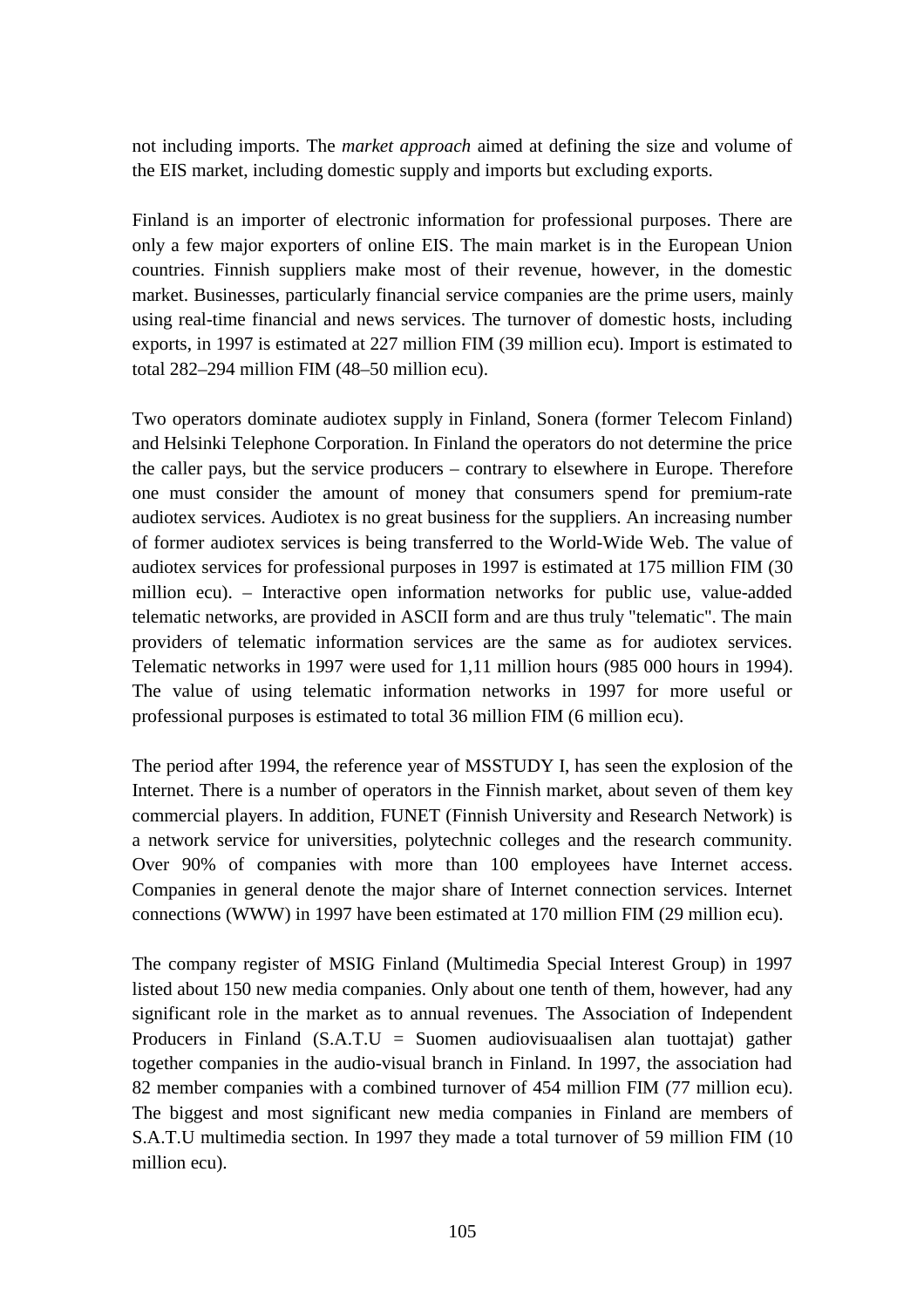CD-ROMs are the main offline media for electronic information. The market of CD-ROMs for professional purposes in Finland in 1997 is estimated to total 35 million FIM (6 million ecu). A rough estimate may be made about the diskette market, about 13–15 million FIM (2,2–2,5 million ecu).

Using the exchange rate of 5,881 FIM to one ecu, we may thus estimate the supply of electronic information services for professional purposes in Finland at 970–980 million FIM (165–167 million ecu). This figure excludes exports but includes imports of EIS.

#### *Demand*

Demand for electronic services in Finland was surveyed by computer-aided telephone interviews (CATI) in September, 1998, in the framework of the national Labour Force Survey. A sample of 3000 randomly selected persons aged 15 to 74 were selected, and responses obtained from 91% of them. The unweighted sample corresponds to the wieghted total of 3,8 million Finns. The study aimed at establishing to what extent personal computers are used at home, school and work, how many PCs are connected to the network and what kinds of electronic services different population groups use.

In all, 63% of the respondents had access to a personal computer; about 40% of Finns age 15 to 74 had a PC at home. About 46% of the age group had access to a PC at work or place of study. About one third of the whole age group did not have access to a PC.

If the respondent had a computer at home, only about one half were provided with a modem or an ISDN connection. Three out of four persons aged 15 to 74, whose home computer had access to information network, used electronic services at home. This is, however, only 13% of all population in the age group. Users and types of electronic services used are summarized as follows: 13% of the population aged 15 to 74 were users of electronic services; 9% were users of communication services (e-mail, bulletin boards, newsgroups); 11% were users of information services (e.g. subjects of interest, newspapers etc.); 10% were users of transactional services (e.g. electronic banking, realtime financial information, electronic shopping etc.); 2% used games and entertainment as well as electronic services for educational purposes, and 1% were users of other services.

# *Infrastructure*

Finland with her 5,1 million people is a world leader in telecommunications technology, with a readiness to adopt high technology in general. Telematics applications cover a wider range of fields, and the level of computerisation places Finland among the top ten in the world. The number of Internet servers (hosts) in Finland is also a world record (88,1 per 1000 inhabitants) and so is the number of mobile phones; at the end of 1998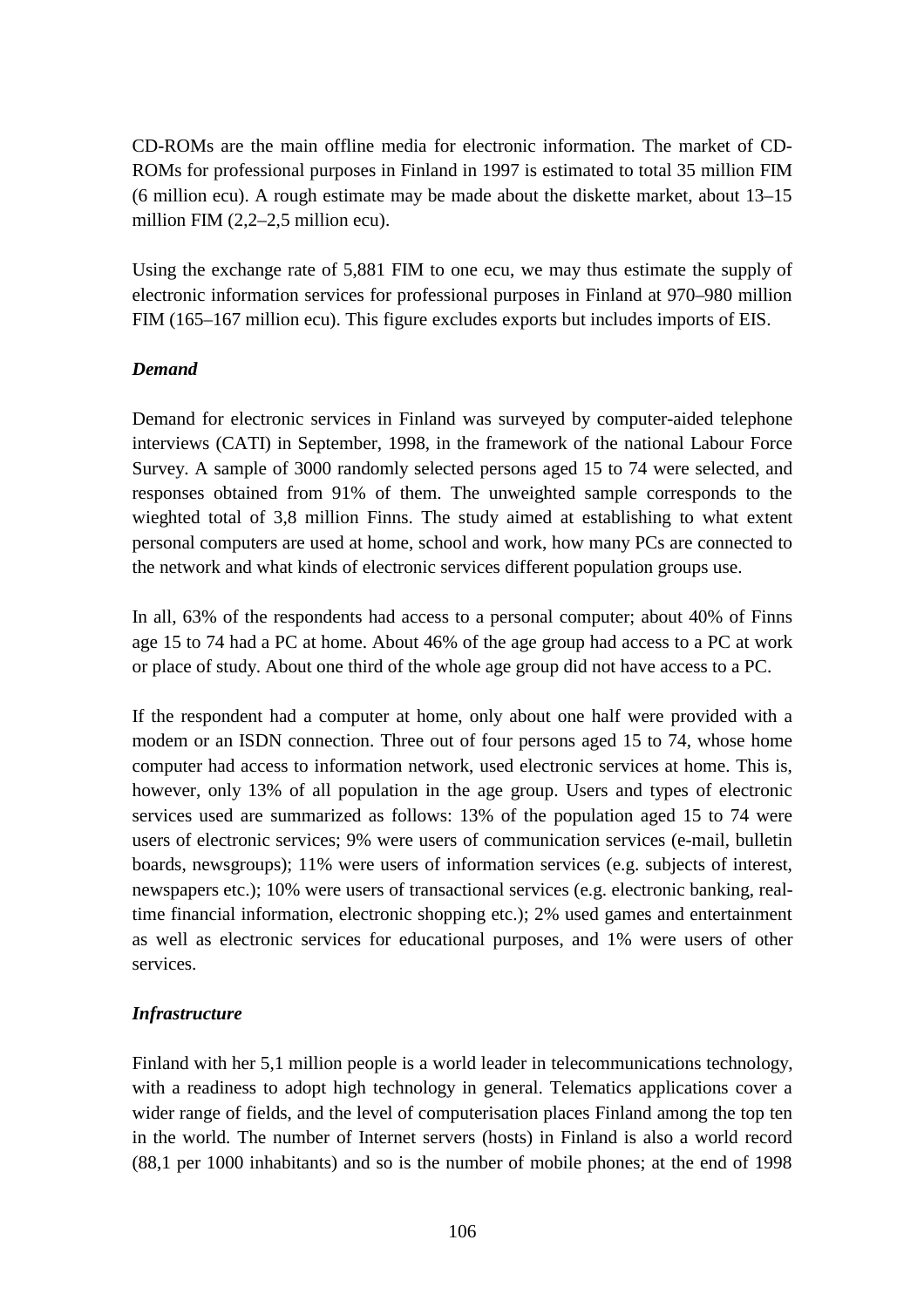the number of mobile phone lines exceeded that of conventional telephone lines. The liberalization of telecommunications networks got under way in 1985 and was completed in 1994. The process was easier than in most European countries because of the strong tradition of competitive private and publicly owned telecom carriers.

Mass media denotes 3% of GNP, a fairly constant share in the past few years. The Finns are avid consumers of newspapers and books. Finland's per capita consumption of print media has been among the highest in the world for a long time. Almost 80% of magazines and 90% of newspapers are delivered to the subscriber's door. As to circulation of newspapers per 1000 inhabitants Finland ranks third in the world after Norway and Japan (Norway 598 dailies, Japan 580 and Finland 453 dailies in 1997). In book production in 1996, Finland ranked second in the world (26 titles per 10,000 inhabitants) right after Iceland. In 1998 almost all daily newspapers were also published in the Internet, as well as a fifth of non-dailies.

The share of high-tech exports of Finland's total exports in 1988 was only 4%, in 1997 as much as 16%. Technology policy has played an active role in Finnish economic policy. The level of R&D investments was 2,9% of GDP in 1998. Enterprises account for two thirds of all R&D expenditure, with a rapid annual increase in the past few years.

Finland thus has both a tradition as a print media country and a position as a high-tech country, and a leader in telecommunications technology; good prerequisites for information services in general and electronic information services in particular. In addition, political decision-makers have realized the opportunities that the information age will bring to Finland. The Finnish information society strategy was revised during 1998, and defines seven spearhead projects to concentrate on, with the objective of guaranteeing the availability of information society services to the citizens and of creating practical examples to attract the users. The Ministry of Trade and Industry also acknowledges the importance of content creation: an extensive national R&D programme on content is being prepared.

#### *Experts' opinions about future trends*

A national expert survey aimed at detecting future trends in electronic information services. One third of the targets replied. They expect that business information services in 2003 have a 55% share of the market for electronic information services in Finland, declining from 1997, and consumer services have a 45% share, increasing from 1997.

The experts assessed that the annual growth rate of Internet markets exceeds 15% from 1998 to 2003. As to content, news market is expected to grow with over 15% annually,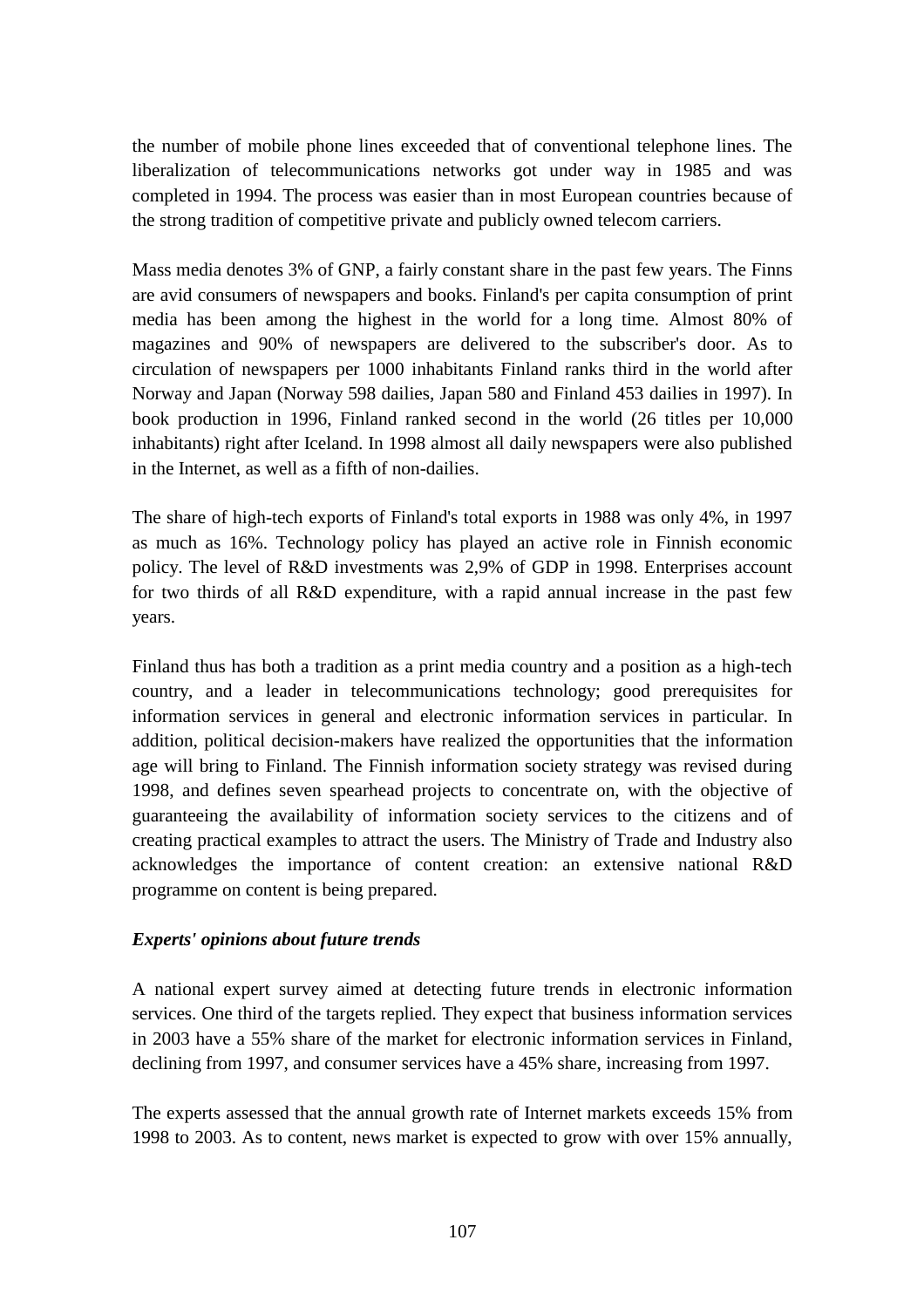but growth of scientific, medical and technical and patent information will slow down. DVD, the digital versatile disc, will be the winner over CD-ROMs.

The respondents gave examples of commercially promising products or services, e.g. demographic or other consumer market information for marketing purposes, home shopping, real-time advising services for private investors, electronic journals and books, company analysis. The integration of microcomputers and mobile phones will bring about a growing variety of services via advanced mobile media. The future belongs to specific customised products and services. Brands and customising, commercialisation according to customer needs are the keys to success.

Attitudes and habits are the most significant market barriers, together with the fallacy that "all information is there and it is free" in the Internet. Technological literacy, media literacy is an important issue. Security measures are still to be established (e.g. electronic identifying measures and electronic payment methods). An electronic citizen card is really looked forward to. Reliability of information is one of the premium requirements. Training is as important as ever. Both information producers and users should be trained. Producers should be advised in making user-friendly high-quality products, users should get encouraging experiences in the benefit of electronic information services. The European Union should decrease support to supply and increase support to demand. Controversially, at the same time it should invest in developing products particularly for the European market.

#### *Case Kuusamo*

Kuusamo is a municipality in northeastern Finland in the Koillismaa region. Kuusamo has a total area of 5,805 square kilometrs (one fifth of the area of Belgium) and a population of 18,400 inhabitants. Development of a local information society started in Kuusamo about ten years ago. Participating in national projects encouraged Kuusamo to develop its network of distribution channels for municipal services and to utilize information technology in carrying out such services. Major instruments of implementation consists of the physical network, network services and education of potential users. Early 1996 saw the first phases of the present development and summer 1996 marked a pilot of the services. February 1997 marked the publication of the Kuusamo Web (http://www.kuusamo.fi), at the same time as the Web of a larger regional project, the Koillismaa information network.

The Kuusamo Web includes gives access to the following information or services: schools and educational institutes, tourism, what to do, municipal information, maps, transactions, bulletin boards, administration and development projects. The user is able to make a "transaction" by e.g. posing a question to municipal authorities, making a complaint to the municipal consumer adviser, searching for a title in the library's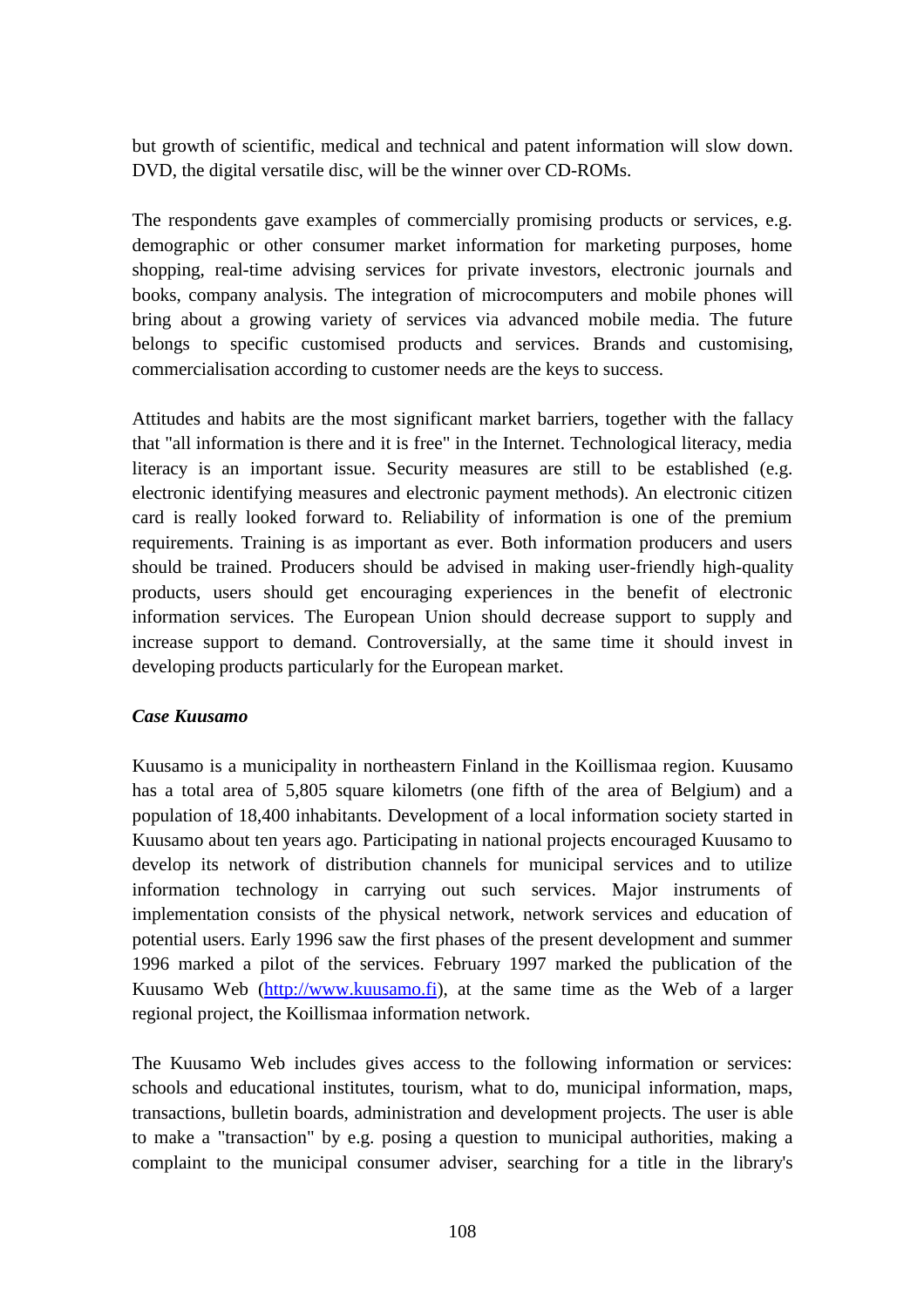collections and making a reservation, ordering travel information and reserving accommodation and filling in an application to decline joining the municipala waste disposal system as well as registering to a course in the summer university of the northern Pohjanmaa province. The main benefit of the Kuusamo Web is, of course, improved accessibility to services. Further renewal and updating of the Kuusamo Web is going on in 1999.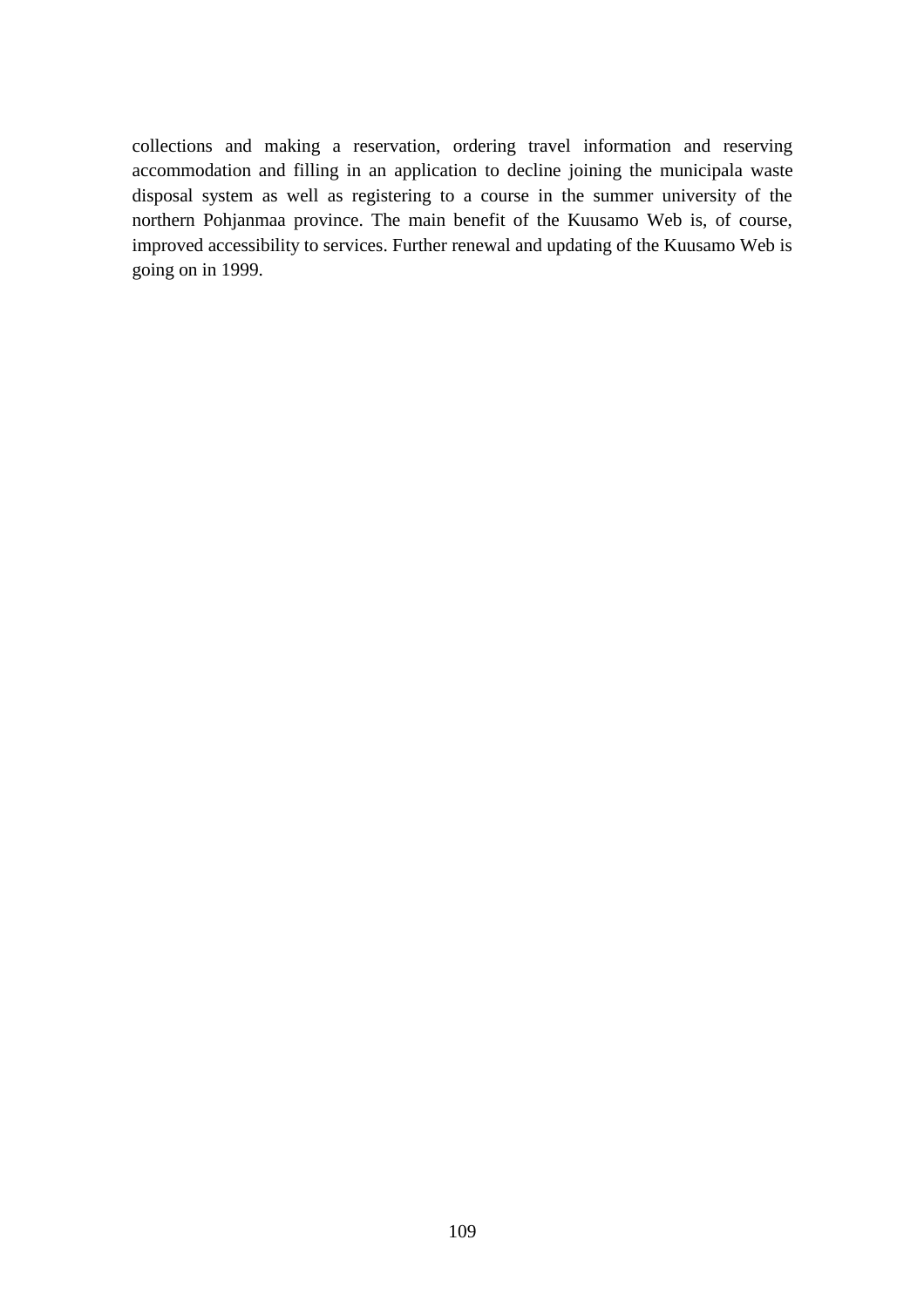# **References**

Ahonen, Heidi. 1999. Case Kuusamo: answers 15.4.1999 [e-mail message]. To: Merja Lehti, VTT Information Service.

Baker, Stephan. 1999. Cell-Phone Central, Finland leads the wireless charge. Business Week, May 3, 1999, pp. 133–135.

ECF. 1998. Summaries of the Electronic commerce barometer. Available: http://www.ecf.fi/brief\_in\_english.html.

ESIS 1999. European survey of information society 1.1.1999. Brussels: EC Information Society Project Office, ISPO. Available: http://www.ispo.cec.be/esis/.

Eskola, Pirkko & Lehti, Merja. 1990. Suorakäyttöisten tiedonhakujärjestelmien käyttö Suomessa 1989. The use of online services in Finland in 1989. Espoo: Valtion teknillinen tutkimuskeskus. 52 p. + app. 30 p. (VTT Tiedotteita – Meddelanden – Research Notes 1169.) ISBN 951–38–3818–8.

Forsgren, Tapio. 1999. A know-how industry. In: High technology Finland 1999. Helsinki: Finnish Academies of Technology and the Finnish Foreign Trade Association. P. 40–41. ISBN 952–5148–72–6.

Helin, Vesa (ed.). 1998. Trendit. Kymmenvuotiskatsaus. Helsinki: Tilastokeskus, International Business Statistics. 84 p. ISSN 1456–291X.

Hintikka, Kari. 1999. Puheenvuorojen kirjasto 2. Keskustelua tietoyhteiskunnasta. Helsinki: SITRA. 95 p. (SITRA 219.) ISBN 951–563–359–1. Available: http://www.sitra.fi/tietoyhteiskunta/suomi/st3f.htm.

Jenu, Marja-Liisa. 1998. Kirjastojen tietoteknologian kääntöpuoli. Helsingin Sanomat 14.9.1998, Vieraskynä-palsta.

Joint French-Finnish statement on the information society. 1998. Helsinki: Information Unit of the Council of State, Sept. 10, 1998. Available: http://www.vn.fi/vn/english/news/98187e.htm.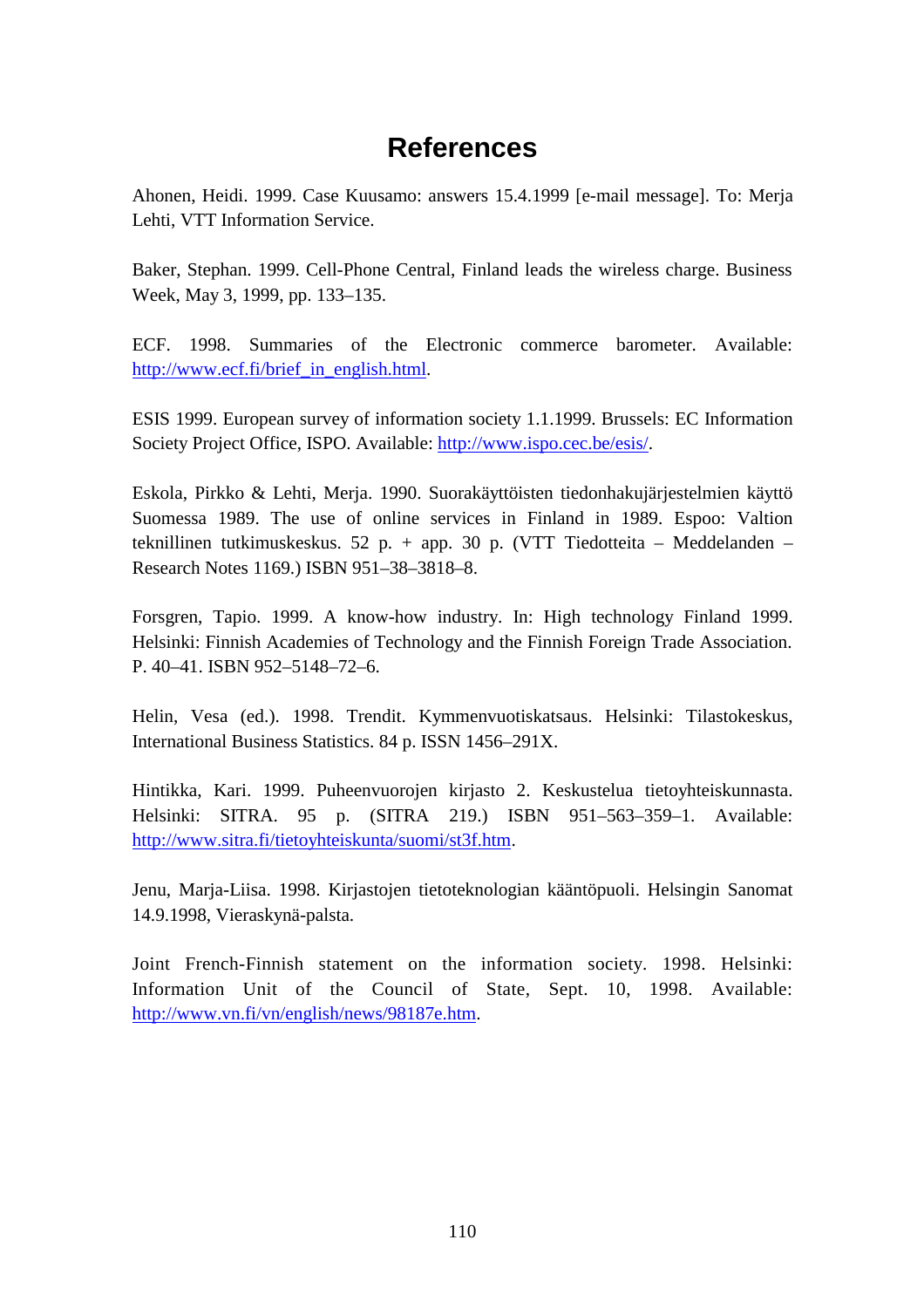Juhola, Helene, Bäck, Asta, Siivonen, Timo, Hindberg, Tatu, Pitkänen, Mikko, Södergård, Caj & Nurmi, Olli. 1998. Digitaalinen painaminen osana toimintaoketjuja. Espoo: Valtion teknillinen tutkimuskeskus. 107 p. + app. 5 p. (VTT Tiedotteita – eddelanden – Research Notes 1901.) ISBN 951–38–5294–6, URL ISBN 951–38–5295–4.

Kettunen, Jyrki. 1998. Suomen metsäklusteri vuoteen 2020. In: Reunala, A. et al. (eds). Vihreä valtakunta. Suomen metsäklusteri. Helsinki: Otava, Metsämiesten Säätiö, 1998. Pp. 302–339. ISBN 951–1–15652–7.

Kirjastojen tietoverkottumiseen 10 miljoonaa. Kirjastolehti 5/1998.

Korhonen, Timo. 1999. Verkkkokauppa on edelleen harvojen hupia. Taloussanomat 23.1.1999, p. 9.

Kuronen, Timo. 1998. Tietovarantojen hyödyntäminen ja demokratia. Helsinki: SITRA. (SITRA 174.) ISBN 951–563–334–6. Available: http://www.sitra.fi/tietoyhteiskunta/suomi/st21/sitra174.htm.

Lavikainen, Juha. 1999. Probing the Information Society: Converging objectives in Finnish and pan-European development. Helsinki: SITRA. 26 p. Available: http://www.sitra.fi/tietoyhteiskunta/suomi/eu\_ist\_ohjelma.htm.

Lehti, Matti, Tieto Corporation. 1998. From roads to information highways. Available: http://www.tietogroup.com/eng/itcolumnfr.htm.

Lehti, Merja. 1996. Market for electronic information services for professional purposes in Finland in 1994. MSSTUDY Finland. Espoo: Valtion teknillinen tutkimuskeskus. 141 p. + app. 34 p. (VTT Tiedotteita – Meddelanden – Research Notes 1750). ISBN 951–38–4905–8.

Lehtinen, Kari. 1999. Käyttäjäkeskeisyys on verkkopalvelujen tärkein ominaisuus. Teknologiakatsaus 3/1999. Helsinki: Helsinki Telephone Corporation. Available: http://www.rc.hpy.fi/Teknologiakatsaus/teknologiakatsaus1999/3.html.

MSIG Finland.1998. Aakkosellinen yritysluettelo. Enterprises in alphabetical order. [20.2.1998]. Available: http://www.msig.fi/tietokannat.html.

NIGRA–INTERGRAF 1998. Navigating in the Future Media Market. The Printing and Publishing Perspective. Comprint International. Belgium: NIGRA–INTERGRAF. 130 p.

Nordbankenin nettipankki on vasta alkumetreillä. Kauppalehti 5.3.1998, p. 16.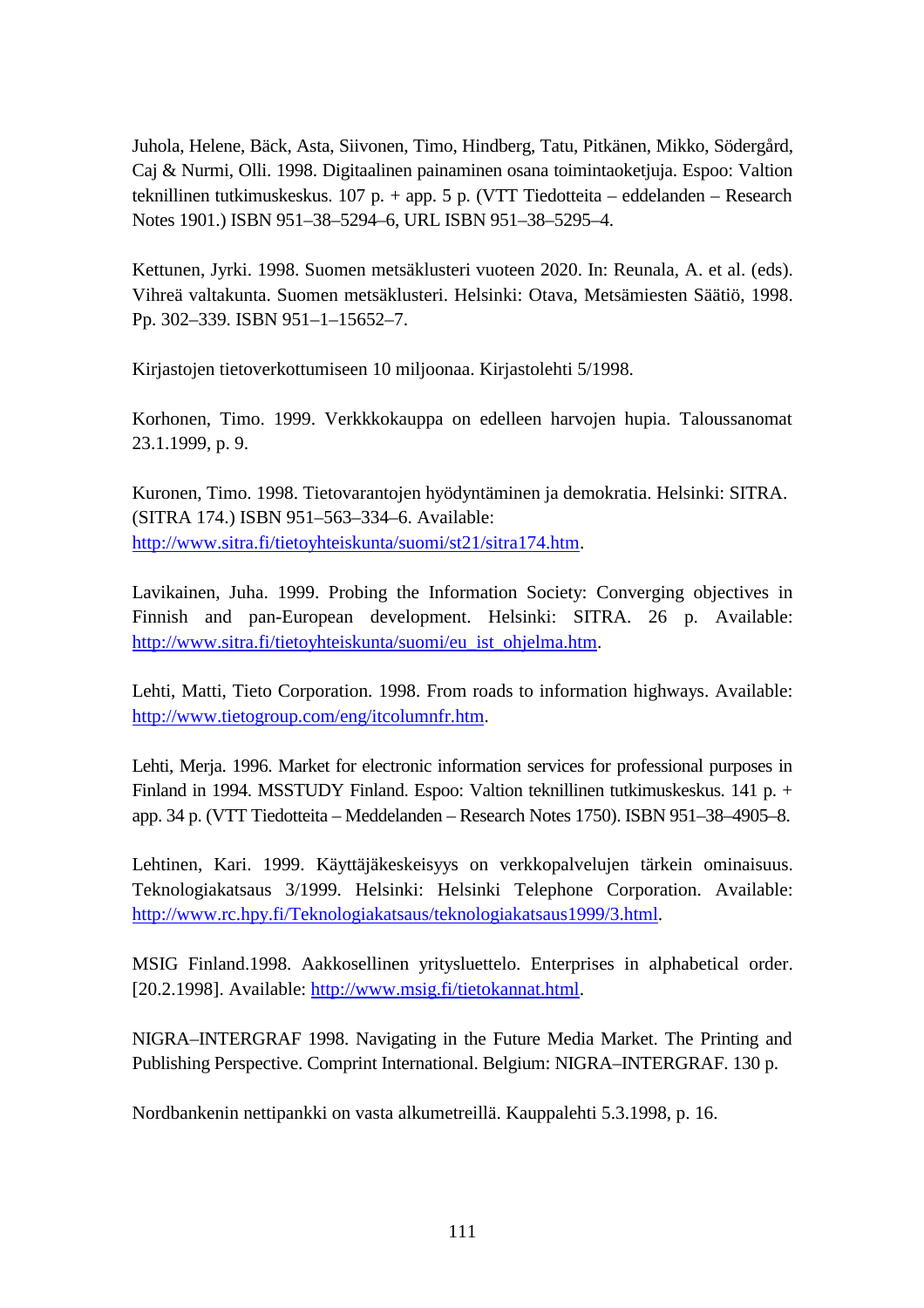NORDGUIDE. A directory of databases in the Nordic countries. Available: http://otatrip.hut.fi/nordinfo/nordguide/search.html.

Nurmela, Juha. 1997. Finns and Modern Information Technology. Helsinki: Statistics Finland. (Reviews 1997/12).

Opetusministeriö. 1999. Koulutuksen ja tutkimuksen tietostrategia 2000–2004. Helsinki: Opetusministeriö. 76 p. ISBN 952–442–992–6.

Raha ui verkkoon. Sähköisestä kaupankäynnistä on tulossa miljardien bisnestä. Taloussanomat 3.6.1998, p. 16–21.

Rajalahti, Hanna. 1999. Kaiken ytimessä on teleklusteri. Talouselämä 20/1998, 28.5.1999. Available: http://www.talouselama.fi/te500/juttu3.html.

S.A.T.U 1998. Jäsenhakemisto. Catalogue of members 1998. Helsinki: Suomen audiovisuaalisen alan tuottajat Ry (Association of Independent Producers in Finland). 198 p.

Sauri, Tuomo & Kohvakka, Raili (eds.). 1999. Finnish Mass Media 1999. Helsinki: Tilastokeskus. 269 p. (Culture and the media 1999:1). ISBN 951–727–608–7.

Sauri, Tuomo & Kohvakka, Raili (eds.). 1998. Joukkoviestimet 1998. Finnish Mass Media 1998. Helsinki: Tilastokeskus. 340 p. (Kulttuuri ja viestintä 1998:1). ISBN 951–727–422–X, ISSN 1455–9447.

Sisältötuotannon kilpailukyvyn kehittäminen (Developing competitiveness of content production). Strateginen selvitys, osa I. Helsinki: Kauppa- ja teollisuusministeriö, F&L Management Services Ltd. Updated 9.10.1997. Available: http://www.flms.com/book/index.htm.

Sisältötuotannon kilpailukyvyn kehittäminen. Strateginen selvitys, osa II. Helsinki: Kauppa- ja teollisuusministeriö, F&L Management Services Ltd. Updated 18.5.1998. Available: http://www.flms.com/book2/index.html.

SITRA 1997. Kansalliset linjaukset puntarissa. Tietoyhteiskuntahankkeiden luvattu maa. Helsinki: SITRA press release 30.10.1997. Available: http://www.sitra.fi/tietoyhteiskunta/suomi/st22/t397f.htm.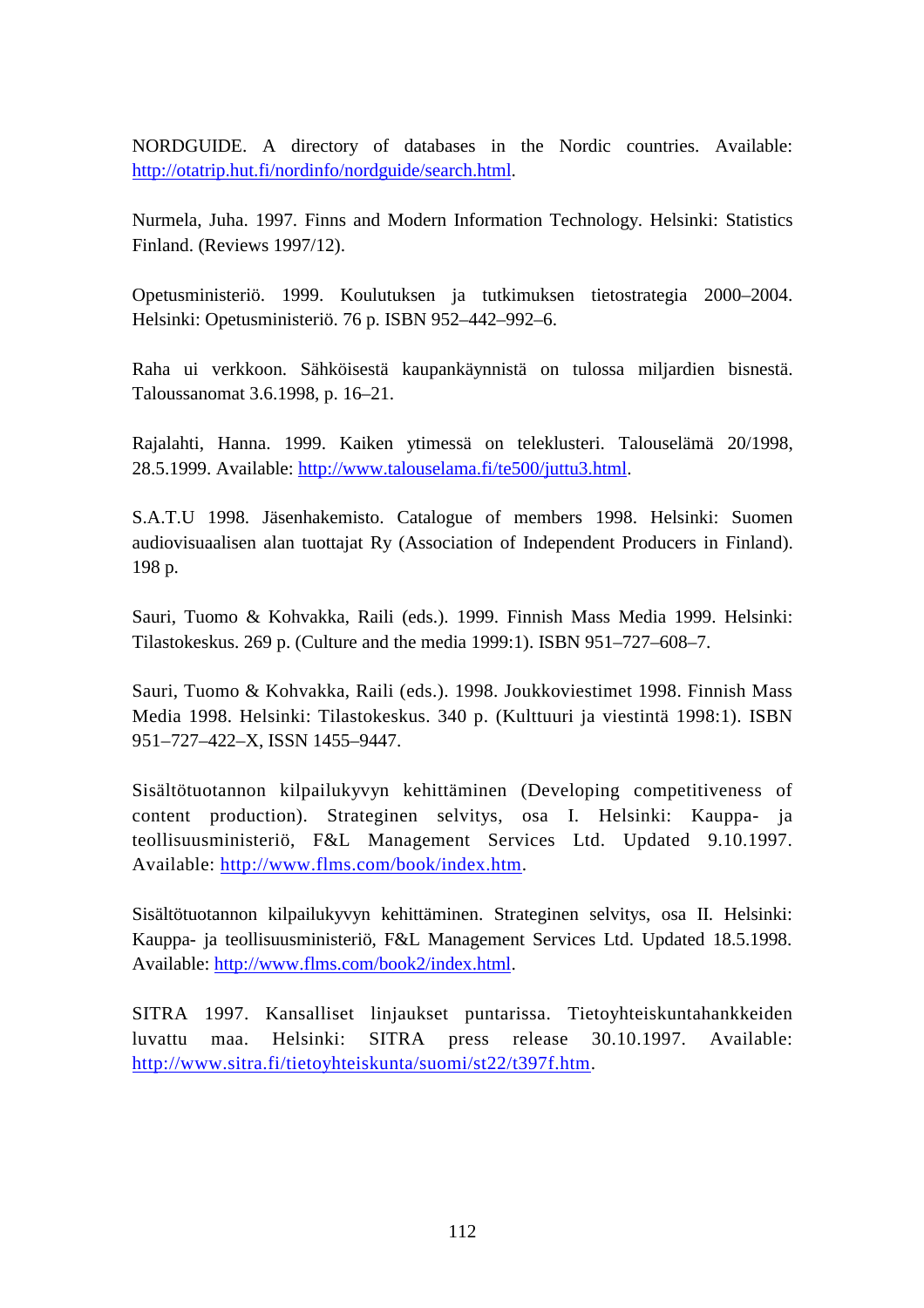SITRA 1998. Elämänlaatu, osaaminen ja kilpailukyky. Tietoyhteiskunnan strategisen kehittämisen lähtökohdat ja päämäärät. Helsinki: SITRA. 206. ISBN 951–563–354–0. Available: http://www.sitra.fi/tietoyhteiskunta/.

Sonera 1998. Market research on Internet market shares in business sector: Sonera a clear market leader in all company size categories. Sonera press release 25.11.1998. Available: http://www.sonera.fi/english/press/research.htm.

Suomen tilastollinen vuosikirja 1995. Statistical Yearbook of Finland 1995. Helsinki: Tilastokeskus. 653 p. ISBN 951–727–117–4.

Suomen tilastollinen vuosikirja 1998. Statistical Yearbook of Finland 1998. Helsinki: Tilastokeskus. 679 p. ISBN 951–727–440–8.

Taloustutkimus 1999a. Electronic Trade Tracking (ETT) 1/99 – tutkimus valmistunut. Helsinki: Taloustutkimus Oy. Press release 18.6.1999. Available: http://www.toy.fi/uutisiaett.html.

Taloustutkimus 1999b. Internet tracking. Awareness and usage in Finland. Available: http://www.toy.fi/tuotteet/internet/inet5.htm.

Televiestintätilasto 1997 (Telecommunications statistics 1997). Helsinki: Liikenneministeriö & Oy Edita Ab. 105 p. ISBN 951–37–2243–0.

Tietoviikko. 1999. Internet-markkinat ponnistavat palveluista. Tietoviikko 9.4.1999.

Tutkimus suomalaisesta uusmediateollisuudesta 1997 (Finnish new media industry 1997). Helsinki: Helsingin kauppakorkeakoulu & Taideteollinen korkeakoulu. Available: http://cgi.uiah.fi/mediastudio/survey/.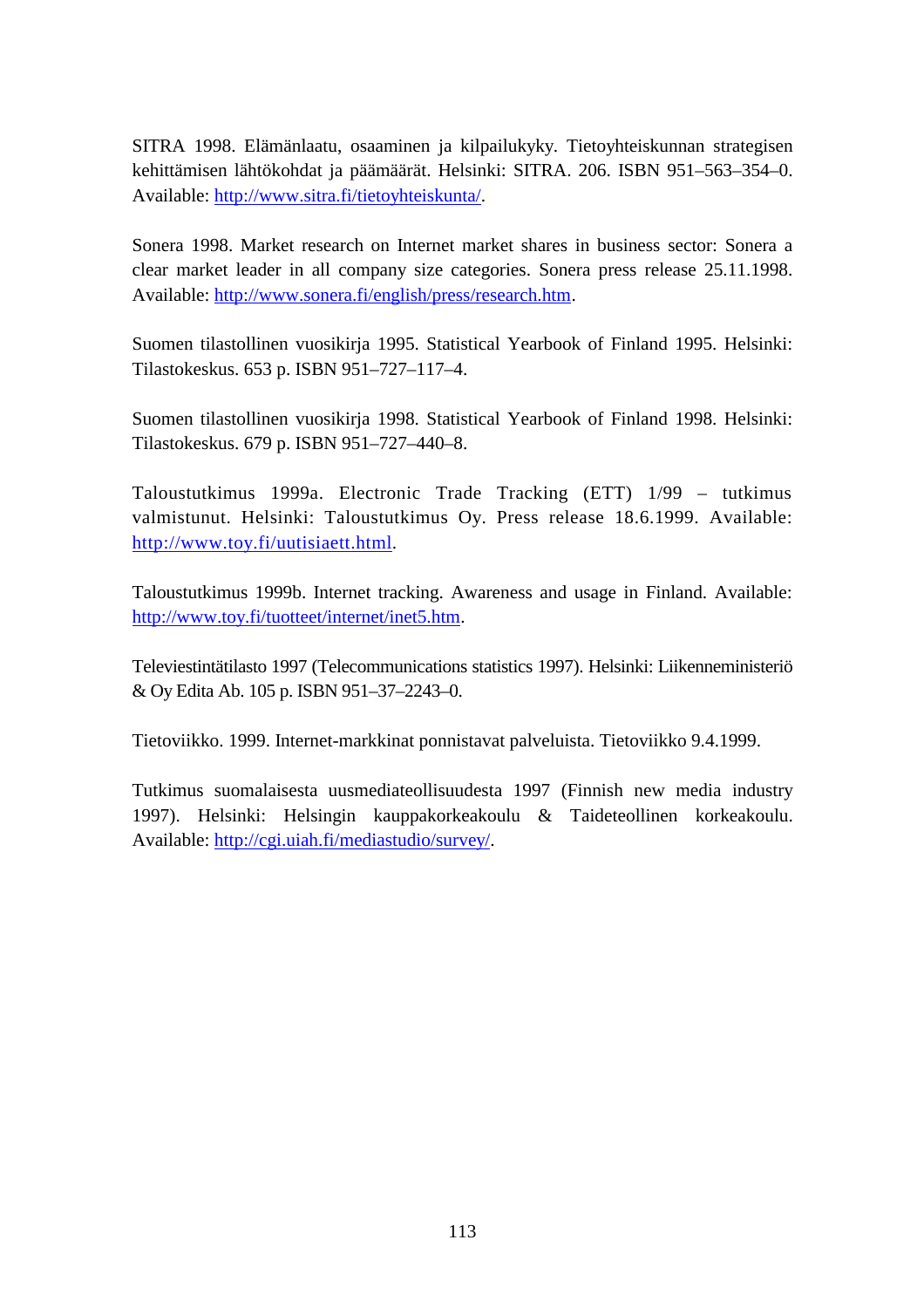# **Appendix A:**

# **Organisations and subcontractors participating in MSSSTUDY II**

# **VTT Information Service** (co-ordinator) P.O.Box 2000 FIN-02044 VTT Finland tel. +358 9 4561 fax +358 9 456 4374 contact person Mrs. Merja Lehti, information specialist e-mail: Merja.Lehti@vtt.fi http://www.vtt.fi/inf/

# **VTT Information Technology Printed communications** P.O.Box 1204 FIN-02044 VTT tel. +358 9 4561 fax +358 9 455 2839 contact person Mr. Timo Siivonen, senior research scientist e-mail: Timo.Siivonen@vtt.fi http://www.vtt.fi/tte/

#### **Statistics Finland**

**Information society statistics** FIN-00022 STATISTICS FINLAND tel. +358 9 17341 fax +358 9 1734 2465 contact person Mrs. Lea Parjo, senior researcher e-mail: Lea.Parjo@stat.fi http://www.stat.fi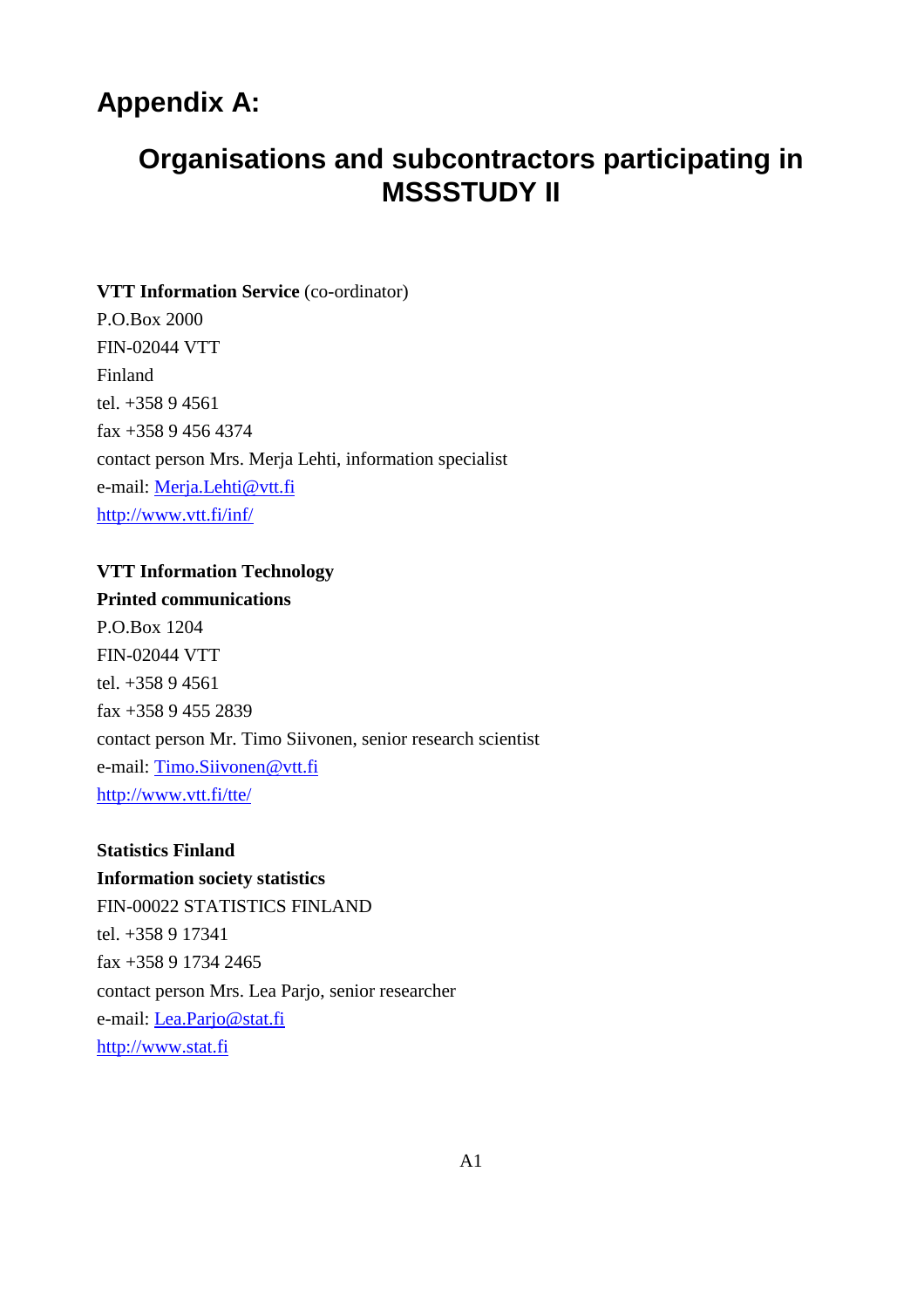**Appendix B**

**Supply survey questionnaire with cover note**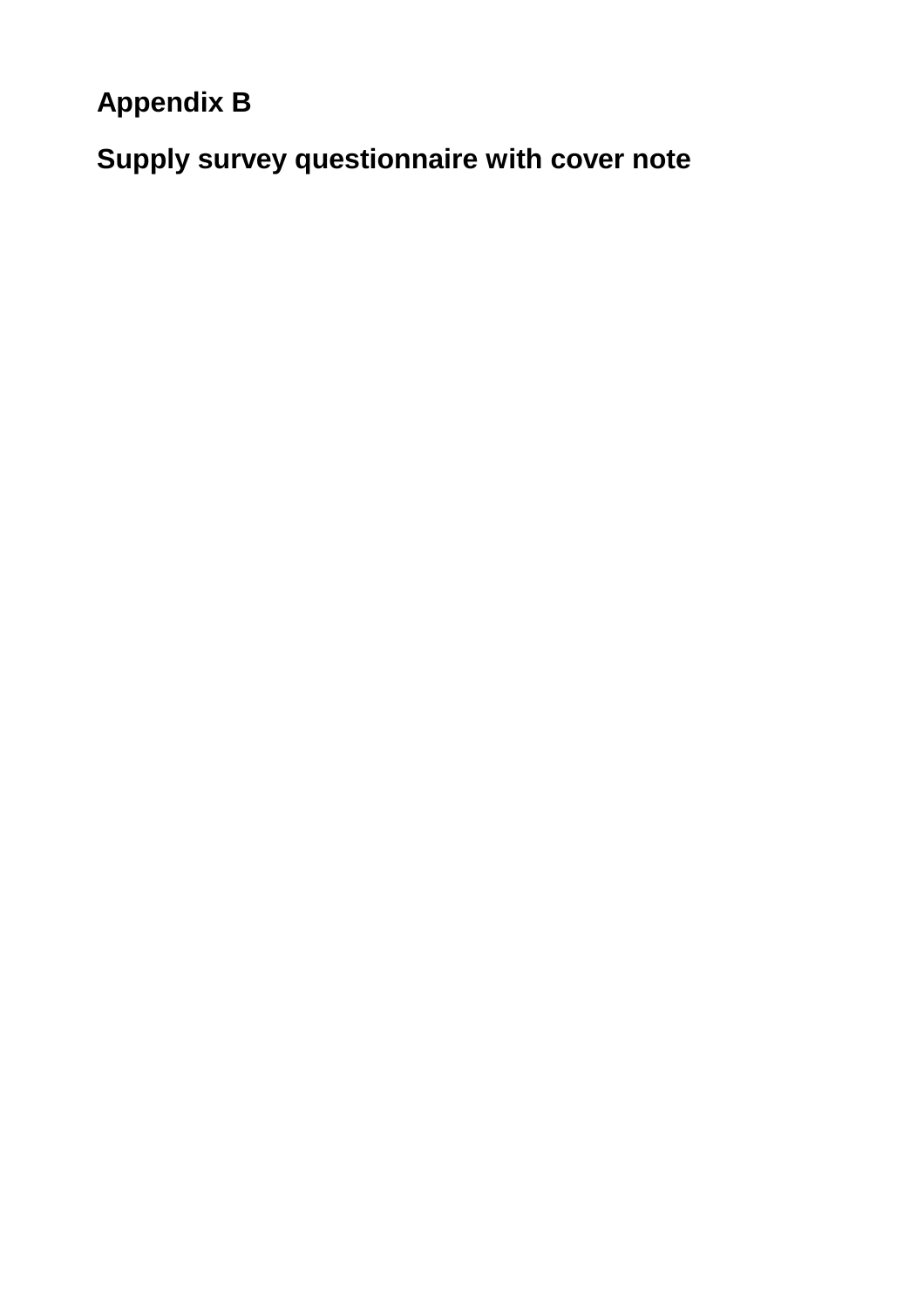### **KANSAINVÄLINEN KYSELY: SÄHKÖISTEN TIETOPALVELUJEN JA MUIDEN SÄHKÖISTEN PALVELUJEN MARKKINAT EUROOPAN TALOUSALUEEN MAISSA VUONNA 1997**

#### *Kohde, tarkoitus*

EU:n INFO2000-ohjelmassa on käynnistetty vuotta 1997 koskeva kansainvälinen selvitys sähköisten tietopalvelujen ja muiden sähköisten palvelujen markkinoista (Assessing the situation of the markets for electronic information services in the European Economic Area, MSSSTUDY II).

Selvitys koskee sähköisten tietopalvelujen tarjontaa ja kysyntää sekä alan toimintaympäristöä ja se tehdään yhtenäisin menetelmin kuudessatoista Euroopan talousalueen maassa. Selvitys on jatkoa 1994 tilannetta kartoittaneeseen vastaavaan hankkeeseen. Tarkoituksena on saada makrotason kuva Euroopan tilanteesta (markkinoiden koko ja rakenne, alan vahvuudet ja heikkoudet yleiseurooppalaisella tasolla) vertailujen ja strategisten johtopäätösten tekemiseksi sähköisten tietopalvelujen kehittämiseksi. Euroopan komissio julkaisee työstä yhteiseurooppalaisen raportin vuoden 1999 keväällä.

#### *Suomi*

VTT Tietopalvelu on tehnyt Euroopan komissiolle edellisen sähköisten tietopalvelujen kartoituksen 1995 (VTT Research Notes 1750). VTT Tietopalvelu on valittu myös nykyisen selvityksen tekijäksi Suomessa.

*Saatte kirjeen liitteenä tarjontaa koskevan kyselylomakkeen. Toivomme myönteistä suhtautu-mistanne kyselyyn*. Osallistumisenne on tärkeää kokonaiskuvan saamiseksi Suomen ja edelleen koko Euroopan sähköisten (tieto)palvelujen markkinoista. Vastaustiedot käsitelllään luottamuksellisesti.

#### *Palautus ja lisätiedot*

Kysely pyydetään palauttamaan *28.8.1998 mennessä* VTT Tietopalvelun osoitteeseen. Lisätietoja antaa Merja Lehti, VTT Tietopalvelu, puh. (90) 456 4382, telekopio (90) 456 4374, sähköposti: Merja.Lehti@vtt.fi.

Tervetuloa mukaan kansainväliseen selvitykseen!

VTT Tietopalvelu

Merja Lehti, ekonomi, informaatikko

*Liite* Tarjontaa koskeva kyselylomake (alkuperäinen englanniksi, osittain suomennettu)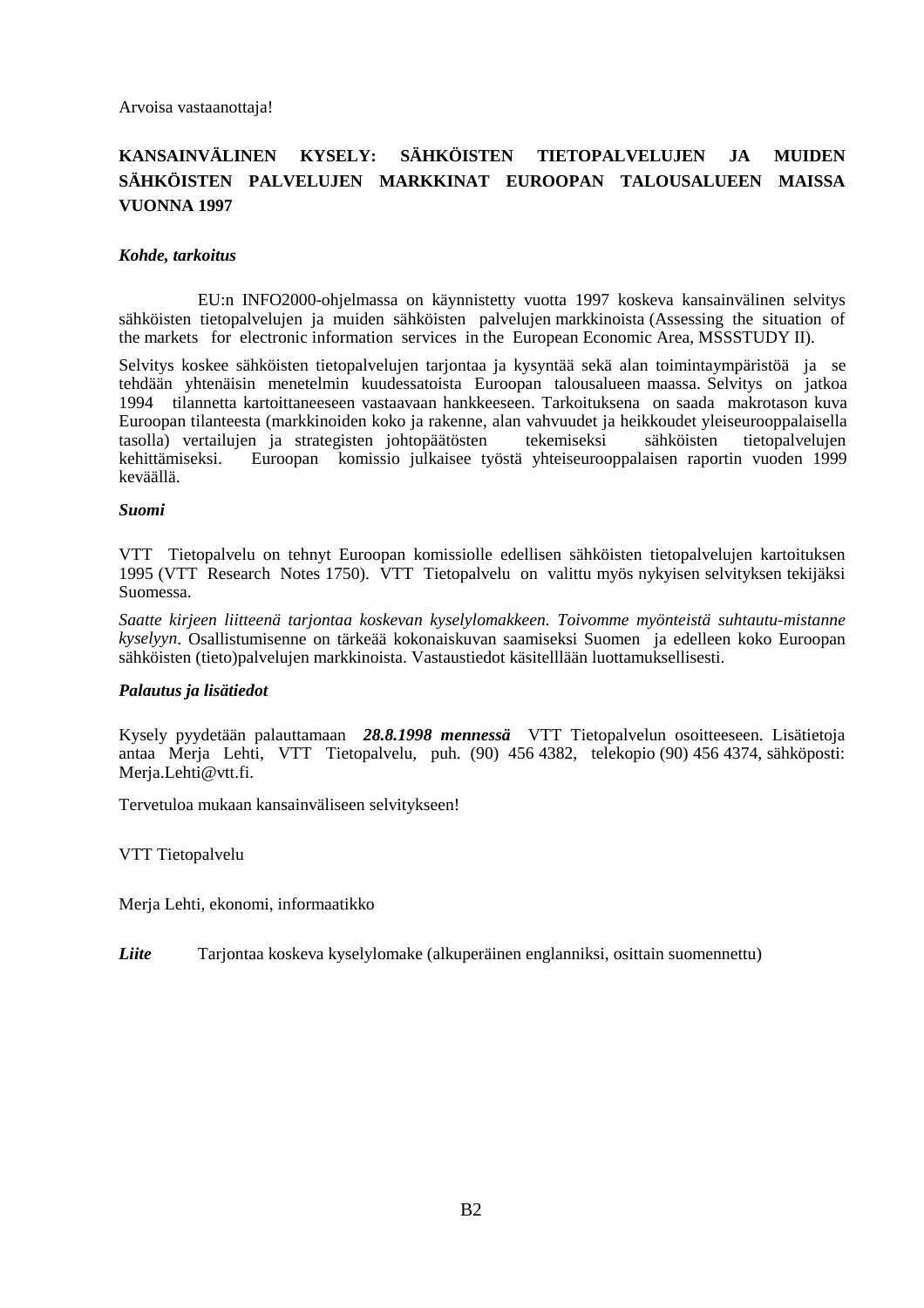

A Study for the Commission of the European Union / Selvitys Euroopan komissiolle

# **Supply Questionnaire / Tarjontaa koskeva kysely**

The Supply of Electronic Services in Finland / Sähköisten palvelujen tarjonta Suomessa

### **Luottamuksellinen**

**Kysely koskee ajankohtaa 1.1.-31.12.1997 ( sekä arviota vuodeksi 1998, jos mahdollista).**

**Kyselylomake on tarkoitettu sähköisiä tietopalveluja (electronic information services) tarjoaville organisaatioille.**

**\_\_\_\_\_\_\_\_\_\_\_\_\_\_\_\_\_\_\_\_\_\_\_\_\_\_\_\_\_\_\_\_\_\_\_\_\_\_\_\_\_\_\_\_\_\_\_\_\_\_\_\_\_\_\_\_\_\_\_\_\_\_\_\_\_\_\_\_\_\_\_\_\_\_\_\_\_\_\_\_**

Vastatkaa kaikkiin kysymyksiin mahdollisimman täydellisesti. Vastaukset käsitellään luottamuksellisesti.

\_\_\_\_\_\_\_\_\_\_\_\_\_\_\_\_\_\_\_\_\_\_\_\_\_\_\_\_\_\_\_\_\_\_\_\_\_\_\_\_\_\_\_\_\_\_\_\_\_\_\_\_\_\_\_\_\_\_\_\_\_\_\_\_\_\_\_\_\_\_\_\_\_\_\_\_\_\_\_\_

### **Olkaa hyvä, palauttakaa täytetty kyselylomake 28.8.1998 mennessä osoitteeseen:**

VTT Tietopalvelu Merja Lehti PL 2000 02044 VTT

#### **Lisätietoja antaa:**

informaatikko, ekon. Merja Lehti puh. (09) 456 4382 faksi (09) 456 4374 sähköposti: Merja.Lehti@vtt.fi



**Kyselyn vastaukset voi palauttaa myös faksilla tai sähköpostina**. Voitte myös pyytää lomakkeen sähköisesti tietopalvelusihteeri Katriina Tepposelta (katriina.tepponen@vtt.fi), jolloin saatte sen sähköpostin liitetiedostona.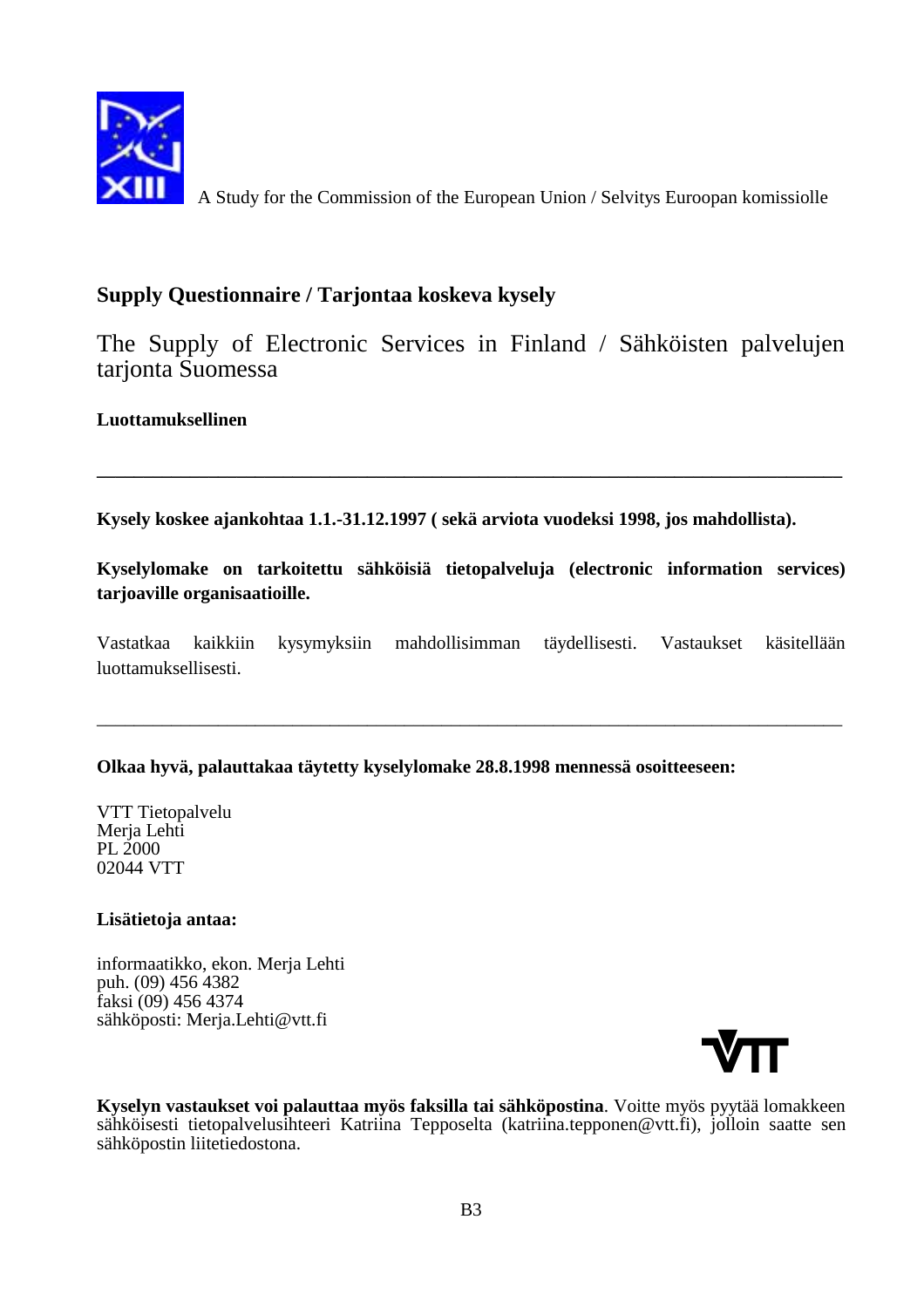# **Kysymysryhmät**

- 1. Tiedot organisaatiosta
- 2. Toiminnan laji
- 3. Henkilökunta
- 4. Kokonaisliikevaihto
- 5. Käyttäjäryhmät
- 6. Aihealueet
- 7. Multimedia
- 8. Internet
- 9. Sähköisten tietopalvelujen vienti
- 10.Kannattavuus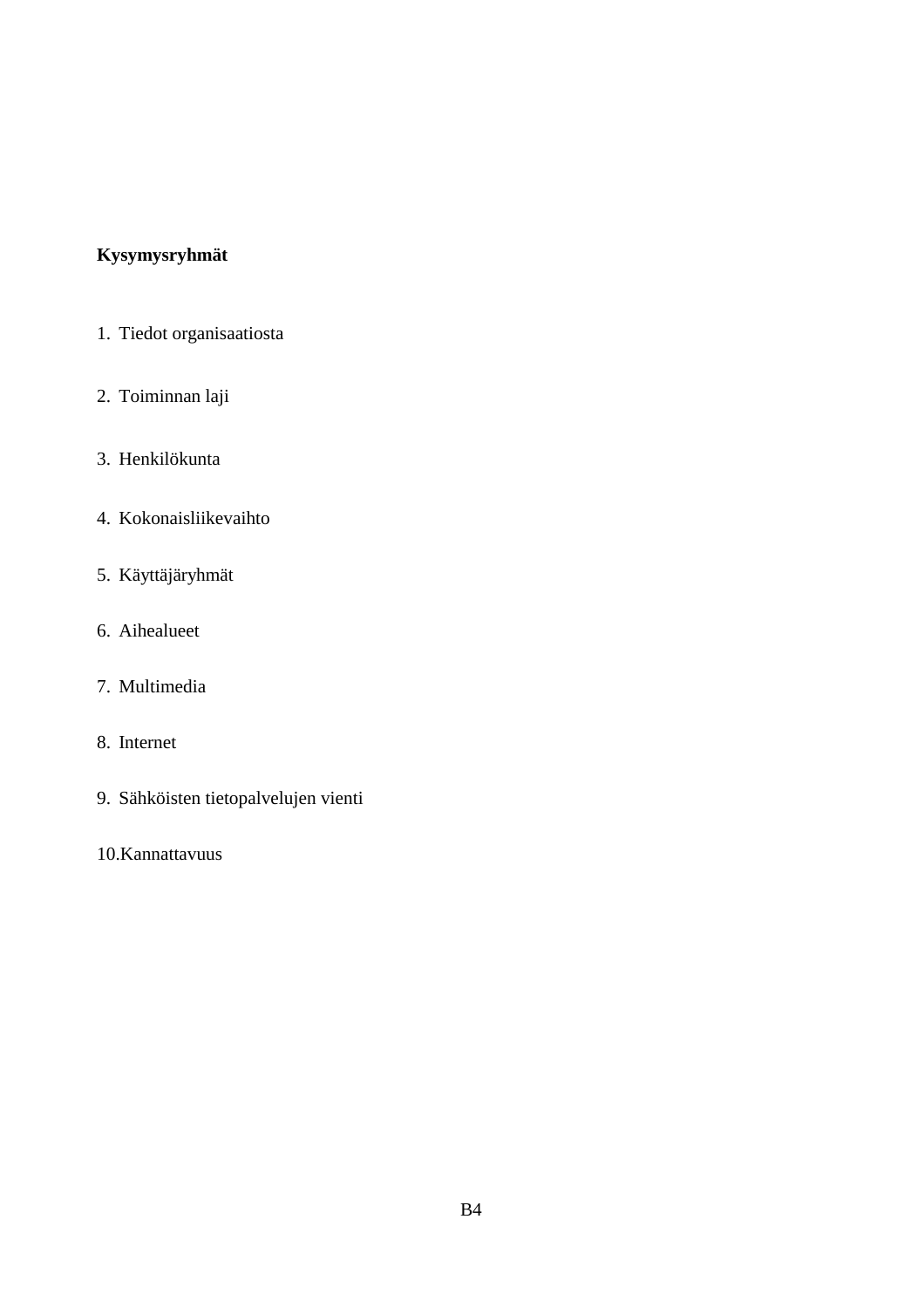#### **Kyselylomake** *(Sulkeissa oleva numerointi liittyy vastausten käsittelyyn.)*

#### **1. Details of Organisation / Tiedot organisaatiosta**

Name of Organisation / Organisaation nimi (101):

Principal Activity of the Organisation / Organisaation päätoimiala (102):

\_\_\_\_\_\_\_\_\_\_\_\_\_\_\_\_\_\_\_\_\_\_\_\_\_\_\_\_\_\_\_\_\_\_\_\_\_\_\_\_\_\_\_\_\_\_\_\_\_\_\_\_\_\_\_\_\_\_\_\_\_\_\_\_\_\_

\_\_\_\_\_\_\_\_\_\_\_\_\_\_\_\_\_\_\_\_\_\_\_\_\_\_\_\_\_\_\_\_\_\_\_\_\_\_\_\_\_\_\_\_\_\_\_\_\_\_\_\_\_\_\_\_\_\_\_\_\_\_\_\_\_\_

\_\_\_\_\_\_\_\_\_\_\_\_\_\_\_\_\_\_\_\_\_\_\_\_\_\_\_\_\_\_\_\_\_\_\_\_\_\_\_\_\_\_\_\_\_\_\_\_\_\_\_\_\_\_\_\_\_\_\_\_\_\_\_\_\_\_

\_\_\_\_\_\_\_\_\_\_\_\_\_\_\_\_\_\_\_\_\_\_\_\_\_\_\_\_\_\_\_\_\_\_\_\_\_\_\_\_\_\_\_\_\_\_\_\_\_\_\_\_\_\_\_\_\_\_\_\_\_\_\_\_\_\_

\_\_\_\_\_\_\_\_\_\_\_\_\_\_\_\_\_\_\_\_\_\_\_\_\_\_\_\_\_\_\_\_\_\_\_\_\_\_\_\_\_\_\_\_\_\_\_\_\_\_\_\_\_\_\_\_\_\_\_\_\_\_\_\_\_\_

\_\_\_\_\_\_\_\_\_\_\_\_\_\_\_\_\_\_\_\_\_\_\_\_\_\_\_\_\_\_\_\_\_\_\_\_\_\_\_\_\_\_\_\_\_\_\_\_\_\_\_\_\_\_\_\_\_\_\_\_\_\_\_\_\_\_

\_\_\_\_\_\_\_\_\_\_\_\_\_\_\_\_\_\_\_\_\_\_\_\_\_\_\_\_\_\_\_\_\_\_\_\_\_\_\_\_\_\_\_\_\_\_\_\_\_\_\_\_\_\_\_\_\_\_\_\_\_\_\_\_\_\_

\_\_\_\_\_\_\_\_\_\_\_\_\_\_\_\_\_\_\_\_\_\_\_\_\_\_\_\_\_\_\_\_\_\_\_\_\_\_\_\_\_\_\_\_\_\_\_\_\_\_\_\_\_\_\_\_\_\_\_\_\_\_\_\_\_\_

Contact Person / Yhteyshenkilö (103):

Address / Osoite (104):

Telephone / Puhelin (105): Fax / Faksi (106):

E-Mail-Address / Internet-Address / Sähköposti, Internet-osoite (107):

Name of subsidiaries or branches included in the answers to this questionnaire / Niiden tytäryhtiöiden tai toimialojen nimet, joita vastaukset koskevat (108):

Name of the parent organisation / Emoyhtiön nimi (109):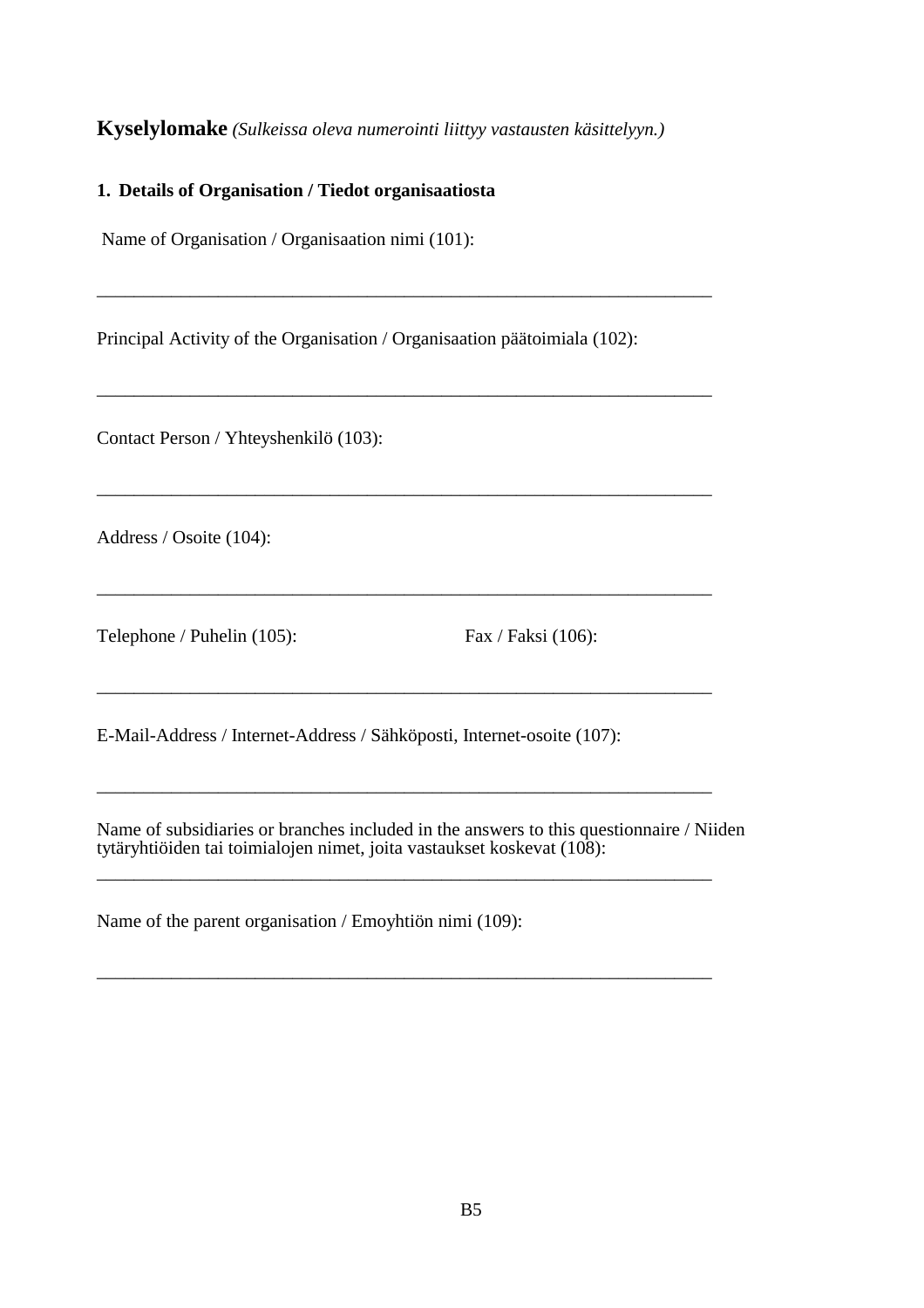Legal Status of your organisation / Organisaatiotyyppi:

- ( ) private company or public (state-owned) company / yksityinen yritys tai valtionyhtiö (110)
- ( ) public institution / julkinen organisaatio (esim. korkeakoulu, muu oppilaitos) (111)
- ( ) semi-public institution (e.g. chamber of commerce) / puolijulkinen organisaatio (esim.kauppakamari, yhdistys) (112)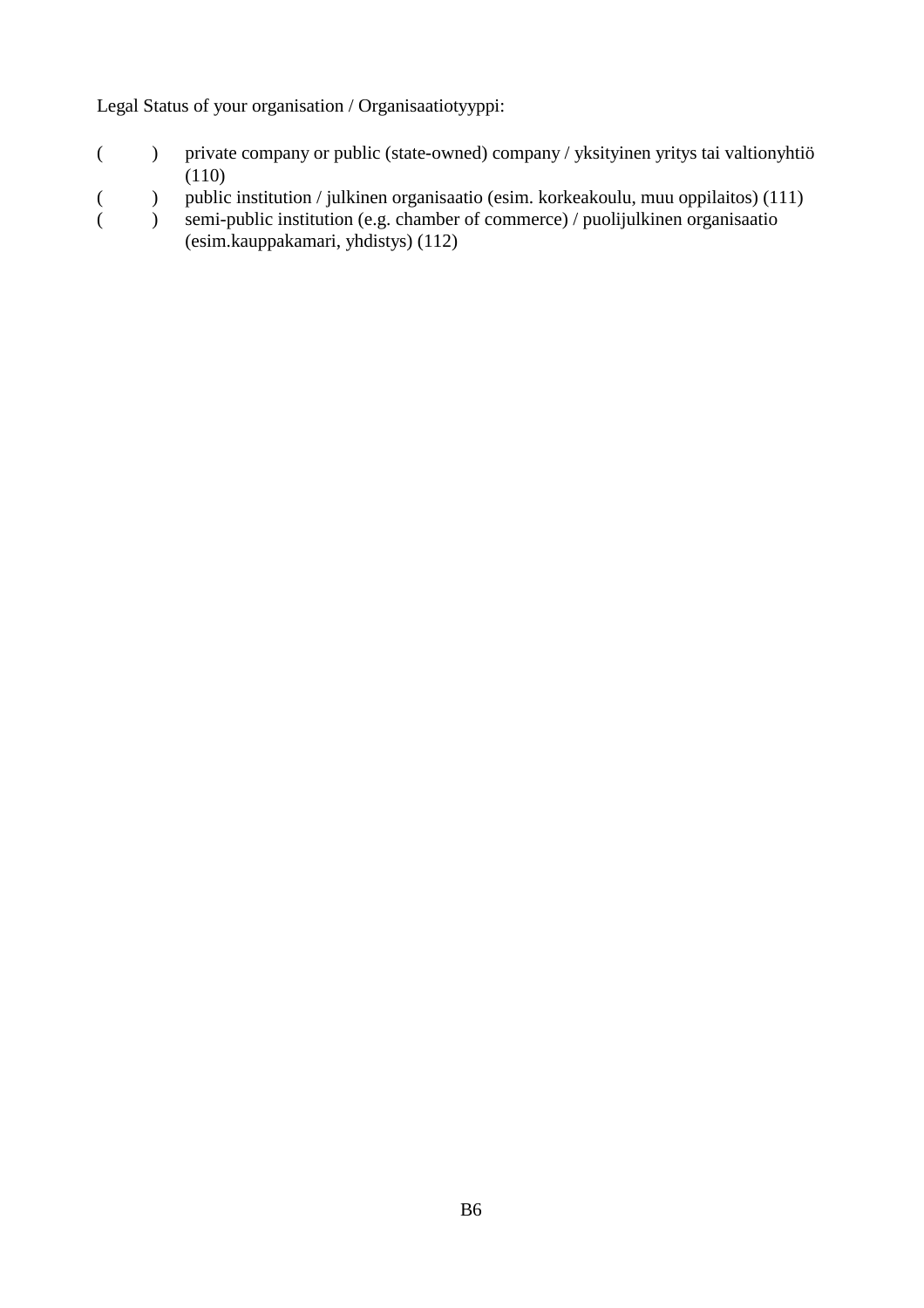#### **2. Types of Activity / Toiminnan laji**

Ilmoittakaa, mihin seuraavista luokista organisaationne kuuluu. Luokkia voi valita useita. **Merkitkää taloudellisesti (rahassa mitattuna) tärkein toiminto eli päätoiminto (the economically main activity) kahdella ruksilla.**

*Määrittelyt ovat lomakkeen viimeisillä sivuilla. - Internet-tarjonta luokitetaan palvelun sisällön mukaan (esim. retrospective, real-time)*

#### **Online Distributors / Online-palvelujen tarjonta**

- ( ) Retrospective online database services (201)
- ( ) Real-time financial information services (202)
- ( ) Other real-time information services, e.g. political and general news (newswire services) (203)
- ( ) Videotex services (204)
- ( ) Audiotex services (205)
- ( ) Other online services  $(206)$  please specify:

#### **Offline Distributors / Offline-palvelujen tarjonta**

- ( ) CD-ROM distributors (207)
- ( ) Diskette distributors (208)
- ( ) Distributors of other offline products (209) please specify:

#### **Provider of Other Information Products / Muiden tietotuotteiden tarjonta**

\_\_\_\_\_\_\_\_\_\_\_\_\_\_\_\_\_\_\_\_\_\_\_\_\_\_\_\_\_\_\_\_\_\_\_\_\_\_\_\_\_\_\_\_\_\_\_\_\_\_\_\_\_\_\_\_\_\_\_\_\_\_\_\_\_\_

**\_\_\_\_\_\_\_\_\_\_\_\_\_\_\_\_\_\_\_\_\_\_\_\_\_\_\_\_\_\_\_\_\_\_\_\_\_\_\_\_\_\_\_\_\_\_\_\_\_\_\_\_\_\_\_\_\_\_\_\_\_\_\_\_\_**

- ( ) Printed information (210)
- ( ) Other information products and services (211) please specify:

#### **3. Staff / Henkilökunta**

Number of staff related to Electronic Information Services (EIS) and employed on the 31 December 1997 and 31 December 1998 (estimated) in full time equivalents / Sähköisten tietopalvelujen parissa toimivan henkilökunnan määrä 31.12.1997 ja 31.12.1998 (arvio) laskettuna kokopäiväisiksi työntekijöiksi:

**1997** (301) \_\_\_\_\_\_\_\_ **1998 (arvio)** (302) \_\_\_\_\_\_\_\_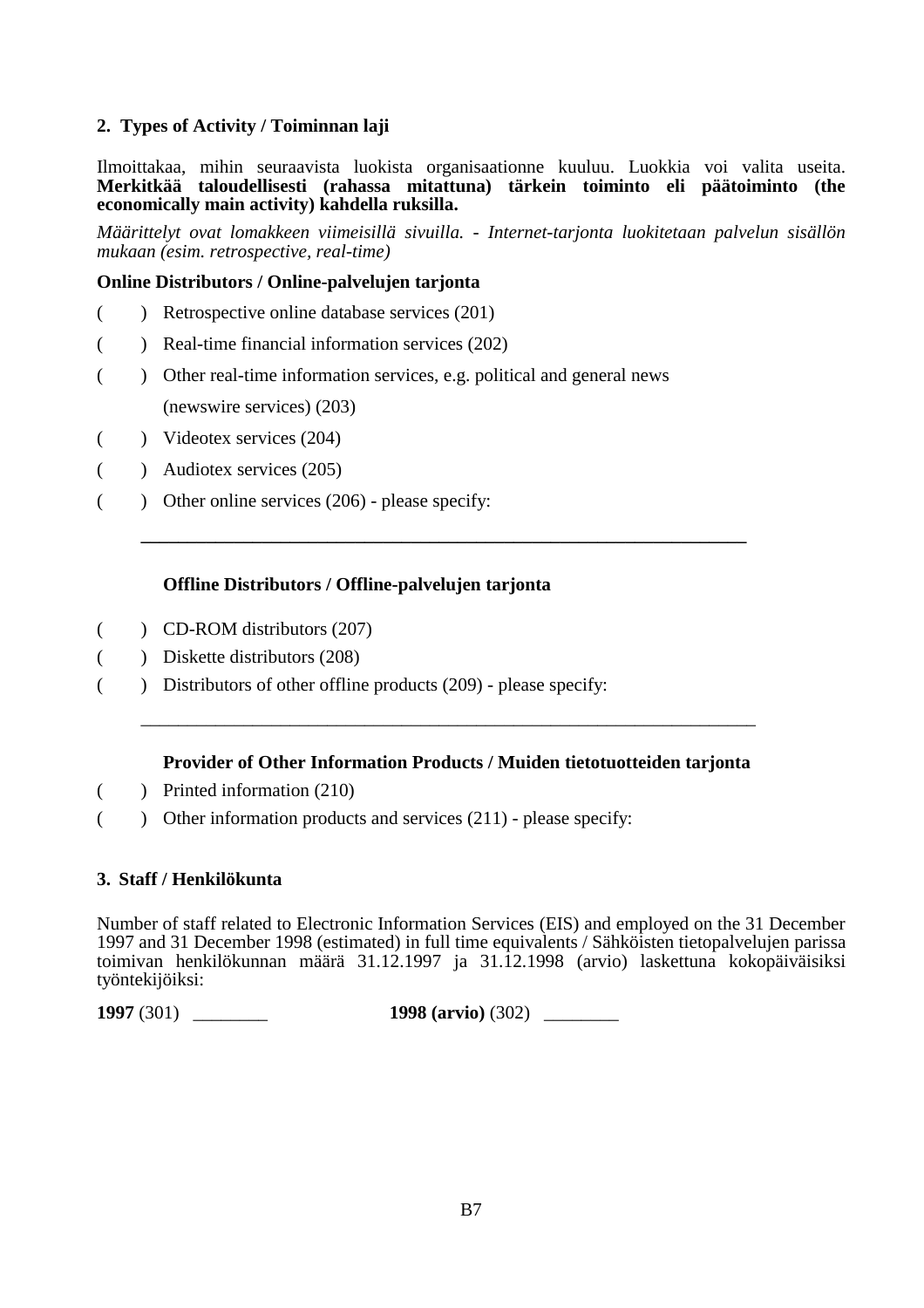**4. Total Income / Kokonaisliikevaihto**

**4.1 Market Income (Revenues) 1997 and 1998 (estimated) from Electronic Services / Sähköisten palvelujen liikevaihto (tulot asiakkailta) 1997 ja 1998 (arvio)**

|    |                                                                                                                    | 1997 |            | 1998                                                    |       |
|----|--------------------------------------------------------------------------------------------------------------------|------|------------|---------------------------------------------------------|-------|
| I. | Total = Total of II and III $(401, 431)$<br>(in national currency) / Yhteensä<br>kohdista 4.1. II ja 4.1. III (mk) |      |            | (arvio)                                                 |       |
|    | II. Electronic Information Services (402,432)<br>(in national currency) / Sähköiset tietopalvelut<br>$(mk)$ (1)    |      |            |                                                         |       |
|    | Prosentteina sähköisistä tietopalveluista:                                                                         |      |            |                                                         |       |
|    | <b>Online Services / Online-palvelut</b>                                                                           |      |            |                                                         |       |
|    | Retrospective online database services (2) $(403, 433)$ ___________ %                                              |      |            |                                                         |       |
|    | Real-time financial services (404,434)                                                                             |      |            | $\frac{9}{6}$ $\frac{9}{6}$ $\frac{1}{6}$ $\frac{9}{6}$ |       |
|    | Real-time newswire services (405,435)                                                                              |      |            | $\frac{96}{100}$ %                                      |       |
|    | Audiotex services (406,436)                                                                                        |      |            | $\frac{96}{100}$ %                                      |       |
|    | Further online services (407, 437),                                                                                |      |            |                                                         | $\%$  |
|    | <b>Offline Services / Offline-palvelut</b>                                                                         |      |            |                                                         |       |
|    | CD-ROM-services (408, 438)                                                                                         |      | $\%$       |                                                         | $\%$  |
|    | Diskette services (409, 439)                                                                                       |      | $\%$       | $\sim$ %                                                |       |
|    | Other Offline services (410, 440)                                                                                  |      | %<br>100 % | $\%$                                                    | 100 % |
|    |                                                                                                                    |      |            |                                                         |       |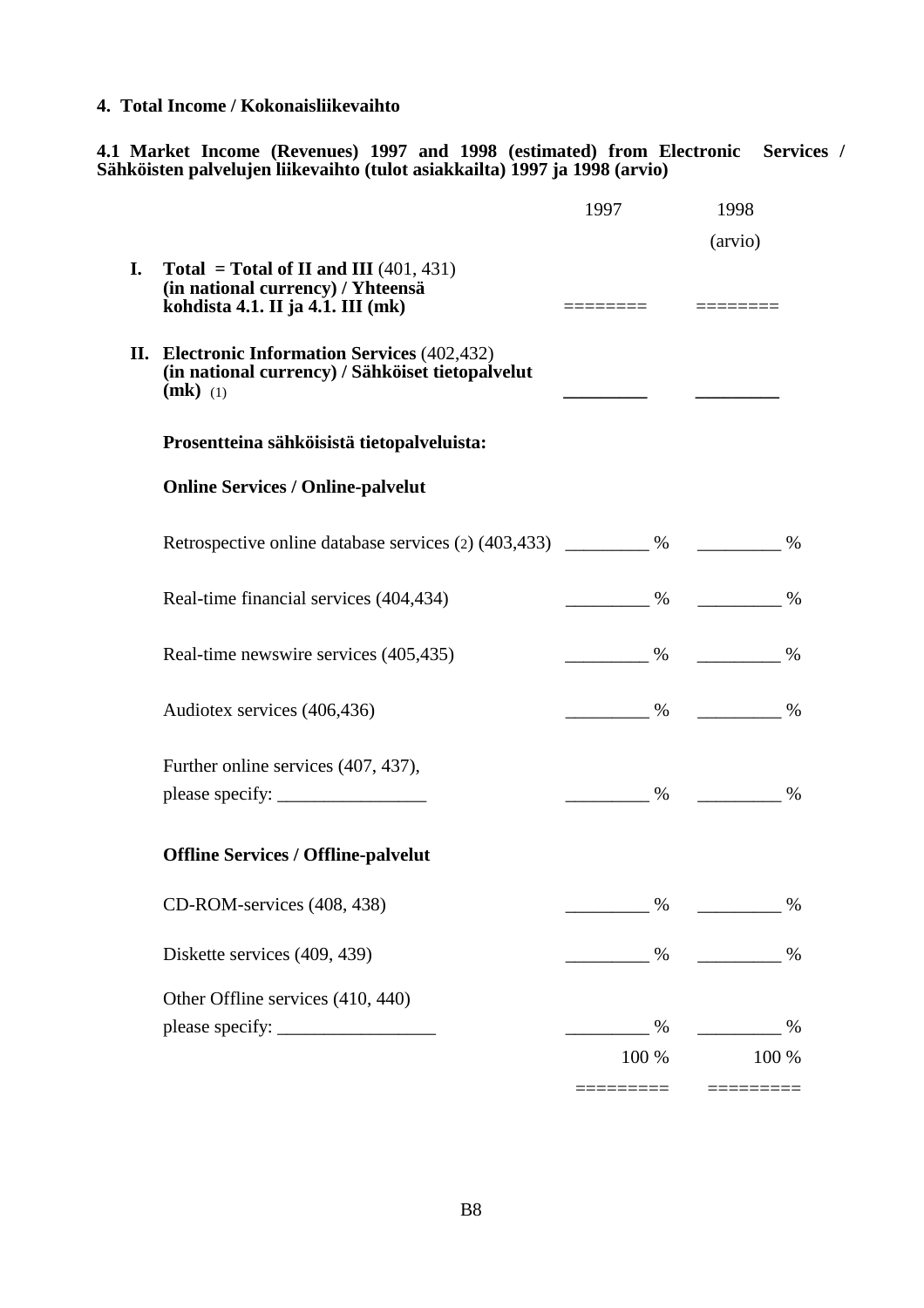(1) Multimedia, Internet ja WWW kuuluvat sähköisiin tietopalveluihin. Niistä tuleva liikevaihto jakaantuu kysymyksen 4 eri alakategorioihin.

(2) Including reference (not only bibliographic), full-text and numerical/facts services.

|                                                         | 1997  | 1998 (arvio) |
|---------------------------------------------------------|-------|--------------|
| III. Other Electronic Services (in national currency) / |       |              |
| Muut sähköiset palvelut (mk) (411, 441)                 |       |              |
| Prosentteina muista sähköisistä palveluista:            |       |              |
| Electronic Advertising Services /                       | $\%$  | $\%$         |
| Sähköinen mainonta (412, 442)                           |       |              |
| Electronic Transaction Services /                       | $\%$  | $\%$         |
| Sähköinen kaupankäynti (413, 443)                       |       |              |
| Electronic Education Services /                         |       |              |
| Sähköiset koulutuspalvelut                              | %     | $\%$         |
| (414, 444)                                              |       |              |
| Electronic Entertainment Services /                     |       |              |
| Sähköiset viihdepalvelut                                | $\%$  | $\%$         |
| (415, 445)                                              |       |              |
| Electronic Communication Services /                     |       |              |
| Sähköiset viestintä- ja yhteyspalvelut                  | $\%$  | $\%$         |
| (416, 446)                                              |       |              |
| Further types of Electronic Services,                   |       |              |
| please specify / Muut sähköiset palvelut,               |       |              |
|                                                         | $\%$  | $\%$         |
|                                                         | 100 % | 100 %        |
|                                                         |       |              |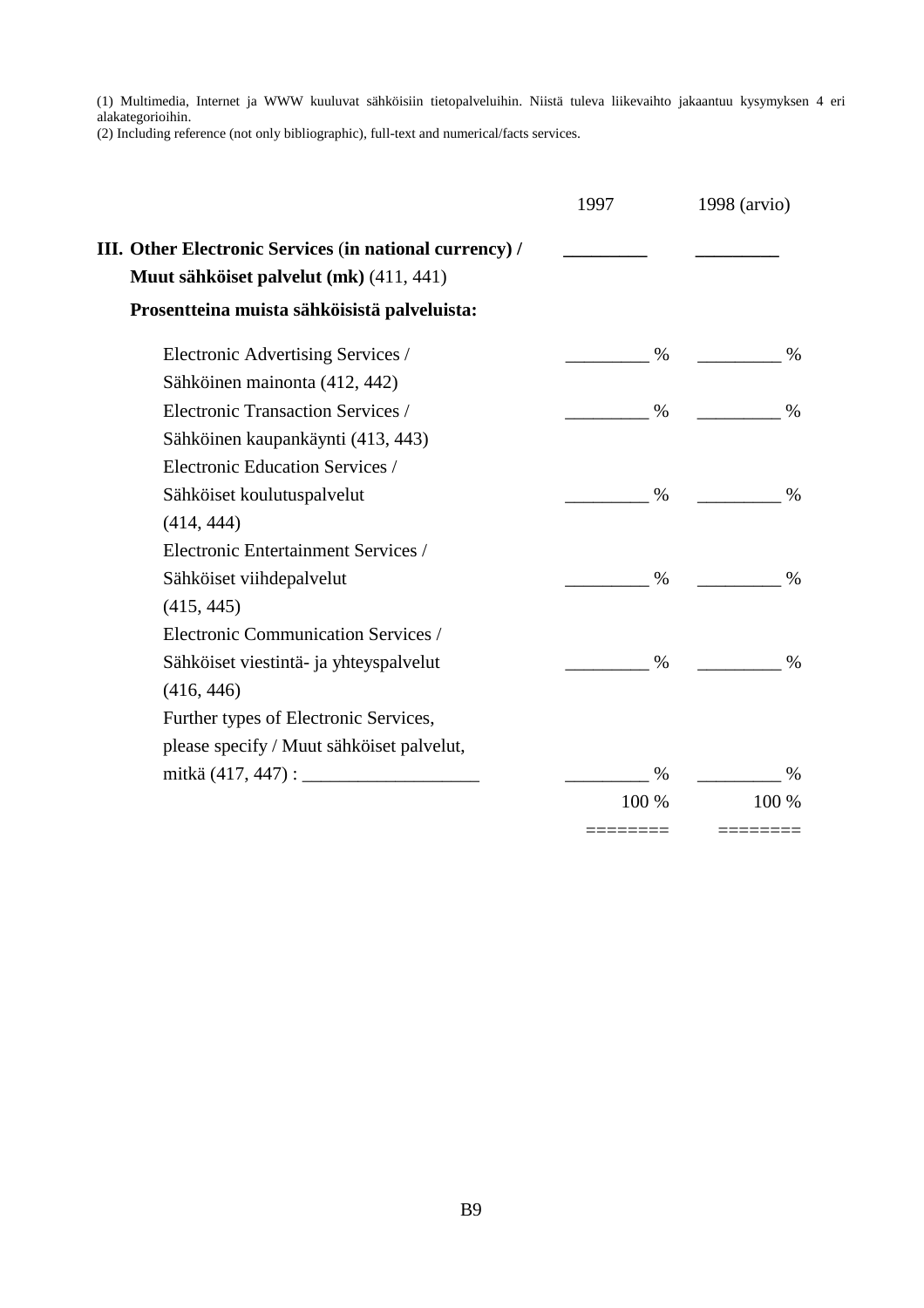# **4.2 Other Income Sources (in national currency) / Muut tulolähteet (mk)** (418, 448)

## **Prosentteina muista tulolähteistä:**

| Printed products / Painotuotteet (419, 449)          | %     | %     |
|------------------------------------------------------|-------|-------|
| Information brokering / Tietokonsultointi (420, 450) | $\%$  | $\%$  |
| Training, Seminars / Koulutus (421, 451)             | $\%$  | $\%$  |
| Private Subsidies / Yksityinen tuki (esim.           | $\%$  | %     |
| lisens simals (422, 452)                             |       |       |
| Public Subsidies / Julkinen tuki (423, 453)          | $\%$  | $\%$  |
| Other income sources, please specify: /              |       |       |
| Muut tulolähteet, mitkä: (424, 454)                  |       |       |
|                                                      | %     | $\%$  |
|                                                      | 100 % | 100 % |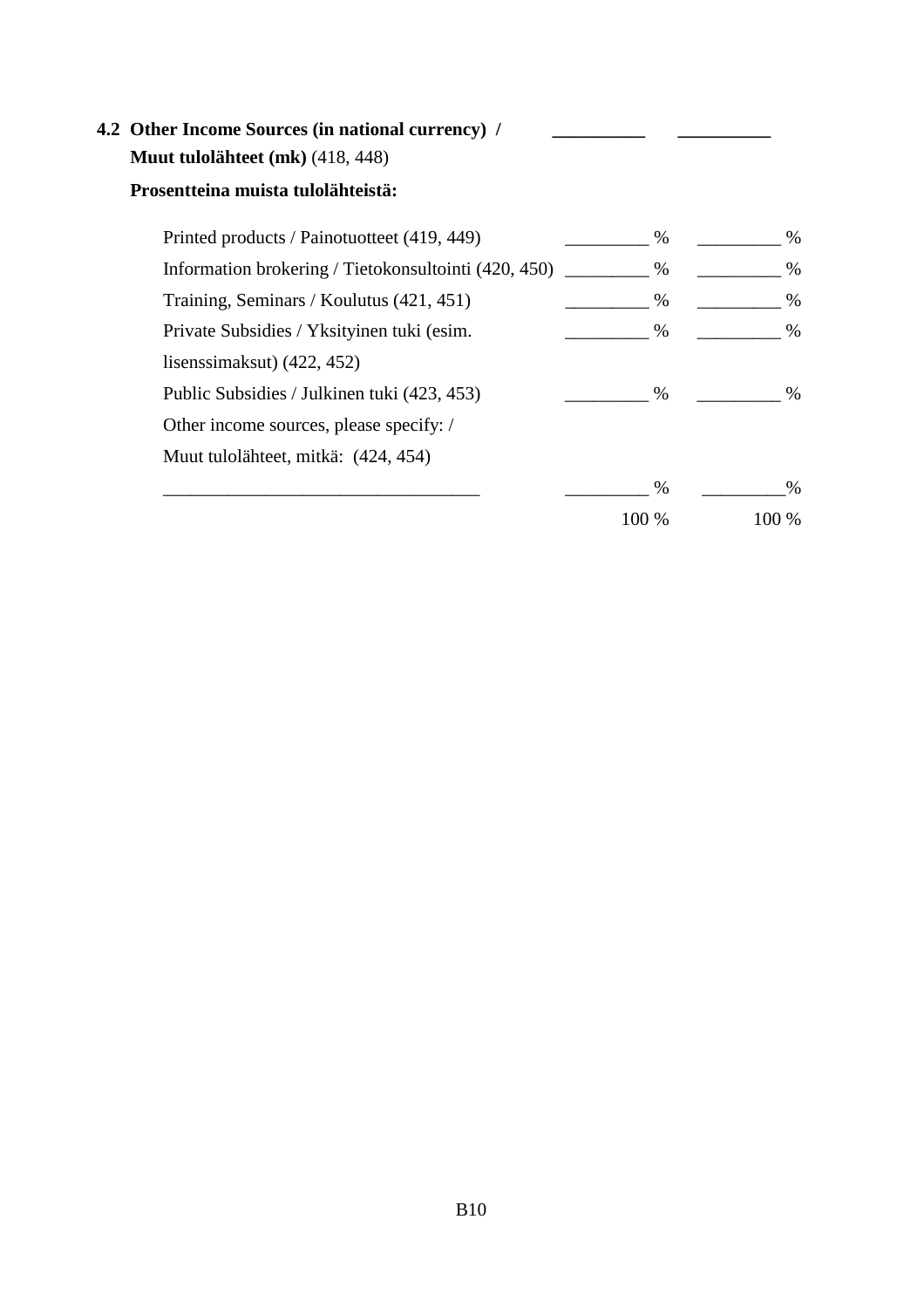#### **5. User Groups / Käyttäjäryhmät**

# **Market Income (Revenues) from Electronic Services 1997 by User Groups (in %) / Sähköisten palvelujen liikevaihto 1997 käyttäjäryhmittäin, prosenttiosuudet**

Total Income from Electronic Services = 100 % (4.1.I) / Sähköisten palvelujen kokonaisliikevaihto = 100% (kysymys 4.1.I)

|                                                                                                                                        | 1997 |
|----------------------------------------------------------------------------------------------------------------------------------------|------|
| Business / Yrityskäyttäjät                                                                                                             |      |
| Financial Services (Banking, Insurance, etc.) / Rahoituspalvelut                                                                       |      |
| (pankit, vakuutus jne.) (501)                                                                                                          | $\%$ |
| Other Commercial Services (Trade, Traffic, Consulting etc.) / Muut<br>kaupalliset palvelut (kauppa, liikenne, konsultointi jne.) (502) | $\%$ |
| Manufacturing (industrial sector) / Teollisuus (503)<br>$\%$                                                                           |      |
| Other Business / Muut yrityssektorit (504)<br>$\%$                                                                                     |      |

#### **Public Sector / Julkinen sektori**

| Education, Public Research Institutes, Libraries / Koulutus, opetus,                         | $\%$ |
|----------------------------------------------------------------------------------------------|------|
| julkiset tutkimuslaitokset, kirjastot (505)                                                  |      |
| Government, Administration / Valtiovalta, julkinen hallinto<br>$($ valtion, kunnan $)$ (506) | $\%$ |
| <b>Private Households</b> (Consumers) / Kotitaloudet (kuluttajat (507)                       | $\%$ |

100 %

======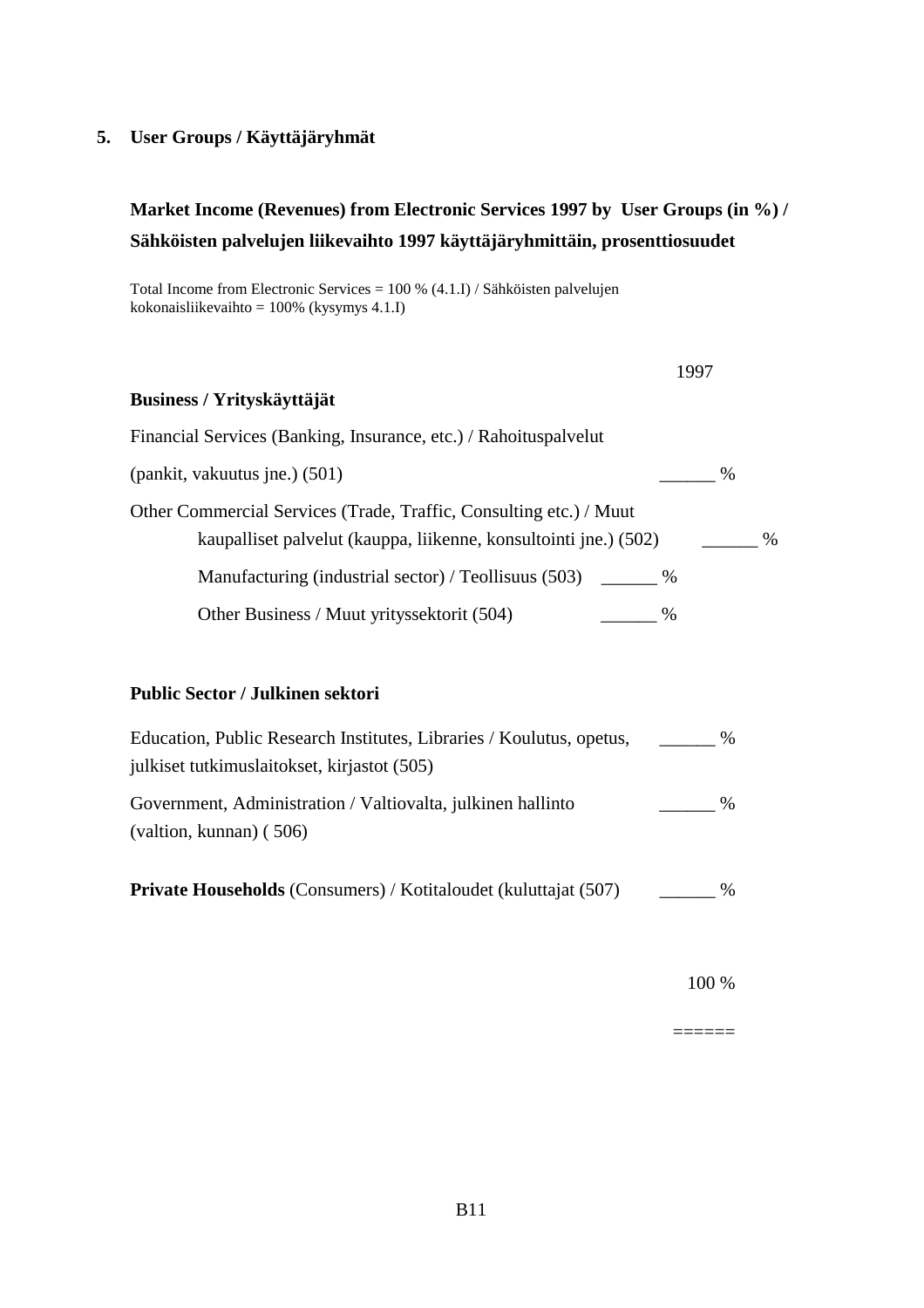#### **6. Subject Areas / Aiheet**

## **Market Income (Revenues) from Electronic Services 1997 by Subject Areas / Sähköisten palvelujen liikevaihto 1997 aihealoittain prosenttiosuuksina**

Total Income from Electronic Services = 100 % (4.1.I) / Sähköisten palvelujen kokonaisliikevaihto = 100 % (kysymys 4.1.I)

1997

#### **I. Business information / Talous- ja yritystieto**

| - Financial Information / Finanssitiedot (pörssitiedot, yritysten                                                                |      |
|----------------------------------------------------------------------------------------------------------------------------------|------|
| tulos- ja tasetiedot ym.) (601)                                                                                                  | %    |
| - Credit Information / Luottotiedot (602)                                                                                        | $\%$ |
| - Other Company Information / Muut yritystied ot (603)                                                                           | $\%$ |
| - News (Business Oriented) / Uutiset (liike-elämän uutiset)<br>(604)                                                             | $\%$ |
| - Other Business and Economic Information / Muu talous- ja<br>yritystieto (605)                                                  | %    |
| II. Scientific, Technical, Medical Information / Luonnon-                                                                        | $\%$ |
| tieteen, tekniikan ja lääketieteen tiedot (606)                                                                                  |      |
| III. Legal Information / Oikeustiet. ja lakitieto (607)                                                                          | $\%$ |
| <b>IV. Patent Information / Patentitieto (608)</b>                                                                               | $\%$ |
| V. Public Information (without legal and scientific information<br>etc., including government information at different levels) / | %    |
| Julkista hallintoa koskeva tieto (609)                                                                                           |      |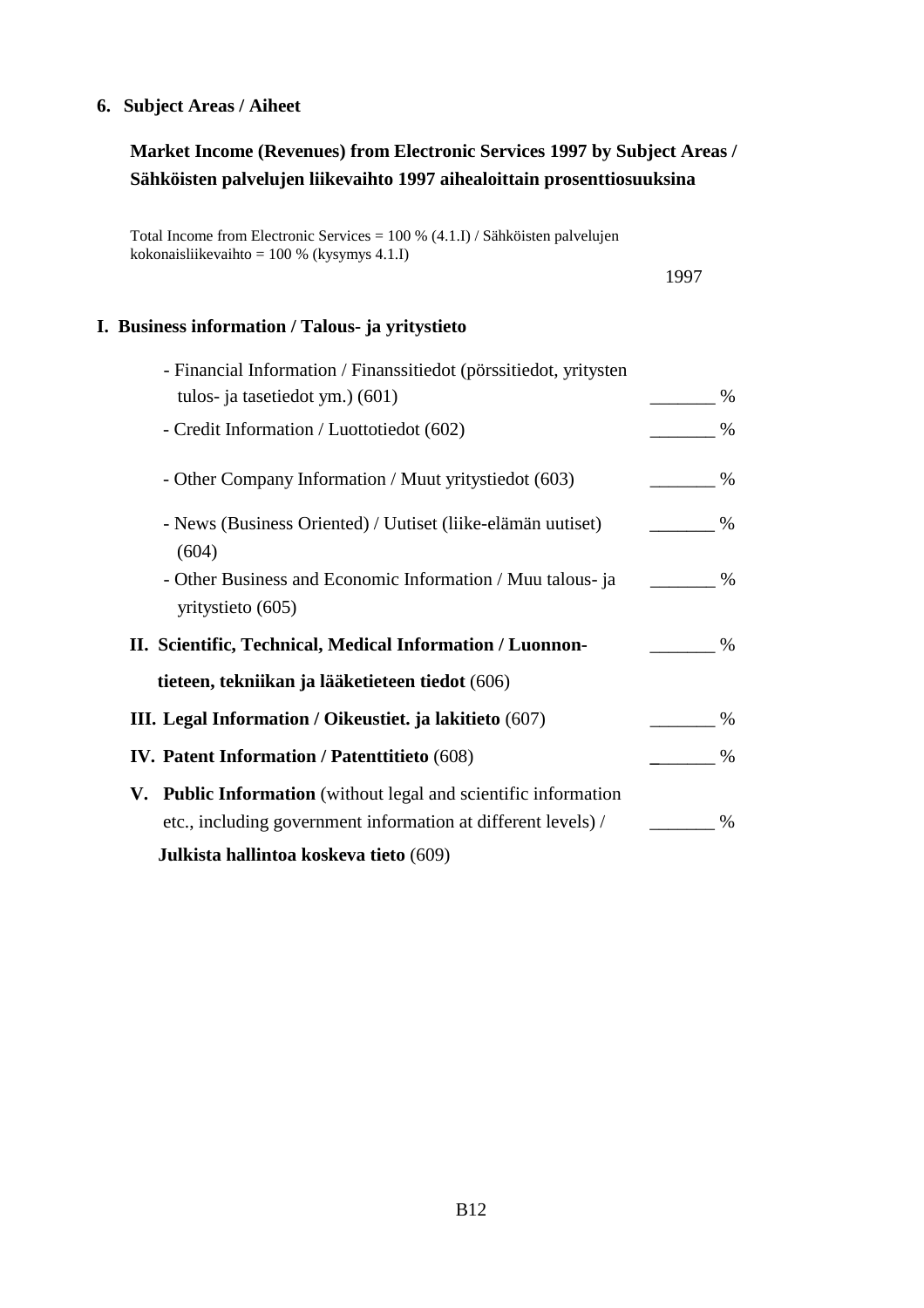# **VI. Consumer Oriented Information / Kuluttajille tarkoitettu tieto** - News (Consumer Oriented) / Uutiset (610) \_\_\_\_\_\_\_ % - Other Consumer Information (Travel, Tourism, - Entertainment, Shopping etc.) / Muu kuluttajia kiinnostava % tieto (matkailu, viihde, ostokset jne.) (611) **VII. Other Subject Areas / Muut aiheet** (612) Please specify / Mitkä:  $\%$ 100 % **7. Multimedia (Online and Offline) / Multimedia (online ja offline)** 1997 1998 (arvio) **Total Revenues (in national currency) \_\_\_\_\_\_\_\_\_\_\_\_ \_\_\_\_\_\_\_\_\_\_\_\_ Kokonaisliikevaihto (mk) (\*)** (701,704) **Prosentteina multimedian kokonaisliikevaihdosta:** Text with graphic, tables, standing pictures (images) / Teksti + grafiikka, taulukot,  $\frac{1}{2}$  %  $\frac{1}{2}$  % kiinteät kuvat (702,705) Text with audio and/or video  $(\text{motion pictures}) / \text{Teksti} + \text{audio ja/tai video}$   $\frac{1}{2}$  % (liikkuvat kuvat) (703, 706) 100 % 100 % ========= =========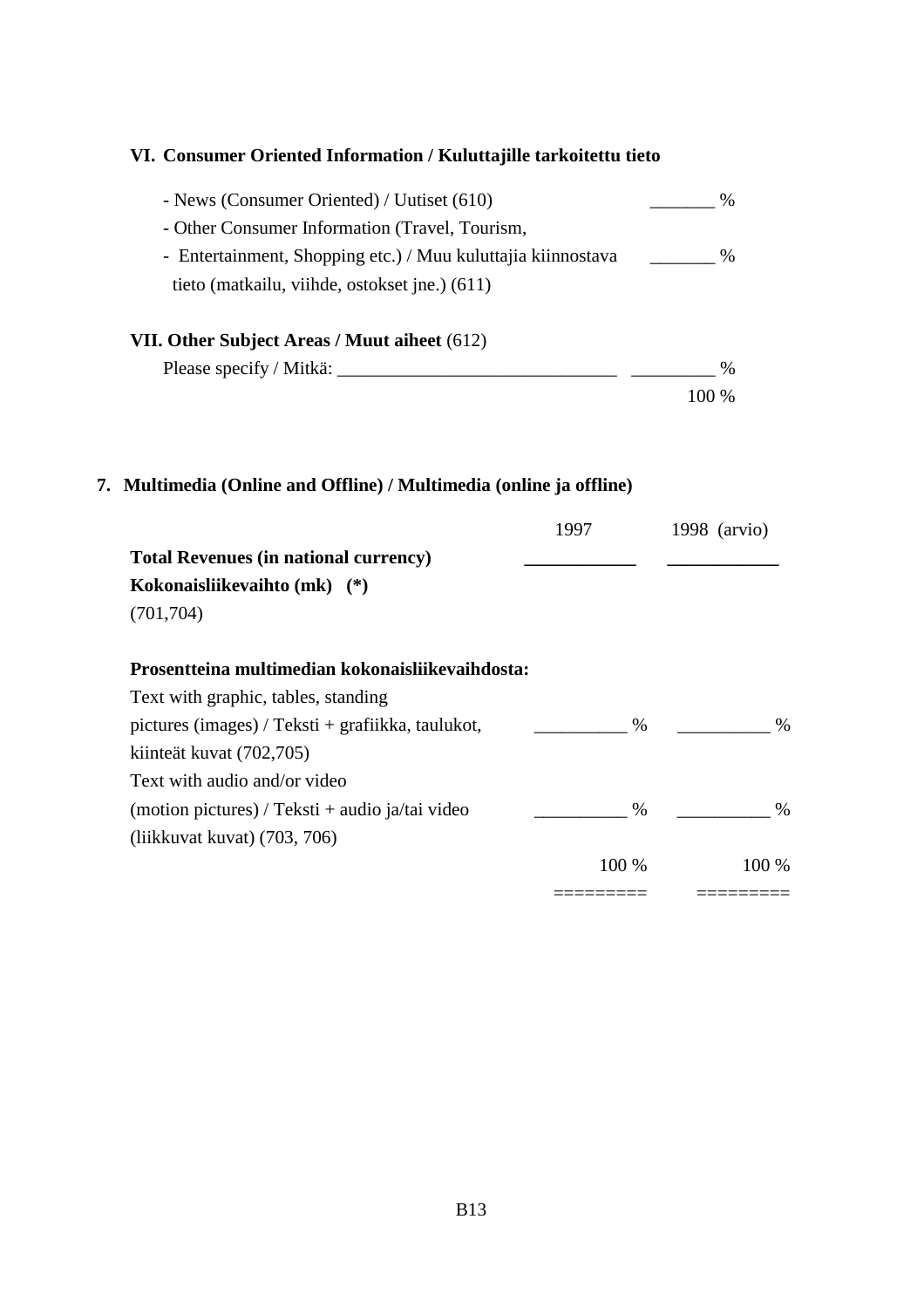#### **8. Internet**

**Only if you realise Revenues on the World -Wide Web /Vain, jos organisaatiollanne on liikevaihtoa WWW:stä**

| Total revenues (in national currency) / Kokonais- |       |                |
|---------------------------------------------------|-------|----------------|
| liikevaihto (mk) $(801, 804)$ (*)                 | 1997  | $1998$ (arvio) |
| Prosentteina WWW-liikevaihdosta:                  |       |                |
| Revenues from Electronic Information Services /   | $\%$  | $\%$           |
| Mikä osuus WWW-liikevaihdostanne tulee            |       |                |
| sähköisistä tietopalveluista? (802, 805)          |       |                |
| Revenues from other Electronic Services -         |       |                |
| please specify electronic services / Mikä osuus   |       |                |
| WWW-liikevaihdostanne tulee muista sähköisistä    |       |                |
| palveluista? Mistä: (803, 806)                    |       |                |
|                                                   | $\%$  | $\%$           |
|                                                   | 100 % | 100 %          |
|                                                   |       |                |

**(\*) Tämä sisältyy kysymykseen 4, mutta on siellä todennäköisesti jakaantuneena useaan eri kohtaan palvelun tyypin mukaan. Tässä omana kokonaisuutenaan.**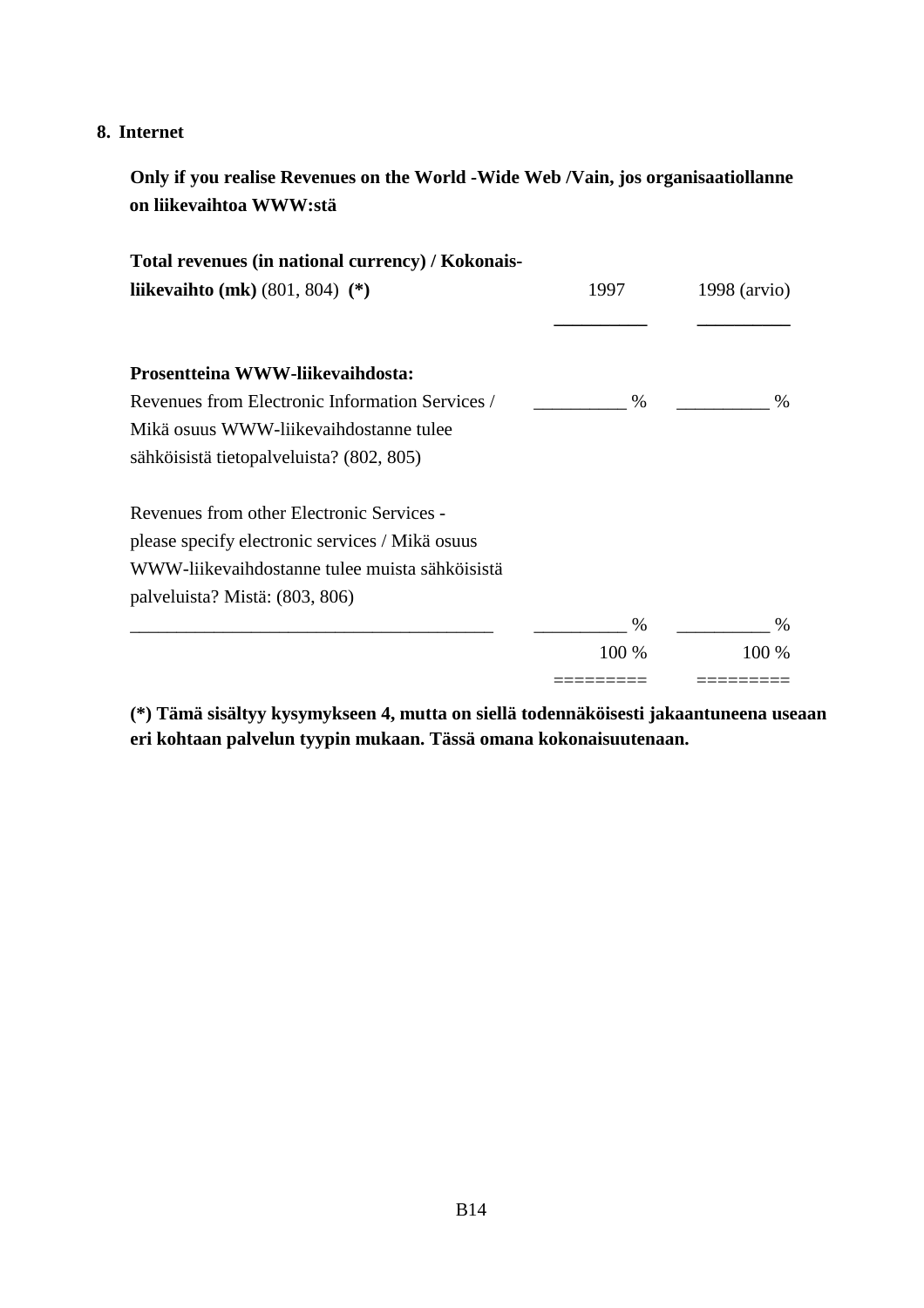# **9. Exports of Electronic Information Services / Sähköisten tietopalvelujen vienti**

| ٧<br>٧ |  |
|--------|--|
|        |  |

| I. Total Exports (in national currency) / Kokonaisvienti<br>$(mk)$ (901) |               |  |  |  |  |
|--------------------------------------------------------------------------|---------------|--|--|--|--|
| II. World Regions / Vienti alueittain prosentteina kokonaisviennistä     |               |  |  |  |  |
| Total Exports = $100\%$ / Kokonaisvienti = $100\%$                       |               |  |  |  |  |
| Europe / Eurooppa                                                        |               |  |  |  |  |
| - European Union, Norway, Iceland /<br>EU, Norja, Islanti (902)          | $\frac{0}{0}$ |  |  |  |  |
| - Switzerland / Sveitsi (903)                                            | $\%$          |  |  |  |  |
| - Eastern Europe / Itä-Eurooppa (904)                                    | $\%$          |  |  |  |  |
| America / Amerikka                                                       |               |  |  |  |  |
| - USA (905)                                                              | %             |  |  |  |  |
| - Canada / Kanada (906)                                                  | $\%$          |  |  |  |  |
| - Latin America / Latinalainen Amerikka (907)                            | $\%$          |  |  |  |  |
| Asia / Aasia                                                             |               |  |  |  |  |
| - Japan / Japani (908)                                                   | $\%$          |  |  |  |  |
| - Further Asian Countries / muut Aasian maat (909)                       | $\%$          |  |  |  |  |
| <b>Other Countries / Muut maat (910)</b>                                 | $\%$          |  |  |  |  |
|                                                                          | 100 %         |  |  |  |  |

=========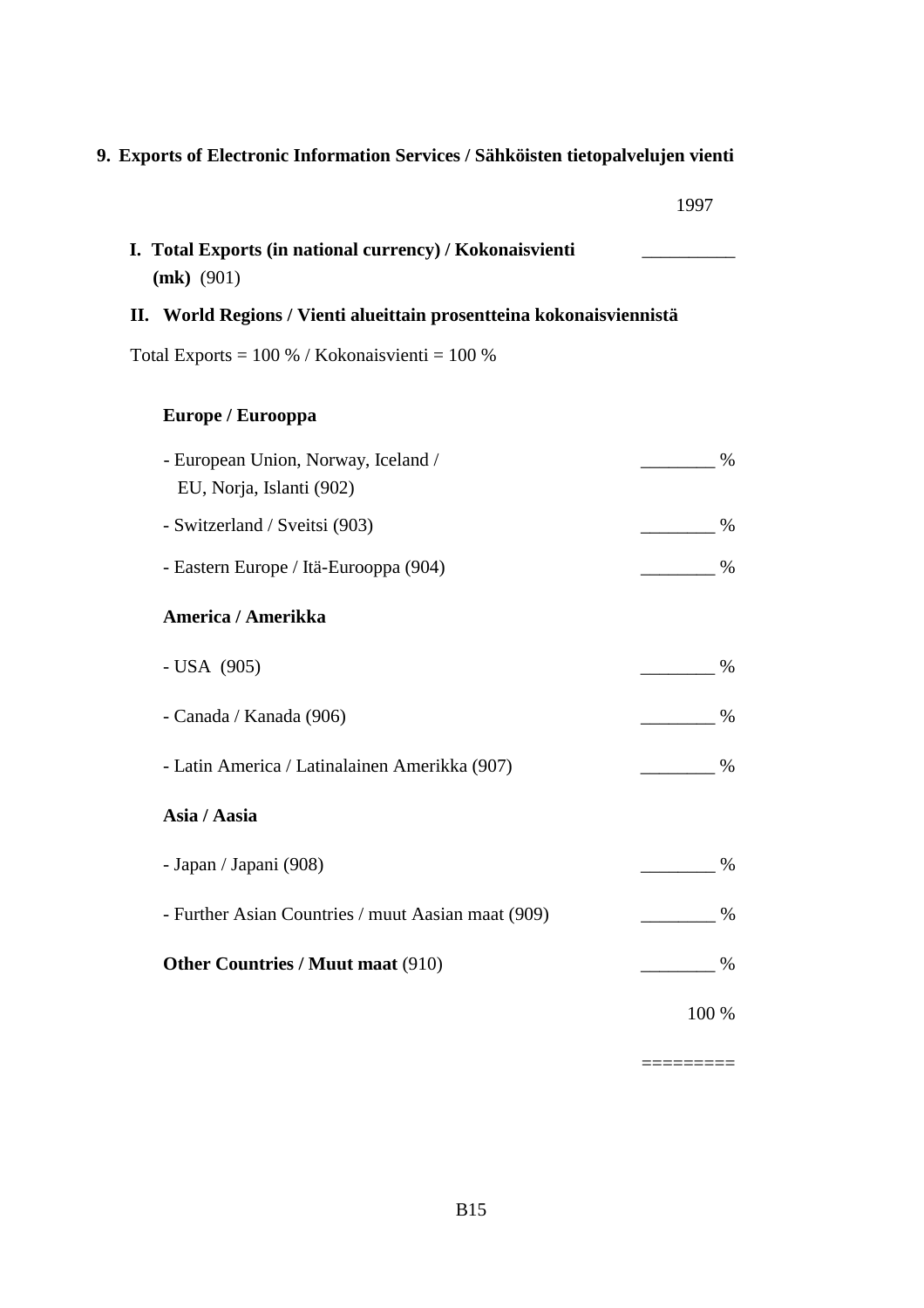#### **10. Profitability / Kannattavuus**

## **10.1 Were your offerings of Electronic Information Services profitable in 1997? / Olivatko sähköiset tietopalvelunne kannattavia 1997?**

|                                                               | Yes/Kyllä No/Ei |  |
|---------------------------------------------------------------|-----------------|--|
| In terms of operating costs / Käyttökustannuksista laskettuna |                 |  |
| (käyttökatteella mitattuna) (1001)                            | $( )$ $( )$     |  |
| In terms of total costs / Kokonaiskustannuksista laskettuna   |                 |  |
| (including all investments) (investoinnit mukaanlukien) () () |                 |  |
| (1002)                                                        |                 |  |

## **10.2 If not, when do you expect to cover the costs of your EIS-offerings? / Jos eivät olleet, milloin odotatte kattavanne sähköisten tietopalvelujen kustannukset?**

|                                                                | 1998 | 1999 |  | Later | <b>Never</b><br>Myöhemmin Ei koskaan |
|----------------------------------------------------------------|------|------|--|-------|--------------------------------------|
| Operating costs / Käyttökustannukset ( ) ( ) ( ) ( )<br>(1003) |      |      |  |       |                                      |
| Total costs / Kokonaiskustannukset ( ) ( ) ( ) ( )<br>(1004)   |      |      |  |       |                                      |

**\_\_\_\_\_\_\_\_\_\_\_\_\_\_\_\_\_\_\_\_\_\_\_\_\_\_\_\_\_\_\_\_\_\_\_\_\_\_\_\_\_\_\_\_\_\_\_\_\_\_\_\_\_\_\_\_\_\_\_\_\_\_\_\_\_\_\_\_\_\_\_\_\_\_\_\_\_\_\_\_**

#### **Kiitos yhteistyöstä.**

| Olkaa hyvä, palauttakaa täytetty<br>kyselylomake 28.8.1998 mennessä<br>osoitteeseen: | Lisätietoja antaa:               |
|--------------------------------------------------------------------------------------|----------------------------------|
| VTT Tietopalvelu                                                                     | informaatikko, ekon. Merja Lehti |
| Merja Lehti                                                                          | puh. (09) 456 4382               |
| PL 2000                                                                              | faksi (09) 456 4374              |
| 02044 VTT                                                                            | sähköposti: Merja.Lehti@vtt.fi   |

**Kyselyn voi palauttaa myös faksilla tai sähköpostina**. Voitte myös pyytää lomakkeen sähköisesti tietopalvelusihteeri Katriina Tepposelta (katriina.tepponen@vtt.fi), jolloin saatte sen sähköpostin liitetiedostona.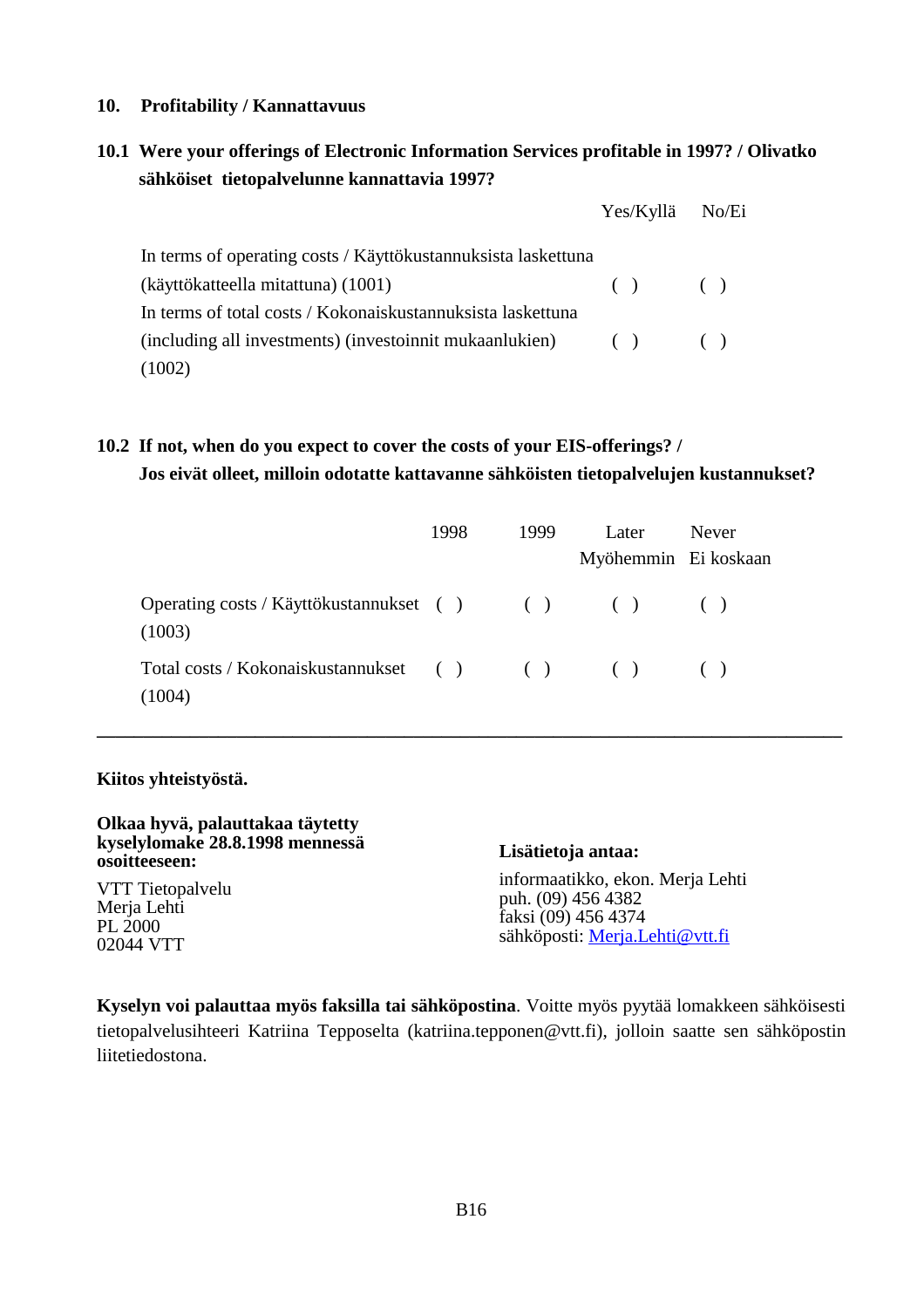#### **Definitions (alphabetical listing) / Käsitteet**

**Audiotex services (suppliers)** = organisations delivering online information services whereby the users receive information aurally *("voice information services")* - focused on so-called "premium rate services"

**Electronic Advertising Services** = Electronic services where the principal objective is an *advertising action* (e.g. for a product or a service or an institution) rather than the delivery of information content; incl. so-called "banners".

**Electronic Communication Services** = Electronic services where the principal objective is *communication* (e.g. connecting people via electronic media like E-Mail or teleconferencing) rather than the delivery of information content.

**Electronic Entertainment Services** = Electronic services where the principal objective is the *delivery of entertainment content* (e.g. games, movies) rather than the delivery of information content.

**Electronic Information Services (EIS)** = *all services delivering information content* via electronic online and offline media, that means: not in a printed version. Online means delivery via telecommunication links. Offline means delivery without the usage of any telecommunications networks, i.e. the delivery on electronic (magnetic) tapes, discs or diskettes.

**Electronic Services (ES)** = a number of *different services delivered via electronic online and offline media*: information services, advertising services, transaction services (shopping, ordering, booking, banking services etc.), entertainment services (e.g. computer games), communication services (e. g. E-Mail, teleconferencing).

**Electronic Transaction Services** = electronic services where the principal objective is a *transaction* (e.g. ordering, booking, shopping, banking activity) rather than the delivery of information content.

**Electronic (E-)Mail services** = services which permit users to send messages electronically to specified recipients or receive messages from senders.

**Internet** = today the most used world-wide public telecommunication network (switched, point to point). Internet developed from the ARPANET in the US which was focused on scientific users. INTERNET is more and more used also by commercial users and today open for a great variety of applications. INTERENET uses the HTML-standard. Most of the services are offered via the World Wide Web (WWW).

**Offline distributors** = organisations offering for sale or lease unitised electronic information products such as **CD**-**ROMs, diskettes, magnetic tapes** etc.

**Online distributors (Hosts)** = organisations delivering Electronic Information Services and other types of electronic services directly to their users via telecommunication links.

**Optical information media** = information products on various types of discs which use analogue or optical storage technology, including **CD-ROM**.

**Real-time Information Services** = EIS delivered in maximal 20 minutes after the "event" in the financial and stock exchange area (financial services) or EIS-offerings with at least a daily updating (e. g. newswire services)

**Retrospective Online Database Services** = online information services delivering information from retrospective databases which may contain different kinds of data (reference, factual, numeric data, full-text, images etc.) in a number of subject areas (news, financial and business data, scientific and technical information, legal information etc.) for a number of retrospective time spans or time periods (also sometimes called archival database services).

**Revenue** = net revenue = net sales = turnover = liikevaihto

**Staff** = Part-time or full-time employees with contracts for definite time periods. Freelancers are not included.

**Videotex services (suppliers)** = Organisations delivering online information services and other types of online services page by page or screen by screen, rather than character by character.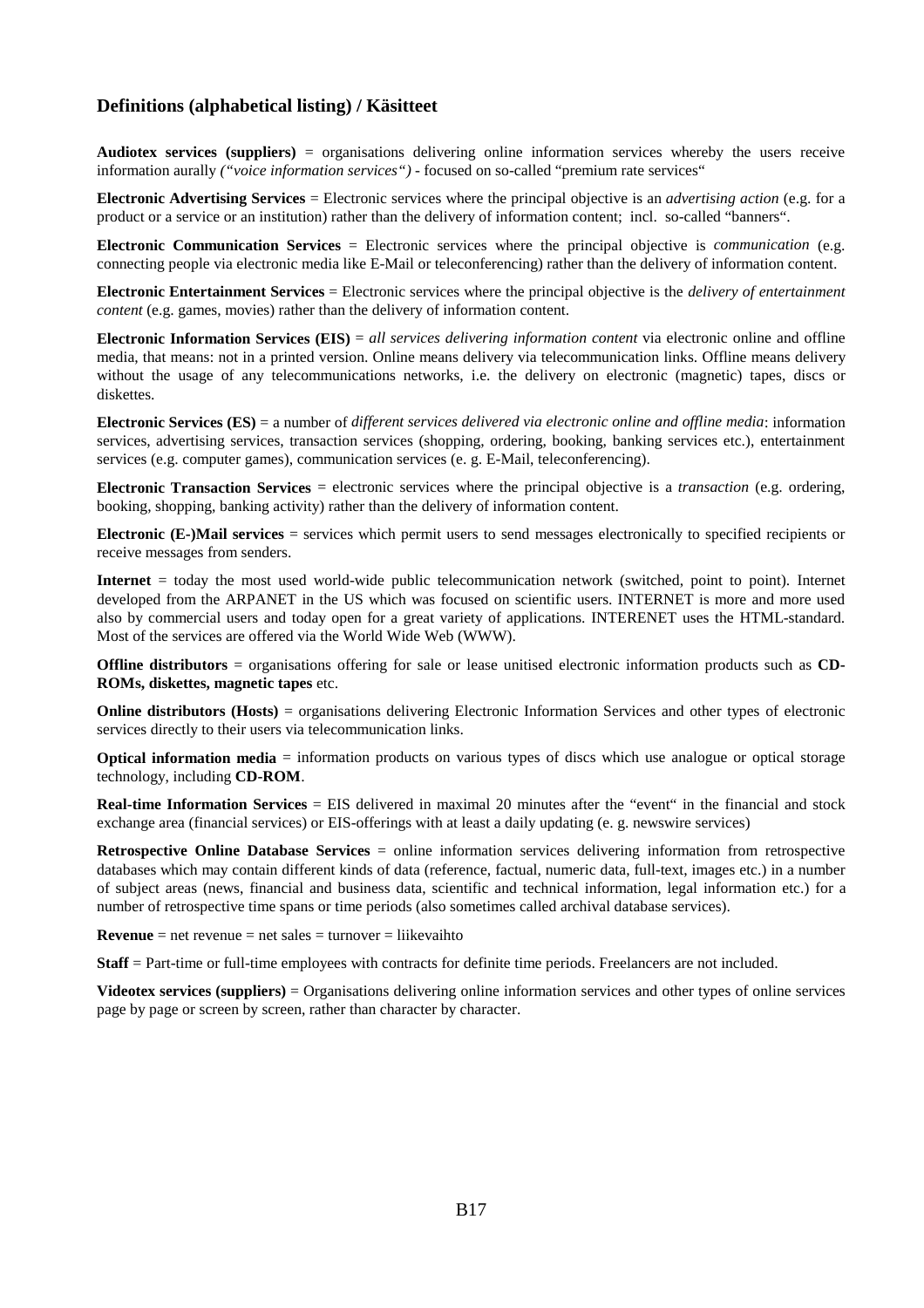# **Appendix C**

**Demand survey questionnaire**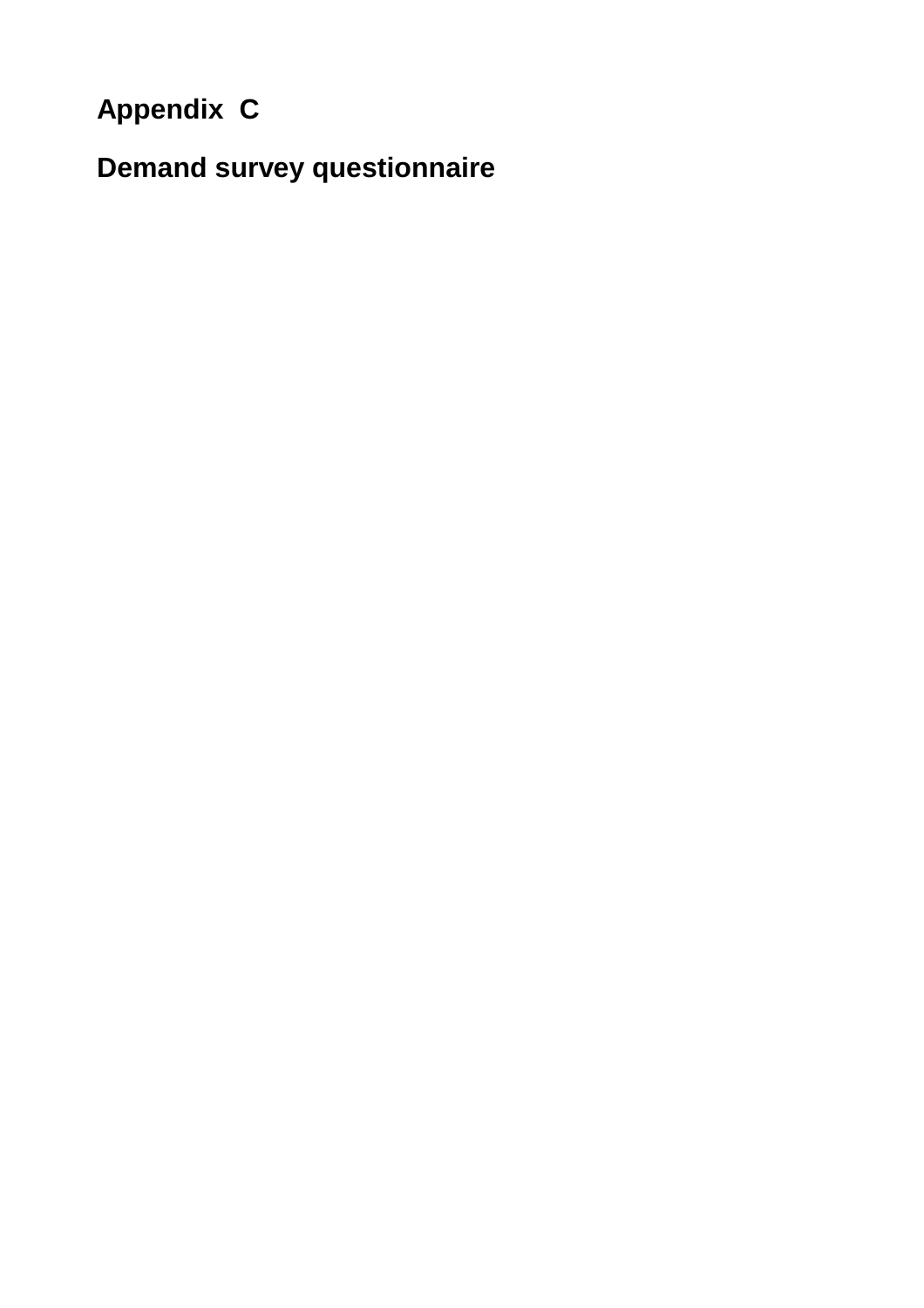# **EU:N SÄHKÖISTEN PALVELUJEN TUTKIMUS (TYTI, työvoimatiedustelun yhteydessä syyskuussa 1998)**

# **Kysymykset**

| i1a.                                                        | Onko Teillä tietokone käytettävissä kotonanne?                                                                                                                                                                                                                                                                                                                                           | 1 kyllä<br>$2$ ei                             |  |  |
|-------------------------------------------------------------|------------------------------------------------------------------------------------------------------------------------------------------------------------------------------------------------------------------------------------------------------------------------------------------------------------------------------------------------------------------------------------------|-----------------------------------------------|--|--|
| i1b.                                                        | Käytättekö, tai onko Teillä mahdollisuus käyttää tietokonetta<br>työpaikallanne, koulussa tai muussa oppilaitoksessa?                                                                                                                                                                                                                                                                    | 1 kyllä<br>$2$ ei                             |  |  |
| <u>i1d.</u>                                                 | (Kysytään, jos $1a=1$ ) Onko kotitietokoneenne (tai joku niistä)<br>ns. työsuhdekone, tai hankittu pääasiassa yritystoiminnan vuoksi?                                                                                                                                                                                                                                                    | 1 kyllä<br>$2$ ei                             |  |  |
| i1c.                                                        | Jos ei ole tietokonetta kotona eikä töissä, kysytään:<br>Onko Teillä tietokone käytettävissänne jossain muualla?                                                                                                                                                                                                                                                                         | 1 kyllä -> i1e<br>$2$ ei $\rightarrow$ i $2a$ |  |  |
| i1e.                                                        | Onko käyttämässänne tietokoneessa CD-ROM-asema?                                                                                                                                                                                                                                                                                                                                          | 1 kyllä -> $i3b$<br>$2$ ei $\rightarrow$ i4c  |  |  |
|                                                             | Jos ei missään käytettävissä tietokonetta, kysytään i2a ja i2b:                                                                                                                                                                                                                                                                                                                          |                                               |  |  |
| i2a.                                                        | Luuletteko, että Teillä tulee olemaan tietokone käytettävissä<br>seuraavan 2 vuoden kuluessa kotonanne?<br>9 EOS                                                                                                                                                                                                                                                                         | 1 kyllä<br>$2$ ei                             |  |  |
| i2b.                                                        | Entä työpaikallanne, koulussa tai muussa oppilaitoksessa?                                                                                                                                                                                                                                                                                                                                | 1 kyllä<br>$2$ ei                             |  |  |
| 9 EOS<br>Tietokoneettomat siirtyvät sitten kysymykseen illa |                                                                                                                                                                                                                                                                                                                                                                                          |                                               |  |  |
| i3a.                                                        | (Kysytään jos 1a=1) Onko kotitietokoneessanne CD-ROM-asema?                                                                                                                                                                                                                                                                                                                              | 1 kyllä -> <i>i3b</i><br>$2$ ei<br>9 EOS      |  |  |
| i3b.                                                        | $(Jos 3a=1)$ Käytättekö CD-rom tuotteita, kuten sanakirjoja, opiskeluaineistoja,<br>tietosanakirjoja tai vastaavia poislukien CD-rom pelit, kotonanne ?<br>TAI (jos 1e=1): Käytättekö tällä koneella CD-rom tuotteita, kuten sanakirjoja,<br>tietosanakirjoja tai vastaavia poislukien CD-rom pelit, muuhun kuin työhön tai<br>päätoimiseen opiskeluun liittyen (yksityistarkoituksiin)? |                                               |  |  |

1 kyllä 2 ei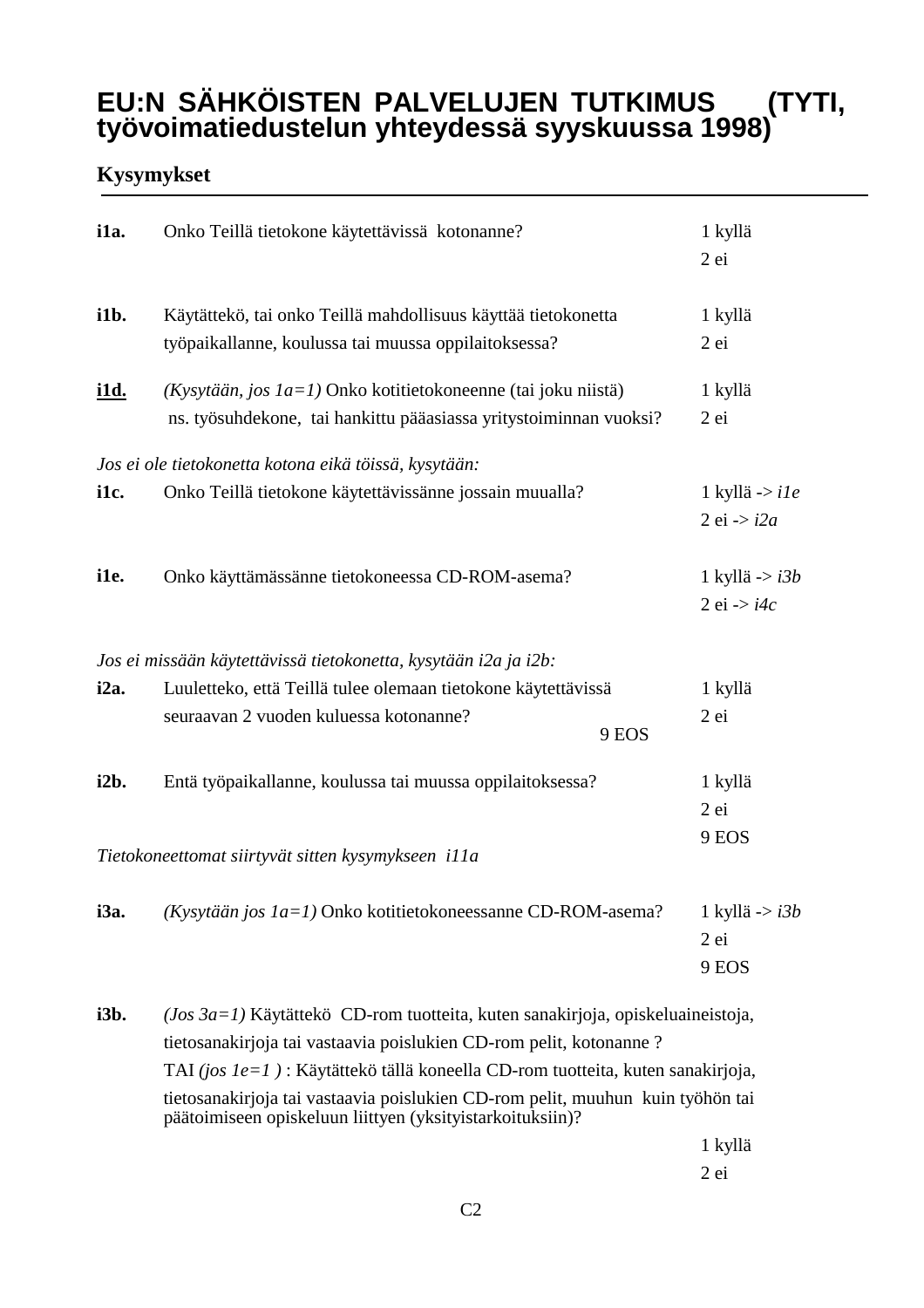| i3c.        | $(Kysytään jos Ib=1)$ Onko työpaikalla tai oppilaitoksessa                                | 1 kyllä -> $i3d$           |
|-------------|-------------------------------------------------------------------------------------------|----------------------------|
|             | käyttämässänne tietokoneessa CD-ROM-asema?                                                | 2 ei $\rightarrow i4$      |
|             |                                                                                           | 9 EOS                      |
| i3d.        | $(Jos \, 3c=1)$ Käytättekö CD-rom tuotteita (kuten sanakirjoja, opiskeluaineistoja,       |                            |
|             | tietosanakirjoja tai vastaavia) poislukien CD-rom pelit, työpaikalla tai oppilaitoksessa? |                            |
|             | TAI (jos le=1): Käytättekö CD-ROm-tuotteita työhön tai                                    |                            |
|             | päätoimiseen opiskeluun liittyen?                                                         | 1 kyllä                    |
|             |                                                                                           | 2 ei                       |
| i4a.        | $(Jos \ Ia=1)$ Voiko kotitietokoneellanne olla yhteydessä sähköisiin                      | 1 kyllä                    |
|             | tietoverkkoihin, kuten sähköpostiin tai internettiin?                                     | $2$ ei                     |
| i4b.        | $(Jos \ Ib = 1)$ Voitteko olla työpaikan / oppilaitoksen tietokoneella                    | 1 kyllä                    |
|             | yhteydessä sähköisiin tietoverkkoihin, kuten sähköpostiin tai                             | 2ei                        |
|             | internettiin tai sisäiseen tietoverkkoon?                                                 |                            |
| i4c.        | $(Jos~Ic=1)$ Voitteko olla käyttämällänne tietokoneella yhteydessä                        | 1 kyllä                    |
|             | sähköisiin tietoverkkoihin, kuten sähköpostiin tai internettiin?                          | $2$ ei $\rightarrow$ il la |
| <u>i4d.</u> | $(K$ ysytään jos on kotitietokone eli 4a=1)                                               |                            |
|             | Keneltä olette hankkineet internet ja sähköposti yhteyden?                                |                            |
|             | 1 INET / Sonera (entinen Tele)                                                            |                            |
|             | 2 Kolumbus / paikallinen puhelinyhtiö (Finnet-yhtiöt)                                     |                            |
|             | 3 Saunalahden serveri (entinen Nettilinja, DLC, Dystopia ym.)                             |                            |
|             | 4 Eunet                                                                                   |                            |
|             |                                                                                           |                            |
|             |                                                                                           |                            |

**i5a.** *(Jos 4a=1)* Oletteko kotitietokoneellanne yhteydessä sähköisiin tietoverkkoihin, kuten sähköpostiin tai internettiin: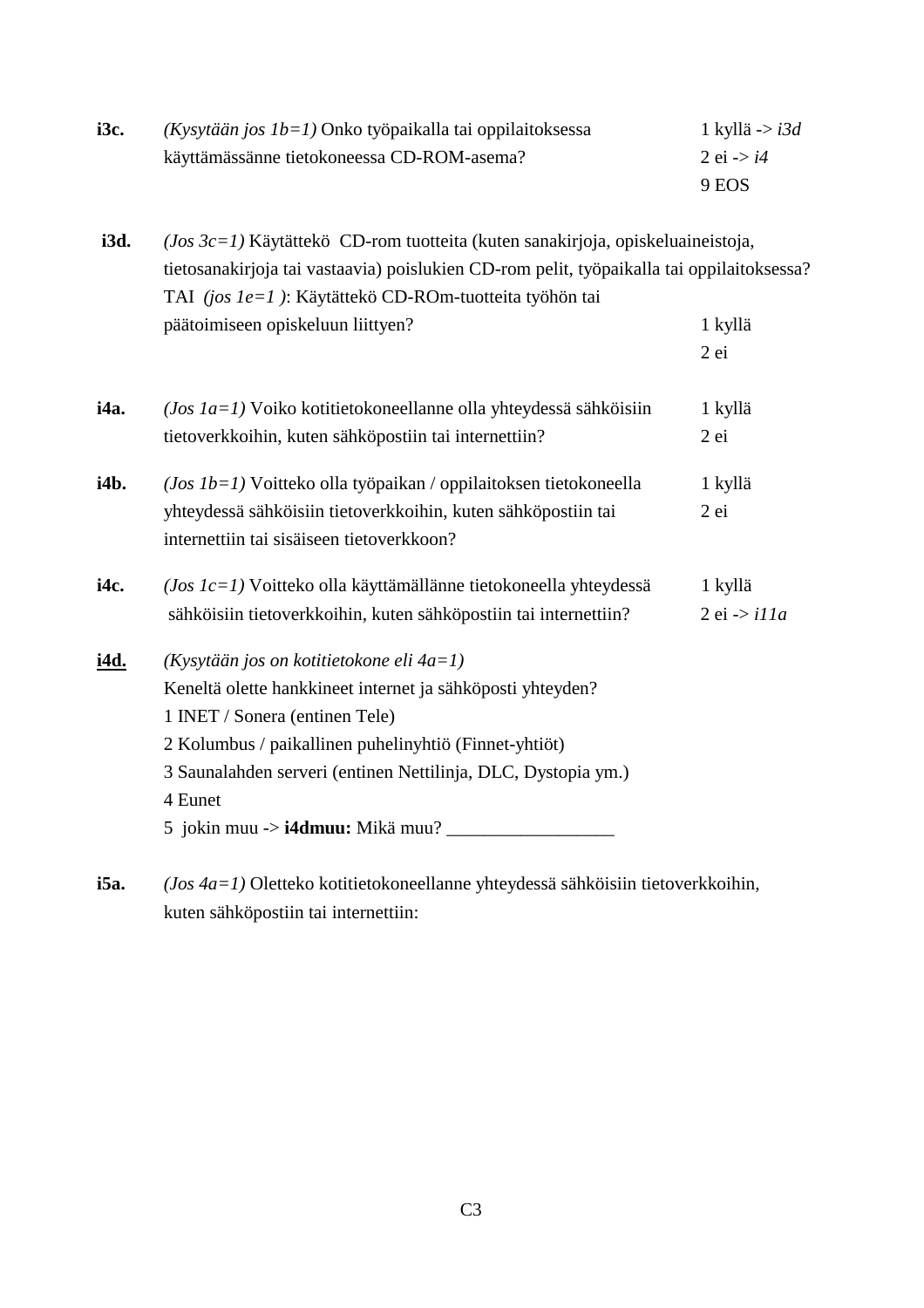TAI *(jos 4c = 1)*: Oletteko yksityisasioihinne liittyen käyttämällänne tietokoneella yhteydessä sähköisiin tietoverkkoihin, kuten sähköpostiin tai internettiin:

1 päivittäin

2 viikottain

- 3 kuukausittain
- 4 harvemmin kuin kerran kuussa

5 vai ette koskaan? *Jos ei koskaan niin ->i11, mutta jos kotona internetyhteys niin -> i8*

**i5b.** *(Jos 4b=1)* Oletteko työpaikaltanne/oppilaitoksesta yhteydessä sähköisiin tietoverkkoihin, kuten sähköpostiin tai internettiin:

> TAI *(jos 4c = 1)*: Entä oletteko työn tai opiskelun takia yhteydessä sähköisiin tietoverkkoihin:

- 1 päivittäin
- 2 viikottain
- 3 kuukausittain
- 4 harvemmin kuin kerran kuussa
- 5 vai ette koskaan?

*Jos ei koskaan niin ->i11, mutta jos kotona internetyhteys niin -> i8*

*Ne, jotka käyttävät tietokonetta muualla kuin töissä tai kotona, siirtyvät nyt kysymykseen i11.*

**i5c.** *(Jos 5a ei ole 5)*

Kuinka kauan kestää keskimäärin yksi tietoverkkoyhteytenne kotoa? 1 enintään 5 minuuttia 2 6 - 15 minuuttia

- 3 16 30 minuuttia
- 4 31 60 minuuttia
- 5 yli tunnin 3 tuntia
- 6 enemmän kuin 3 tuntia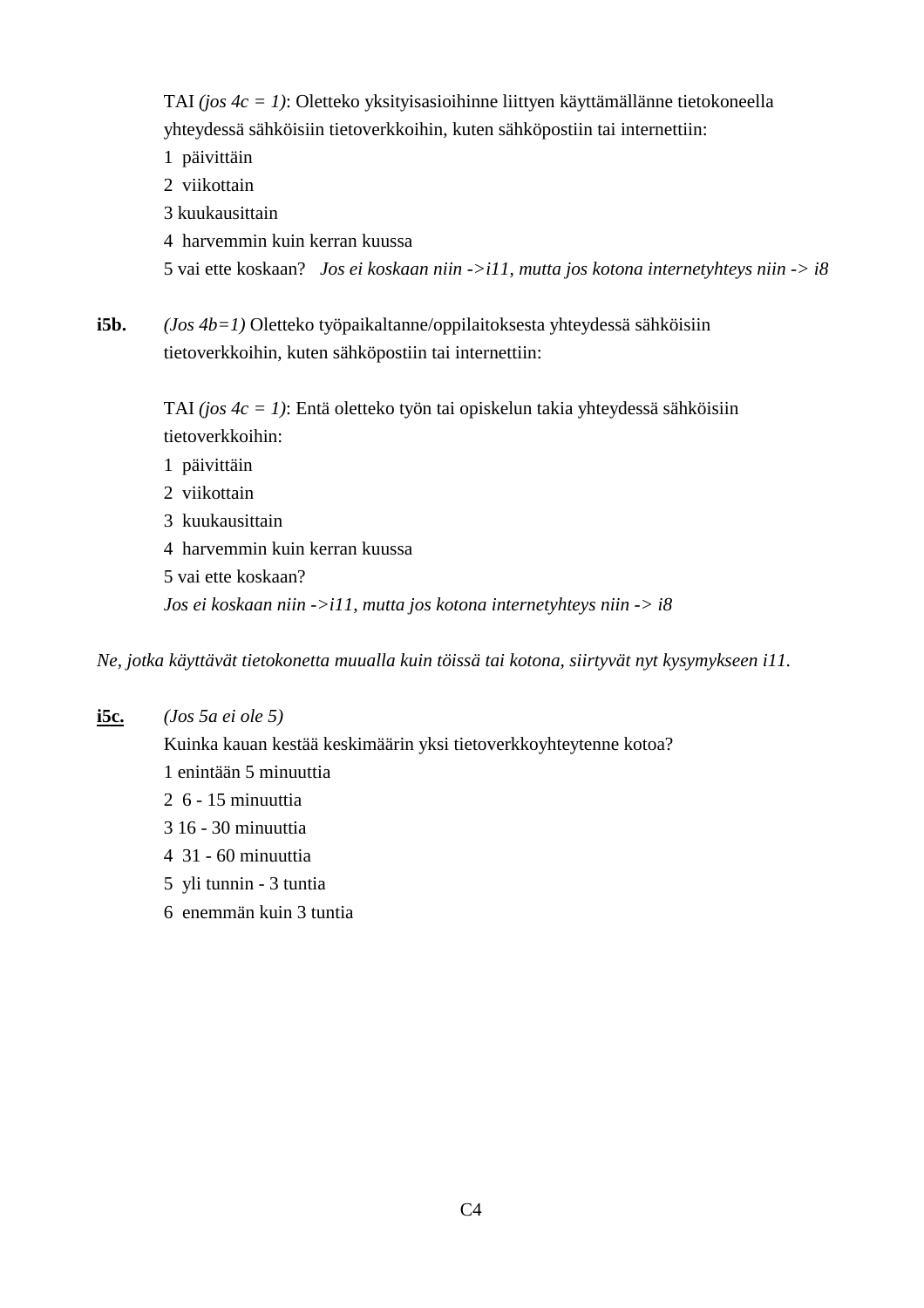**i5d.** *(Jos 5b ei ole 5)* Kuinka kauan kestää keskimäärin yksi tietoverkkoyhteytenne työpaikalta/ oppilaitoksesta? 1 enintään 5 minuuttia 2 6 - 15 minuuttia 3 16 - 30 minuuttia 4 31 - 60 minuuttia 5 yli tunnin - 3 tuntia 6 enemmän kuin 3 tuntia

*Kysymyssarjan 6 a-kohdat kysytään niiltä, jotka käyttävät kotona internettiä (4a=1 JA 5a ei 5). 6 b-kohdat kysytään niiltä, jotka käyttävät internettiä työpaikalla/oppilaitoksessa (4b=1 JA 5b ei 5).*

| i6.1a. | Käytättekö sähköpostia kotona?                                                                                                  | 1 kyllä                     |
|--------|---------------------------------------------------------------------------------------------------------------------------------|-----------------------------|
| i6.1b. | Käytättekö sähköpostia työpaikalla / oppilaitoksessa sen<br>ulkopuolelle suuntautuvaan viestintään?                             | $2$ ei<br>1 kyllä<br>$2$ ei |
| i6.2a. | Seuraatteko kotitietokoneella internetin tai vastaavan<br>ns. news-ryhmiä tai muita keskustelutauluja?<br>$2$ ei                | 1 kyllä                     |
| i6.2b. | Seuraatteko työpaikalla/oppilaitoksessa internetin tai vastaavan<br>ns. news-ryhmiä tai muita keskustelutauluja?<br>2ei         | 1 kyllä                     |
| i6.3a. | Käytättekö kotitietokonetta ns. chattailuun tai irkkailuun? 1 kyllä                                                             |                             |
| i6.3b. | Harrastatteko ns. chattailua tai irkkailua työpaikan /<br>oppilaitoksen tietokoneella?                                          | $2$ ei<br>1 kyllä<br>$2$ ei |
| i6.4a. | Etsittekö kotitietokoneella tietoverkoista Teitä kiinnostavia asioita?                                                          | 1 kyllä<br>$2$ ei           |
| i6.4b. | Etsittekö työpaikan /oppilaitoksen tietokoneella tietoverkoista<br>Teitä kiinnostavia asioita?                                  | 1 kyllä<br>2 ei             |
| i6.5a. | Luetteko kotitietokoneella tietoverkoista elektronisia sanomalehtiä<br>tai muita lehtiä tai dokumentteja?                       | 1 kyllä<br>2ei              |
| i6.5b. | Luetteko työpaikan / oppilaitoksen tietokoneella elektronisia<br>sanomalehtiä tai muita lehtiä tai dokumentteja tietoverkoista? | 1 kyllä<br>$2$ ei           |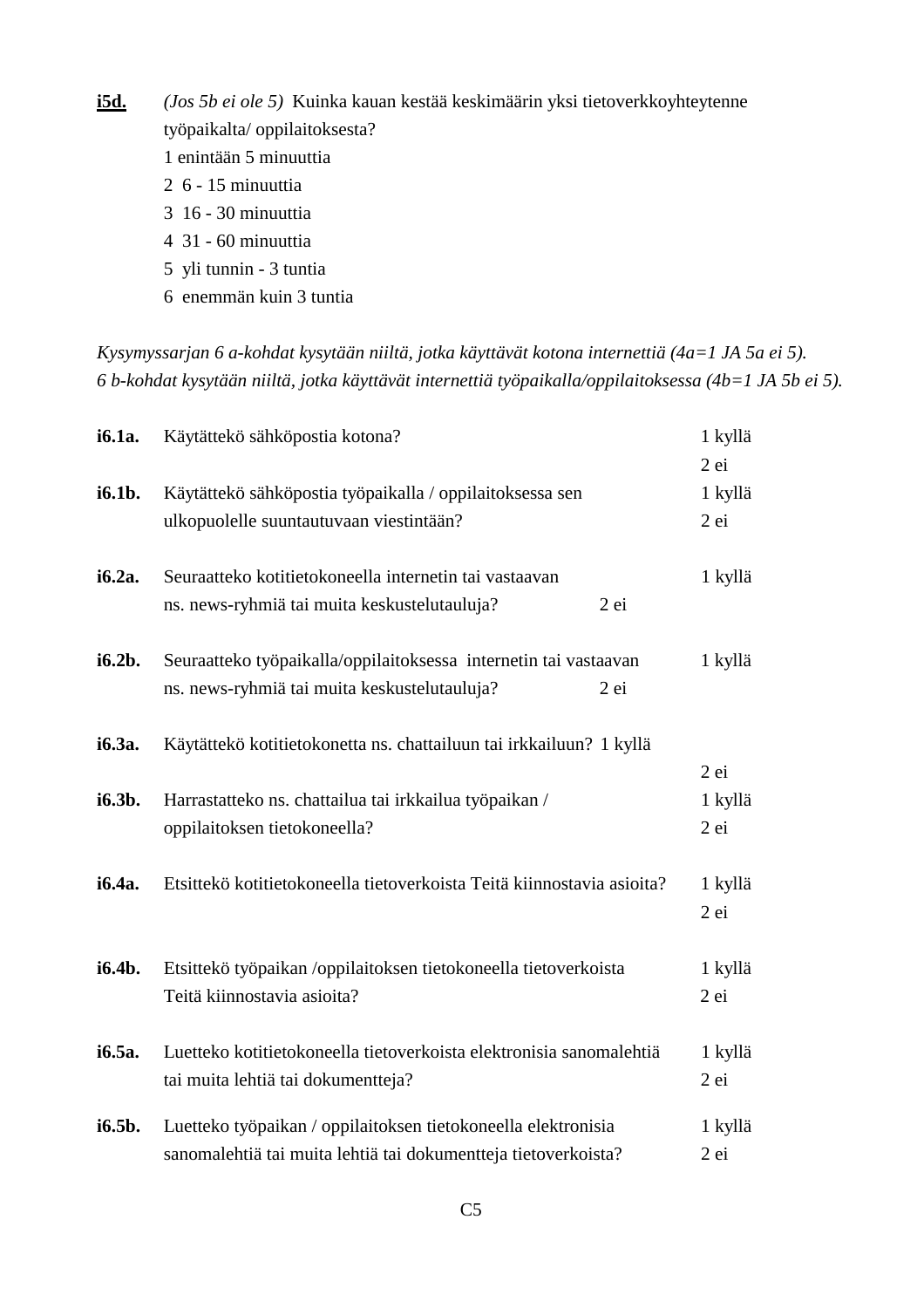| i6.6a.  | Käytättekö kotitietokoneella ns. online tietokantoja tai muita            | 1 kyllä           |
|---------|---------------------------------------------------------------------------|-------------------|
|         | sähköisiä tietopalveluja (esim. kirjastojen luetteloita tai aikatauluja)? | 2 ei              |
| i6.6b.  | Käytättekö ns. online-tietokantoja tai muita sähköisiä                    | 1 kyllä           |
|         | tietopalveluja työpaikan/oppilaitoksen tietokoneella?                     | 2 ei              |
| i6.7a.  | Käytättekö kotitietokoneella sähköisiä pankkipalveluja?                   | 1 kyllä<br>$2$ ei |
| i6.7b.  | Käytättekö sähköisiä pankkipalveluja työpaikan /                          | 1 kyllä           |
|         | oppilaitoksen tietokoneella?                                              | 2 ei              |
| i6.8a.  | Seuraatteko kotitietokoneella reaaliaikaista taloudellista tietoa,        | 1 kyllä           |
|         | kuten pörssi- ja valuuttakursseja, sähköisistä tietoverkoista?            | $2$ ei            |
| i6.8b.  | Seuraatteko työpaikalla / oppilaitoksessa reaaliaikaista taloudellista    | 1 kyllä           |
|         | tietoa, kuten pörssi- ja valuuttakursseja, sähköisistä tietoverkoista?    | 2 ei              |
| i6.9a.  | Ostatteko tai tilaatteko kotitietokoneella palveluita tai tavaroita       | 1 kyllä           |
|         | tietoverkoista?                                                           | 2ei               |
| i6.9b.  | Ostatteko tai tilaatteko työpaikalla / oppilaitoksessa palveluita         | 1kyllä            |
|         | tai tavaroita tietoverkoista?                                             | 2 ei              |
| i6.10a. | Imuroitteko kotitietokoneella ohjelmia tai muuta ns. softaa               | 1 kyllä           |
|         | tietoverkoista?                                                           | $2$ ei            |
| i6.10b. | Imuroitteko työpaikalla / oppilaitoksessa ohjelmia tai                    | 1 kyllä           |
|         | muuta ns. softaa tietoverkoista?                                          | 2 ei              |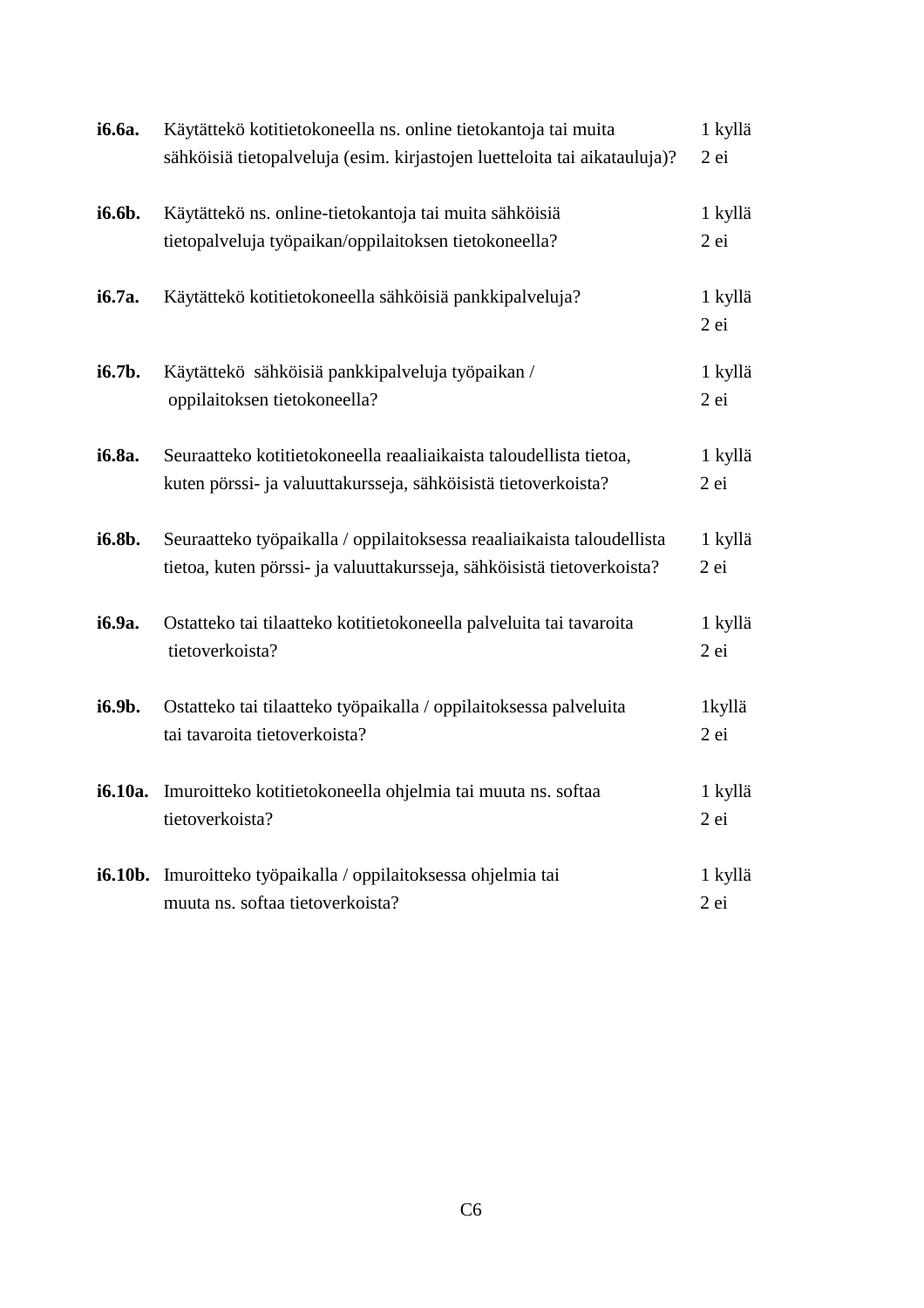| i6.11   | Varaatteko kotitietokoneella matka-, elokuva tai teatteri- tai                                                                                                                   | 1 kyllä                         |   |
|---------|----------------------------------------------------------------------------------------------------------------------------------------------------------------------------------|---------------------------------|---|
|         | muita lippuja tietoverkkojen kautta?                                                                                                                                             | 2 ei                            |   |
| i6.12.  | Pelaatteko kotitietokoneella online-pelejä (ns. verkkopelejä),<br>elektronisia viihdepalveluja internetissä tai muissa tietoverkoissa?                                           | tai käytättekö muita<br>1 kyllä |   |
|         |                                                                                                                                                                                  | $2$ ei                          |   |
|         | <b>i6.13a.</b> Oletteko etäopiskellut tai käyttänyt koulutuspalveluja                                                                                                            | 1 kyllä                         |   |
|         | tietoverkkojen kautta kotonanne?                                                                                                                                                 | $2$ ei                          |   |
|         | <b>i6.13b.</b> Oletteko etäopiskellut tai käyttänyt koulutuspalveluja                                                                                                            | 1 kyllä                         |   |
|         | tietoverkkojen kautta työpaikalla/oppilaitoksessa?                                                                                                                               | 2 ei                            |   |
| i6.14a. | Oletteko ollut kotitietokoneella yhteydessä kunnan, valtiovallan<br>tahojen internet sivuille tai vastaaviin sähköisiin tietoihin?<br>kyllä                                      | tai muiden julkisten            | 1 |
|         |                                                                                                                                                                                  | 2 ei                            |   |
|         | <b>i6.14b.</b> Oletteko ollut työpaikalta/oppilaitoksesta yhteydessä kunnan, valtiovallan tai muiden<br>julkisten tahojen internet sivuille tai vastaaviin sähköisiin tietoihin? | 1 kyllä                         |   |
|         |                                                                                                                                                                                  | 2 ei                            |   |
|         | i6.15a. Käytättekö jotain muita tietoverkkojen palveluita, joita ei ole                                                                                                          | 1 kyllä                         |   |
|         | edellä käsitelty, kotitietokoneellanne?                                                                                                                                          | 2 ei                            |   |
|         | i6.15amuu: Mitä? ___________________                                                                                                                                             |                                 |   |
|         | <b>i6.15b.</b> Käytättekö jotain muita tietoverkkojen palveluita, joita ei ole                                                                                                   | 1 kyllä                         |   |
|         | edellä käsitelty, työpaikan/oppilaitoksen tietokoneella?<br>i6.15bmuu: Mitä? ___________                                                                                         | $2$ ei                          |   |
|         |                                                                                                                                                                                  |                                 |   |

*Kysytään niiltä, jotka käyttävät kotona internettiä (4a=1 JA 5a ei 5).*

**i7a.** Kun ajattelette lähivuosien tietoverkkojen ja sähköisten palvelujen käyttöä, niin käytättekö niitä vuoden parin päästä kotoa: 1 enemmän kuin nyt 2 saman verran kuin nyt 3 vai vähemmän kuin nyt? 9 vaikea sanoa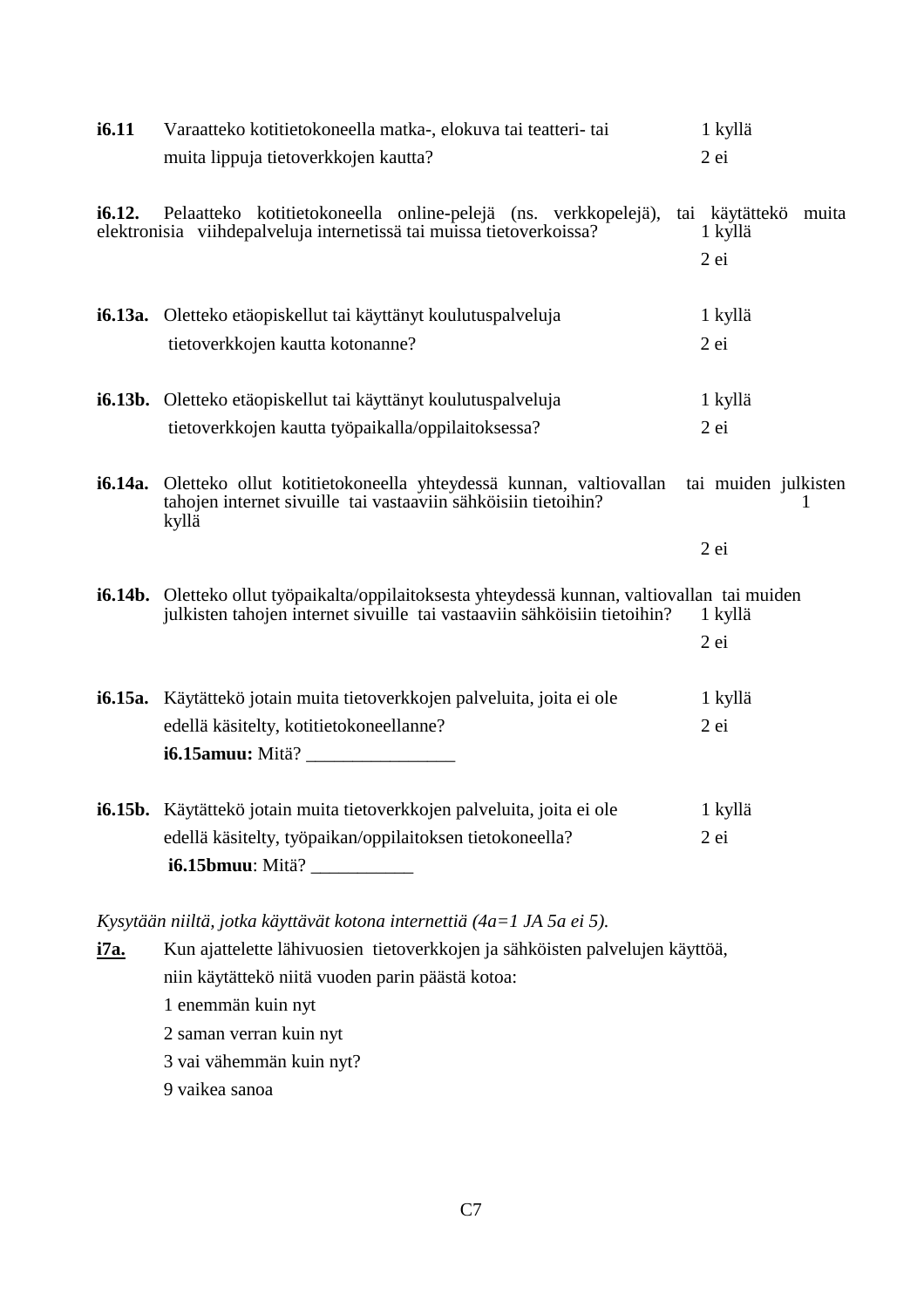*Kysytään niiltä, jotka käyttävät työpaikalla/oppilaitoksessa internettiä (4b=1 JA 5b ei 5).*

- **i7b.** Kun ajattelette lähivuosien tietoverkkojen ja sähköisten palvelujen käyttöä,
	- niin käytättekö niitä vuoden parin päästä työpaikalta / oppilaitoksesta:
	- 1 enemmän kuin nyt
	- 2 saman verran kuin nyt
	- 3 vai vähemmän kuin nyt?
	- 9 vaikea sanoa

#### *Kysytään, jos on kotitietokone jossa internet (1a=1 ja 4a=1)*

- **i8.** Kuinka paljon teidän kotitaloutenne on käyttänyt rahaa viimeisen kuukauden aikana sähköisen tietoverkon kuukausi- ja yhteysmaksuihin, mukaanlukien siitä aiheutuneet puhelinkulut? **Karkea arvio markkoina**
- **i9.** Kuinka paljon kotitaloudessanne on käytetty likimäärin arvioituna viime vuoden syyskuusta lukien rahaa tavaroiden, kirjojen ja ohjelmistojen yms. ostoon tietoverkkojen kautta?

**Karkea arvio markkoina \_\_\_\_\_\_\_\_**

#### *Kysytään, jos on kotitietokone (1a=1)*

**i10.** Kuinka paljon kotitaloudessanne on käytetty likimäärin arvioituna viime vuoden syyskuusta lukien rahaa tietokoneen, sen oheislaitteiden, modeemien, ohjelmien yms. ostoon?

**Karkea arvio markkoina \_\_\_\_\_\_\_\_**

#### *Loput kysytään kaikilta:*

**i11a.** Onko teillä omassa käytössänne matkapuhelin?

1 kyllä

2 ei

*jos kyllä*:

**i11b.** Jos olette työssäkäyvä, onko matkapuhelin käytössä:

1 vain työaikana

2 sekä työaikana että sen ulkopuolella

3 vain työajan ulkopuolella?

4 EI OLE TYÖSSÄ

**i12.** Kuinka monta henkeä kotitalouteenne kuuluu itsenne mukaanlukien?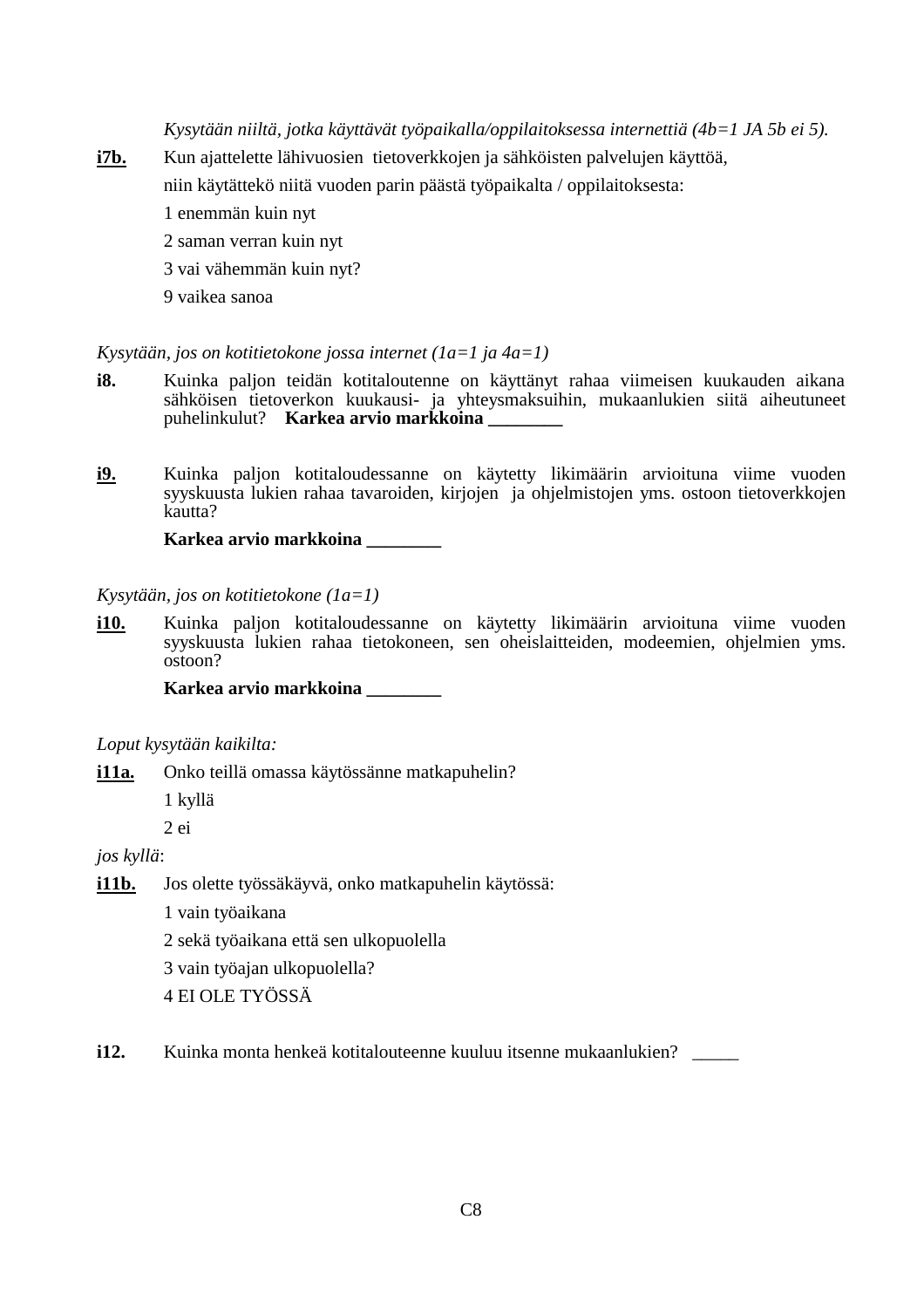**i13.** Mihin seuraavista tuloluokista koko taloutenne yhteenlasketut kuukausitulot sijoittuvat, kun verot on vähennetty? HUOM: NETTOTULOT!

MYÖS ELÄKETULOT, YRITTÄJÄTULOT, OPINTOTUKI, TYÖTTÖMYYSKORVAUKSET YM. OTETAAN MUKAAN.

1 alle 4500 mk 2 4500 - 7500 mk 3 7501 - 15 000 mk 4 15001 - 24 000 mk 5 yli 24000 mk 6 EI TULOJA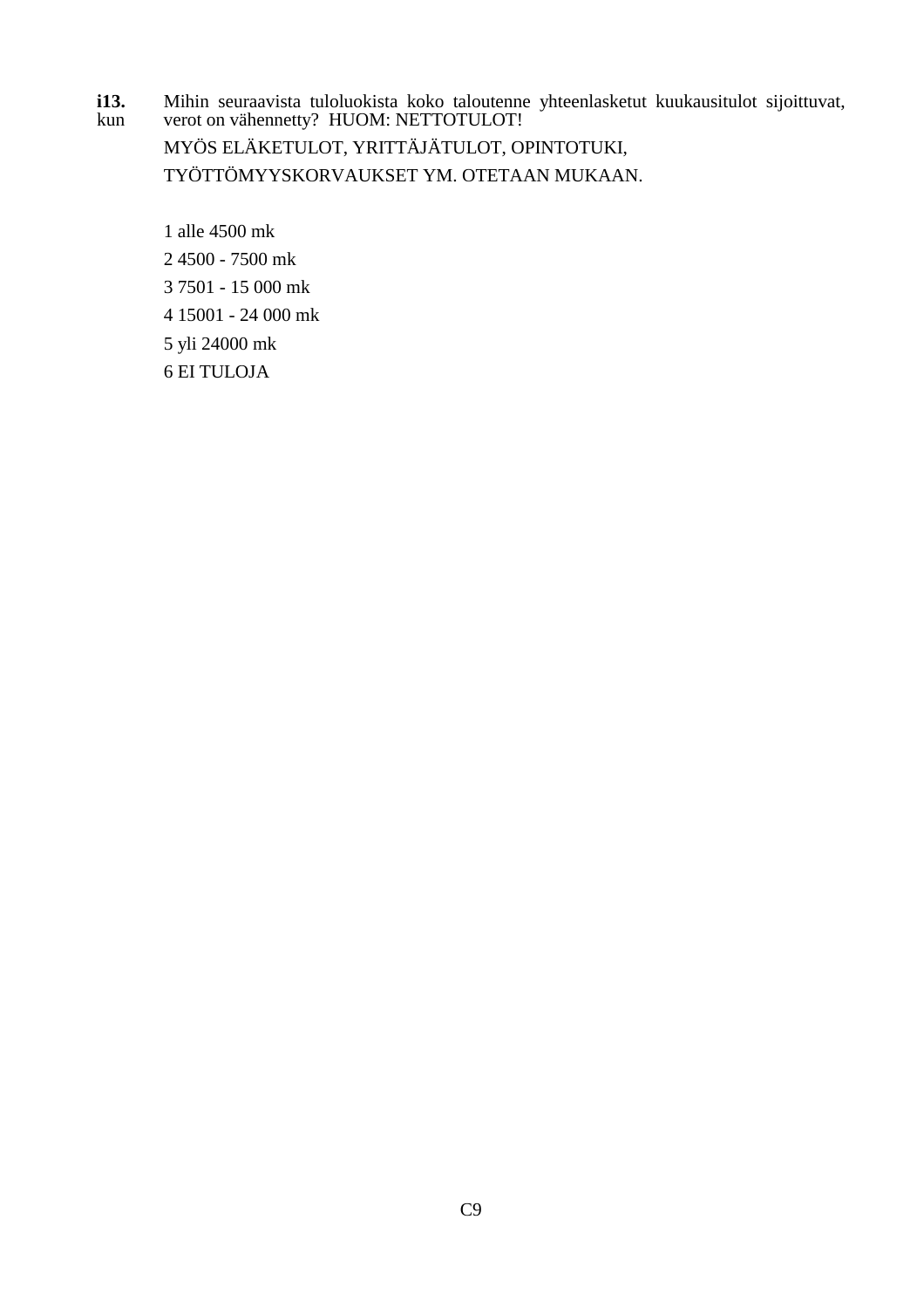# **Appendix D**

**National expert survey questionnaire**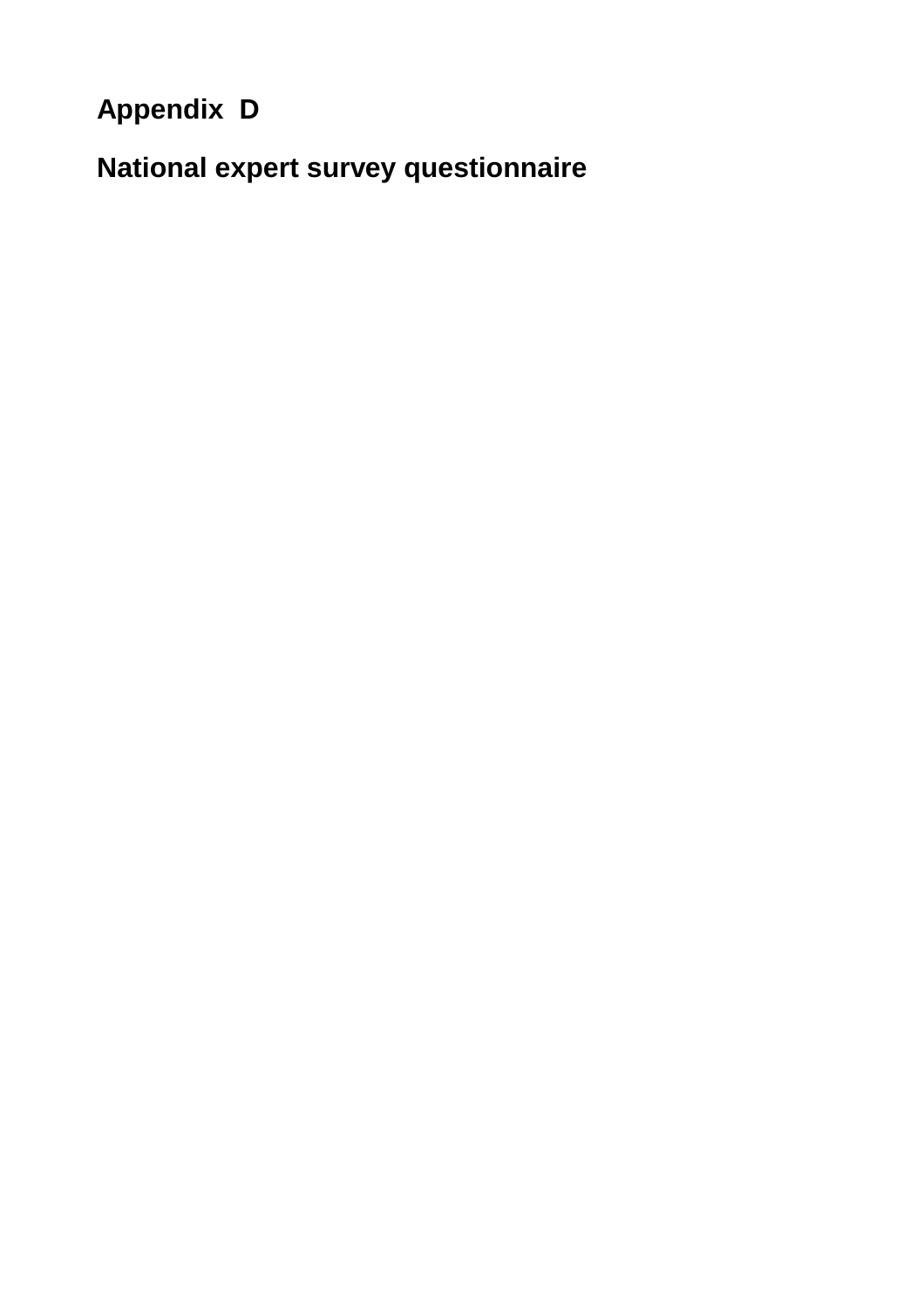

## **Future Trends 1998 – 2003. National Expert Survey in the Area of Electronic Information Services 1997-98 in Finland**

### **Tulevaisuudennäkymät 1998 - 2003. Asiantuntijoille suunnattu mielipidekysely sähköisistä tietopalveluista Suomessa (perustuu tilanteeseen 1997-1998)**

EU:n INFO2000-ohjelmassa on meneillään kansainvälinen selvitys sähköisten tietopalvelujen ja muiden sähköisten palvelujen markkinoista vuonna 1997/1998 (Assessing the situation of the markets for electronic information services in the European Economic Area, MSSSTUDY  $II =$ member states study). Se tehdään yhtenäisin menetelmin kuudessatoista Euroopan maassa. Suomessa projektista vastaa VTT Tietopalvelu.

Selvitykseen kuuluu asiantuntijoille suunnattu kysely tulevaisuudennäkymistä kussakin maassa. Se muodostuu kahdeksan kysymyksen sarjasta. Kysely on **luottamuksellinen** eivätkä vastaajien nimet käy ilmi laadittavasta raportista. Lähetämme Teille myöhemmin yhteenvedon asiantuntijakyselyn tuloksista. Kyselyyn voi vastata äidinkielellä tai englanniksi. Voitte vastata kysymyksiin valintanne mukaan; kaikkia kohtia ei tarvitse täyttää.

**Lisätietoja** antaa ekon., informaatikko Merja Lehti, puh. (09) 456 4382, sähköposti Merja.Lehti@vtt.fi.

Toivomme Teidän arvioitanne ja näkemyksiänne alan asiantuntijana.

Yhteistyöterveisin

VTT Tietopalvelu Merja Lehti

#### **Palautus 1.3.1999 mennessä joko seuraavaan osoitteeseeen tai sähköpostitse:**

VTT Tietopalvelu Merja Lehti PL 2000 02044 VTT Sähköposti: Merja.Lehti@vtt.fi Puh. (09) 456 4382 Faksi (09) 456 4374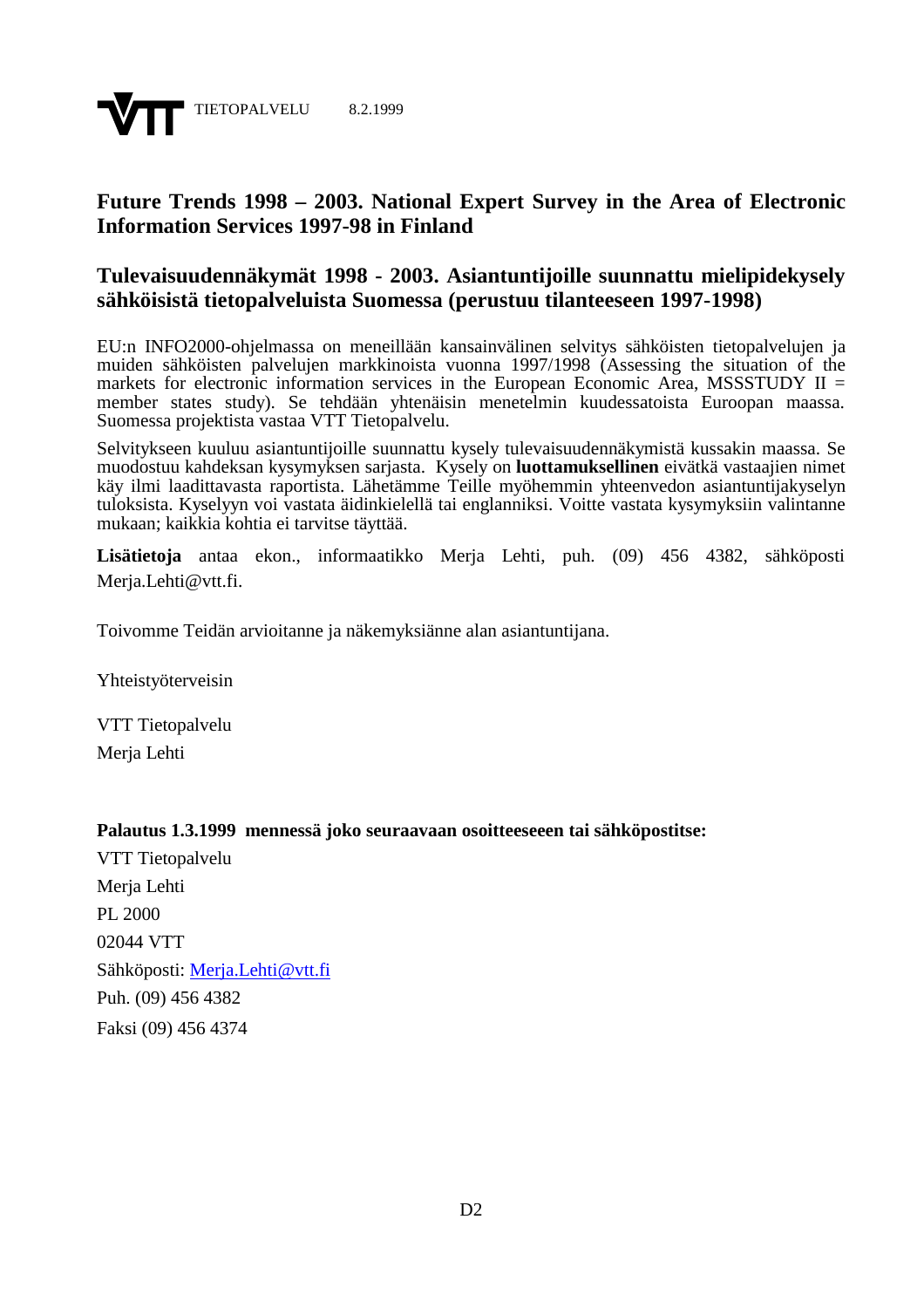## **Future Trends 1998 – 2003. National Expert Survey in the Area of Electronic Information Services 1997-98 in Finland.**

## **Tulevaisuudennäkymät 1998 - 2003. Asiantuntijoille suunnattu mielipidekysely sähköisistä tietopalveluista Suomessa (perustuu tilanteeseen 1997-1998)**

**Huom.** Seuraavissa kysymyksissä *EIS* = sähköiset tietopalvelut (electronic information services). Sähköiset tietopalvelut käsittävät myös ns. offline-palvelut (esim. CD-ROM, levykkeet). *Electronic business information services* = *ammatilliseen käyttöön* (liike-elämän, tutkimuksen, julkishallinnon tarpeisiin) tarkoitetut sähköiset tietopalvelut.

#### **1. Electronic Business Information Services\*) and Consumer Services\*\*).**

**Ammatilliseen käyttöön (esim. liike-elämä, tutkimus, julkishallinto) tarkoitetut sähköiset tietopalvelut ja kuluttajille tarkoitetut palvelut**

**1.1** *Mikä osuus A) ammatilliseen käyttöön tarkoitetuilla ja B) kuluttajille tarkoitetuilla sähköisillä tietopalveluilla on sähköisten tietopalvelujen kokonaismarkkinoista Suomessa 1997 ja 2003 (prosentteina sähköisten tietopalvelujen kokonaismarkkinoiden liikevaihdosta)?*

|                                    | 1997                                                                       | 2003  |
|------------------------------------|----------------------------------------------------------------------------|-------|
|                                    | % of total EIS-market<br>% sähköisten tietopalvelujen kokonaismarkkinoista |       |
| A) Business Information Services * |                                                                            |       |
| B) Consumer Services**             |                                                                            |       |
| yht.                               | 100 %                                                                      | 100 % |

*\*) Business Information Services = electronic information services (online and offline) used mainly for professional purposes in the working places (e.g. in an enterprise, a research organisation or a government institution). Esim. DIALOG, FT Information, Lexis-Nexis, STN International, Startel, TT-Tietopalvelut.*

*\*\*) Consumer Services = electronic information services (online and offline) used mainly by individuals for private purposes in private households (homes). Esim. Infotel/Kolumbus, Telesampo/INET Keskuskatu*

**1.2** *Reasons for your assessment / Syitä arviointiinne:*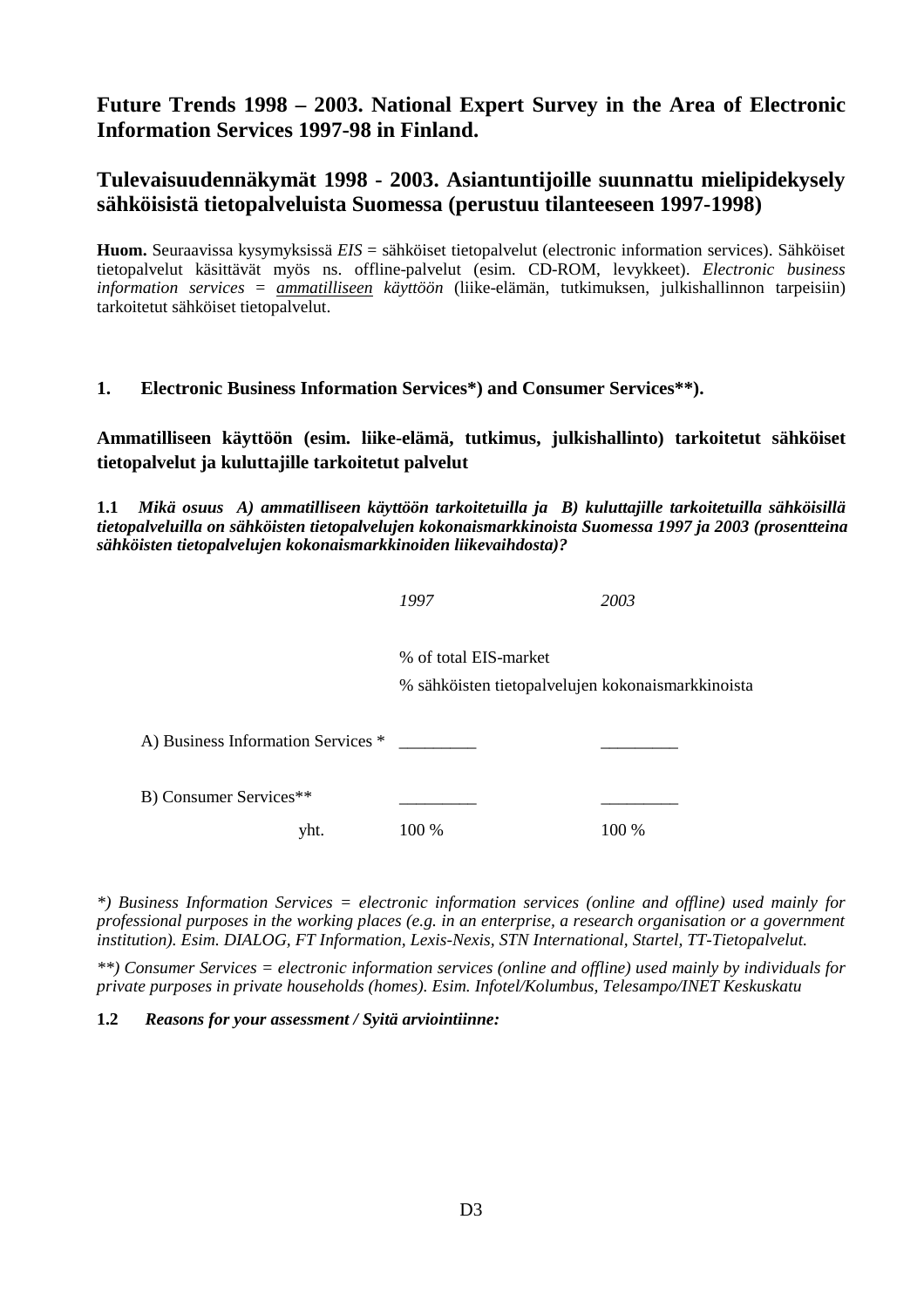#### **2. Development of electronic business information markets in Finland.**

**Ammatilliseen käytöön tarkoitettujen sähköisten tietopalvelujen markkinanäkymät Suomessa**

**2.1** *Kuinka monta prosenttia on tällaisten sähköisten tietopalvelujen kokonaismarkkinoiden liikevaihdon keskimääräinen vuotuinen kasvu Suomessa 1995-2003?*

|           | Keskimääräinen vuotuinen kasvu, % |     |  |
|-----------|-----------------------------------|-----|--|
| 1995/1996 | 12,2                              | yy) |  |
| 1996/1997 |                                   |     |  |
| 1998-2003 |                                   |     |  |

*yy) =* online-tietopalvelujen liikevaihdon muutos 1995/96; Joukkoviestimet 1998, s. 93

**2.2** *Reasons for your assessment / Syitä arviointiinne:*

## **3. Markets for electronic business information services: Online and Offline. Ammatilliseen käyttöön tarkoitettujen sähköisten tietopalvelujen markkinat (online ja offline)**

**3.1** *Mikä on erilaisten jakelukanavien (channels, distribution media) osuus markkinoista Suomessa 1997 ja 2003 (% kokonaismarkkinoista)?*

|                                                                                                    |       | Markkinaosuus, %<br>Teidän arvionne |       |
|----------------------------------------------------------------------------------------------------|-------|-------------------------------------|-------|
|                                                                                                    | Esim. |                                     |       |
|                                                                                                    | 1997  | 1997                                | 2003  |
| Reaaliaikaiset online-tietopalvelut<br>(Real-time information services, esim. Reuters,<br>Startel) | 60    |                                     |       |
| Online-tietopankit (Online retrospective<br>database services, esim.Dialog, STN)                   | 33    |                                     |       |
| Offline (esim. CD-ROM, levykkeet)<br>yht.                                                          | 100 % | 100 %                               | 100 % |

**3.2** *Reasons for your assessment / Syitä arviointiinne:*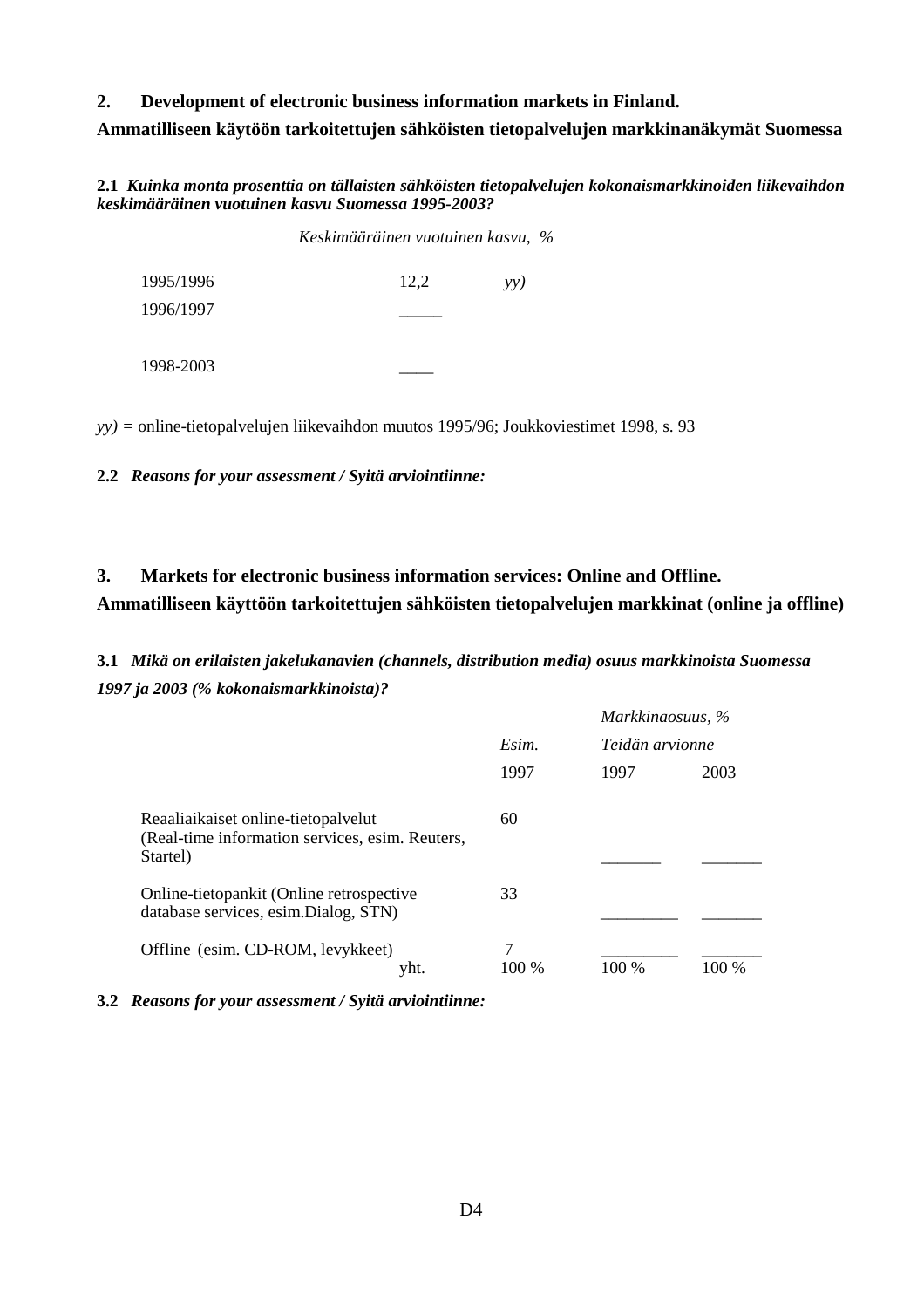#### **3.3** *Online-tietopankkien (online retrospective database services, erikseen verkot ja sisältö) ja offlinevälineiden markkinoiden keskimääräinen vuotuinen kasvu on vuosina 1998-2003 mielestäni seuraava.*

*HUOM. Online-tietopankit eivät tässä sisällä reaaliaikaisia palveluja (kuten Reuters, Startel), joita ei siis arvioida tässä kysymyksessä. Merkitkää ruksilla.*

| Area                                                            | More than 20% | <b>Between</b><br>15<br>and<br>20% | Between 8 and 15% | Between 0 and 8% | Stagnation/    |
|-----------------------------------------------------------------|---------------|------------------------------------|-------------------|------------------|----------------|
|                                                                 |               |                                    |                   |                  | <b>Decline</b> |
| $1. On line-tieto pankit$                                       |               |                                    |                   |                  |                |
| 1.1<br><b>Verkot</b><br>(Networks)                              |               |                                    |                   |                  |                |
| Internet                                                        |               |                                    |                   |                  |                |
| Langattomat (kuten<br>GSM, UMTS)                                |               |                                    |                   |                  |                |
| Telmo-verkot (kuten<br>Infotel, Telesampo)                      |               |                                    |                   |                  |                |
| Muut verkot: mitkä?                                             |               |                                    |                   |                  |                |
|                                                                 |               |                                    |                   |                  |                |
| 1.2 Sisältö (Content)                                           |               |                                    |                   |                  |                |
| Credit information                                              |               |                                    |                   |                  |                |
| News                                                            |               |                                    |                   |                  |                |
| business<br>Other<br>information,<br>$\rm e.g.$<br>company info |               |                                    |                   |                  |                |
| Legal information                                               |               |                                    |                   |                  |                |
| Scientific, technical,<br>medical information,<br>patents       |               |                                    |                   |                  |                |
| Other areas:                                                    |               |                                    |                   |                  |                |
| 2. Offline-väli-neet                                            |               |                                    |                   |                  |                |
| CD-ROM                                                          |               |                                    |                   |                  |                |
| Diskettes                                                       |               |                                    |                   |                  |                |
| DVD-ROM                                                         |               |                                    |                   |                  |                |
| Other formats*<br><br>$\ldots$                                  |               |                                    |                   |                  |                |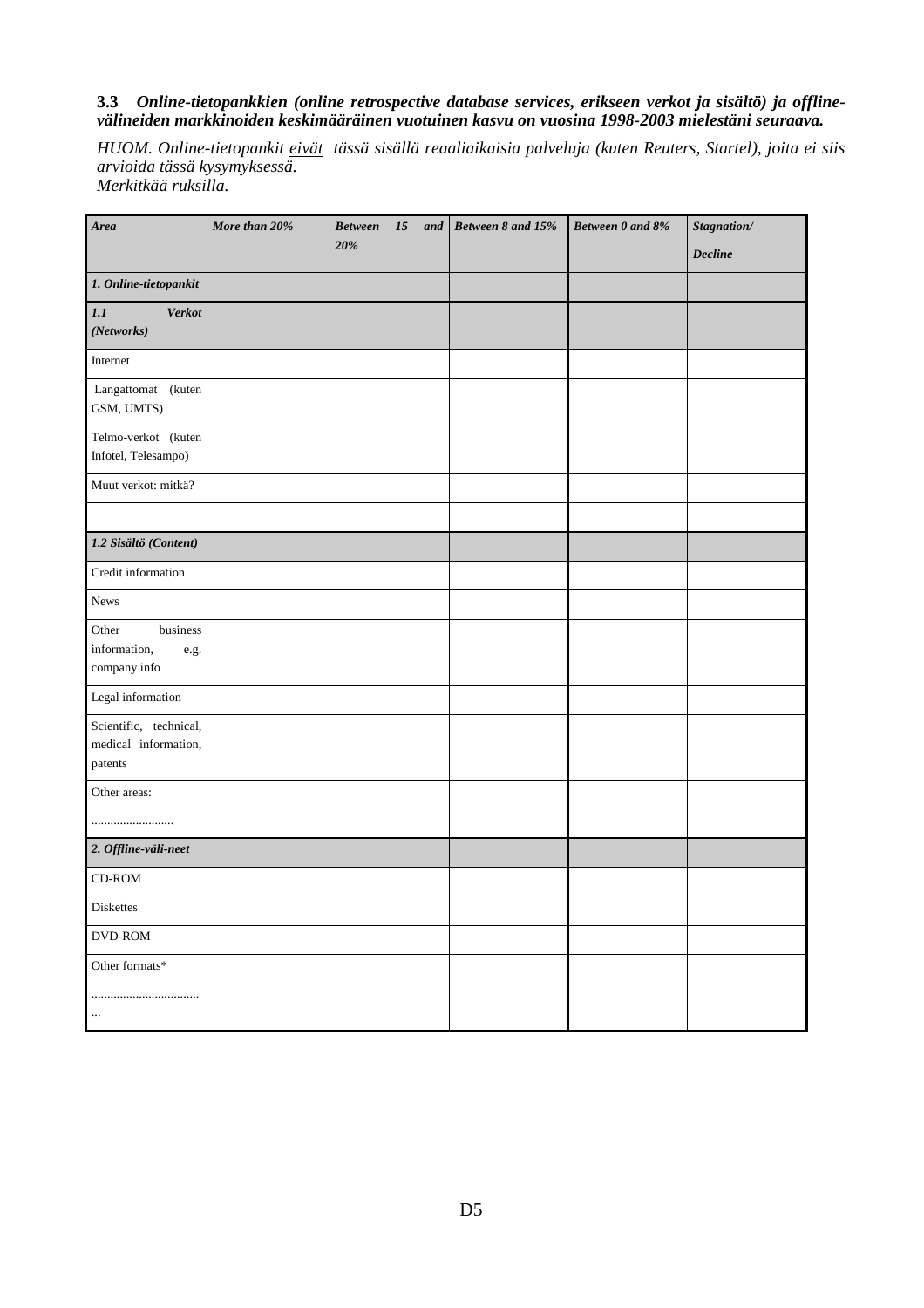*3.4 Mitkä ovat arviointinne syyt (erikseen verkkojen ja sisällön suhteen)?*

**Networks / Verkot**

**Content / Sisältö**

## **4. New Business Areas.**

**Uudet liiketoiminta-alueet**

**4.1** *Sähköisiä tietopalveluja (online ja offline) tarjoavien organisaatioiden kokonaisliikevaihdosta tulee sähköisestä mainonnasta ja sähköisestä kaupasta vuonna 2003 seuraava osuus:*

| <b>Area</b>           | <b>More</b><br>20% | than Between<br>and $20\%$ | 15 Between 8 and Between 0 and Stagnation/<br>15% | 8% | <b>Decline</b> |
|-----------------------|--------------------|----------------------------|---------------------------------------------------|----|----------------|
| Sähköinen<br>mainonta |                    |                            |                                                   |    |                |

| <b>Area</b>               | <b>More</b><br>20% | than Between<br>and $20\%$ | 15 Between 8 and Between 0 and Stagnation/<br>15% | 8% | <b>Decline</b> |
|---------------------------|--------------------|----------------------------|---------------------------------------------------|----|----------------|
| Sähköinen<br>kaupankäynti |                    |                            |                                                   |    |                |

**4.2** *Reasons for your assessment / Syitä arviointiinne:*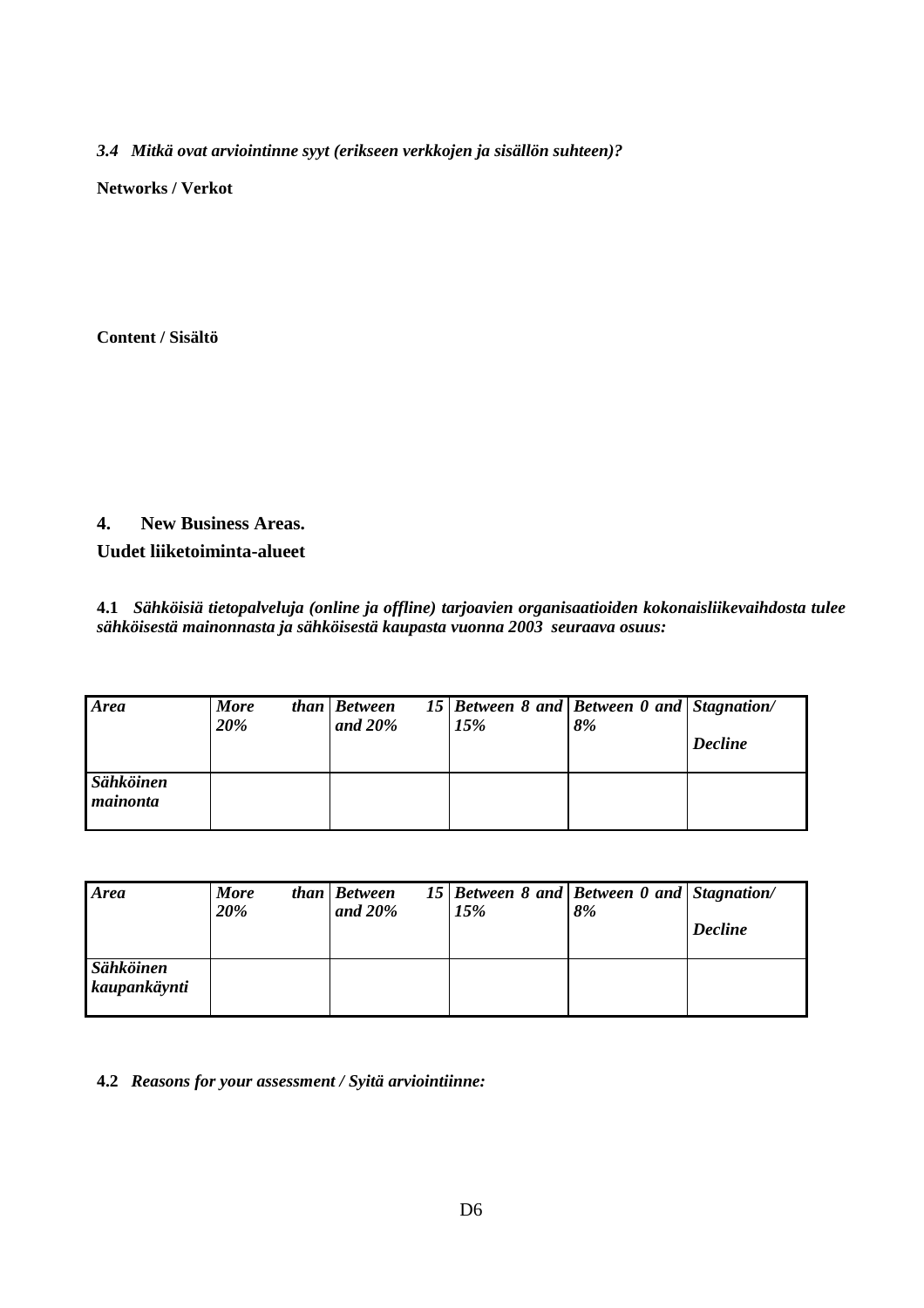**4.3** *Sähköisiä tietopalveluja tarjoavat organisaatiot ja sähköisten tietopalvelujen välittäjät (tietopalvelut, tietokonsultit) ansaitsevat tulevaisuudessa enemmän jalostamalla, analysoimalla ja muokkaamalla tietotuotteita kuin vain tarjoamalla "raakadataa".*

*Mainitkaa kolme mielestänne kaupallisesti lupaavaa tuote- tai palveluesimerkkiä. Ilmoittakaa samalla syy valintaanne.*

*Ensimmäinen esimerkki ja valintanne syy:*

*Toinen esimerkki ja valintanne syy:*

*Kolmas esimerkki ja valintanne syy:*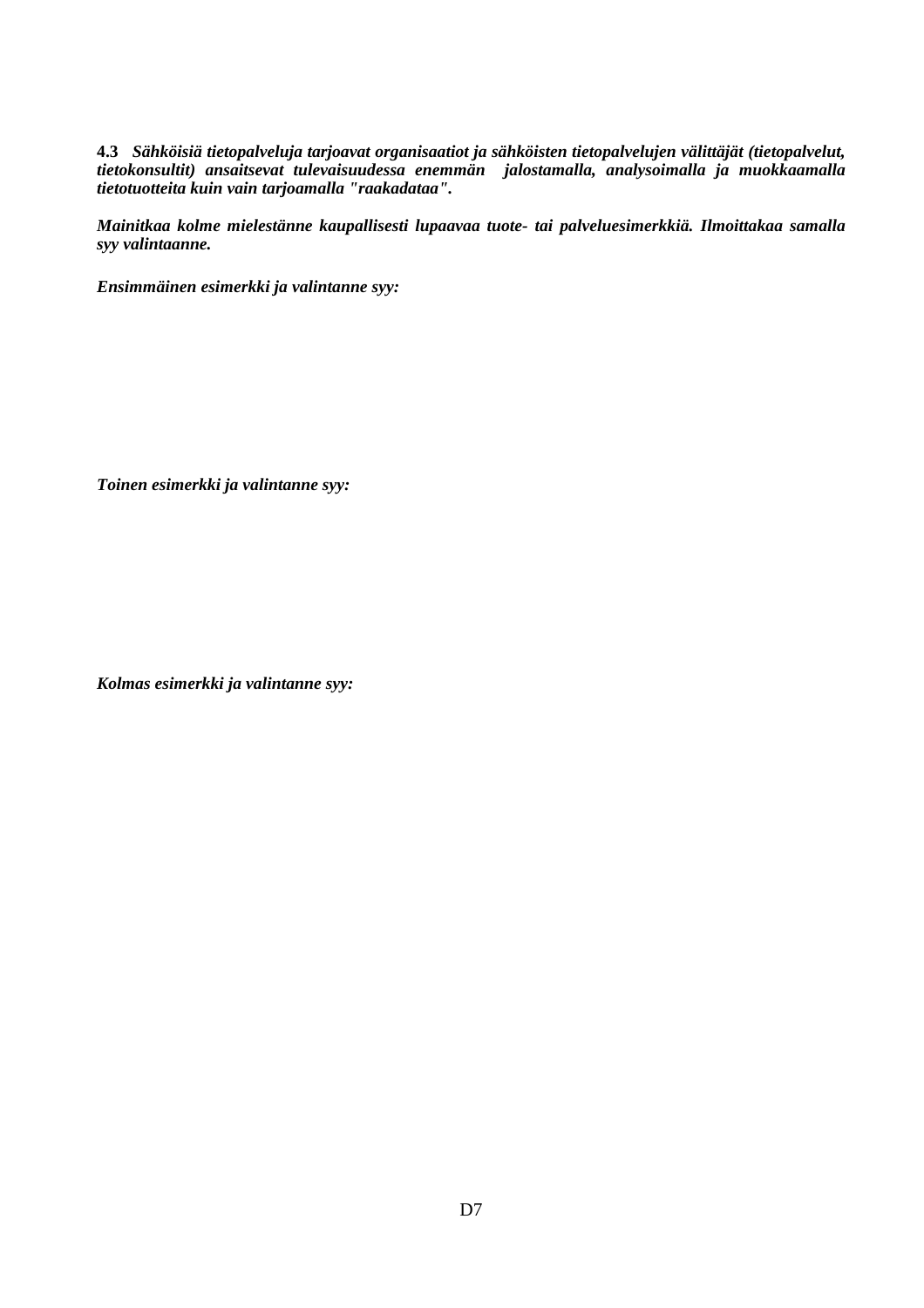#### **5. Product Policy. Tuotepolitiikka**

**5.1** *Ammatilliseen käyttöön tarkoitettua sähköistä tietoa tarjoavien organisaatioiden liikevaihdosta tulee multimediatuotteista vuonna 2003 seuraava osuus (multimedia sisältää audio- ja videoelementit).*

| <b>Area</b>                    | <b>More</b><br>20% | than Between<br>and $20\%$ | 15 Between 8 and Between 0 and Stagnation/<br>15% | 8% | Decline (from<br>1998) |
|--------------------------------|--------------------|----------------------------|---------------------------------------------------|----|------------------------|
| Multimedia-<br><i>tuotteet</i> |                    |                            |                                                   |    |                        |

**5.2** *Reasons for your assessment / Syitä valintaanne:*

**5.3** *Mainitkaa kolme esimerkkiä sellaisten laadukkaiden tietotuotteiden ja -palvelujen trendeistä, joilla mielestänne on merkittävä osuus markkinoilla vuoteen 2003 mennessä. Mitkä ovat syyt valintaanne?*

*Ensimmäinen esimerkki ja valintanne syyt:*

*Toinen esimerkki ja valintanne syyt:*

*Kolmas esimerkki ja valintanne syyt:*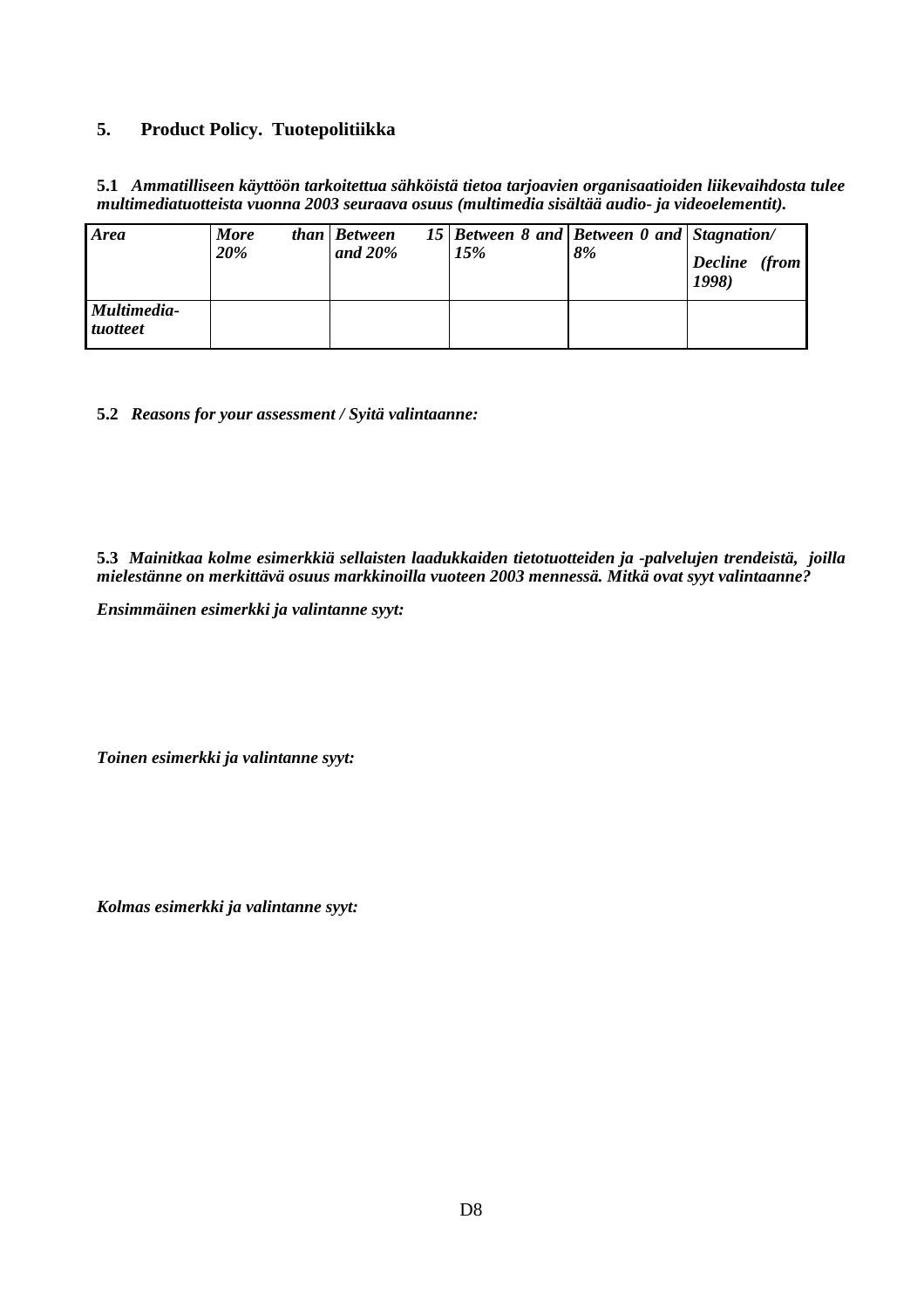## **6. Market Barriers.**

**Markkinoiden kehittymisen esteet Suomessa**

**6.1** *Mitkä ovat mielestänne kolme tärkeintä seikkaa, jotka estävät sähköisten tietopalvelujen markkinoiden kehittymistä Suomessa? Mitkä ovat arviointinne syyt?*

*Ensimmäinen esimerkki ja arviointinne syy:*

*Toinen esimerkki ja arviointinne syy:*

*Kolmas esimerkki ja arviointinne syy:*

**6.2** *Mitä pitäisi mielestänne tehdä virallisen kansallisen informaatiopolitiikan ja tietoyhteiskuntapolitiikan ohella tällaisten esteiden vähentämiseksi tai poistamiseksi (esim. mitä tuottajien, valmistajien, konsulttien, alan ammattilaisten, informaatikkojen, käyttäjien ja käyttäjäyhdistysten pitäisi tehdä)?*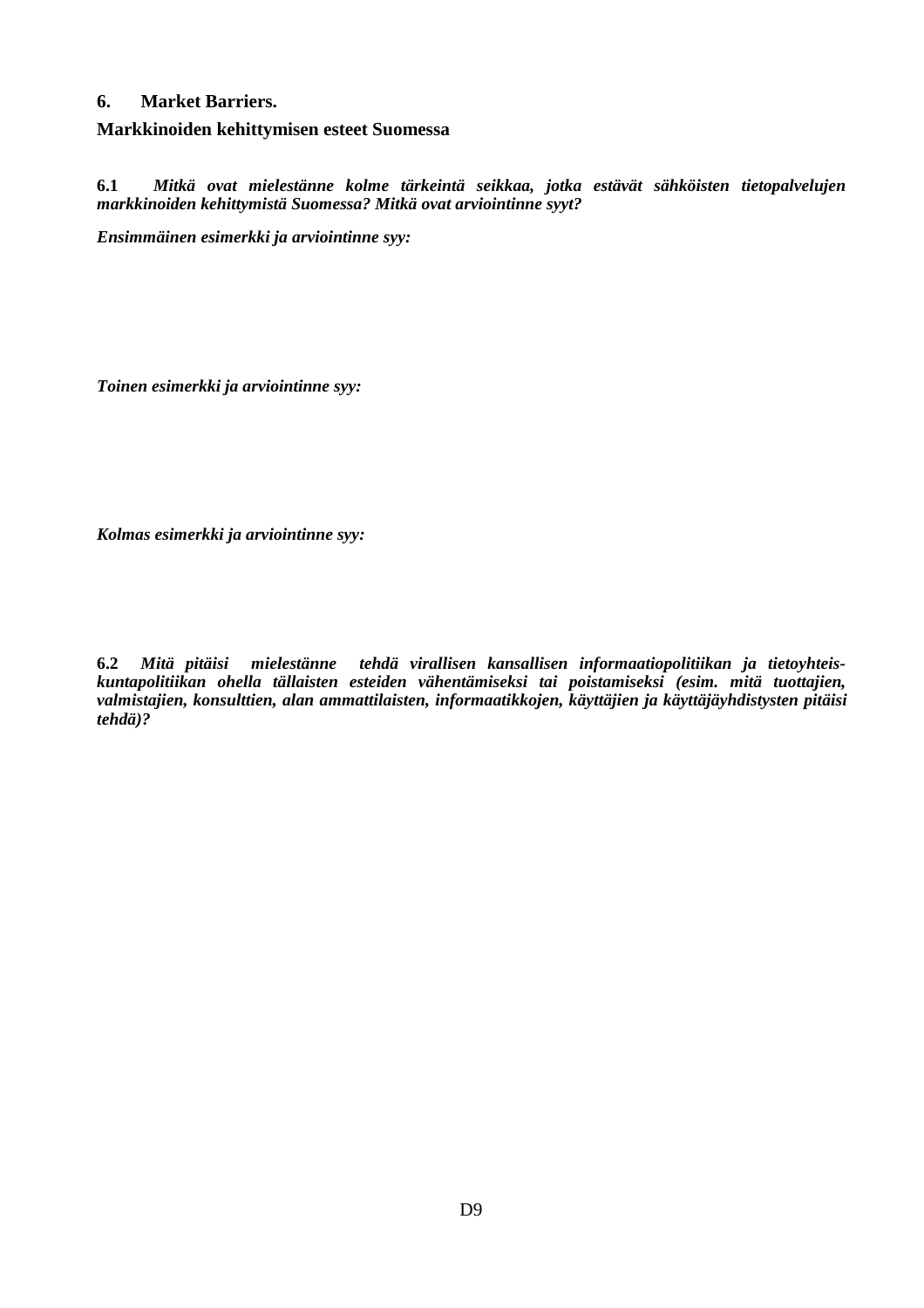# **7. Information Policy.**

**Informaatiopolitiikka Suomessa ja EU:ssa**

**7.1** *Mitä julkisen vallan (kansallinen informaatiopolitiikka, tietoyhteiskuntapolitiikka) pitäisi tehdä sähköisten tietopalvelujen markkinoiden edistämiseksi Suomessa? Miksi suosittelette juuri sellaisia toimenpiteitä?*

**7.2** *Mitä Euroopan komission pitäisi tehdä sähköisten tietopalvelujen markkinoiden kehittämiseksi EU:ssa? Miksi suosittelette juuri sellaisia toimenpiteitä?*